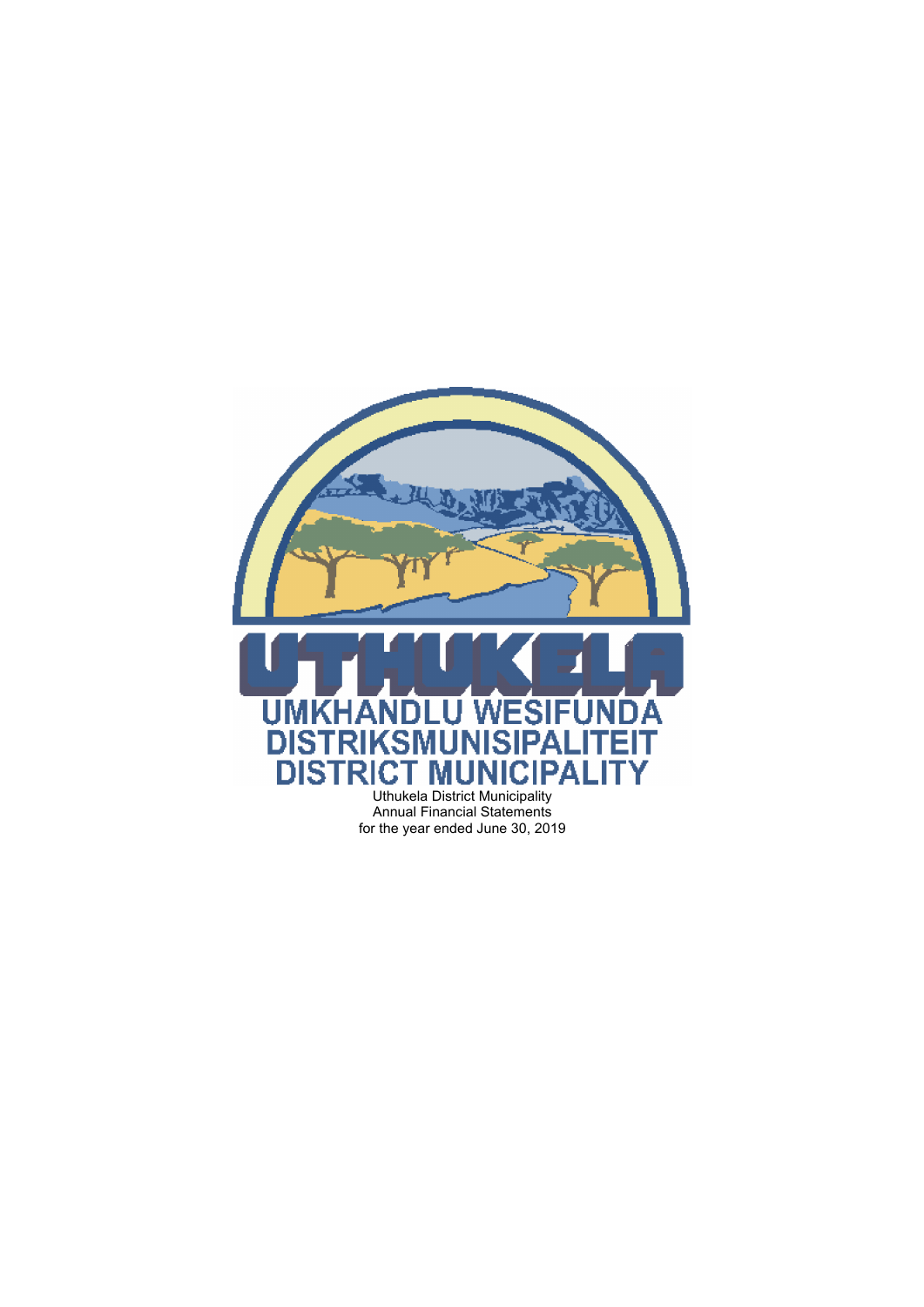Annual Financial Statements for the year ended June 30, 2019

### **General Information**

| Legal form of entity                        | <b>District Municipality</b>                                                                                                                                                                                                                                                                                                                                                                                                                                                                                    |
|---------------------------------------------|-----------------------------------------------------------------------------------------------------------------------------------------------------------------------------------------------------------------------------------------------------------------------------------------------------------------------------------------------------------------------------------------------------------------------------------------------------------------------------------------------------------------|
| Nature of business and principal activities | The main business operations ot the municipality is to engage in<br>Local Government activities, which includes planning and promotion<br>of integrated development planning, economic, social and<br>environmental development and supplying of the following services to<br>the community: the supply of water and sanitation services, as well as<br>infrastructure development. Water is obtained from (DWS)<br>Department of Water and Sanitation and distributed to the consumers<br>by the municipality. |
| <b>Municipal Demarcation Code</b>           | <b>DC23</b>                                                                                                                                                                                                                                                                                                                                                                                                                                                                                                     |
| <b>Executive Committee</b>                  |                                                                                                                                                                                                                                                                                                                                                                                                                                                                                                                 |
| Mayor                                       | Cllr. A.S. Mazibuko                                                                                                                                                                                                                                                                                                                                                                                                                                                                                             |
|                                             | Cllr. N.W. Sibiya (Deputy Mayor)                                                                                                                                                                                                                                                                                                                                                                                                                                                                                |
|                                             | Cllr. M.V. Khumalo                                                                                                                                                                                                                                                                                                                                                                                                                                                                                              |
|                                             | Cllr. S.V. Shabalala                                                                                                                                                                                                                                                                                                                                                                                                                                                                                            |
|                                             | Cllr. T.P. Shabalala                                                                                                                                                                                                                                                                                                                                                                                                                                                                                            |
|                                             | Cllr. S.A. Myelase                                                                                                                                                                                                                                                                                                                                                                                                                                                                                              |
| Councillors                                 | Cllr. P.G. Strydom (Speaker)                                                                                                                                                                                                                                                                                                                                                                                                                                                                                    |
|                                             | Cllr. G. Ndaba                                                                                                                                                                                                                                                                                                                                                                                                                                                                                                  |
|                                             | Cllr. S.Z. Khumalo                                                                                                                                                                                                                                                                                                                                                                                                                                                                                              |
|                                             | Cllr. G.S. Mdluli                                                                                                                                                                                                                                                                                                                                                                                                                                                                                               |
|                                             | Cllr. Z. Msobomvu                                                                                                                                                                                                                                                                                                                                                                                                                                                                                               |
|                                             | Cllr. N.M. Hadebe                                                                                                                                                                                                                                                                                                                                                                                                                                                                                               |
|                                             | Cllr. N.K.P. Mbongwa                                                                                                                                                                                                                                                                                                                                                                                                                                                                                            |
|                                             | Cllr. B.S. Dladla                                                                                                                                                                                                                                                                                                                                                                                                                                                                                               |
|                                             | Cllr. E.S. Ndomu                                                                                                                                                                                                                                                                                                                                                                                                                                                                                                |
|                                             | Cllr. S.E. Mbongwa                                                                                                                                                                                                                                                                                                                                                                                                                                                                                              |
|                                             | Cllr. M.C. Mkhize                                                                                                                                                                                                                                                                                                                                                                                                                                                                                               |
|                                             | Cllr. E.M. Majola                                                                                                                                                                                                                                                                                                                                                                                                                                                                                               |
|                                             | Cllr. G.E. Mbhele                                                                                                                                                                                                                                                                                                                                                                                                                                                                                               |
|                                             | Cllr. M.R. Suddaby                                                                                                                                                                                                                                                                                                                                                                                                                                                                                              |
|                                             | Cllr. M.N. Mlotshwa                                                                                                                                                                                                                                                                                                                                                                                                                                                                                             |
|                                             | Cllr. M.B. Mbhele                                                                                                                                                                                                                                                                                                                                                                                                                                                                                               |
|                                             | Cllr. N.L. Zikalala                                                                                                                                                                                                                                                                                                                                                                                                                                                                                             |
|                                             | Cllr. S.B. Dlungwane                                                                                                                                                                                                                                                                                                                                                                                                                                                                                            |
|                                             | Cllr. S.Z.P. Msibi                                                                                                                                                                                                                                                                                                                                                                                                                                                                                              |
|                                             | Cllr. T.B. Njapha<br>Cllr. M.M. Khoza                                                                                                                                                                                                                                                                                                                                                                                                                                                                           |
|                                             | Cllr. T.P. Dlamini                                                                                                                                                                                                                                                                                                                                                                                                                                                                                              |
|                                             | Cllr. X.F. Mhlongo                                                                                                                                                                                                                                                                                                                                                                                                                                                                                              |
|                                             | Cllr. S.M. Buthelezi                                                                                                                                                                                                                                                                                                                                                                                                                                                                                            |
|                                             | Cllr. P.A.M. Mfuphi                                                                                                                                                                                                                                                                                                                                                                                                                                                                                             |
|                                             | Cllr. M.H. Msimanga                                                                                                                                                                                                                                                                                                                                                                                                                                                                                             |
| <b>Grading of local authority</b>           | Grade 4                                                                                                                                                                                                                                                                                                                                                                                                                                                                                                         |
|                                             | <b>Medium Capacity</b>                                                                                                                                                                                                                                                                                                                                                                                                                                                                                          |
| <b>Accounting Officer (MM)</b>              | S.N. Kunene                                                                                                                                                                                                                                                                                                                                                                                                                                                                                                     |
| <b>Chief Financial Officer (CFO)</b>        | Ms. P.H.Z. Kubheka                                                                                                                                                                                                                                                                                                                                                                                                                                                                                              |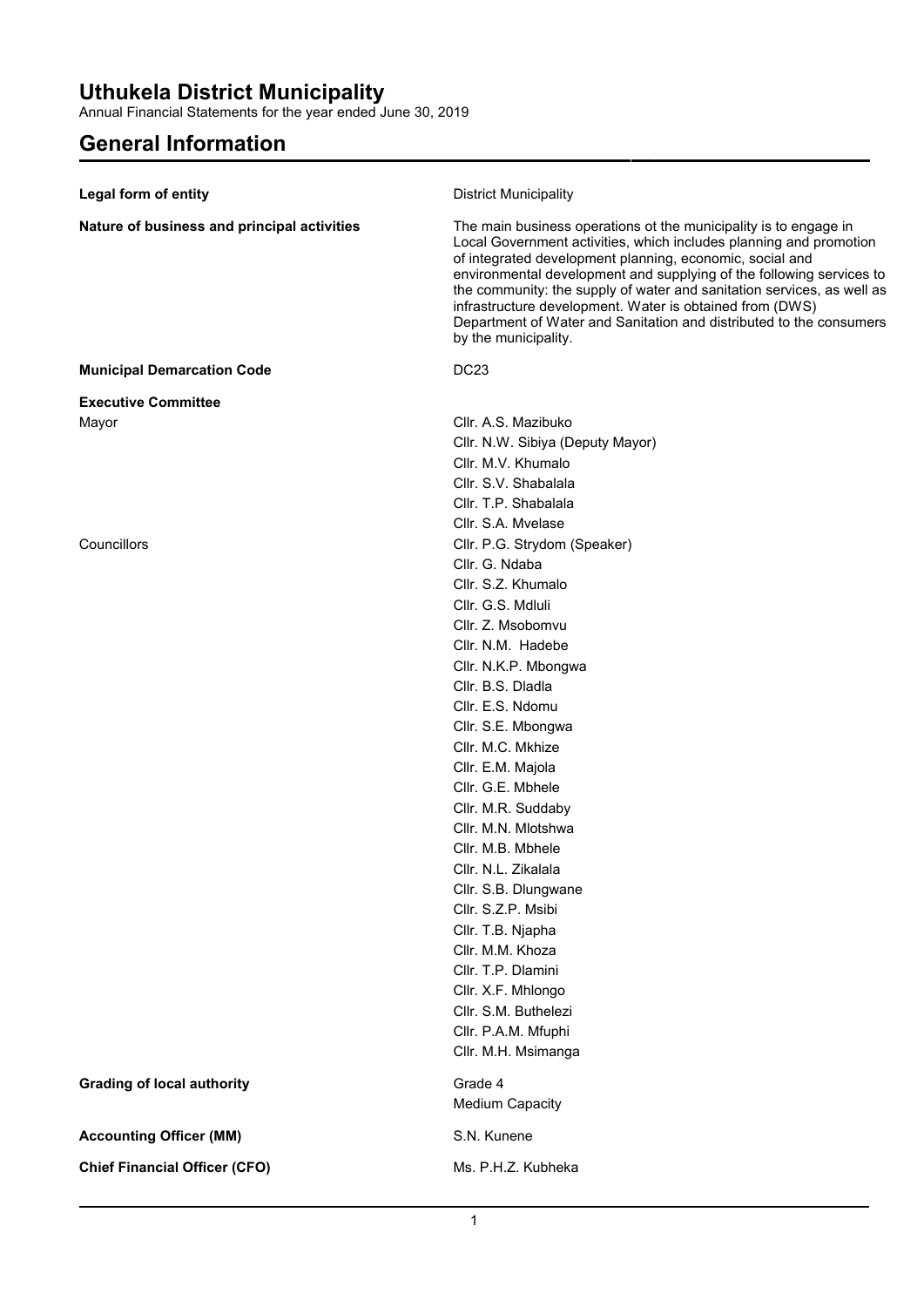Annual Financial Statements for the year ended June 30, 2019

## **General Information**

| <b>Registered office</b> | 33 Forbes Street<br>Ladysmith<br>Tel: 036-6385100<br>Fax: 036-6385126<br>municipalmanager@uthukeladm.co.za |
|--------------------------|------------------------------------------------------------------------------------------------------------|
| <b>Business address</b>  | 33 Forbes Street<br>Ladysmith<br>Kwazulu Natal<br>3370                                                     |
| <b>Postal address</b>    | <b>PO Box 116</b><br>Ladysmith<br>Kwazulu Natal<br>3370                                                    |
| <b>Bankers</b>           | <b>First National Bank</b>                                                                                 |
| <b>Auditors</b>          | <b>Auditor General - South Africa</b>                                                                      |
| <b>Attorneys</b>         | Ramkhelewan Incorporated<br>Shepstone & Wylie                                                              |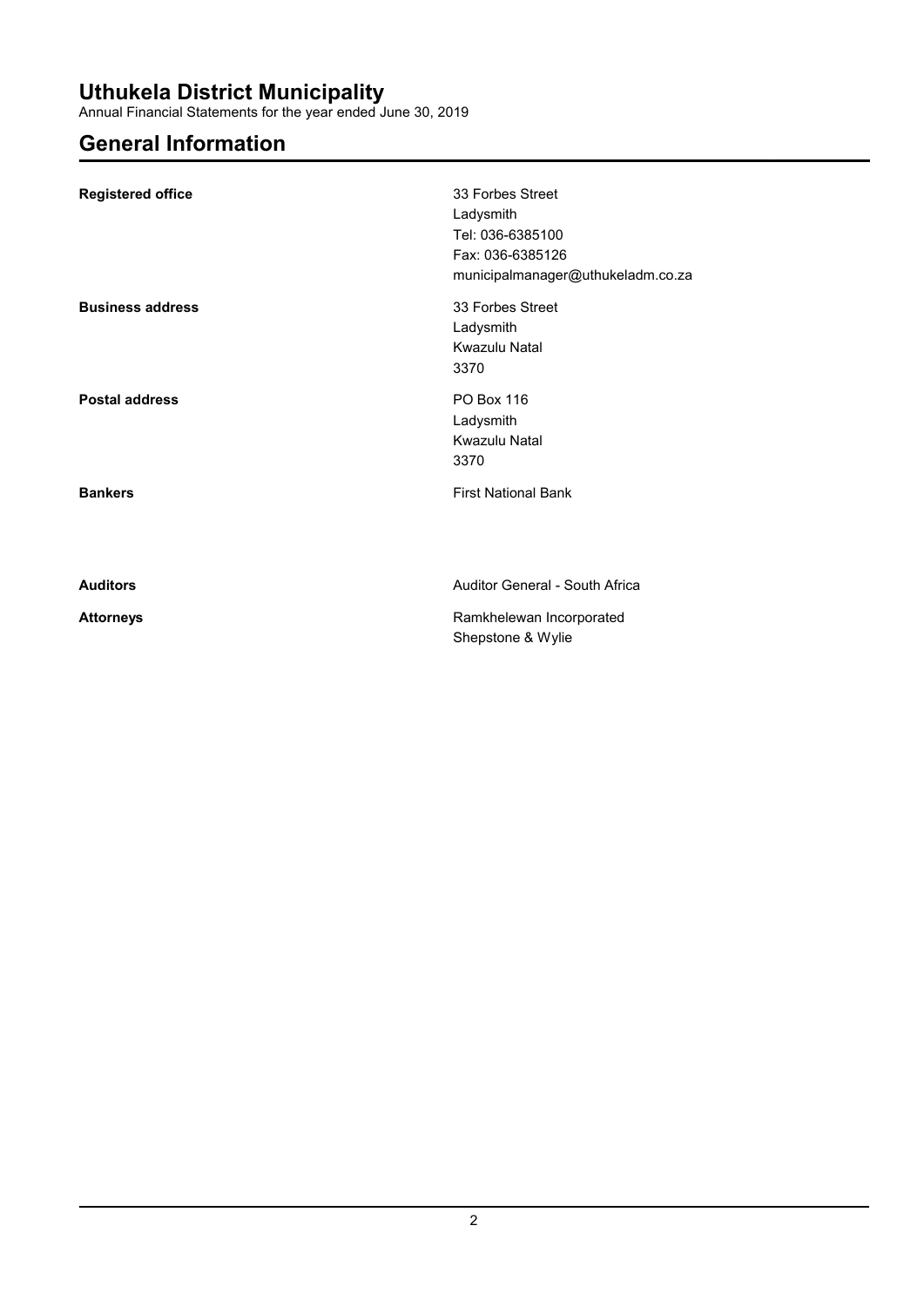Annual Financial Statements for the year ended June 30, 2019

### **Index**

The reports and statements set out below comprise the annual financial statements presented to the Council:

|                                                               | Page      |
|---------------------------------------------------------------|-----------|
| Accounting Officer's Responsibilities and Approval            | 4         |
| <b>Statement of Financial Position</b>                        | 5         |
| <b>Statement of Financial Performance</b>                     | 6         |
| Statement of Changes in Net Assets                            | 7         |
| <b>Cash Flow Statement</b>                                    | 8         |
| Statement of Comparison of Budget and Actual Amounts          | $9 - 15$  |
| <b>Appropriation Statement</b>                                | $16 - 18$ |
| <b>Accounting Policies</b>                                    | $19 - 35$ |
| Notes to the Annual Financial Statements                      | $36 - 91$ |
| Appendixes:                                                   |           |
| Appendix B: Analysis of Property, Plant and Equipment         | 92        |
| Appendix D: Segmental Statement of Financial Performance      | 98        |
| Appendix E(1): Actual versus Budget (Revenue and Expenditure) | 99        |

| <b>COID</b>    | Compensation for Occupational Injuries and Diseases           |
|----------------|---------------------------------------------------------------|
| <b>DBSA</b>    | Development Bank of South Africa                              |
| <b>GRAP</b>    | <b>Generally Recognised Accounting Practice</b>               |
| IAS.           | International Accounting Standards                            |
| <b>IPSAS</b>   | International Public Sector Accounting Standards              |
| <b>MEC</b>     | Member of the Executive Council                               |
| <b>MFMA</b>    | Municipal Finance Management Act                              |
| <b>MIG</b>     | Municipal Infrastructure Grant (Previously CMIP)              |
| <b>CIGFARO</b> | Charted Institude of Government Finance Audit & Risk Officers |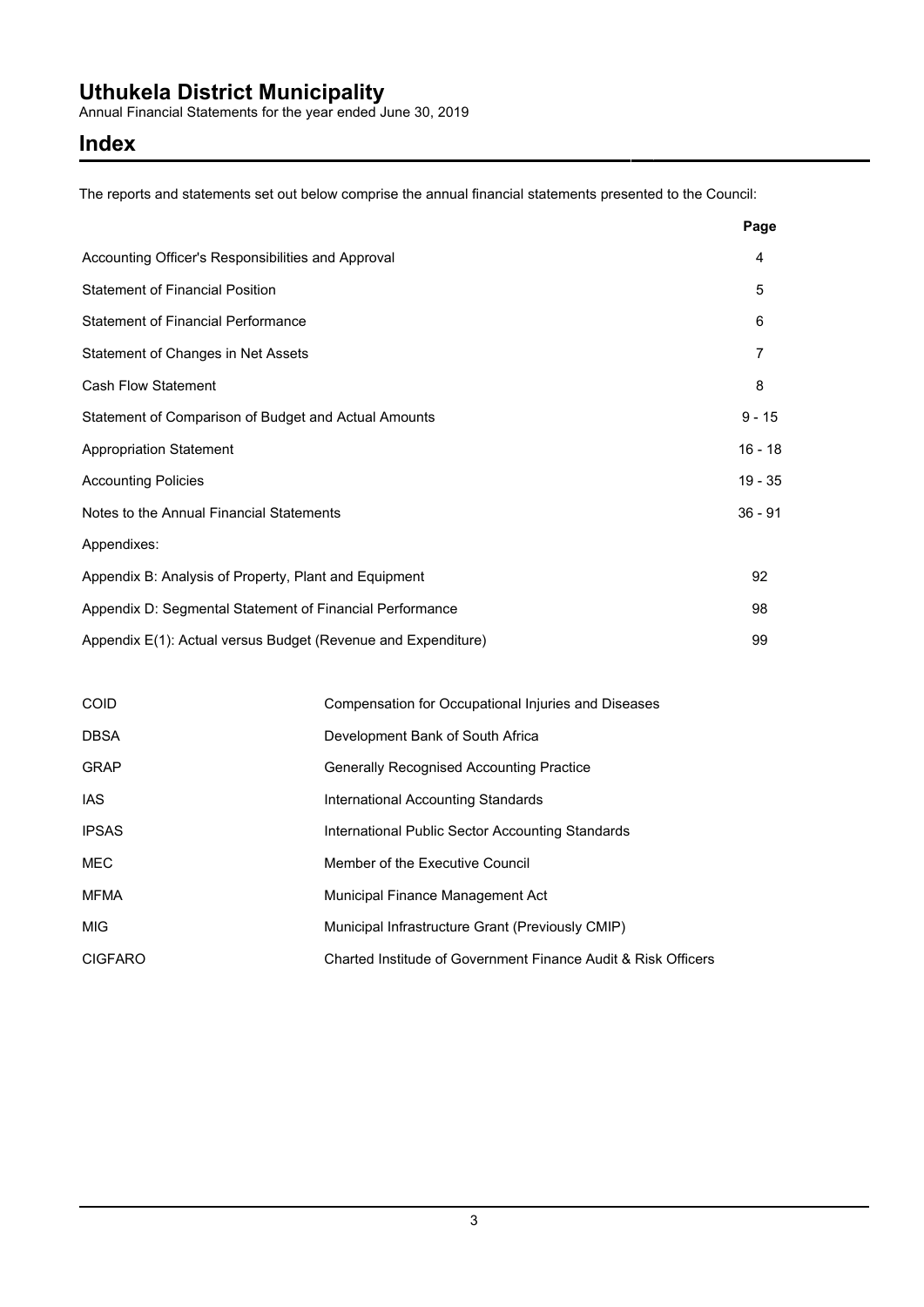Annual Financial Statements for the year ended June 30, 2019

### **Accounting Officer's Responsibilities and Approval**

The accounting officer is required by the Municipal Finance Management Act (Act 56 of 2003), to maintain adequate accounting records and is responsible for the content and integrity of the annual financial statements and related financial information included in this report. It is the responsibility of the accounting officer to ensure that the annual financial statements fairly present the state of affairs of the municipality as at the end of the financial year and the results of its operations and cash flows for the period then ended. The external auditors are engaged to express an independent opinion on the annual financial statements and were given unrestricted access to all financial records and related data.

The annual financial statements have been prepared in accordance with Standards of Generally Recognised Accounting Practice (GRAP) including any interpretations, guidelines and directives issued by the Accounting Standards Board.

The annual financial statements are based upon appropriate accounting policies consistently applied and supported by reasonable and prudent judgements and estimates.

The accounting officer acknowledges that he is ultimately responsible for the system of internal financial control established by the municipality and places considerable importance on maintaining a strong control environment. To enable the accounting officer to meet these responsibilities, the accounting officer sets standards for internal control aimed at reducing the risk of error or deficit in a cost effective manner. The standards include the proper delegation of responsibilities within a clearly defined framework, effective accounting procedures and adequate segregation of duties to ensure an acceptable level of risk. These controls are monitored throughout the municipality and all employees are required to maintain the highest ethical standards in ensuring the municipality's business is conducted in a manner that in all reasonable circumstances is above reproach. The focus of risk management in the municipality is on identifying, assessing, managing and monitoring all known forms of risk across the municipality. While operating risk cannot be fully eliminated, the municipality endeavours to minimise it by ensuring that appropriate infrastructure, controls, systems and ethical behaviour are applied and managed within predetermined procedures and constraints.

The accounting officer is of the opinion, based on the information and explanations given by management, that the system of internal control provides reasonable assurance that the financial records may be relied on for the preparation of the annual financial statements. However, any system of internal financial control can provide only reasonable, and not absolute, assurance against material misstatement or deficit.

The accounting officer has reviewed the municipality's cash flow forecast for the year to June 30, 2020 and, in the light of this review and the current financial position, he is satisfied that the municipality has or has access to adequate resources to continue in operational existence for the foreseeable future.

The accounting officer certifies that the salaries, allowances and benefits of Councillors as disclosed in note 29 of these Annual Financial Statements are within the upper limits of the framework envisaged in section 219 of the Constitution, read with Remuneration of Public Office Bearers Act and Minister of Provincial and Local Government's determination in accordance with this act .

The municipality is wholly dependent on the equity share and water sales for continued funding of operations. The annual financial statements are prepared on the basis that the municipality is a going concern and that the Municipality has neither the intention nor the need to liquidate or curtail materially the scale of the municipality. (refer to note 47 for futher dislosure on going concern).

Although the accounting officer is primarily responsible for the financial affairs of the municipality, he is supported by the municipality's Internal Auditors.

The annual financial statements set out on page 1 to 99, which have been prepared on the going concern basis, were approved by the accounting officer on 30 November 2019 and were signed on its behalf by:

**S.N. Kunene Accounting Officer**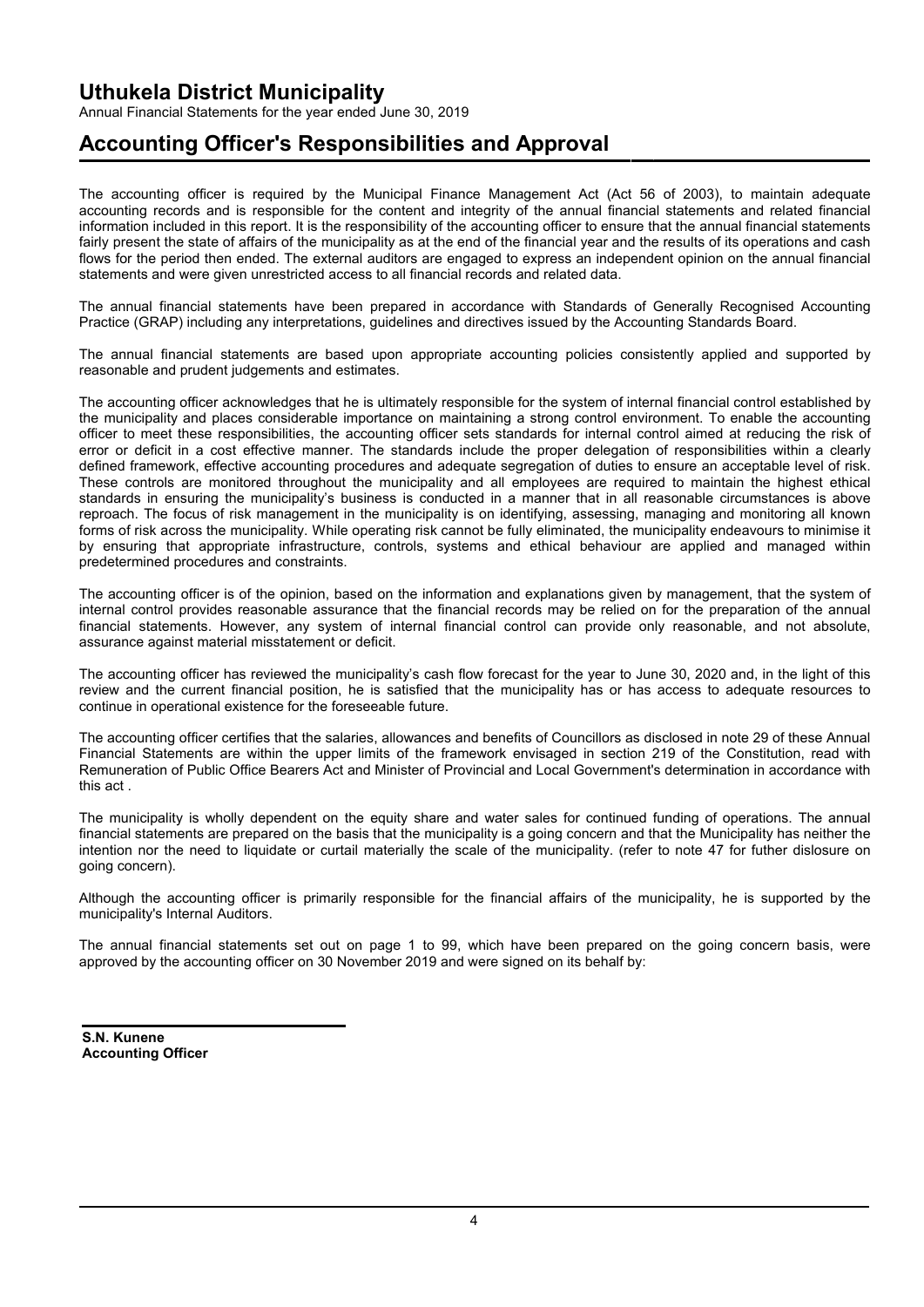Annual Financial Statements for the year ended June 30, 2019

# **Statement of Financial Position as at June 30, 2019**

| Figures in Rand                            | Note(s)        | 2019          | 2018<br>Restated* |
|--------------------------------------------|----------------|---------------|-------------------|
| <b>Assets</b>                              |                |               |                   |
| <b>Current Assets</b>                      |                |               |                   |
| Inventories                                | 9              | 6,555,926     | 6,895,436         |
| Receivables from exchange transactions     | 10             | 97,445,827    | 3,655,147         |
| Receivables from non-exchange transactions | 11             | 345,752       | 920,047           |
| Consumer debtors                           | 12&13          | 217,817,607   | 207,400,304       |
| Cash and cash equivalents                  | 14             | 43,906,015    | 6,010,767         |
|                                            |                | 366,071,127   | 224,881,701       |
| <b>Non-Current Assets</b>                  |                |               |                   |
| Property, plant and equipment              | 4              | 2,688,111,716 | 2,534,898,510     |
| Intangible assets                          | 5              | 500,050       | 542,209           |
| Receivables from exchange transactions     | 10             | 1,658,406     | 1,658,406         |
| Receivables from non-exchange transactions | 11             | 4,592,424     | 4,592,424         |
| Prepayments                                | 8              | 2,721,902     | 2,423,119         |
|                                            |                | 2,697,584,498 | 2,544,114,668     |
| <b>Total Assets</b>                        |                | 3,063,655,625 | 2,768,996,369     |
| Liabilities                                |                |               |                   |
| <b>Current Liabilities</b>                 |                |               |                   |
| Operating lease liability                  | 6              | 556,147       | 159,527           |
| Payables from exchange transactions        | 20             | 275,400,306   | 159,283,187       |
| Consumer deposits                          | 21             | 30,307,020    | 23,595,479        |
| Employee benefit obligation                | $\overline{7}$ | 584,467       | 547,340           |
| Unspent conditional grants and receipts    | 15             | 10,538,731    | 48,157,406        |
| Provisions                                 | 16             | 26,817,562    | 22,420,123        |
| VAT payable                                | 17             | 72,079,977    | 66,059,682        |
| Consumer debtors                           | 18             | 15,841,482    | 21,899,406        |
| <b>Other liabilities</b>                   | 19             | 402,433       | 23,370,656        |
|                                            |                | 432,528,125   | 365,492,806       |
| <b>Non-Current Liabilities</b>             |                |               |                   |
| Employee benefit obligation                | $\overline{7}$ | 30,569,020    | 31,812,818        |
|                                            |                | 30,569,020    | 31,812,818        |
| <b>Total Liabilities</b>                   |                | 463,097,145   | 397,305,624       |
| <b>Net Assets</b>                          |                | 2,600,558,480 | 2,371,690,745     |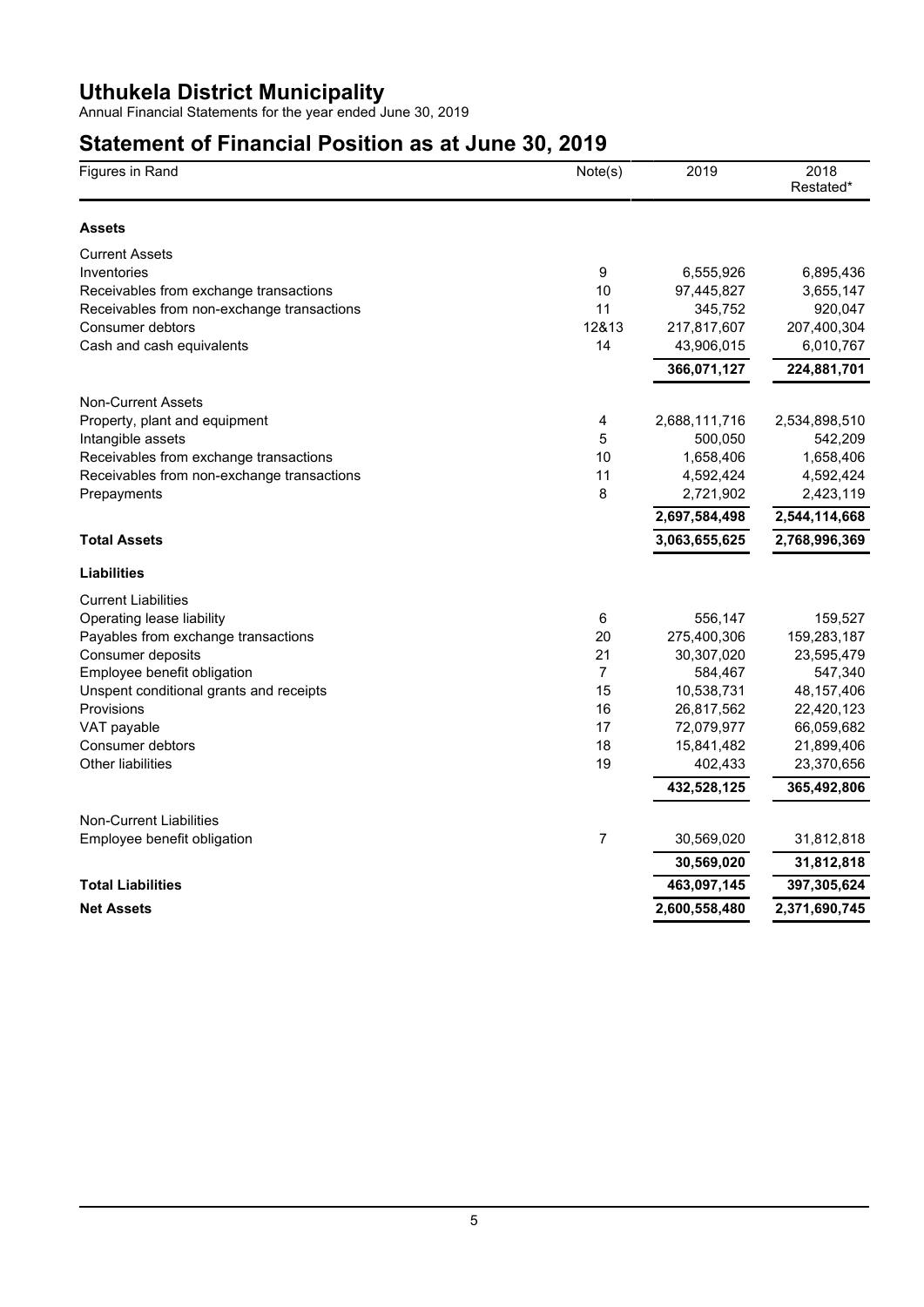Annual Financial Statements for the year ended June 30, 2019

### **Statement of Financial Performance**

| Figures in Rand                              | Note(s)        | 2019            | 2018<br>Restated* |
|----------------------------------------------|----------------|-----------------|-------------------|
| <b>Revenue</b>                               |                |                 |                   |
| Revenue from exchange transactions           |                |                 |                   |
| Service charges                              | 23             | 221,150,003     | 180,547,607       |
| Interest received (trading)                  | 22             | 56,209,768      | 43,393,190        |
| Other income                                 | 22&25          | 10,512,304      | 3,750,848         |
| Interest received - investment               | 26             | 7,090,300       | 4,191,714         |
| Actuarial gains                              | 7              | 5,934,317       | 1,172,704         |
| Total revenue from exchange transactions     |                | 300,896,692     | 233,056,063       |
| Revenue from non-exchange transactions       |                |                 |                   |
| <b>Transfer revenue</b>                      |                |                 |                   |
| Government grants & subsidies                | 28             | 748,272,573     | 669,869,937       |
| Public contributions and donations           | 22&29          |                 | 7,786,949         |
| Total revenue from non-exchange transactions |                | 748,272,573     | 677,656,886       |
| <b>Total revenue</b>                         |                | 1,049,169,265   | 910,712,949       |
| <b>Expenditure</b>                           |                |                 |                   |
| Employee related costs                       | 30             | (292, 794, 186) | (253, 135, 356)   |
| Remuneration of councillors                  | 31             | (6,485,619)     | (6,720,559)       |
| Depreciation and amortisation                | 32             | (73, 133, 947)  | (68, 240, 898)    |
| Impairment loss                              | 33             |                 | (5,629,839)       |
| Finance costs                                | 34             | (4,924,723)     | (2,788,880)       |
| Lease rentals on operating lease             | 24             | (809, 520)      | (1,007,640)       |
| Debt Impairment provision                    | 35             | (136, 548, 615) | (131, 782, 002)   |
| Bad debt written off                         | 51             | (6,915,182)     | (13, 392, 510)    |
| <b>Bulk purchases</b>                        | 36             | (21,003,126)    | (4,778,110)       |
| Contracted services                          | 37             | (87,094,950)    | (112, 307, 226)   |
| <b>Transfers and Subsidies</b>               | 27             | (1,608,414)     |                   |
| Loss on disposal of assets and liabilities   | $\overline{4}$ | (943, 319)      | (3,884,205)       |
| <b>General Expenses</b>                      | 38             | (151, 247, 523) | (131, 540, 842)   |
| <b>Total expenditure</b>                     |                | (783, 509, 124) | (735, 208, 067)   |
| Surplus for the year                         |                | 265,660,141     | 175,504,882       |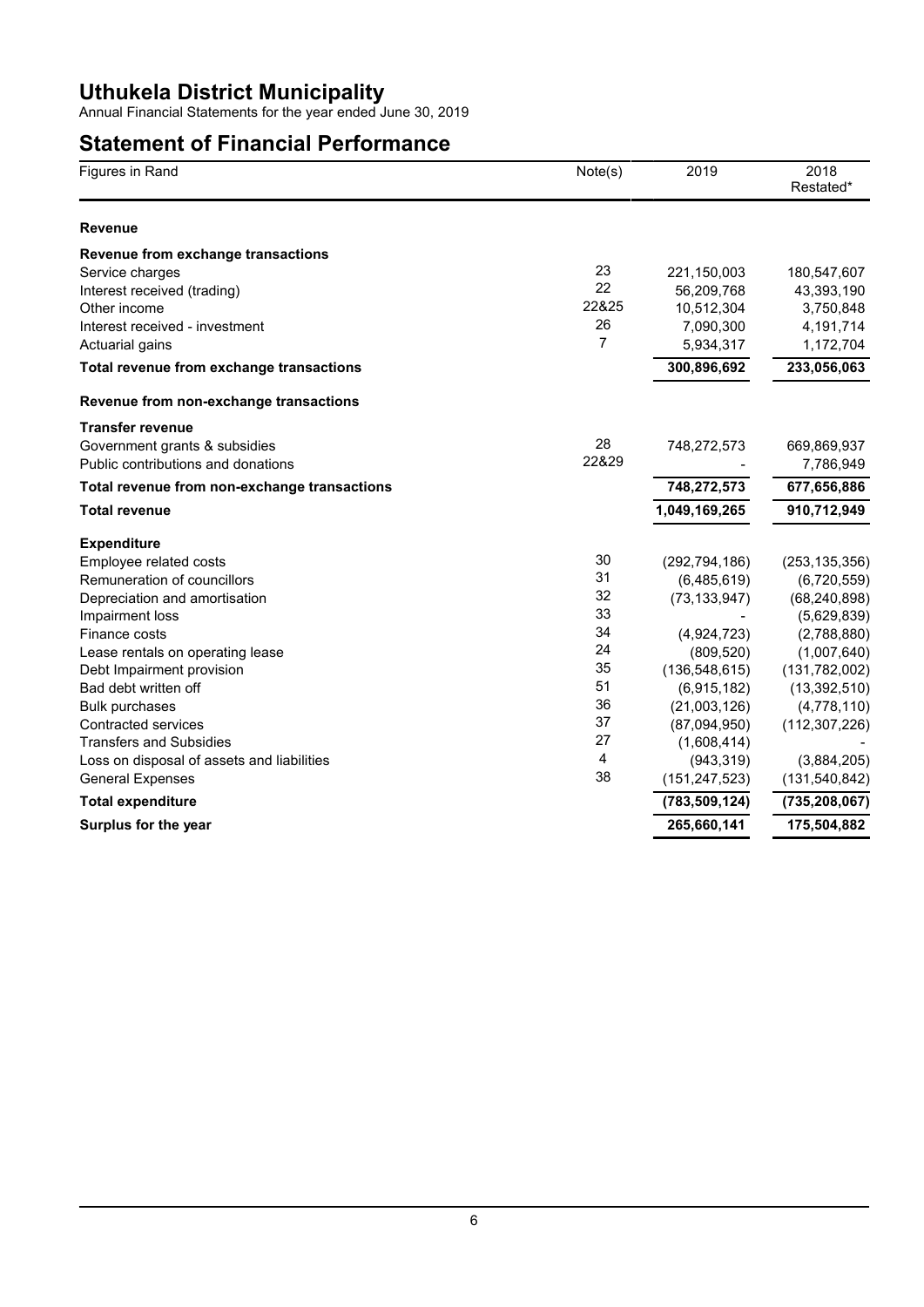Annual Financial Statements for the year ended June 30, 2019

# **Statement of Changes in Net Assets**

| Figures in Rand                                                                                              | Accumulated<br>surplus         | Total net<br>assets            |
|--------------------------------------------------------------------------------------------------------------|--------------------------------|--------------------------------|
| Balance at July 1, 2017<br>Changes in net assets<br>Reversal of impairment losses on revalued capital assets | 2,196,185,863                  | 2,196,185,863                  |
| Net income (losses) recognised directly in net assets<br>Restated surplus for the year                       | 175,504,882                    | 175,504,882                    |
| Total recognised income and expenses for the year                                                            | 175,504,882                    | 175,504,882                    |
| Total changes                                                                                                | 175,504,882                    | 175,504,882                    |
| Opening balance restated<br>Restated* Balance at July 1, 2018 as restated*<br>Changes in net assets          | 2,371,690,745<br>2,371,690,745 | 2,371,690,745<br>2,371,690,745 |
| Surplus for the year<br>Movement in accumulated surplus 2018/2019                                            | 265,660,141<br>(36, 792, 406)  | 265,660,141<br>(36, 792, 406)  |
| Total changes                                                                                                | 228,867,735                    | 228,867,735                    |
| Balance at June 30, 2019                                                                                     | 2,600,558,480                  | 2,600,558,480                  |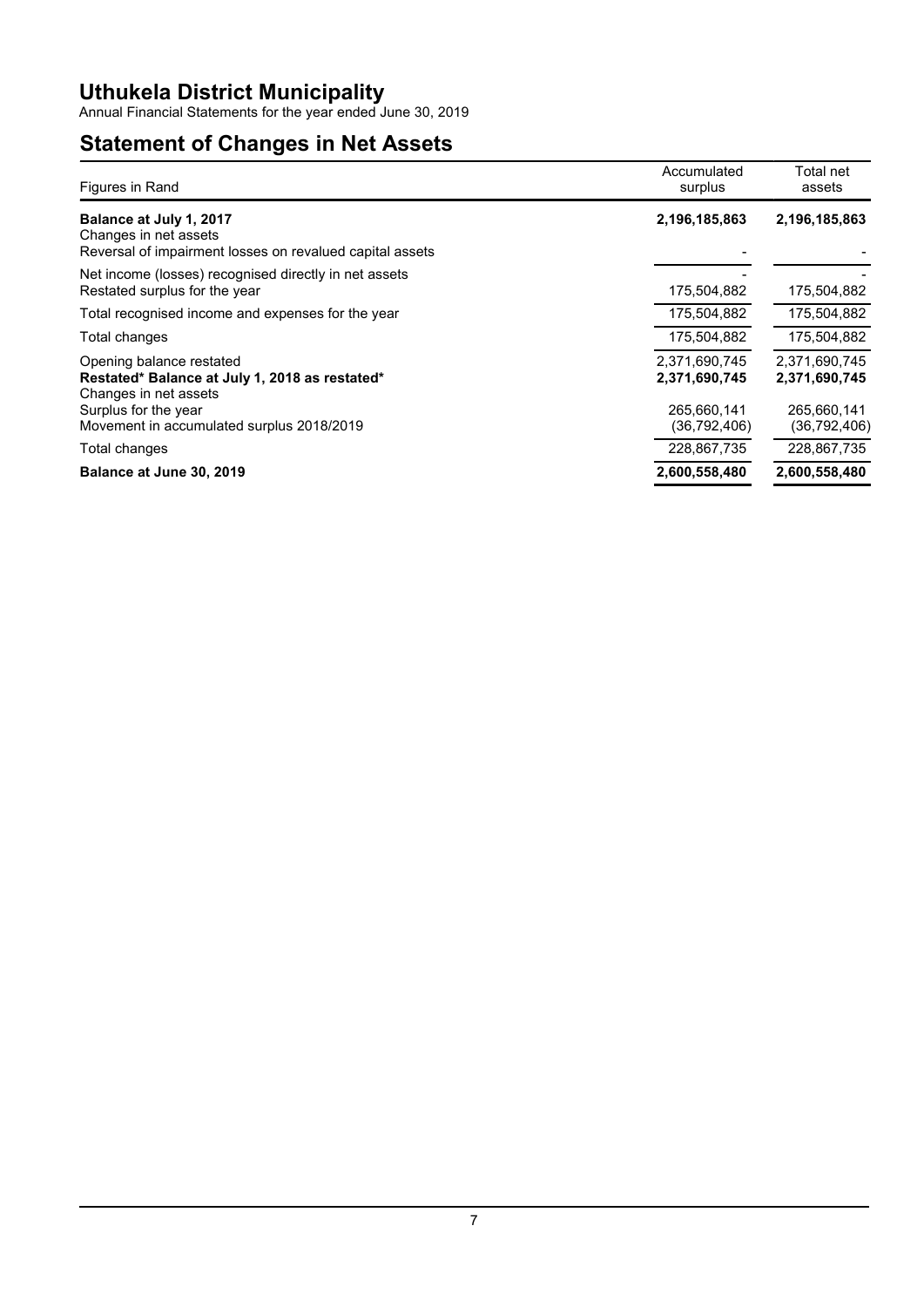Annual Financial Statements for the year ended June 30, 2019

### **Cash Flow Statement**

| Figures in Rand                                        | Note(s) | 2019            | 2018<br>Restated* |
|--------------------------------------------------------|---------|-----------------|-------------------|
| Cash flows from operating activities                   |         |                 |                   |
| <b>Receipts</b>                                        |         |                 |                   |
| Service charges                                        |         | 133,734,851     | 104,931,191       |
| Grants                                                 |         | 748,272,573     | 669,869,937       |
| Interest income                                        |         | 7,090,300       | 4,191,714         |
| Other cash item                                        |         | 10,512,304      | 3,750,848         |
|                                                        |         | 899,610,028     | 782,743,690       |
| <b>Payments</b>                                        |         |                 |                   |
| Employee and councillor costs                          |         | (299, 279, 805) | (259, 855, 915)   |
| Suppliers and others                                   |         | (296, 967, 610) | (303, 267, 494)   |
| Finance costs                                          |         | (4,924,723)     | (2,788,880)       |
|                                                        |         | (601, 172, 138) | (565,912,289)     |
| Net cash flows from operating activities               | 41      | 298,437,890     | 216,831,401       |
| Cash flows from investing activities                   |         |                 |                   |
| Purchase of property, plant and equipment              | 4       | (244, 682, 580) | (241, 575, 251)   |
| <b>Cash flows from financing activities</b>            |         |                 |                   |
| Nett increase in other liability (Consumer Deposits)   |         | 6,711,541       | 10,013,824        |
| Movement in other liabilities                          |         | (22,968,223)    | 14,768,172        |
| Increase / (decrease) in finance lease liability       |         | 396,620         | (25, 264)         |
| Net cash flows from financing activities               |         | (15,860,062)    | 24,756,732        |
| Net increase in cash and cash equivalents              |         | 37,895,248      | 12,882            |
| Cash and cash equivalents at the beginning of the year |         | 6,010,767       | 5,997,885         |
| Cash and cash equivalents at the end of the year       | 14      | 43,906,015      | 6,010,767         |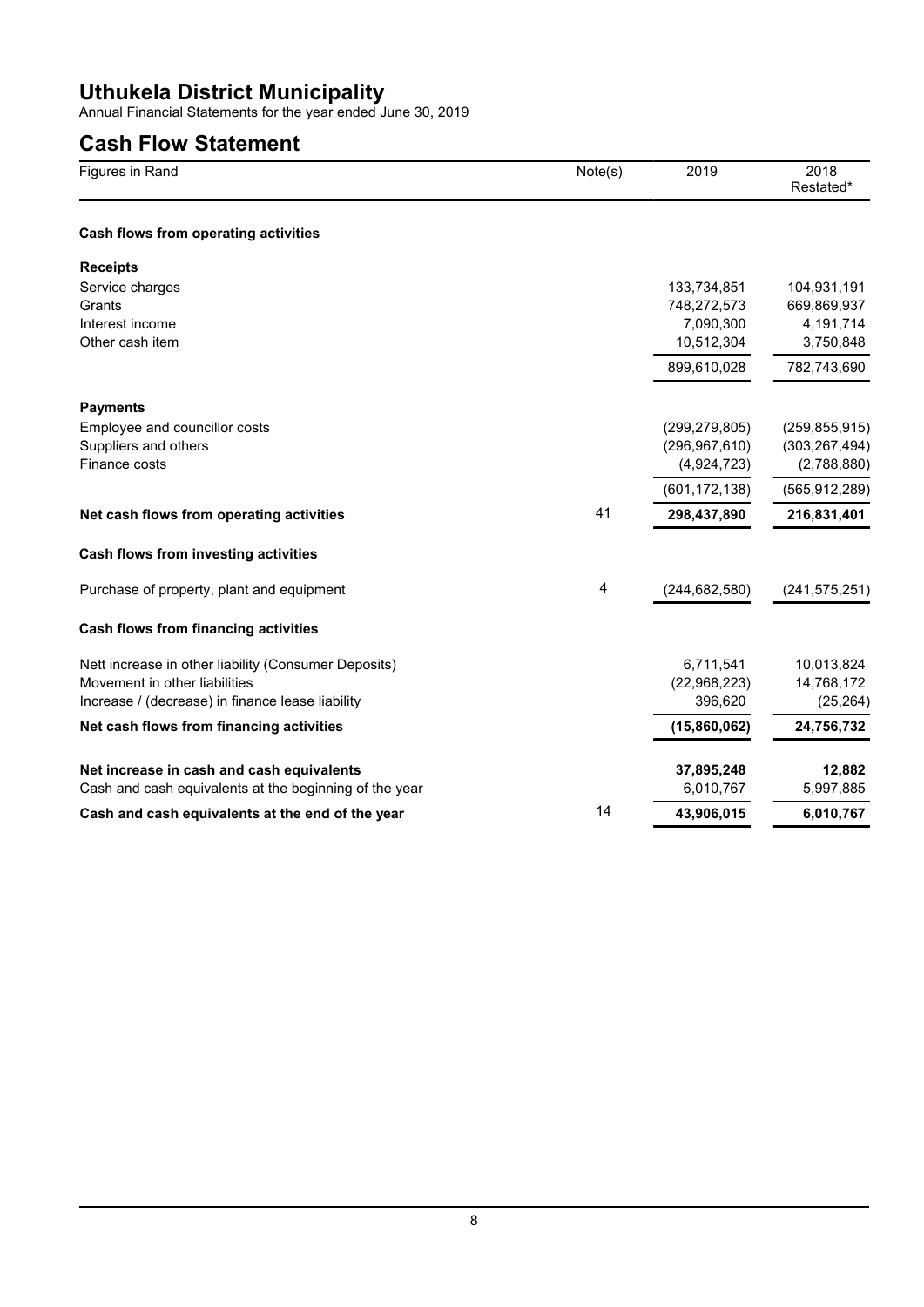Annual Financial Statements for the year ended June 30, 2019

| <b>Budget on Cash Basis</b>                                                                                                 |                    |                |                             |                                                                     |                                           |                   |
|-----------------------------------------------------------------------------------------------------------------------------|--------------------|----------------|-----------------------------|---------------------------------------------------------------------|-------------------------------------------|-------------------|
| Figures in Rand                                                                                                             | Approved<br>budget | Adjustments    |                             | Final Budget Actual amounts<br>on comparable between final<br>basis | <b>Difference</b><br>budget and<br>actual | Reference         |
|                                                                                                                             |                    |                |                             |                                                                     |                                           |                   |
| <b>Statement of Financial Performance</b>                                                                                   |                    |                |                             |                                                                     |                                           |                   |
| <b>Revenue</b>                                                                                                              |                    |                |                             |                                                                     |                                           |                   |
| Revenue from exchange<br>transactions                                                                                       |                    |                |                             |                                                                     |                                           |                   |
| Service charges                                                                                                             | 291,665,000        | 4,000,000      | 295,665,000                 | 221,150,003                                                         | (74, 514, 997)                            | PER <sub>1</sub>  |
| Interest received                                                                                                           | 50,456,000         |                | 50,456,000                  | 56,209,768                                                          | 5,753,768                                 | PER <sub>2</sub>  |
| Other income                                                                                                                | 4,148,000          | 7,050,000      | 11,198,000                  | 10,512,304                                                          | (685, 696)                                | PER <sub>3</sub>  |
| Government grants-Transfers<br>recognised (operational)                                                                     | 405,533,000        | 12,540,000     | 418,073,000                 | 406,171,166                                                         | (11, 901, 834)                            | PER <sub>4</sub>  |
| Interest received - investment                                                                                              | 6,572,000          | (644,000)      | 5,928,000                   | 7,090,300                                                           | 1,162,300                                 | PER <sub>5</sub>  |
| <b>Total revenue from exchange</b><br>transactions                                                                          | 758,374,000        | 22,946,000     | 781,320,000                 | 701,133,541                                                         | (80, 186, 459)                            |                   |
| Revenue from non-exchange<br>transactions                                                                                   |                    |                |                             |                                                                     |                                           |                   |
| <b>Transfer revenue</b>                                                                                                     |                    |                |                             |                                                                     |                                           |                   |
| Government grants-Transfers<br>recognised (capital)                                                                         | 407,804,000        | (62,809,000)   | 344,995,000                 | 342,101,407                                                         | (2,893,593)                               | PER <sub>6</sub>  |
| <b>Total revenue</b>                                                                                                        | 1,166,178,000      |                |                             | (39,863,000) 1,126,315,000 1,043,234,948                            | (83,080,052)                              |                   |
| <b>Expenditure</b>                                                                                                          |                    |                |                             |                                                                     |                                           |                   |
| Personnel                                                                                                                   | (271, 837, 000)    |                | (271, 837, 000)             | (292, 794, 186)                                                     | (20, 957, 186)                            | PER <sub>7</sub>  |
| Remuneration of councillors                                                                                                 | (8, 156, 000)      | 700,000        | (7,456,000)                 | (6, 485, 619)                                                       | 970,381                                   | PER <sub>8</sub>  |
| Depreciation and amortisation                                                                                               | (86, 634, 000)     | 22,634,000     | (64,000,000)                | (73, 133, 947)                                                      | (9, 133, 947)                             | PER <sub>9</sub>  |
| Finance costs                                                                                                               | (561,000)          | (388,000)      | (949,000)                   | (4,924,723)                                                         | (3,975,723)                               | <b>PER 10</b>     |
| Lease rentals on operating lease                                                                                            |                    |                |                             | (809, 520)                                                          | (809, 520)                                | <b>PER 11</b>     |
| Bad debt provision                                                                                                          | (136, 628, 000)    |                | (136, 628, 000)             | (136, 548, 615)                                                     | 79,385                                    | PER <sub>12</sub> |
| Bad debt written off                                                                                                        |                    |                |                             | (6,915,182)                                                         | (6,915,182)                               | <b>PER 13</b>     |
| Repairs and maintenance                                                                                                     | (16,023,000)       | 1,638,000      | (14, 385, 000)              |                                                                     | 14,385,000                                | <b>PER 14</b>     |
| <b>Bulk purchases</b>                                                                                                       | (6,586,000)        | 2,586,000      | (4,000,000)                 | (21,003,126)                                                        | (17,003,126)                              | <b>PER 15</b>     |
| <b>Contracted Services</b>                                                                                                  | (117, 869, 000)    | (21, 551, 000) | (139, 420, 000)             | (87,094,950)                                                        | 52,325,050                                | <b>PER 16</b>     |
| <b>Transfers and Subsidies</b>                                                                                              |                    |                |                             | (1,608,414)                                                         | (1,608,414)                               | <b>PER 17</b>     |
| Government Grant Expenditure                                                                                                | (1,000,000)        | 550,000        | (450,000)<br>(77, 720, 000) |                                                                     | 450,000                                   | <b>PER 18</b>     |
| <b>General Expenses</b>                                                                                                     | (74, 815, 000)     | (2,905,000)    |                             | (151, 247, 523)                                                     | (73, 527, 523)                            | <b>PER 19</b>     |
| <b>Total expenditure</b>                                                                                                    | (720, 109, 000)    | 3,264,000      | (716, 845, 000)             | (782, 565, 805)                                                     | (65, 720, 805)                            |                   |
| <b>Operating surplus</b><br>Loss on disposal of assets and<br>liabilities                                                   | 446,069,000        | (36, 599, 000) | 409,470,000                 | 260,669,143<br>(943, 319)                                           | (148, 800, 857)<br>(943, 319)             | <b>PER 20</b>     |
| Actuarial gains/losses                                                                                                      |                    |                |                             | 5,934,317                                                           | 5,934,317                                 | <b>PER 21</b>     |
|                                                                                                                             | $\blacksquare$     | ä,             | $\blacksquare$              | 4,990,998                                                           | 4,990,998                                 |                   |
| <b>Surplus before taxation</b>                                                                                              | 446,069,000        | (36, 599, 000) | 409,470,000                 | 265,660,141                                                         | (143, 809, 859)                           |                   |
| <b>Actual Amount on Comparable</b><br>Basis as Presented in the<br><b>Budget and Actual</b><br><b>Comparative Statement</b> | 446,069,000        | (36, 599, 000) | 409,470,000                 | 265,660,141                                                         | (143,809,859)                             |                   |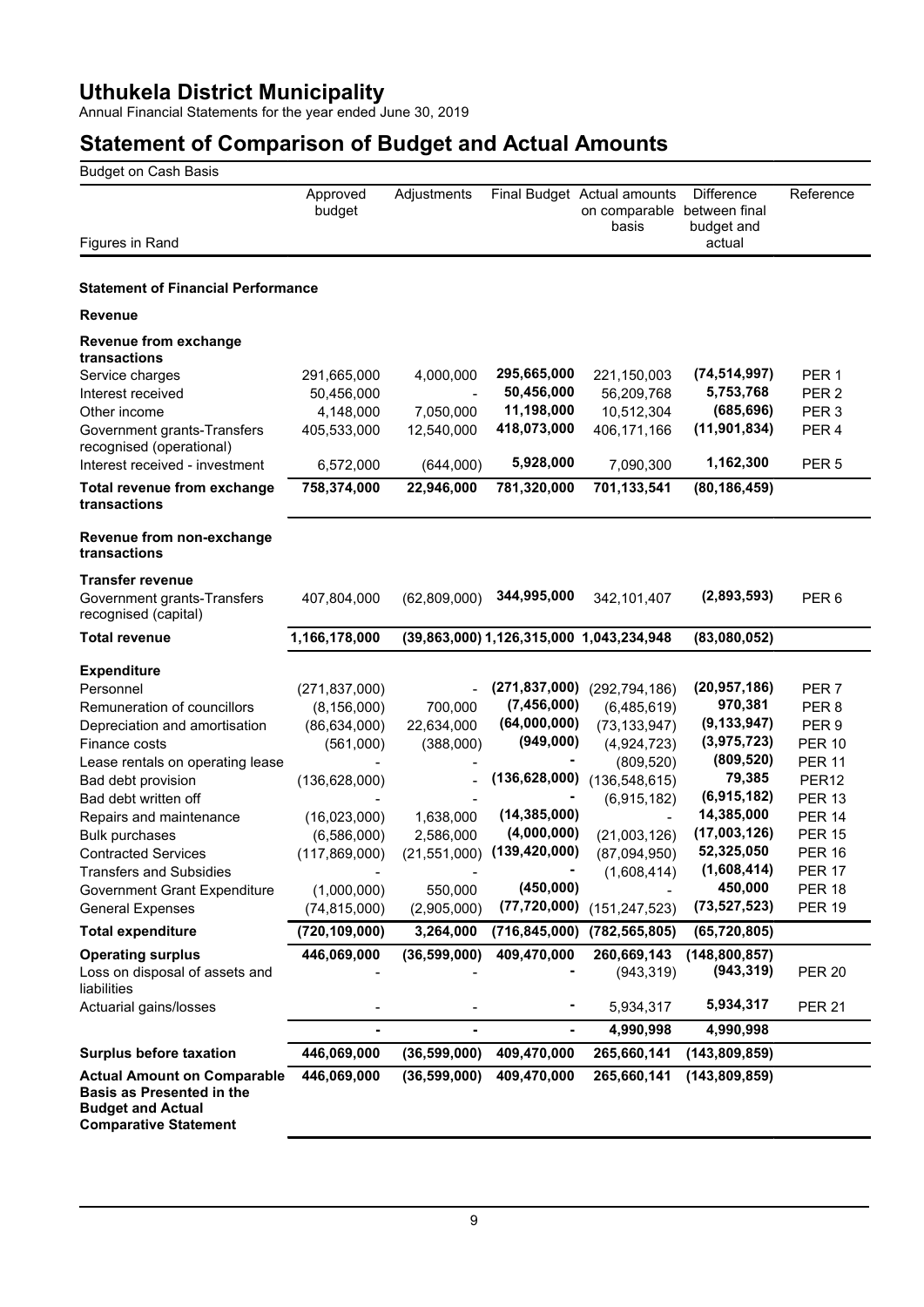Annual Financial Statements for the year ended June 30, 2019

| <b>Budget on Cash Basis</b>                    |                    |                |             |                                                                     |                                 |               |
|------------------------------------------------|--------------------|----------------|-------------|---------------------------------------------------------------------|---------------------------------|---------------|
|                                                | Approved<br>budget | Adjustments    |             | Final Budget Actual amounts<br>on comparable between final<br>basis | <b>Difference</b><br>budget and | Reference     |
| Figures in Rand                                |                    |                |             |                                                                     | actual                          |               |
| <b>Statement of Financial Position</b>         |                    |                |             |                                                                     |                                 |               |
| <b>Assets</b>                                  |                    |                |             |                                                                     |                                 |               |
| <b>Current Assets</b>                          |                    |                |             |                                                                     |                                 |               |
| Inventories                                    | 6,785,000          |                | 6,785,000   | 6,555,926                                                           | (229, 074)                      | <b>POS 22</b> |
| Receivables from exchange<br>transactions      | 50,000,000         | (50,000,000)   |             | 97,445,827                                                          | 97,445,827                      | <b>POS 23</b> |
| Receivables from non-exchange<br>transactions  | 1,581,000          |                | 1,581,000   | 345,752                                                             | (1, 235, 248)                   | <b>POS 24</b> |
| Consumer debtors from<br>exchange transactions | 191,276,000        |                | 191,276,000 | 217,817,607                                                         | 26,541,607                      | <b>POS 25</b> |
| Cash and cash equivalents                      | 1,248,000          | 7,372,000      | 8,620,000   | 43,906,015                                                          | 35,286,015                      | <b>POS 26</b> |
|                                                | 250,890,000        | (42, 628, 000) | 208,262,000 | 366,071,127                                                         | 157,809,127                     |               |
| <b>Non-Current Assets</b>                      |                    |                |             |                                                                     |                                 |               |
| Property, plant and equipment                  | 2,801,165,000      |                |             | 2,801,165,000 2,688,111,716                                         | (113, 053, 284)                 | <b>POS 27</b> |
| Intangible assets                              | 588,000            |                | 588,000     | 500,050                                                             | (87, 950)                       | <b>POS 28</b> |
| Receivables from exchange<br>transactions      |                    |                |             | 1,658,406                                                           | 1,658,406                       | <b>POS 29</b> |
| Receivables from non-exchange<br>transactions  |                    |                |             | 4,592,424                                                           | 4,592,424                       | <b>POS 30</b> |
| Prepayments                                    |                    |                |             | 2,721,902                                                           | 2,721,902                       | <b>POS 31</b> |
|                                                | 2,801,753,000      |                |             | - 2,801,753,000 2,697,584,498                                       | (104, 168, 502)                 |               |
| <b>Total Assets</b>                            | 3,052,643,000      |                |             | (42,628,000) 3,010,015,000 3,063,655,625                            | 53,640,625                      |               |
| <b>Liabilities</b>                             |                    |                |             |                                                                     |                                 |               |
| <b>Current Liabilities</b>                     |                    |                |             |                                                                     |                                 |               |
| Operating lease liability                      |                    |                |             | 556,147                                                             | 556,147                         | <b>POS 32</b> |
| Payables from exchange                         | 124,472,000        | (35,013,000)   | 89,459,000  | 275,400,306                                                         | 185,941,306                     | <b>POS 33</b> |
| transactions<br>Other accruals "Provisions"    |                    | 22,420,000     | 22,420,000  |                                                                     | (22, 420, 000)                  | <b>POS 34</b> |
| Consumer deposits                              | 15,346,000         |                | 15,346,000  | 30,307,020                                                          | 14,961,020                      | <b>POS 35</b> |
| Employee benefit obligation                    |                    |                |             | 584,467                                                             | 584,467                         | <b>POS 36</b> |
| Unspent conditional grants and<br>receipts     |                    |                |             | 10,538,731                                                          | 10,538,731                      | <b>POS 37</b> |
| Provisions                                     |                    |                |             | 26,817,562                                                          | 26,817,562                      | <b>POS 38</b> |
| Other liabilities (VAT payable)                |                    |                |             | 72,079,977                                                          | 72,079,977                      | <b>POS 39</b> |
| Other liabilities - Consumer<br>debtors        |                    |                |             | 15,841,482                                                          | 15,841,482                      | <b>POS 40</b> |
| Other liability                                |                    |                |             | 402,433                                                             | 402,433                         | <b>POS 41</b> |
|                                                | 139,818,000        | (12, 593, 000) | 127,225,000 | 432,528,125                                                         | 305,303,125                     |               |
| <b>Non-Current Liabilities</b>                 |                    |                |             |                                                                     |                                 |               |
| Provisions (Retirement benefit<br>obligation)  | 35,825,000         |                | 35,825,000  | 30,569,020                                                          | (5, 255, 980)                   | <b>POS 42</b> |
| <b>Total Liabilities</b>                       | 175,643,000        | (12, 593, 000) | 163,050,000 | 463,097,145                                                         | 300,047,145                     |               |
| <b>Net Assets</b>                              | 2,877,000,000      |                |             | (30,035,000) 2,846,965,000 2,600,558,480                            | (246, 406, 520)                 |               |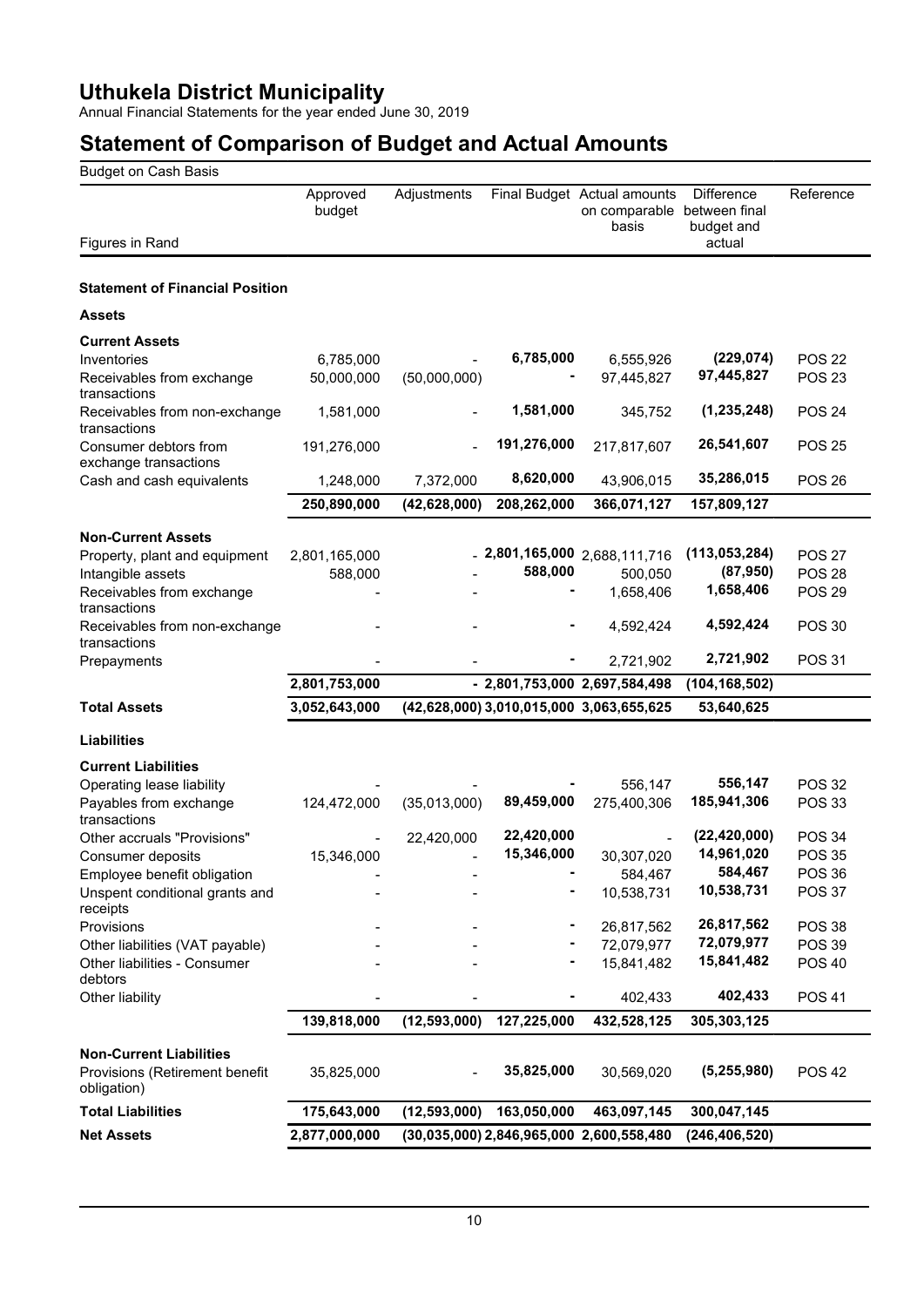Annual Financial Statements for the year ended June 30, 2019

| <b>Budget on Cash Basis</b>                                              |                    |             |                                                       |                                                  |           |
|--------------------------------------------------------------------------|--------------------|-------------|-------------------------------------------------------|--------------------------------------------------|-----------|
|                                                                          | Approved<br>budget | Adjustments | Final Budget Actual amounts<br>on comparable<br>basis | <b>Difference</b><br>between final<br>budget and | Reference |
| Figures in Rand                                                          |                    |             |                                                       | actual                                           |           |
| <b>Net Assets</b>                                                        |                    |             |                                                       |                                                  |           |
| <b>Net Assets Attributable to</b><br><b>Owners of Controlling Entity</b> |                    |             |                                                       |                                                  |           |
| Accumulated surplus                                                      | 2,877,000,000      |             | $(30,035,000)$ 2,846,965,000 2,600,558,480            | (246, 406, 520)                                  |           |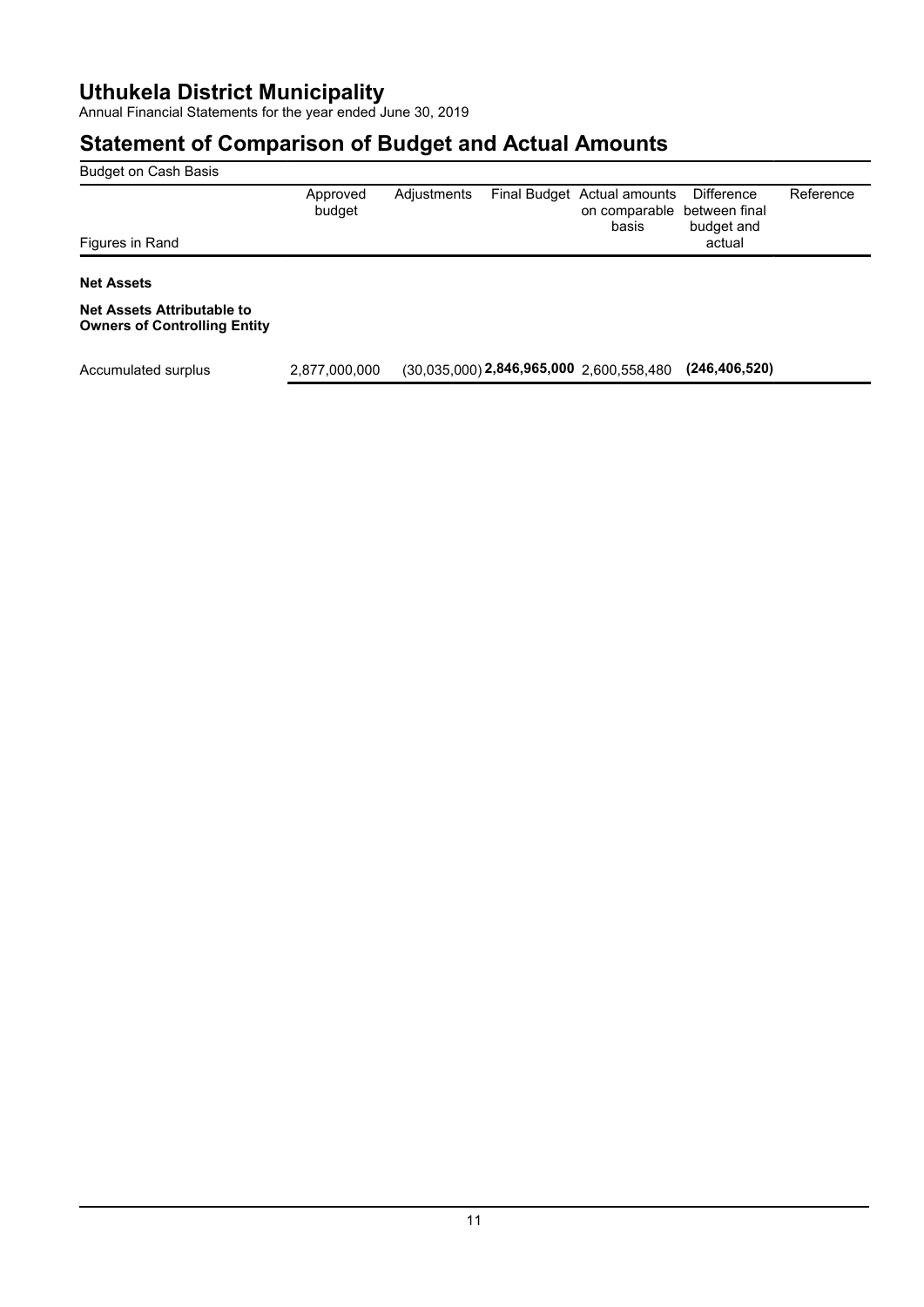Annual Financial Statements for the year ended June 30, 2019

| <b>Budget on Cash Basis</b>                                            |                    |                          |                 |                                                                     |                                           |           |
|------------------------------------------------------------------------|--------------------|--------------------------|-----------------|---------------------------------------------------------------------|-------------------------------------------|-----------|
| Figures in Rand                                                        | Approved<br>budget | Adjustments              |                 | Final Budget Actual amounts<br>on comparable between final<br>basis | <b>Difference</b><br>budget and<br>actual | Reference |
|                                                                        |                    |                          |                 |                                                                     |                                           |           |
| <b>Cash Flow Statement</b>                                             |                    |                          |                 |                                                                     |                                           |           |
| Cash flows from operating activities                                   |                    |                          |                 |                                                                     |                                           |           |
| <b>Receipts</b>                                                        |                    |                          |                 |                                                                     |                                           |           |
| Sale of goods and services                                             | 131,249,000        |                          | 131,249,000     | 133,734,851                                                         | 2,485,851                                 |           |
| Grants                                                                 | 813,337,000        |                          | 813,337,000     | 748,272,573                                                         | (65,064,427)                              |           |
| Other receipts                                                         | 4,148,000          |                          | 4,148,000       | 10,512,304                                                          | 6,364,304                                 |           |
| Interest income                                                        | 6,572,000          |                          | 6,572,000       | 7,090,300                                                           | 518,300                                   |           |
|                                                                        | 955,306,000        | $\blacksquare$           | 955,306,000     | 899,610,028                                                         | (55,695,972)                              |           |
| <b>Payments</b>                                                        |                    |                          |                 |                                                                     |                                           |           |
| Employee costs                                                         | (279, 993, 000)    |                          | (279, 993, 000) | (299, 673, 111)                                                     | (19,680,111)                              |           |
| Suppliers and other                                                    | (215, 293, 000)    |                          | (215, 293, 000) | (289, 432, 098)                                                     | (74, 139, 098)                            |           |
| Finance costs                                                          | (561,000)          |                          | (561,000)       | (4,924,723)                                                         | (4, 363, 723)                             |           |
| Transfers and grants                                                   | (1,000,000)        |                          | (1,000,000)     |                                                                     | 1,000,000                                 |           |
|                                                                        | (496, 847, 000)    | $\blacksquare$           | (496, 847, 000) | (594, 029, 932)                                                     | (97, 182, 932)                            |           |
| Net cash flows from operating<br>activities                            | 458,459,000        |                          | 458,459,000     | 305,580,096                                                         | (152, 878, 904)                           |           |
| Cash flows from investing activities                                   |                    |                          |                 |                                                                     |                                           |           |
| Purchase of property, plant and<br>equipment                           | (407, 831, 000)    |                          |                 | $(407,831,000)$ $(244,682,580)$                                     | 163,148,420                               |           |
| Cash flows from financing activities                                   |                    |                          |                 |                                                                     |                                           |           |
| Movement in other liability<br>(consumer deposits)                     | 1,765,000          |                          | 1,765,000       | (430, 665)                                                          | (2, 195, 665)                             |           |
| Movement in other liabilities<br>Movement in finance lease<br>liabilty |                    |                          |                 | (22,968,223)<br>396,620                                             | (22, 968, 223)<br>396,620                 |           |
| Net cash flows from financing<br>activities                            | 1,765,000          | $\blacksquare$           | 1,765,000       | (23,002,268)                                                        | (24, 767, 268)                            |           |
| Net increase/(decrease) in cash<br>and cash equivalents                | 52,393,000         |                          | 52,393,000      | 37,895,248                                                          | (14, 497, 752)                            |           |
| Cash and cash equivalents at<br>the beginning of the year              | (51, 144, 000)     |                          | (51, 144, 000)  | 6,010,767                                                           | 57, 154, 767                              |           |
| Cash and cash equivalents at<br>the end of the year                    | 1,249,000          | $\overline{\phantom{0}}$ | 1,249,000       | 43,906,015                                                          | 42,657,015                                |           |
| Reconciliation                                                         |                    |                          |                 |                                                                     |                                           |           |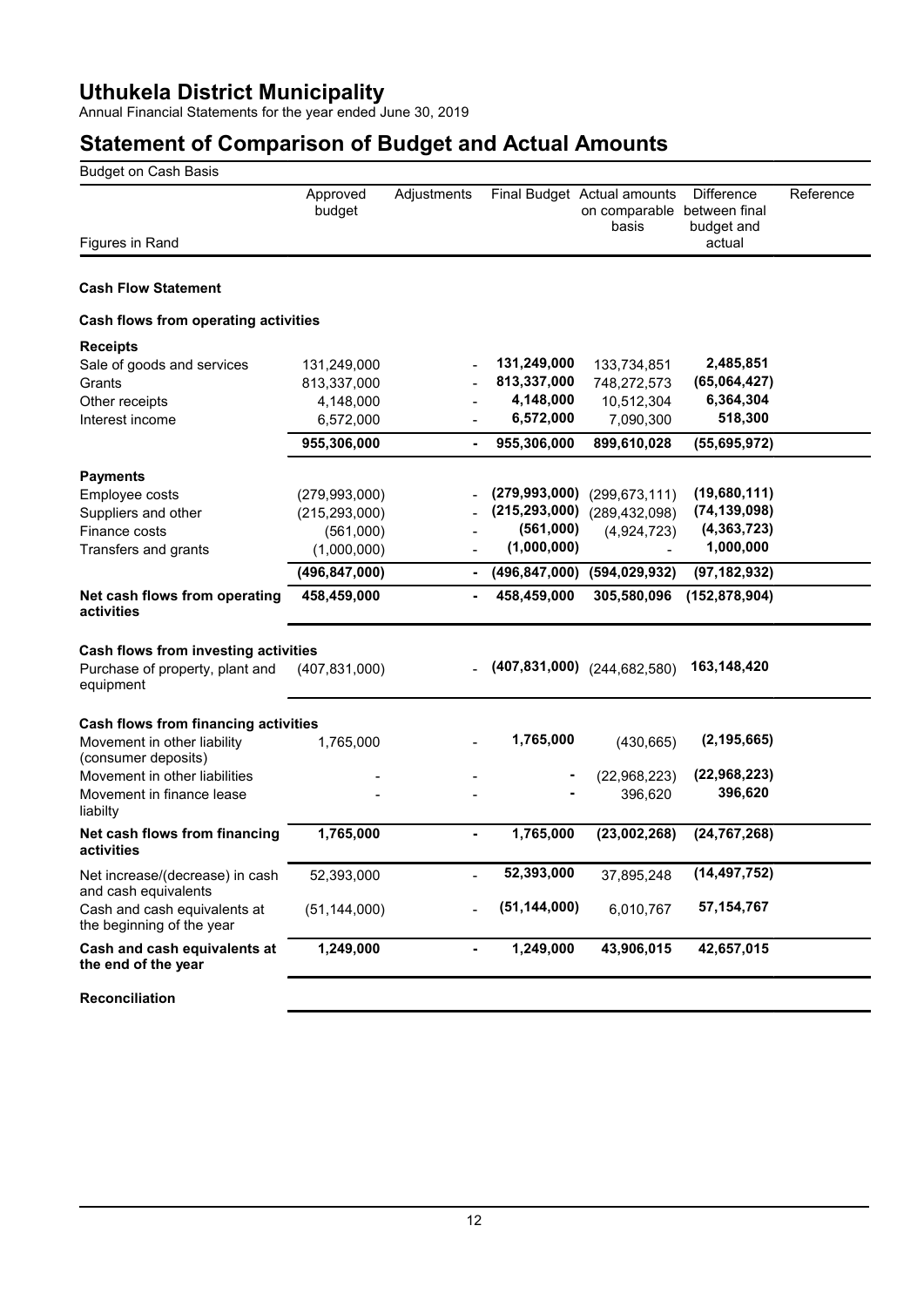Annual Financial Statements for the year ended June 30, 2019

### **Statement of Comparison of Budget and Actual Amounts**

| Budget on Cash Basis |                    |             |                                                                                                              |  |
|----------------------|--------------------|-------------|--------------------------------------------------------------------------------------------------------------|--|
|                      | Approved<br>budget | Adjustments | Final Budget Actual amounts<br>Difference<br>Reference<br>on comparable between final<br>budget and<br>basis |  |
| Figures in Rand      |                    |             | actual                                                                                                       |  |
|                      |                    |             |                                                                                                              |  |

#### **References to statement of comparison of budget and actual amounts**

Statement of financial performance.

PER 1 - "Service Charges" - The Municipality did not achieve its targets with regards to the budget on collection of service charges and has developed and implemented a revenue enhancement strategy to improve on the completeness of debtors and revenue collection. Field workers have been appointed to identify faulty meters which needs to be replaced and this excersice wil continue into the 2019/2020 financial year. Consultants have been appointed whom have identified meters where no readings have been taken and meters which have been estimated over a period of time.

PER 2 - "Interest received" - Interest on service charges has escalated due to the poor collection rate.

PER 3 - "Other income" - The Municipality accurately budgeted for other income.

PER 4 - Government grants (transfers recognized) - operational - the Municipality did not received all the grants in respect of the 2018/2019 financial year as per the National and Provincial payment schedules as the unspent portion of the RBIG grant as at 30 June 2018 roll over application was declined and it was recoverred from the Equity share allocation for the year.

PER 5 - "Interest received on investments" - The Municipality earned more interest on investment as was anticipataed due to surlus cash being invested.

PER 6 - "Government grants (transfers recognized") - capital" - the municipality has strived to achieve 100% expenditure on capital grants which includes roll over amounts from the 2017/2018 financial year, however the roll over application in respect of the unspent portion of the RBIG grant from the 2017/2018 financial year was disallowed and recovered from the equity share allocation for the 2018/2019 financial year.

PER 7 - "Employee related costs" - High overtime, standby and nightshift claims remains a challenge.

PER 8 - "Remuneration of Councillors" - provision was made in the budget for Councillors to receive backpay during the financial year in terms of the Government Gazette for Councillors upper limits dated December 2018.

PER 9 - "Depreciation and amortization" - Provision was made in the budget for the 2018/2019 financial year for the additional assets the Municipality purchased during the year however this was under provided for.

PER 10 - "Finance costs" - The finance costs "interest charged" with regards to the post-retirement medical aid and long service awards were not budgeted for.

PER 11 - "Lease rentals on operating leases" - This is a new line item in the statement of financial performance and was not budgeted for.

PER 12 - "Provision for bad debt" - Collection of outstanding debt remains a challenge and with the increase in total outstanding debtors which were not anticipated the provision had to be adjusted at year end.

PER 13 - "Bad debt written off" - The municipality has implemented its Indigent policy and Indigent debt has been written off. Discount incentives has also been written off during the year. This was not anticipated when the budget was compiled and was not provided for.

PER 14 - "Repairs and maintenance" - In terms of GRAP 1 "Presentation of financial statements". Maintenance and repairs is now disclosed under note 4 "PPE" of the financial statements and has been re-classified as contracted services in the statement of financial performance.

PER 15 - "Bulk purchases" - This represents the bulk water purchased from the Department of Water and Sanitation (DWS) and payments are made on actual invoices received. At year end no Invoices has been received from DWS. The Municipality however obtained statements dated 30 June 2019 from DWS at year end and a provision has been made for raw water purchases. Umgeni Water has also invoiced the Municipality for purified water for the period January 2019 to June 2019. This was not anticipated and for this reason the budget was insuficient.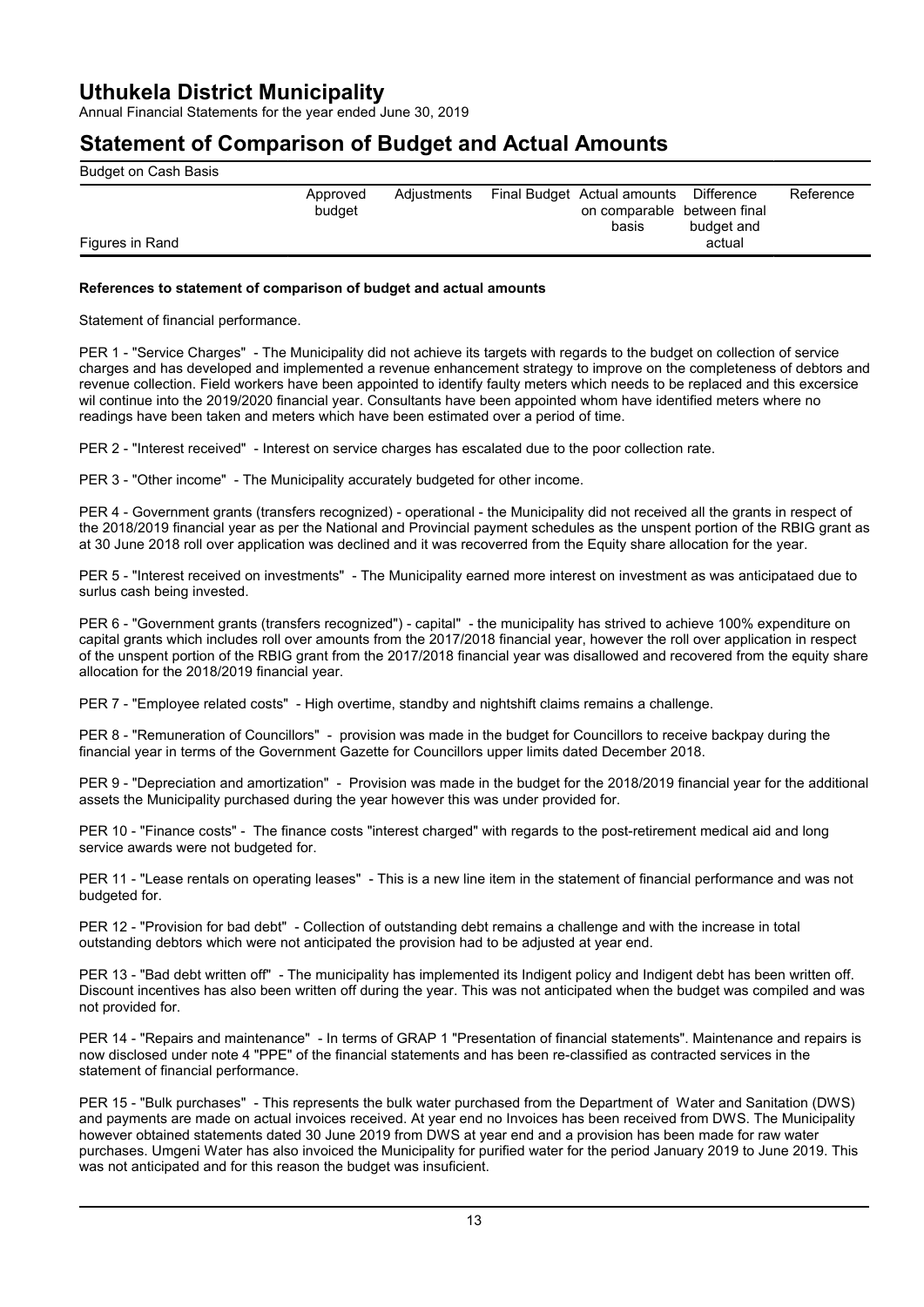Annual Financial Statements for the year ended June 30, 2019

### **Statement of Comparison of Budget and Actual Amounts**

| Budget on Cash Basis |                    |             |                                                                                |                      |           |
|----------------------|--------------------|-------------|--------------------------------------------------------------------------------|----------------------|-----------|
| Figures in Rand      | Approved<br>budget | Adjustments | Final Budget Actual amounts Difference<br>on comparable between final<br>basis | budget and<br>actual | Reference |
|                      |                    |             |                                                                                |                      |           |

PER 16 - "Contracted services" - The contracts with contracted water tanker service providers was cancelled as part of cost containment measures therfore the saving against the budget. Maintenance and repairs is now also disclosed as contracted services.

PER 17 - "Transfers and subsidies" - This relates to expenditure incurred on behalf of the Uthukela Economic Development Agency.

PER 18 - "Government Grant expenditure" - Government Grants are no longer disclosed as a seperate line item in the statement of financial performance. These expenditure is included in general expenditure.

PER 19 - "General expenditure" - The Municipality did not manage to stay within the amount budgeted for and over expenditure has been recorded as unauthorized expenditure and diclosed in the notes. The biggest contribution to the over expenditure is assets which were donated and recognised as an expense in the statement of financial performance.

PER 20 - "Loss on disposal of assets and liabilities" - This was not budgeted for.

PER 21 - "Actuarial gains/losses" - Relates to employee post retirement benifit obligation. This was not budgeted for.

#### **Statement of financial position**.

POS 22 - "Inventories" - Inventory items are no longer kept at the water and sewerage treatment plants and all items required must be obtained from the stores. The ageing infrastructure impacts on material kept at the stores. Inventory also includes water and chemical stock on hand.

POS 23 - "Receivables from exchange transactions" - Represents sundry debtors and deposits paid.

POS 24 - "Receivables from non-exchange transactions" - Represents unpaid cheques and overpayments to contractors.

POS 25 - "Consumer debtors from exchange transactions" - When the budget was prepared the poor collection rate was not accurately anticipated and the provision for bad debt was not accurately taken into account.

POS 26 - "cash and cash equivalents" - Was not accurately budgeted for as the budget was based on the prior years performance.

POS 27 - "Property Plant & Euipment" - The variance between the budget and actual amount is due to to the capitalization and asset impairment which were not accurately budgeted for.

POS 28 - "Intangable assets" - The variance is due to impairment not accuratly budgeted for.

POS 29 - "Receivables from exchange transactions" - Represents deposits paid to third party vendors and was not budgeted for.

POS 30 - "Receivables from non-exchange transactions" - Represents Salary fraud which took place during the period March 2012 and February 2014. This was not budgeted for.

POS 31 - "Prepayments" - Represents the annual SALGA subscription paid in advance. Was budgeted for under general expenditure.

POS 32 - "Operating lease liability" - The liability is in respect of operating leases (rental offices and rental office machines) and was not budgeted for.

POS 33 - "Payables from exchange transactions" - Consists trade payables, DWS accrual in respect of raw water purchases, trust funds, retentions on capital project expenditure and sundry creditors.

POS 34 - "Other accruals - provisions" - Consists of leave pay and bonus accruals which were not budgeted for.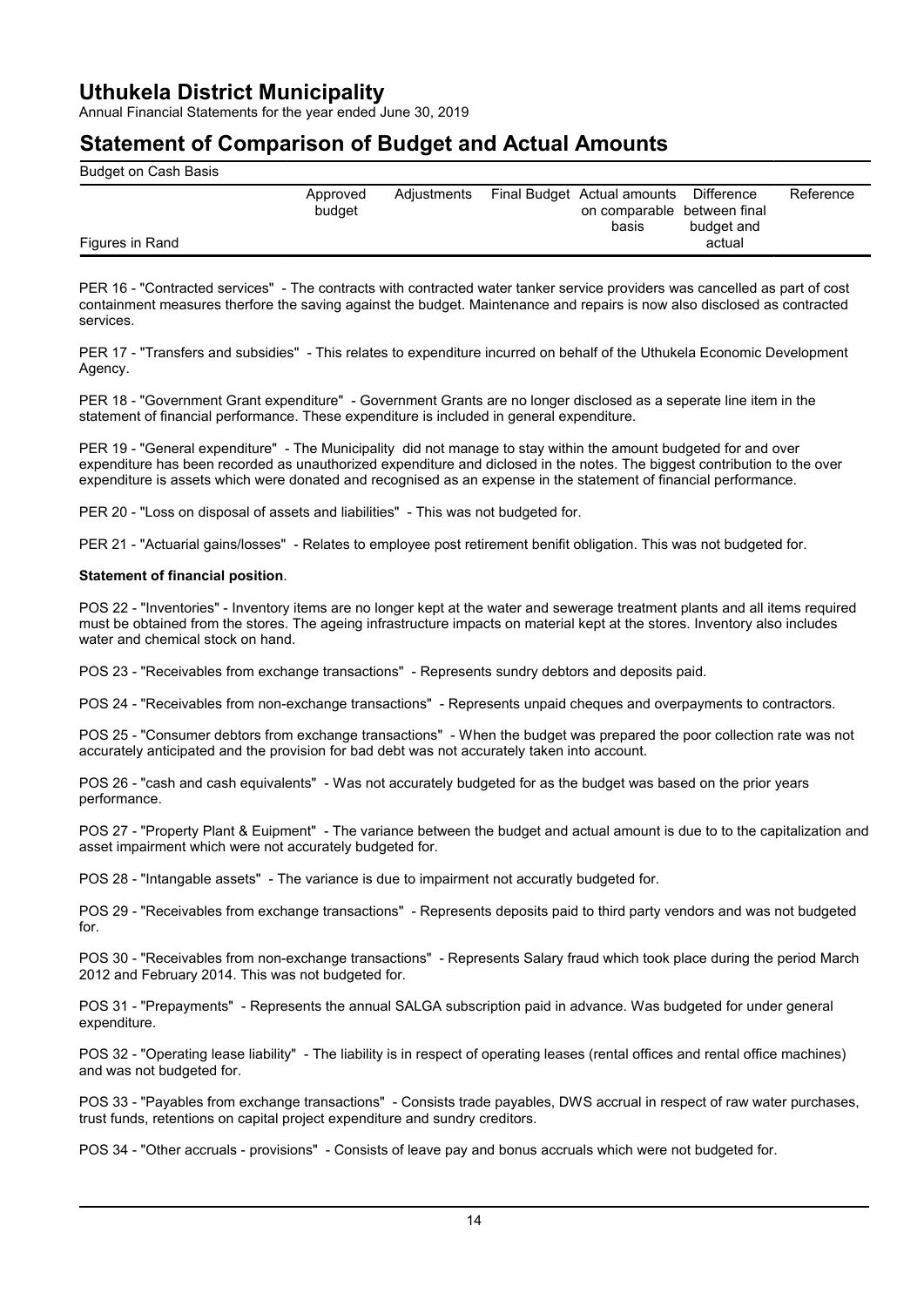Annual Financial Statements for the year ended June 30, 2019

## **Statement of Comparison of Budget and Actual Amounts**

| Budget on Cash Basis |                    |             |                                                                     |                                    |           |
|----------------------|--------------------|-------------|---------------------------------------------------------------------|------------------------------------|-----------|
| Figures in Rand      | Approved<br>budget | Adjustments | Final Budget Actual amounts<br>on comparable between final<br>basis | Difference<br>budget and<br>actual | Reference |
|                      |                    |             |                                                                     |                                    |           |

POS 35 - "Consumer deposits" - The variance is as a result of the increase in deposits due to non payment of outstanding debt as well as new connections.

POS 36 - "Employee benefit obligation" - This is in respect of post retirement medical aid and long service awards which were not budgeted for.

POS 37 - "Unspent conditional grants and receipts" - Represents the unspent liability as at 30 June 2019 not budgeted for.

POS 38 - "Provisions" - Relates to Bonus and leave provision and was not budgeted for.

POS 39 - "VAT payable" - Represents VAT payable and was not budgeted for. The Municipality is registered with SARS on a payment bases and therefore VAT is only paid over to SARS once it has been received from the consumers.

POS 40 - "Other liabilities" - Represents consumer debtors with credit balances at financial year end.

POS 41 - "Other liabilites" - Relates to the salary control account which will be cleared during July 2019 with the July 2019 payroll.

POS 42 - "Provision for retirement benefit obligation" - Is the medical aid and long service award obligation as at 30 June 2019.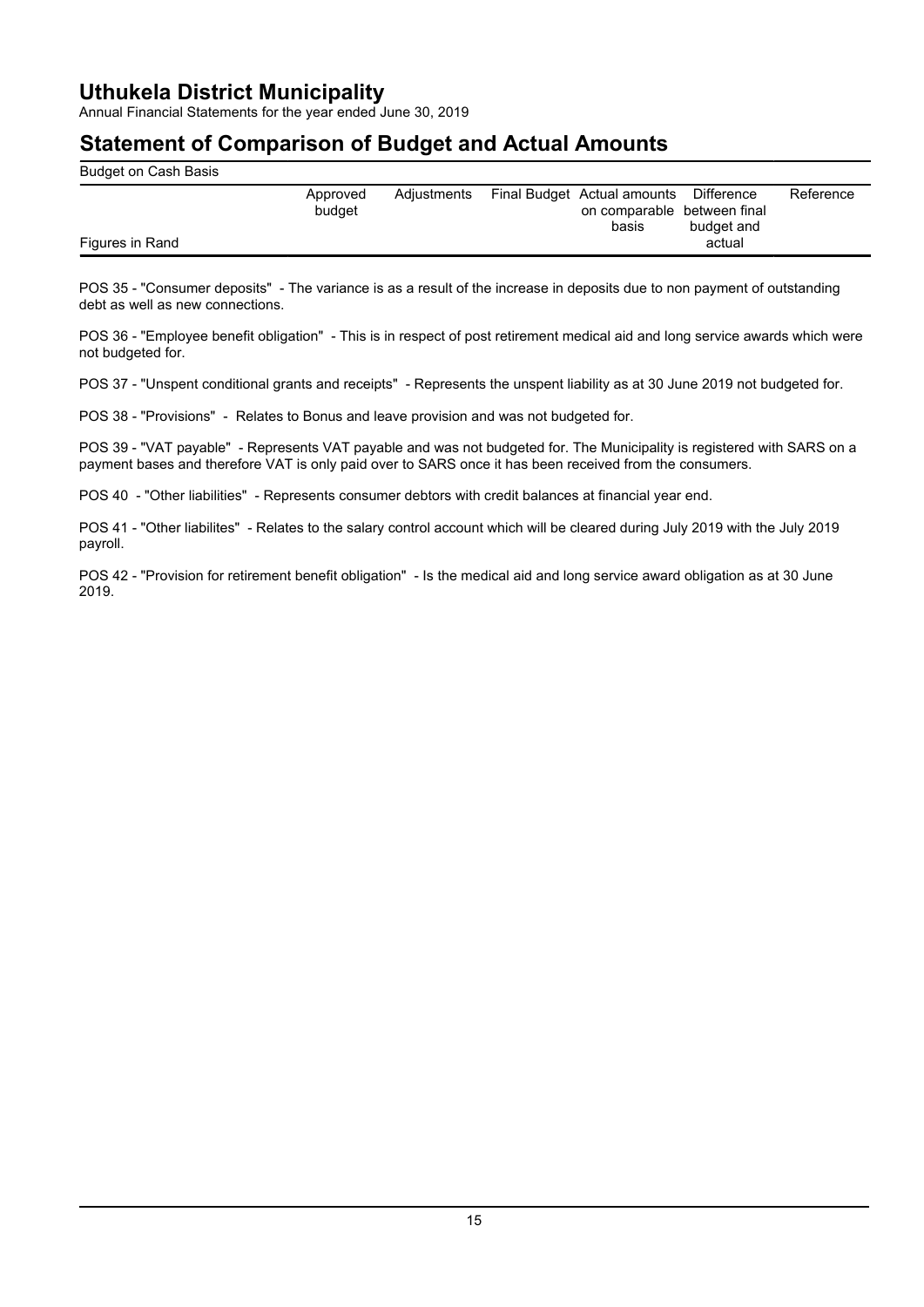Annual Financial Statements for the year ended June 30, 2019

# **Appropriation Statement**

| Figures in Rand                                                               |                                  |                                                                               |                                |                                                                   |                                                           |                                |                                     |                                             |                           |                                                        |                                                           |
|-------------------------------------------------------------------------------|----------------------------------|-------------------------------------------------------------------------------|--------------------------------|-------------------------------------------------------------------|-----------------------------------------------------------|--------------------------------|-------------------------------------|---------------------------------------------|---------------------------|--------------------------------------------------------|-----------------------------------------------------------|
|                                                                               | Original<br>budget               | <b>Budget</b><br>adjustments<br>(i.t.o. s28 and budget<br>s31 of the<br>MFMA) | <b>Final</b><br>adjustments    | <b>Shifting of</b><br>funds (i.t.o.<br>s31 of the<br><b>MFMA)</b> | <b>Virement</b><br>(i.t.o. council<br>approved<br>policy) | <b>Final budget</b>            | <b>Actual</b><br>outcome            | <b>Unauthorised Variance</b><br>expenditure |                           | <b>Actual</b><br>outcome<br>as % of<br>final<br>budget | <b>Actual</b><br>outcome<br>as % of<br>original<br>budget |
| 2019                                                                          |                                  |                                                                               |                                |                                                                   |                                                           |                                |                                     |                                             |                           |                                                        |                                                           |
| <b>Financial Performance</b>                                                  |                                  |                                                                               |                                |                                                                   |                                                           |                                |                                     |                                             |                           |                                                        |                                                           |
| Service charges                                                               | 342.120.000                      | 4.000.000                                                                     | 346,120,000                    |                                                                   |                                                           | 346,120,000                    | 221,150,003                         |                                             | (124, 969, 997)           | 64 %                                                   | 65 %                                                      |
| Investment revenue                                                            | 6,572,000                        | (644,000)                                                                     | 5,928,000                      |                                                                   |                                                           | 5,928,000                      | 7,090,300                           |                                             | 1,162,300                 | 120 %                                                  | 108 %                                                     |
| Transfers recognised -<br>operational                                         | 405,533,000                      | 12,540,000                                                                    | 418,073,000                    |                                                                   |                                                           | 418,073,000                    | 406,171,166                         |                                             | (11, 901, 834)            | 97 %                                                   | 100 %                                                     |
| Other own revenue                                                             | 4,149,000                        | 7,050,000                                                                     | 11,199,000                     |                                                                   |                                                           | 11,199,000                     | 72,656,389                          |                                             | 61,457,389                | 649 %                                                  | 1,751 %                                                   |
| <b>Total revenue</b><br>(excluding capital<br>transfers and<br>contributions) | 758,374,000                      | 22,946,000                                                                    | 781,320,000                    |                                                                   |                                                           | 781,320,000                    | 707,067,858                         |                                             | (74, 252, 142)            | 90%                                                    | 93 %                                                      |
| Employee costs<br>Remuneration of<br>councillors                              | (271, 837, 000)<br>(8, 156, 000) | 700,000                                                                       | (271, 837, 000)<br>(7,456,000) |                                                                   |                                                           | (271, 837, 000)<br>(7,456,000) | (292, 794, 186)<br>(6,485,619)      | (21, 155, 362)<br>970,381                   | (20, 957, 186)<br>970,381 | 108 %<br>87 %                                          | 108 %<br>80 %                                             |
| Debt impairment                                                               | (136, 628, 000)                  |                                                                               | (136, 628, 000)                |                                                                   |                                                           |                                | $(136, 628, 000)$ $(136, 548, 615)$ | 79,385                                      | 79,385                    | 100 %                                                  | 100 %                                                     |
| Depreciation and asset<br>impairment                                          | (86, 634, 000)                   | 22,634,000                                                                    | (64,000,000)                   |                                                                   |                                                           | (64,000,000)                   | (73, 133, 947)                      | (9, 133, 947)                               | (9, 133, 947)             | 114 %                                                  | 84 %                                                      |
| Finance charges                                                               | (561,000)                        | (388,000)                                                                     | (949,000)                      | $\overline{\phantom{a}}$                                          |                                                           | (949,000)                      | (4,924,723)                         | (3,975,723)                                 | (3,975,723)               | 519 %                                                  | 878 %                                                     |
| Materials and bulk<br>purchases                                               | (6,586,000)                      | 2,586,000                                                                     | (4,000,000)                    |                                                                   |                                                           | (4,000,000)                    | (21,003,126)                        | (17,003,126)                                | (17,003,126)              | 525 %                                                  | 319 %                                                     |
| Grant expenditure                                                             | (1,000,000)                      | 550,000                                                                       | (450,000)                      |                                                                   |                                                           | (450.000)                      |                                     | 450.000                                     | 450.000                   | $-$ %                                                  | $-$ %                                                     |
| Other expenditure                                                             | (208, 707, 000)                  | (22, 818, 000)                                                                | (231, 525, 000)                |                                                                   |                                                           | (231, 525, 000)                | (248, 618, 908)                     | (17,094,303)                                | (17,093,908)              | 107 %                                                  | 119 %                                                     |
| <b>Total expenditure</b>                                                      | (720,109,000)                    | 3,264,000                                                                     | (716, 845, 000)                |                                                                   |                                                           | (716, 845, 000)                | (783, 509, 124)                     | (66, 862, 695)                              | (66, 664, 124)            | 109 %                                                  | 109 %                                                     |
| Surplus/(Deficit)                                                             | 38,265,000                       | 26,210,000                                                                    | 64,475,000                     |                                                                   |                                                           | 64,475,000                     | (76, 441, 266)                      |                                             | (140, 916, 266)           | (119)%                                                 | (200)%                                                    |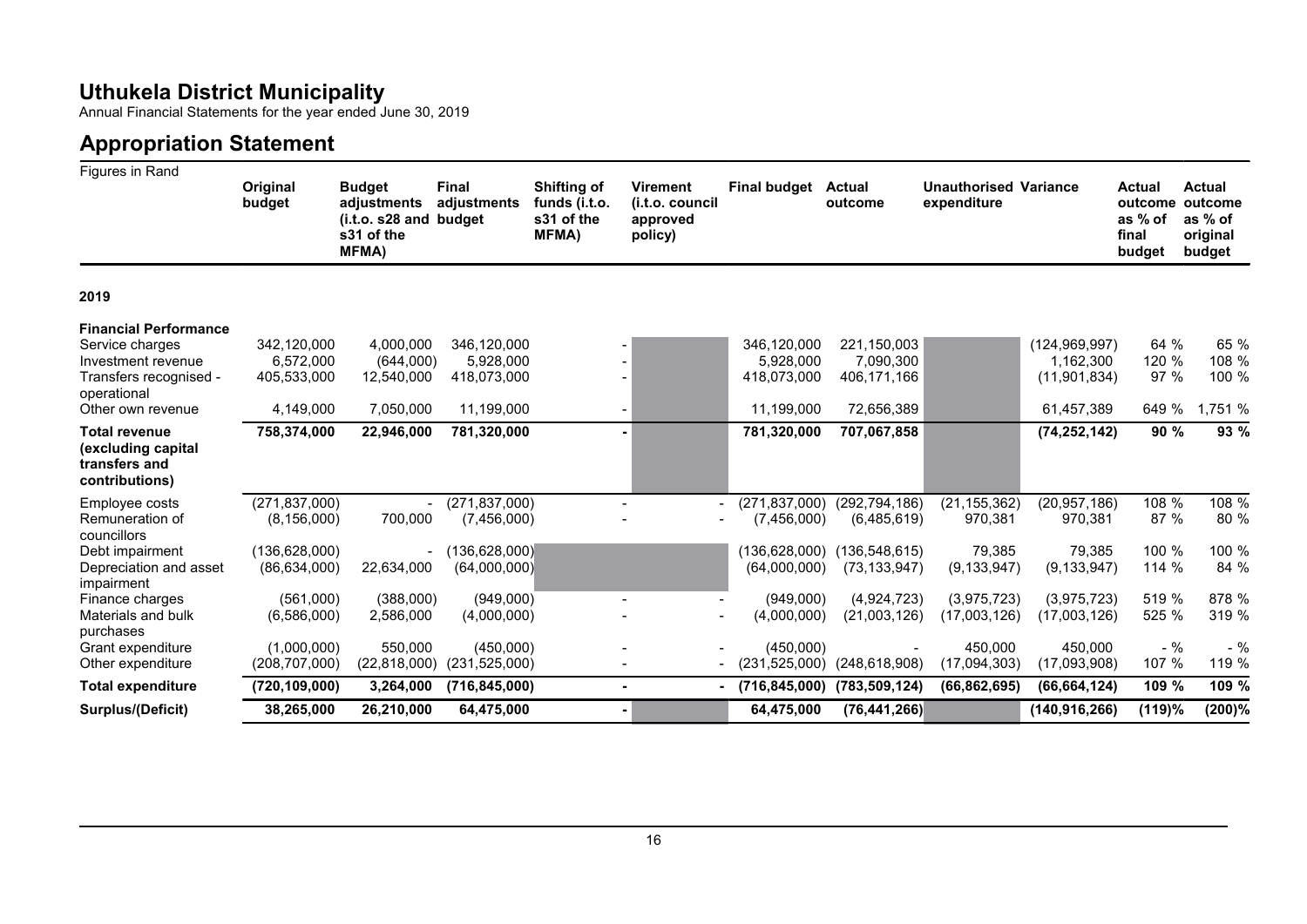Annual Financial Statements for the year ended June 30, 2019

# **Appropriation Statement**

| Figures in Rand                                                          | Original<br>budget | <b>Budget</b><br>adjustments<br>(i.t. o. s28 and budget)<br>s31 of the<br><b>MFMA</b> | <b>Final</b><br>adjustments | Shifting of<br>funds (i.t.o.<br>s31 of the<br><b>MFMA</b> ) | Virement<br>(i.t.o. council<br>approved<br>policy) | <b>Final budget</b> | <b>Actual</b><br>outcome | <b>Unauthorised Variance</b><br>expenditure |                 | <b>Actual</b><br>as % of<br>final<br>budget | Actual<br>outcome outcome<br>as % of<br>original<br>budget |
|--------------------------------------------------------------------------|--------------------|---------------------------------------------------------------------------------------|-----------------------------|-------------------------------------------------------------|----------------------------------------------------|---------------------|--------------------------|---------------------------------------------|-----------------|---------------------------------------------|------------------------------------------------------------|
| Transfers recognised -<br>capital                                        | 407.804.000        | (62,809,000)                                                                          | 344.995.000                 |                                                             |                                                    | 344,995,000         | 342,101,407              |                                             | (2,893,593)     | 99 %                                        | 84 %                                                       |
| <b>Surplus (Deficit) after</b><br>capital transfers and<br>contributions | 446.069.000        | (36,599,000)                                                                          | 409.470.000                 |                                                             |                                                    | 409.470.000         | 265,660,141              |                                             | (143,809,859)   | 65 %                                        | 60 %                                                       |
| Surplus/(Deficit) for the<br>year                                        | 446,069,000        | (36,599,000)                                                                          | 409,470,000                 |                                                             |                                                    | 409,470,000         | 265,660,141              |                                             | (143, 809, 859) | 65 %                                        | 60 %                                                       |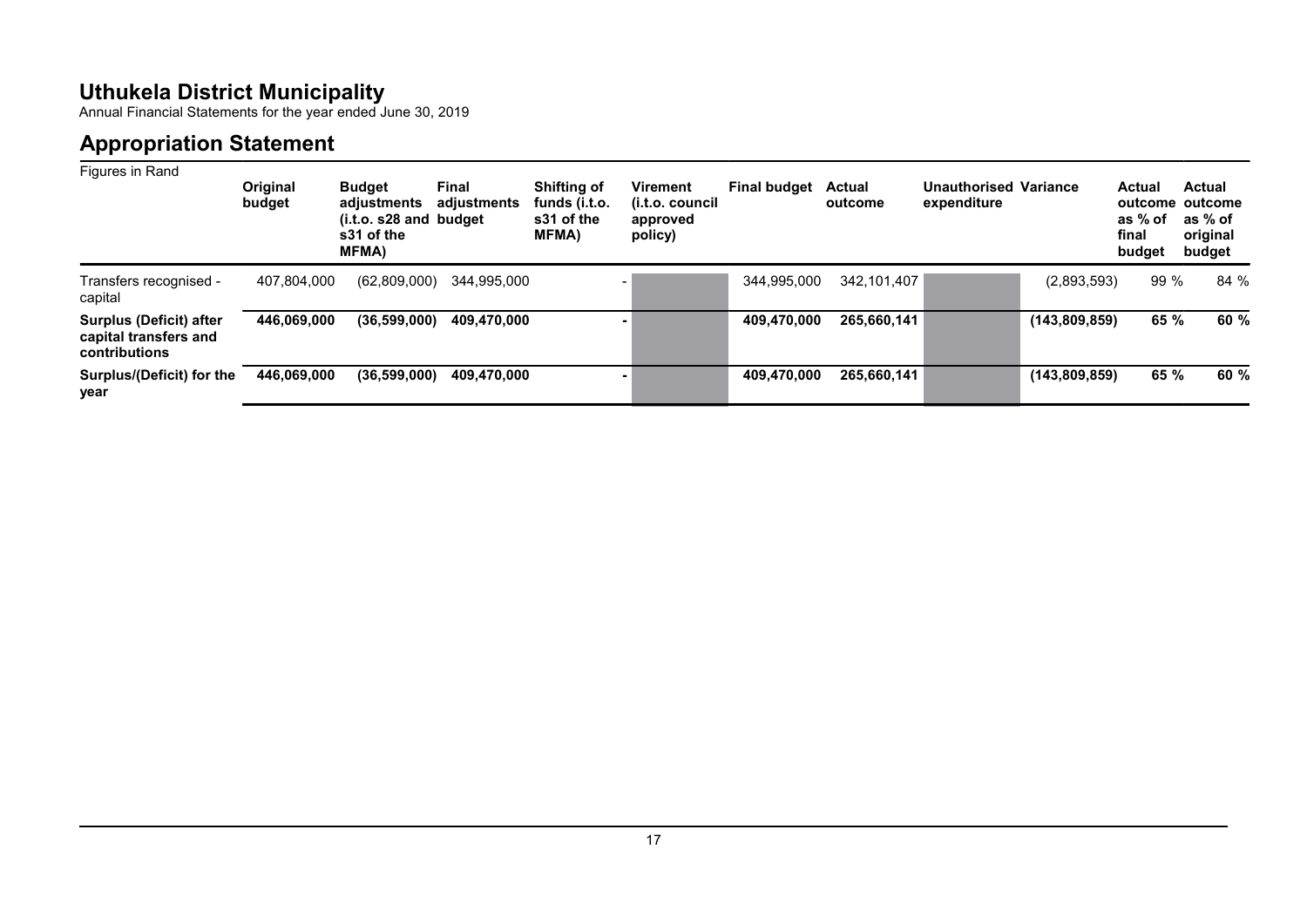Annual Financial Statements for the year ended June 30, 2019

# **Appropriation Statement**

| Figures in Rand | Reported<br>unauthorised authorised in recovered<br>expenditure | <b>Expenditure</b> Balance to be Restated<br>terms of<br>section 32 of | audited<br>outcome |
|-----------------|-----------------------------------------------------------------|------------------------------------------------------------------------|--------------------|
|                 |                                                                 | <b>MFMA</b>                                                            |                    |

#### **2018**

#### **Financial Performance**

| Service charges<br>Investment revenue<br>Transfers recognised - operational<br>Other own revenue                                                                              |  | 180,547,607<br>4,191,714<br>368,910,735<br>48,316,742                                                                       |
|-------------------------------------------------------------------------------------------------------------------------------------------------------------------------------|--|-----------------------------------------------------------------------------------------------------------------------------|
| Total revenue (excluding capital transfers and contributions)                                                                                                                 |  | 601,966,798                                                                                                                 |
| Employee costs<br>Remuneration of councillors<br>Debt impairment<br>Depreciation and asset impairment<br>Finance charges<br>Materials and bulk purchases<br>Other expenditure |  | $-(253, 135, 356)$<br>(6,720,559)<br>$-$ (131,782,002)<br>(68, 240, 898)<br>(2,788,880)<br>(4,778,110)<br>$-$ (177,607,003) |
| <b>Total expenditure</b>                                                                                                                                                      |  | $-$ (645,052,808)                                                                                                           |
| <b>Surplus/(Deficit)</b>                                                                                                                                                      |  | (43,086,010)                                                                                                                |
| Transfers recognised - capital<br>Contributions recognised - capital and contributed assets                                                                                   |  | 300,959,202<br>7,786,949                                                                                                    |
| Surplus (Deficit) after capital transfers and contributions                                                                                                                   |  | 265,660,141                                                                                                                 |
| Surplus/(Deficit) for the year                                                                                                                                                |  | 265,660,141                                                                                                                 |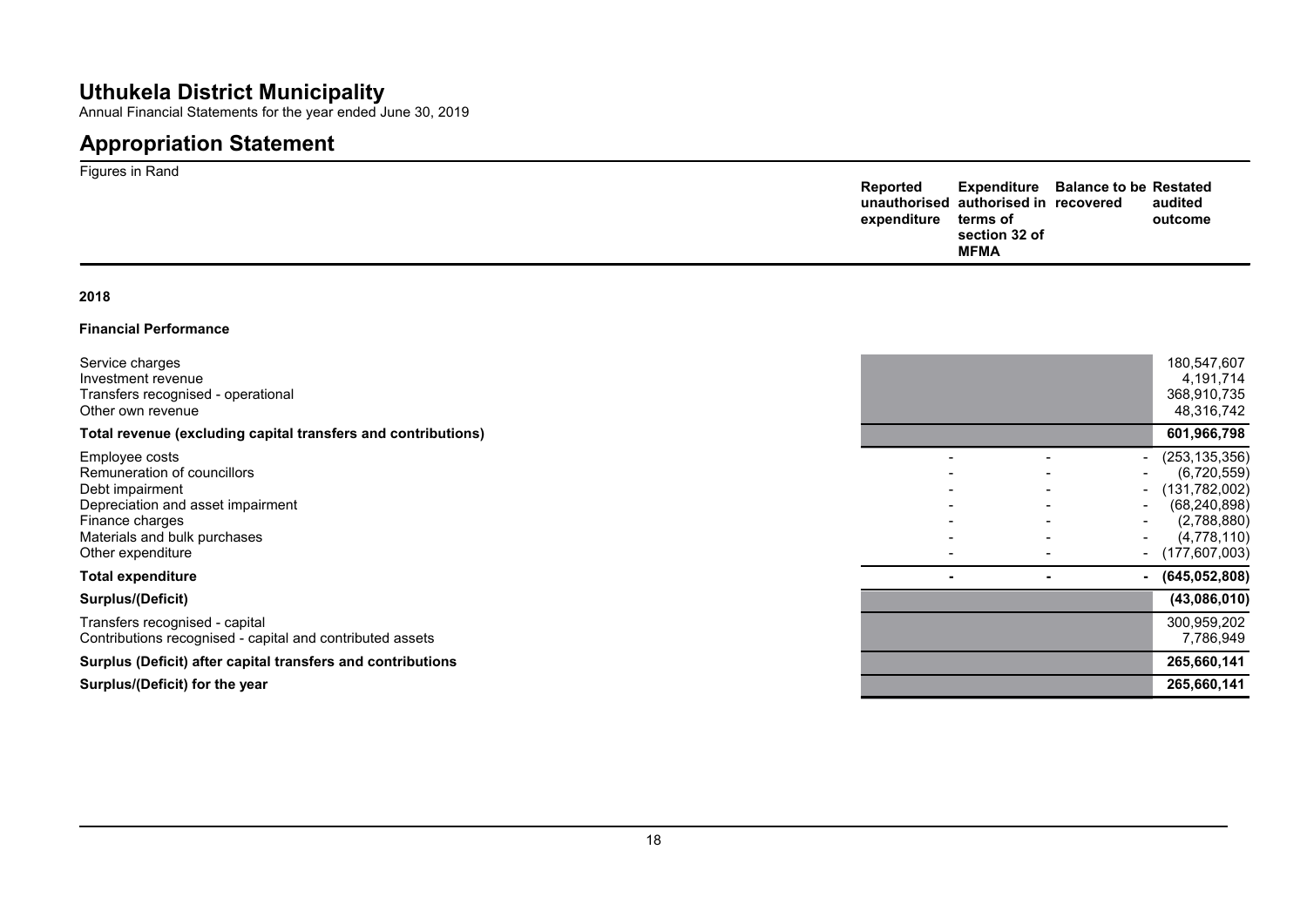Annual Financial Statements for the year ended June 30, 2019

# **Accounting Policies**

#### **1. Presentation of Annual Financial Statements**

The annual financial statements have been prepared in accordance with the Standards of Generally Recognised Accounting Practice (GRAP), issued by the Accounting Standards Board in accordance with Section 122(3) of the Municipal Finance Management Act (Act 56 of 2003).

These annual financial statements have been prepared on an accrual basis of accounting and are in accordance with historical cost convention as the basis of measurement, unless specified otherwise. They are presented in South African Rand.

A summary of the significant accounting policies, which have been consistently applied in the preparation of these annual financial statements, are disclosed below.

These accounting policies are consistent with the previous period.

#### **1.1 Presentation currency**

These annual financial statements are presented in South African Rand, which is the functional currency of the municipality.

#### **1.2 Significant judgements and sources of estimation uncertainty**

In preparing the annual financial statements, management is required to make estimates and assumptions that affect the amounts represented in the annual financial statements and related disclosures. Use of available information and the application of judgement is inherent in the formation of estimates. Actual results in the future could differ from these estimates which may be material to the annual financial statements. "Significant judgement and sources of measurement uncertainty" on assumptions used

#### **Provisions**

Provisions were raised and management determined an estimate based on the information available. Additional disclosure of these estimates of provisions are included in note 16 - Provisions.

#### **Useful lives of infrustructure and other assets**

The municipality's management determines the estimated useful lives and related depreciation charges for the waste water and water networks. This estimate is based on industry norm. Management will increase the depreciation charge where useful lives are less than previously estimated useful lives.

#### **Post retirement benefits**

The present value of the post retirement obligation depends on a number of factors that are determined on an actuarial basis using a number of assumptions. The assumptions used in determining the net cost (income) include the discount rate. Any changes in these assumptions will impact on the carrying amount of post retirement obligations.

The municipality determines the appropriate discount rate at the end of each year. This is the interest rate that should be used to determine the present value of estimated future cash outflows expected to be required to settle the medical aid ans long service obligations. In determining the appropriate discount rate, the municipality considers the interest rates of high-quality corporate bonds that are denominated in the currency in which the benefits will be paid, and that have terms to maturity approximating the terms of the related medical ais and long service liability.

Other key assumptions for medical aid and long service obligations are based on current market conditions. Additional information is disclosed in Note 7.

#### **1.3 Property, plant and equipment**

Property, plant and equipment are tangible non-current assets (including infrastructure assets) that are held for use in the production or supply of goods or services, rental to others, or for administrative purposes, and are expected to be used during more than one period.

The cost of an item of property, plant and equipment is recognised as an asset when:

- it is probable that future economic benefits or service potential associated with the item will flow to the municipality; and
- the cost of the item can be measured reliably.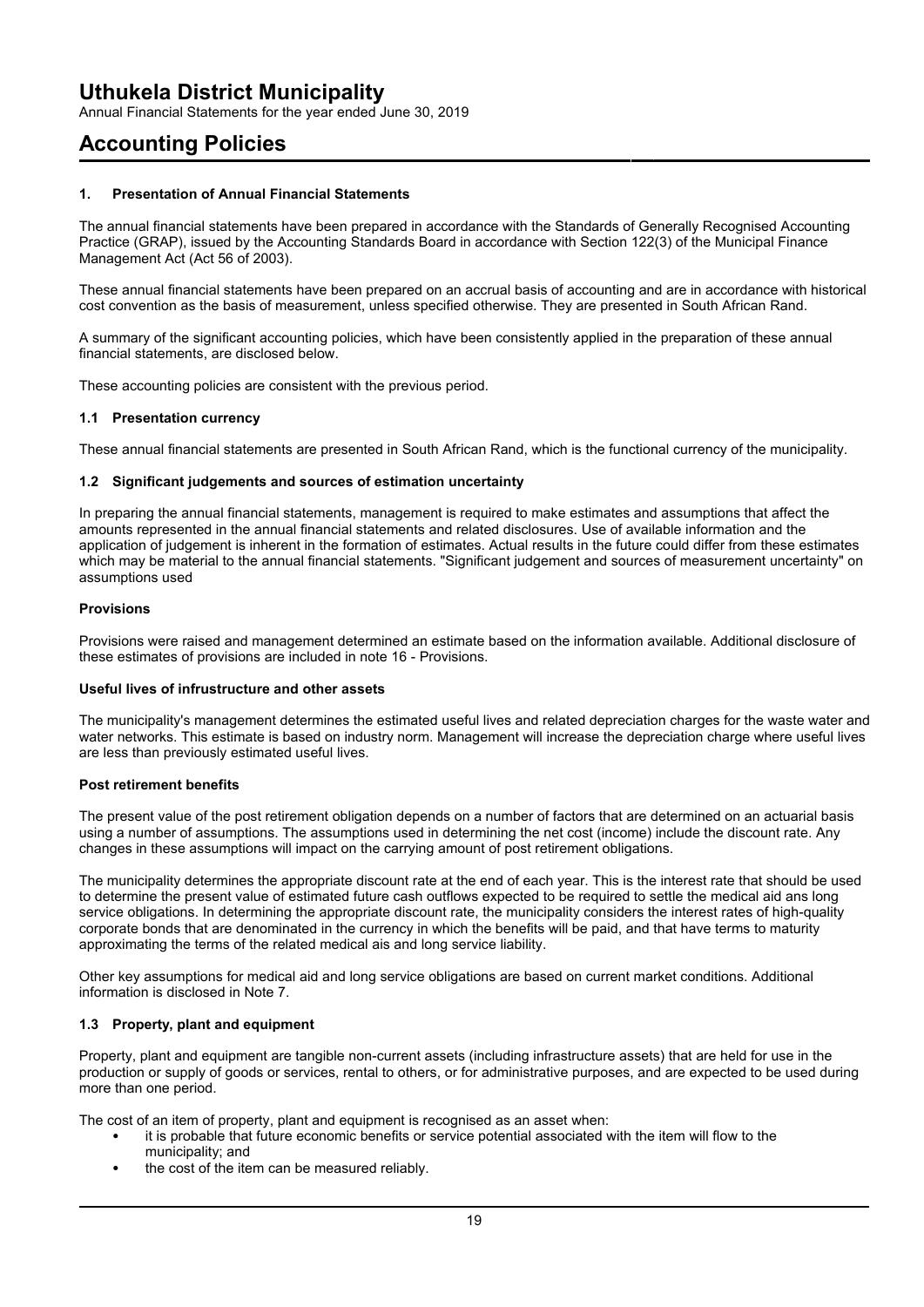Annual Financial Statements for the year ended June 30, 2019

## **Accounting Policies**

#### **1.3 Property, plant and equipment (continued)**

Property, plant and equipment is initially measured at cost.

The cost of an item of property, plant and equipment is the purchase price and other costs attributable to bring the asset to the location and condition necessary for it to be capable of operating in the manner intended by management. Trade discounts and rebates are deducted in arriving at the cost.

Where an asset is acquired through a non-exchange transaction, its cost is its fair value as at date of acquisition.

Where an item of property, plant and equipment is acquired in exchange for a non-monetary asset or monetary assets, or a combination of monetary and non-monetary assets, the asset acquired is initially measured at fair value (the cost). If the acquired item's fair value was not determinable, it's deemed cost is the carrying amount of the asset(s) given up.

When significant components of an item of property, plant and equipment have different useful lives, they are accounted for as separate items (major components) of property, plant and equipment.

Costs include costs incurred initially to acquire or construct an item of property, plant and equipment and costs incurred subsequently to add to, replace part of, or service it. If a replacement cost is recognised in the carrying amount of an item of property, plant and equipment, the carrying amount of the replaced part is derecognised.

The initial estimate of the costs of dismantling and removing the item and restoring the site on which it is located is also included in the cost of property, plant and equipment, where the entity is obligated to incur such expenditure, and where the obligation arises as a result of acquiring the asset or using it for purposes other than the production of inventories.

Recognition of costs in the carrying amount of an item of property, plant and equipment ceases when the item is in the location and condition necessary for it to be capable of operating in the manner intended by management.

Items such as spare parts, standby equipment and servicing equipment are recognised when they meet the definition of property, plant and equipment.

Major inspection costs which are a condition of continuing use of an item of property, plant and equipment and which meet the recognition criteria above are included as a replacement in the cost of the item of property, plant and equipment. Any remaining inspection costs from the previous inspection are derecognised.

Property, plant and equipment is carried at cost less accumulated depreciation and any impairment losses.

Property, plant and equipment are depreciated on the straight line basis over their expected useful lives to their estimated residual value.

Property, plant and equipment is carried at cost less accumulated depreciation and any impairment losses.

The useful lives of items of property, plant and equipment have been assessed as follows:

| <b>Item</b>                    | <b>Depreciation method</b> | Average useful life |
|--------------------------------|----------------------------|---------------------|
| Land                           | No depreciation            | Infinite            |
| <b>Buildings</b>               | Straight line              | 30 Years            |
| Plant and machinery            | Straight line              | 5 Years             |
| <b>Furniture and fixtures</b>  | Straight line              | 7 years             |
| Motor vehicles                 | Straight line              | 5 Years             |
| Office equipment               | Straight line              | 3-5 Years           |
| IT equipment                   | Straight line              | 3 Years             |
| Computer software              | Straight line              | 3 years             |
| <b>Pumps</b>                   | Straight line              | 15 Years            |
| Reservoirs and tanks           | Straight line              | 50 Years            |
| Chemical tanks                 | Straight line              | 50 Years            |
| Reinforced concrete clatifiers | Straight line              | 50 Years            |
| Transformer high voltage       | Straight line              | 50 Years            |
| Transformer medium voltage     | Straight line              | 45 Years            |
| Laboratory equipment           | Straight line              | 5 Years             |
| Specialised vehicles           | Straight line              | 5 Years             |
| Water network                  | Straight line              | 20 Years            |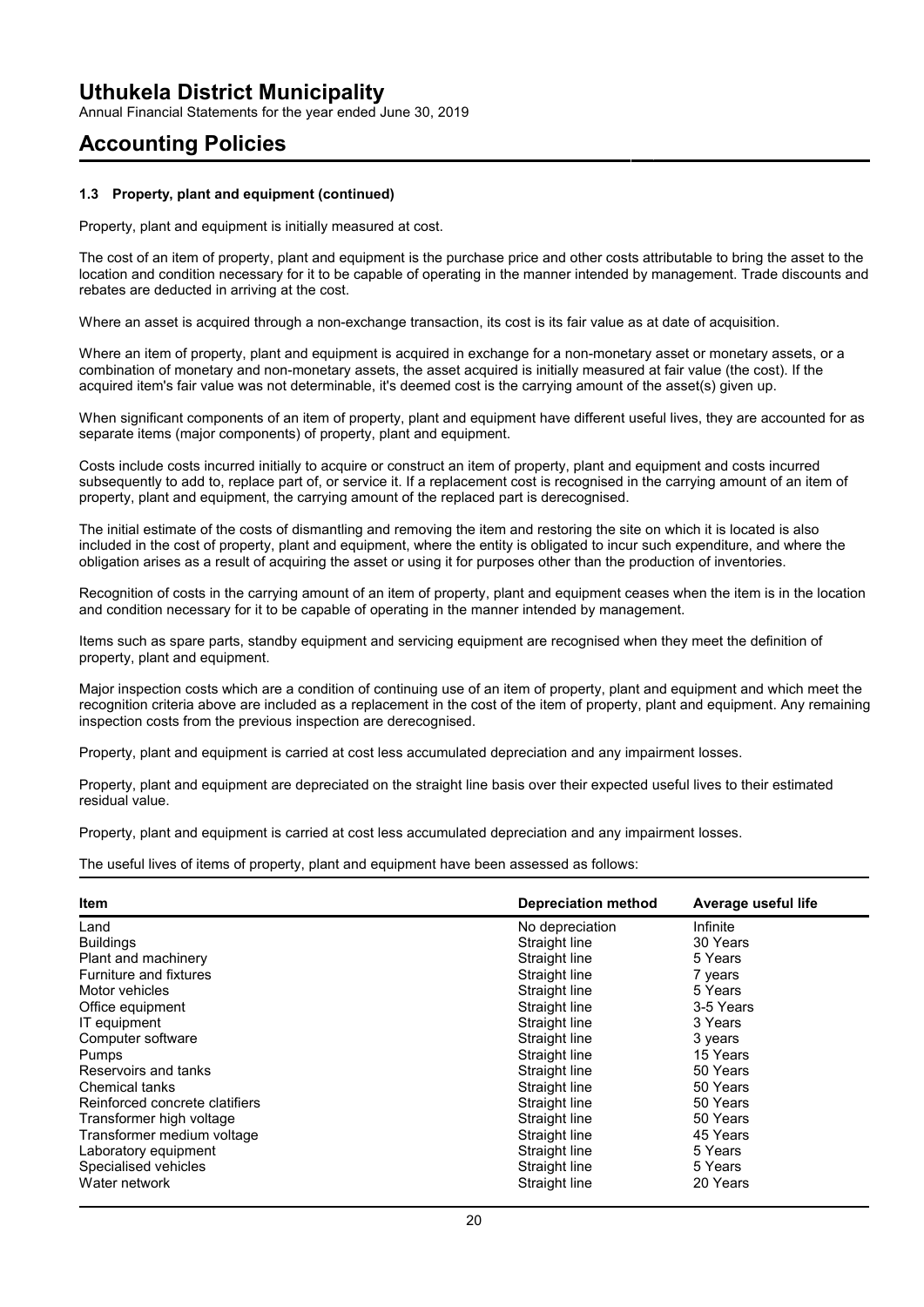Annual Financial Statements for the year ended June 30, 2019

# **Accounting Policies**

#### **1.3 Property, plant and equipment (continued)**

The depreciable amount of an asset is allocated on a systematic basis over its useful life.

There is no depreciatoin on land.

Each part of an item of property, plant and equipment with a cost that is significant in relation to the total cost of the item is depreciated separately.

The depreciation method used reflects the pattern in which the asset's future economic benefits or service potential are expected to be consumed by the municipality. The depreciation method applied to an asset is reviewed at least at each reporting date and, if there has been a significant change in the expected pattern of consumption of the future economic benefits or service potential embodied in the asset, the method is changed to reflect the changed pattern. Such a change is accounted for as a change in an accounting estimate.

The municipality assesses at each reporting date whether there is any indication that the municipality expectations about the residual value and the useful life of an asset have changed since the preceding reporting date. If any such indication exists, the municipality revises the expected useful life and/or residual value accordingly. The change is accounted for as a change in an accounting estimate.

The depreciation charge for each period is recognised in surplus or deficit unless it is included in the carrying amount of another asset.

Items of property, plant and equipment are derecognised when the asset is disposed of or when there are no further economic benefits or service potential expected from the use of the asset.

The gain or loss arising from the derecognition of an item of property, plant and equipment is included in surplus or deficit when the item is derecognised. The gain or loss arising from the derecognition of an item of property, plant and equipment is determined as the difference between the net disposal proceeds, if any, and the carrying amount of the item.

Assets which the municipality holds for rentals to others and subsequently routinely sell as part of the ordinary course of activities, are transferred to inventories when the rentals end and the assets are available-for-sale. Proceeds from sales of these assets are recognised as revenue. All cash flows on these assets are included in cash flows from operating activities in the cash flow statement.

The municipality separately discloses expenditure to repair and maintain property, plant and equipment in the notes to the financial statements (see note 4).

The municipality discloses relevant information relating to assets under construction or development, in the notes to the financial statements (see note 4).

#### **1.4 Intangible assets**

An asset is identifiable if it either:

- is separable, i.e. is capable of being separated or divided from an entity and sold, transferred, licensed, rented or exchanged, either individually or together with a related contract, identifiable assets or liability, regardless of whether the entity intends to do so; or
- arises from binding arrangements (including rights from contracts), regardless of whether those rights are transferable or separable from the municipality or from other rights and obligations.

A binding arrangement describes an arrangement that confers similar rights and obligations on the parties to it as if it were in the form of a contract.

An intangible asset is recognised when:

- it is probable that the expected future economic benefits or service potential that are attributable to the asset will flow to the municipality; and
- the cost or fair value of the asset can be measured reliably.

The municipality assesses the probability of expected future economic benefits or service potential using reasonable and supportable assumptions that represent management's best estimate of the set of economic conditions that will exist over the useful life of the asset.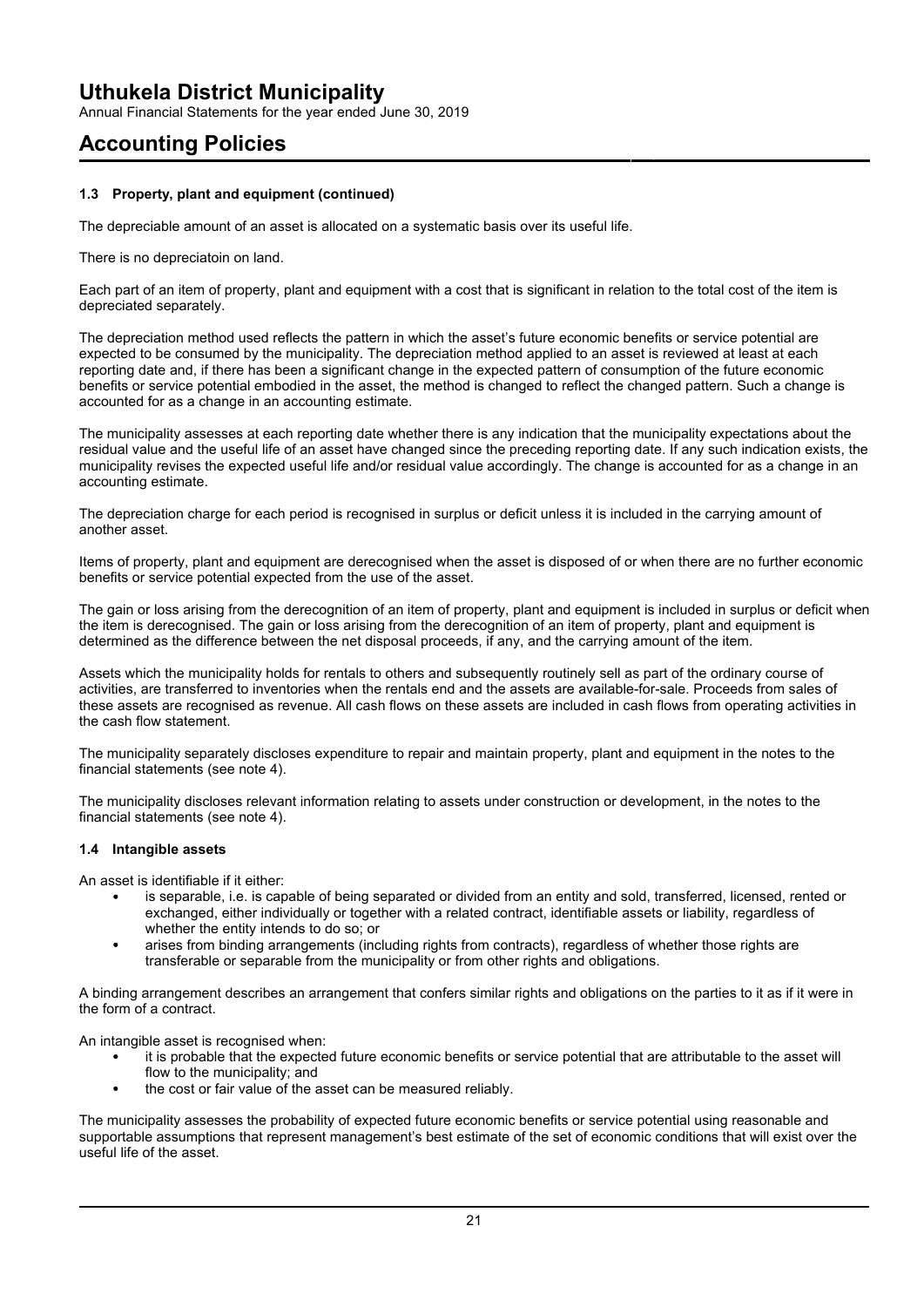Annual Financial Statements for the year ended June 30, 2019

# **Accounting Policies**

#### **1.4 Intangible assets (continued)**

Where an intangible asset is acquired through a non-exchange transaction, its initial cost at the date of acquisition is measured at its fair value as at that date.

Expenditure on research (or on the research phase of an internal project) is recognised as an expense when it is incurred.

An intangible asset is regarded as having an indefinite useful life when, based on all relevant factors, there is no foreseeable limit to the period over which the asset is expected to generate net cash inflows or service potential. Amortisation is not provided for these intangible assets, but they are tested for impairment annually and whenever there is an indication that the asset may be impaired. For all other intangible assets amortisation is provided on a straight line basis over their useful life.

The amortisation period and the amortisation method for intangible assets are reviewed at each reporting date.

Reassessing the useful life of an intangible asset with a finite useful life after it was classified as indefinite is an indicator that the asset may be impaired. As a result the asset is tested for impairment and the remaining carrying amount is amortised over its useful life.

Internally generated brands, mastheads, publishing titles, customer lists and items similar in substance are not recognised as intangible assets.

Internally generated goodwill is not recognised as an intangible asset.

Amortisation is provided to write down the intangible assets, on a straight line basis, to their residual values as follows:

| <b>Item</b>                          | Depreciation method | Average useful life |
|--------------------------------------|---------------------|---------------------|
| Patents, trademarks and other rights | Straight line       | 30 Years            |
| Computer software, other             | Straight line       | 3 vears             |

#### **1.5 Financial instruments**

A financial instrument is any contract that gives rise to a financial asset of one entity and a financial liability or a residual interest of another entity.

The amortised cost of a financial asset or financial liability is the amount at which the financial asset or financial liability is measured at initial recognition minus principal repayments, plus or minus the cumulative amortisation using the effective interest method of any difference between that initial amount and the maturity amount, and minus any reduction (directly or through the use of an allowance account) for impairment or uncollectibility.

A concessionary loan is a loan granted to or received by an entity on terms that are not market related.

Credit risk is the risk that one party to a financial instrument will cause a financial loss for the other party by failing to discharge an obligation.

Currency risk is the risk that the fair value or future cash flows of a financial instrument will fluctuate because of changes in foreign exchange rates.

Derecognition is the removal of a previously recognised financial asset or financial liability from an entity's statement of financial position.

A derivative is a financial instrument or other contract with all three of the following characteristics:

- Its value changes in response to the change in a specified interest rate, financial instrument price, commodity price, foreign exchange rate, index of prices or rates, credit rating or credit index, or other variable, provided in the case of a non-financial variable that the variable is not specific to a party to the contract (sometimes called the 'underlying').
- It requires no initial net investment or an initial net investment that is smaller than would be required for other types of contracts that would be expected to have a similar response to changes in market factors.
- It is settled at a future date.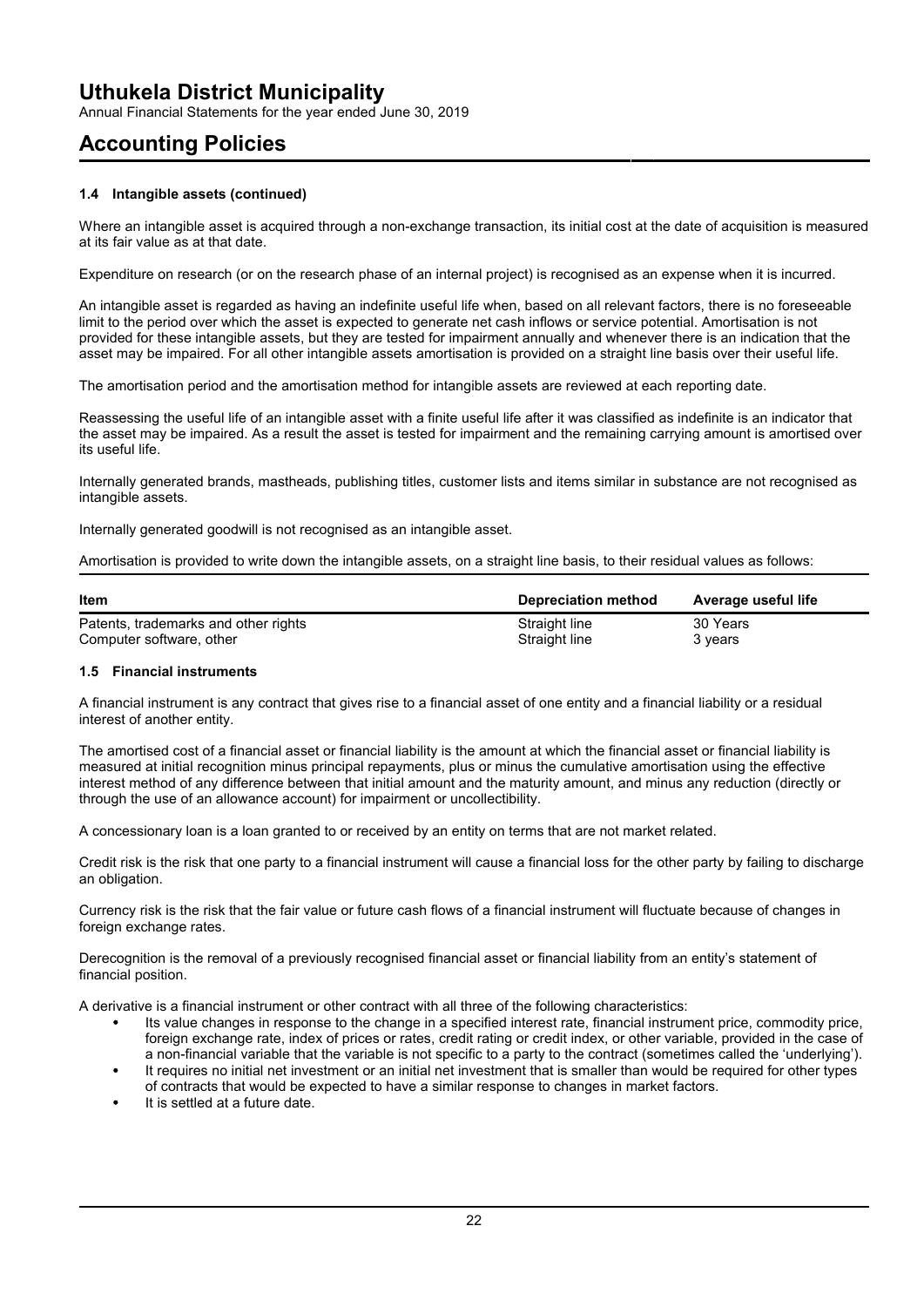Annual Financial Statements for the year ended June 30, 2019

# **Accounting Policies**

#### **1.5 Financial instruments (continued)**

The effective interest method is a method of calculating the amortised cost of a financial asset or a financial liability (or group of financial assets or financial liabilities) and of allocating the interest income or interest expense over the relevant period. The effective interest rate is the rate that exactly discounts estimated future cash payments or receipts through the expected life of the financial instrument or, when appropriate, a shorter period to the net carrying amount of the financial asset or financial liability. When calculating the effective interest rate, an entity shall estimate cash flows considering all contractual terms of the financial instrument (for example, prepayment, call and similar options) but shall not consider future credit losses. The calculation includes all fees and points paid or received between parties to the contract that are an integral part of the effective interest rate (see the Standard of GRAP on Revenue from Exchange Transactions), transaction costs, and all other premiums or discounts. There is a presumption that the cash flows and the expected life of a group of similar financial instruments can be estimated reliably. However, in those rare cases when it is not possible to reliably estimate the cash flows or the expected life of a financial instrument (or group of financial instruments), the entity shall use the contractual cash flows over the full contractual term of the financial instrument (or group of financial instruments).

Fair value is the amount for which an asset could be exchanged, or a liability settled, between knowledgeable willing parties in an arm's length transaction.

A financial asset is:

- cash;
- a residual interest of another entity; or
- a contractual right to:
	- **-** receive cash or another financial asset from another entity; or
	- **-** exchange financial assets or financial liabilities with another entity under conditions that are potentially favourable to the entity.

A financial guarantee contract is a contract that requires the issuer to make specified payments to reimburse the holder for a loss it incurs because a specified debtor fails to make payment when due in accordance with the original or modified terms of a debt instrument.

A financial liability is any liability that is a contractual obligation to:

- deliver cash or another financial asset to another entity; or
- exchange financial assets or financial liabilities under conditions that are potentially unfavourable to the entity.

Interest rate risk is the risk that the fair value or future cash flows of a financial instrument will fluctuate because of changes in market interest rates.

Liquidity risk is the risk encountered by an entity in the event of difficulty in meeting obligations associated with financial liabilities that are settled by delivering cash or another financial asset.

Loan commitment is a firm commitment to provide credit under pre-specified terms and conditions.

Loans payable are financial liabilities, other than short-term payables on normal credit terms.

Market risk is the risk that the fair value or future cash flows of a financial instrument will fluctuate because of changes in market prices. Market risk comprises three types of risk: currency risk, interest rate risk and other price risk.

Other price risk is the risk that the fair value or future cash flows of a financial instrument will fluctuate because of changes in market prices (other than those arising from interest rate risk or currency risk), whether those changes are caused by factors specific to the individual financial instrument or its issuer, or factors affecting all similar financial instruments traded in the market.

A financial asset is past due when a counterparty has failed to make a payment when contractually due.

A residual interest is any contract that manifests an interest in the assets of an entity after deducting all of its liabilities. A residual interest includes contributions from owners, which may be shown as:

- equity instruments or similar forms of unitised capital;
- a formal designation of a transfer of resources (or a class of such transfers) by the parties to the transaction as forming part of an entity's net assets, either before the contribution occurs or at the time of the contribution; or
- a formal agreement, in relation to the contribution, establishing or increasing an existing financial interest in the net assets of an entity.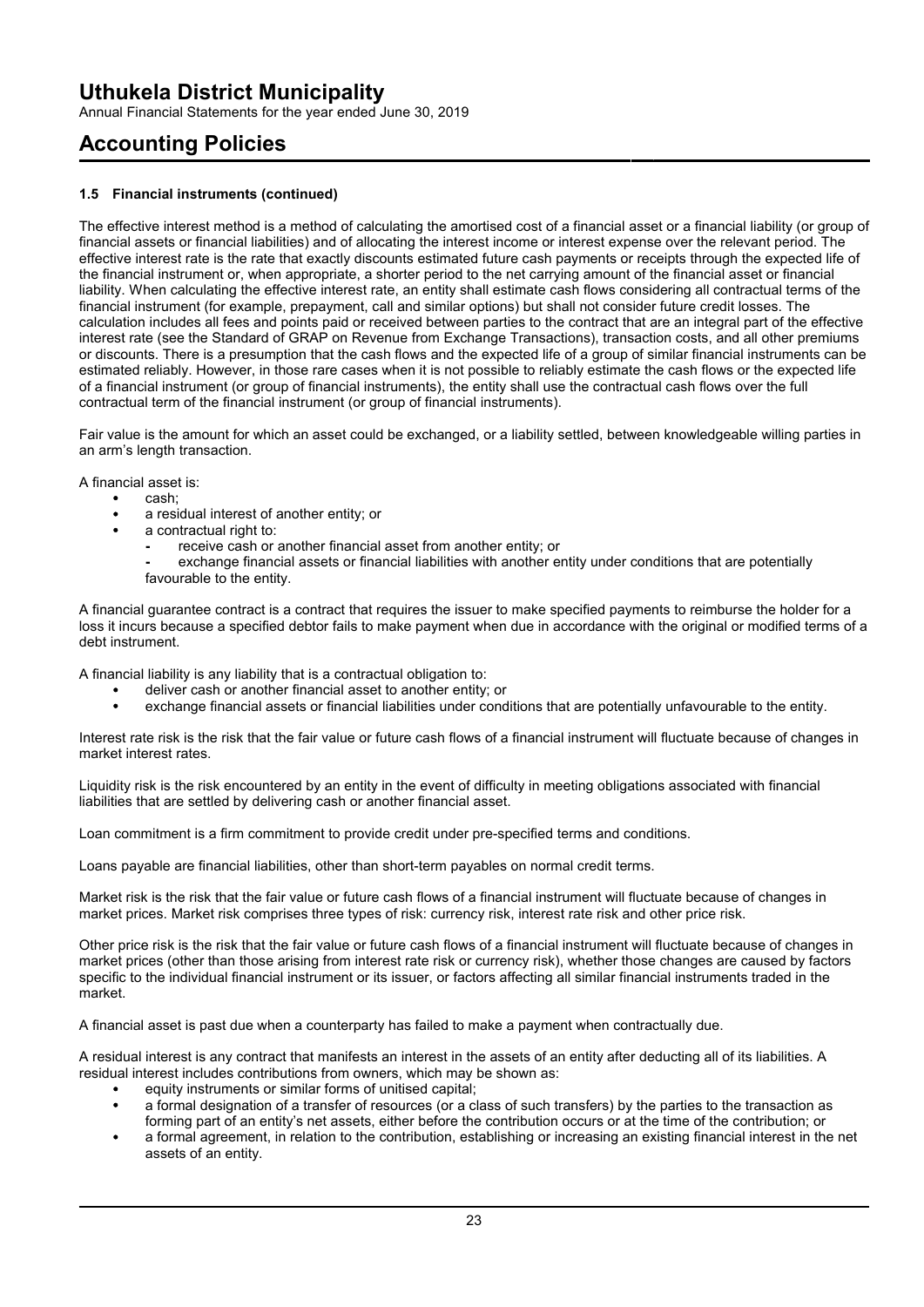Annual Financial Statements for the year ended June 30, 2019

# **Accounting Policies**

#### **1.5 Financial instruments (continued)**

Transaction costs are incremental costs that are directly attributable to the acquisition, issue or disposal of a financial asset or financial liability. An incremental cost is one that would not have been incurred if the entity had not acquired, issued or disposed of the financial instrument.

Financial instruments at amortised cost are non-derivative financial assets or non-derivative financial liabilities that have fixed or determinable payments, excluding those instruments that:

- the entity designates at fair value at initial recognition; or
- are held for trading.

Financial instruments at cost are investments in residual interests that do not have a quoted market price in an active market, and whose fair value cannot be reliably measured.

Financial instruments at fair value comprise financial assets or financial liabilities that are:

- derivatives;
- combined instruments that are designated at fair value;
- instruments held for trading. A financial instrument is held for trading if:
	- **-** it is acquired or incurred principally for the purpose of selling or repurchasing it in the near-term; or
	- **-** on initial recognition it is part of a portfolio of identified financial instruments that are managed together and for which there is evidence of a recent actual pattern of short term profit-taking;
	- **-** non-derivative financial assets or financial liabilities with fixed or determinable payments that are designated at fair value at initial recognition; and
	- **-** financial instruments that do not meet the definition of financial instruments at amortised cost or financial instruments at cost.

#### **Classification**

The entity has the following types of financial assets (classes and category) as reflected on the face of the statement of financial position or in the notes thereto:

**Class Class**<br>**Receivables from exchange transactions Category Category** Receivables from non-exchange transactions<br>Consumer debtors Consumer debtors **Consumer debtors**<br>Cash and cash equevalents **Financial asset measured at fair value**<br>Financial asset measured at fair value

Financial asset measured at amortised cost<br>Financial asset measured at fair falue Financial asset measured at fair value Statutory receivables Financial asset measured at transaction cost

The entity has the following types of financial liabilities (classes and category) as reflected on the face of the statement of financial position or in the notes thereto:

#### **Class Category**

Payables from exchange transactions Financial liability measured at amortised cost<br>Other accruals Financial liability measured at amortised cost Other accruals **Other accruals**<br>Consumer deposits **Financial liability measured at amortised cost**<br>Financial liability measured at amortised cost Financial liability measured at amortised cost Unspent conditional grants Financial liability measured at amortised cost VAT payables **The Contract of the Contract of Contract** Financial liability measured at amortised cost<br>
Other financial :iabilities **Financial liability measured at fair value** Financial liability measured at fair value

The entity has the following types of residual interests (classes and category) as reflected on the face of the statement of financial position or in the notes thereto: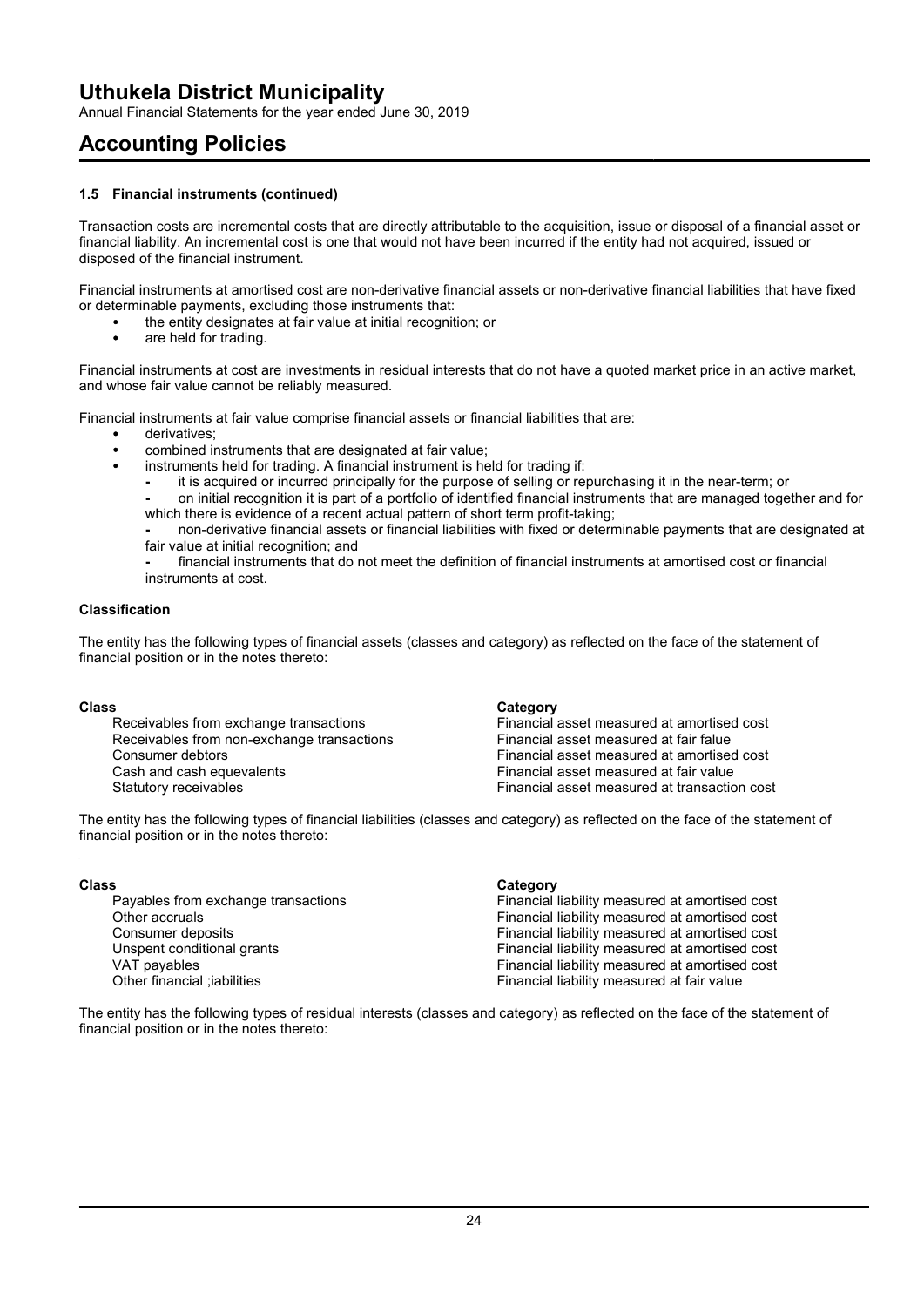Annual Financial Statements for the year ended June 30, 2019

# **Accounting Policies**

#### **1.5 Financial instruments (continued)**

#### **Initial recognition**

The entity recognises a financial asset or a financial liability in its statement of financial position when the entity becomes a party to the contractual provisions of the instrument.

The entity recognises financial assets using trade date accounting.

The Municipality recognises statutory receivables in its statement of financial position or in the notes in terms of the water services bylaws and in line with GRAP108.

#### **Initial measurement of financial assets and financial liabilities**

The entity measures a financial asset (including statutory receivables) and financial liability initially at its fair value plus transaction costs that are directly attributable to the acquisition or issue of the financial asset or financial liability.

The entity measures a financial asset and financial liability initially at its fair value [if subsequently measured at fair value].

The entity first assesses whether the substance of a concessionary loan is in fact a loan. On initial recognition, the entity analyses a concessionary loan into its component parts and accounts for each component separately. The entity accounts for that part of a concessionary loan that is:

- a social benefit in accordance with the Framework for the Preparation and Presentation of Financial Statements, where it is the issuer of the loan; or
- non-exchange revenue, in accordance with the Standard of GRAP on Revenue from Non-exchange Transactions (Taxes and Transfers), where it is the recipient of the loan.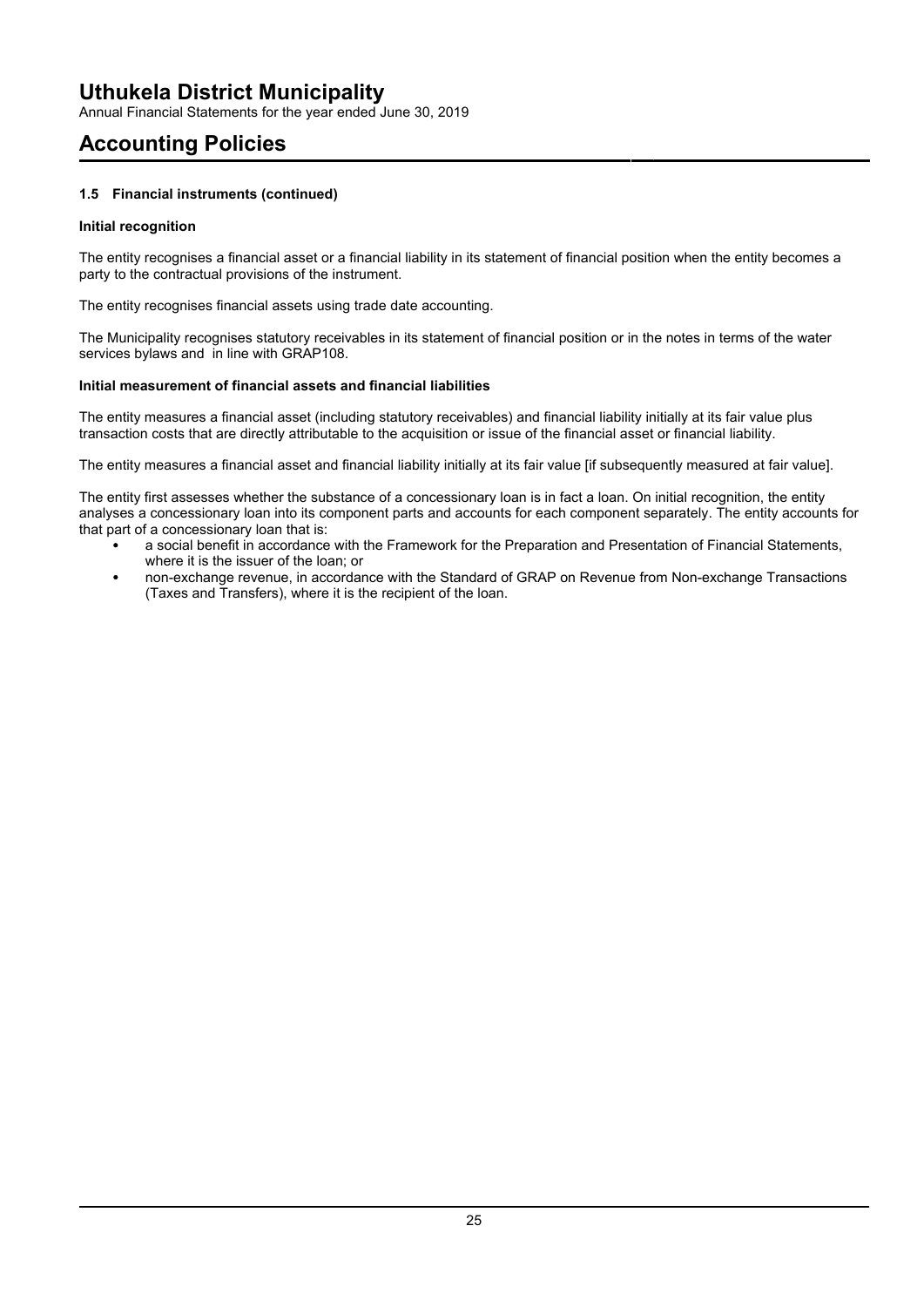Annual Financial Statements for the year ended June 30, 2019

# **Accounting Policies**

#### **1.5 Financial instruments (continued)**

#### **Subsequent measurement of financial assets and financial liabilities**

The entity measures all financial assets (including statutory receivables) and financial liabilities after initial recognition using the following categories:

- Financial instruments at fair value.
- Financial instruments at amortised cost.
- Financial instruments at cost.

All financial assets measured at amortised cost, or cost, are subject to an impairment review.

#### **Fair value measurement considerations**

The best evidence of fair value is quoted prices in an active market. If the market for a financial instrument is not active, the entity establishes fair value by using a valuation technique. The objective of using a valuation technique is to establish what the transaction price would have been on the measurement date in an arm's length exchange motivated by normal operating considerations. Valuation techniques include using recent arm's length market transactions between knowledgeable, willing parties, if available, reference to the current fair value of another instrument that is substantially the same, discounted cash flow analysis and option pricing models. If there is a valuation technique commonly used by market participants to price the instrument and that technique has been demonstrated to provide reliable estimates of prices obtained in actual market transactions, the entity uses that technique. The chosen valuation technique makes maximum use of market inputs and relies as little as possible on entity-specific inputs. It incorporates all factors that market participants would consider in setting a price and is consistent with accepted economic methodologies for pricing financial instruments. Periodically, an municipality calibrates the valuation technique and tests it for validity using prices from any observable current market transactions in the same instrument (i.e. without modification or repackaging) or based on any available observable market data.

The fair value of a financial liability with a demand feature (e.g. a demand deposit) is not less than the amount payable on demand, discounted from the first date that the amount could be required to be paid.

#### **Impairment and uncollectibility of financial assets**

The entity assess at the end of each reporting period whether there is any objective evidence that a financial asset or group of financial assets is impaired.

Financial assets measured at amortised cost:

If there is objective evidence that an impairment loss on financial assets measured at amortised cost has been incurred, the amount of the loss is measured as the difference between the asset's carrying amount and the present value of estimated future cash flows (excluding future credit losses that have not been incurred) discounted at the financial asset's original effective interest rate. The carrying amount of the asset is reduced directly OR through the use of an allowance account. The amount of the loss is recognised in surplus or deficit.

If, in a subsequent period, the amount of the impairment loss decreases and the decrease can be related objectively to an event occurring after the impairment was recognised, the previously recognised impairment loss is reversed directly OR by adjusting an allowance account. The reversal does not result in a carrying amount of the financial asset that exceeds what the amortised cost would have been had the impairment not been recognised at the date the impairment is reversed. The amount of the reversal is recognised in surplus or deficit.

Financial assets measured at cost:

If there is objective evidence that an impairment loss has been incurred on an investment in a residual interest that is not measured at fair value because its fair value cannot be measured reliably, the amount of the impairment loss is measured as the difference between the carrying amount of the financial asset and the present value of estimated future cash flows discounted at the current market rate of return for a similar financial asset. Such impairment losses are not reversed.

#### **1.6 Leases**

A lease is classified as a finance lease if it transfers substantially all the risks and rewards incidental to ownership. A lease is classified as an operating lease if it does not transfer substantially all the risks and rewards incidental to ownership.

When a lease includes both land and buildings elements, the entity assesses the classification of each element separately.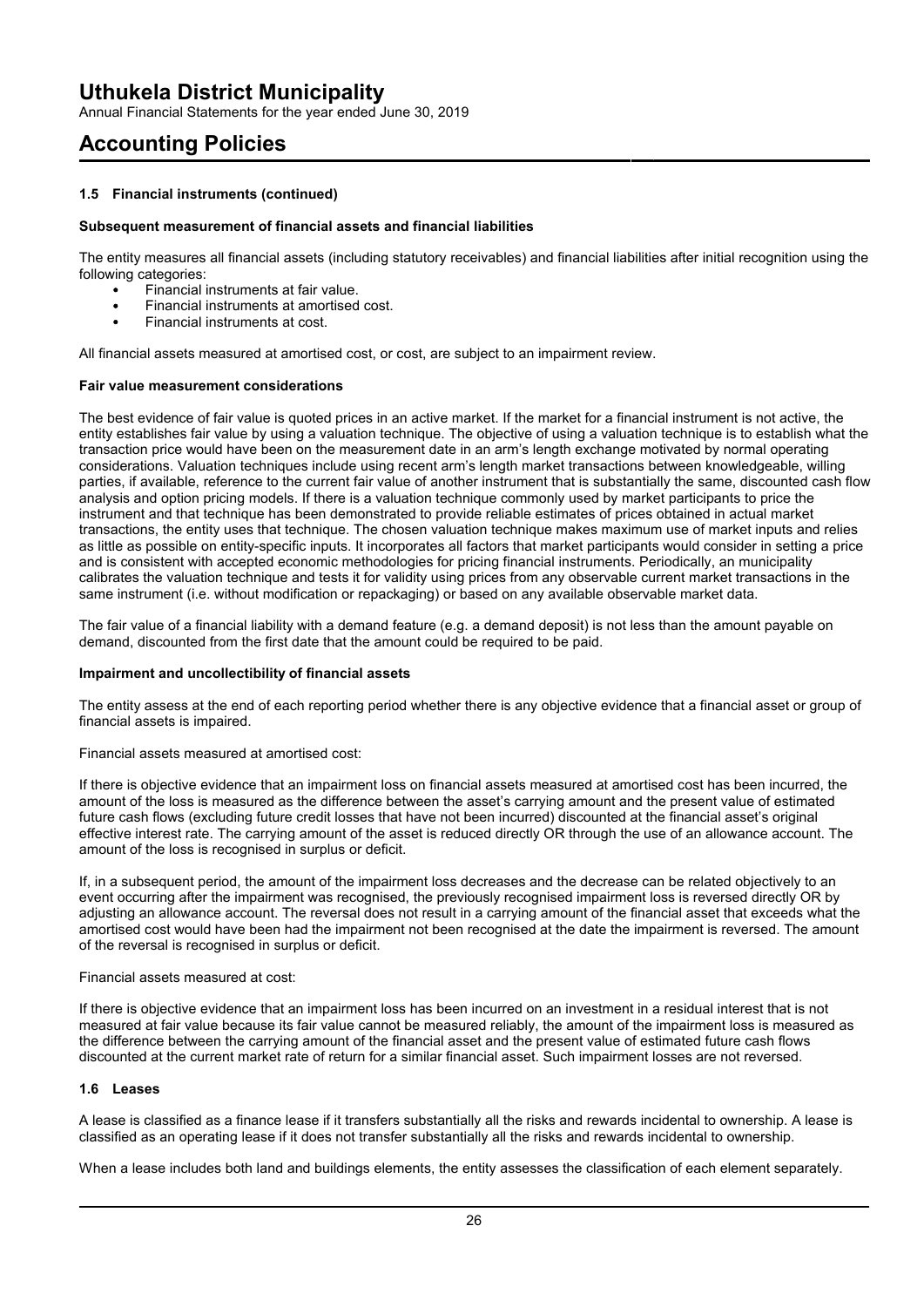Annual Financial Statements for the year ended June 30, 2019

## **Accounting Policies**

#### **1.6 Leases (continued)**

#### **Operating leases - lessee**

Operating lease payments are recognised as an expense on a straight-line basis over the lease term. The difference between the amounts recognised as an expense and the contractual payments are recognised as an operating lease asset or liability.

#### **1.7 Inventories**

Inventories are initially measured at cost except where inventories are acquired through a non-exchange transaction, then their costs are their fair value as at the date of acquisition.

Subsequently inventories are measured at the lower of cost and net realisable value.

Inventories are measured at the lower of cost and current replacement cost where they are held for;

- distribution at no charge or for a nominal charge; or
- consumption in the production process of goods to be distributed at no charge or for a nominal charge.

Net realisable value is the estimated selling price in the ordinary course of operations less the estimated costs of completion and the estimated costs necessary to make the sale, exchange or distribution.

Current replacement cost is the cost the municipality incurs to acquire the asset on the reporting date.

The cost of inventories comprises of all costs of purchase, costs of conversion and other costs incurred in bringing the inventories to their present location and condition.

The cost of inventories of items that are not ordinarily interchangeable and goods or services produced and segregated for specific projects is assigned using specific identification of the individual costs.

The cost of inventories is assigned using the first-in, first-out (FIFO) formula. The same cost formula is used for all inventories having a similar nature and use to the municipality.

When inventories are sold, the carrying amounts of those inventories are recognised as an expense in the period in which the related revenue is recognised. If there is no related revenue, the expenses are recognised when the goods are distributed, or related services are rendered. The amount of any write-down of inventories to net realisable value or current replacement cost and all losses of inventories are recognised as an expense in the period the write-down or loss occurs. The amount of any reversal of any write-down of inventories, arising from an increase in net realisable value or current replacement cost, are recognised as a reduction in the amount of inventories recognised as an expense in the period in which the reversal occurs.

#### **1.8 Impairment of cash-generating assets**

Cash-generating assets are assets used with the objective of generating a commercial return. Commercial return means that positive cash flows are expected to be significantly higher than the cost of the asset.

Impairment is a loss in the future economic benefits or service potential of an asset, over and above the systematic recognition of the loss of the asset's future economic benefits or service potential through depreciation (amortisation).

Carrying amount is the amount at which an asset is recognised in the statement of financial position after deducting any accumulated depreciation and accumulated impairment losses thereon.

A cash-generating unit is the smallest identifiable group of assets used with the objective of generating a commercial return that generates cash inflows from continuing use that are largely independent of the cash inflows from other assets or groups of assets.

Costs of disposal are incremental costs directly attributable to the disposal of an asset, excluding finance costs and income tax expense.

Depreciation (Amortisation) is the systematic allocation of the depreciable amount of an asset over its useful life.

Fair value less costs to sell is the amount obtainable from the sale of an asset in an arm's length transaction between knowledgeable, willing parties, less the costs of disposal.

Recoverable amount of an asset or a cash-generating unit is the higher its fair value less costs to sell and its value in use.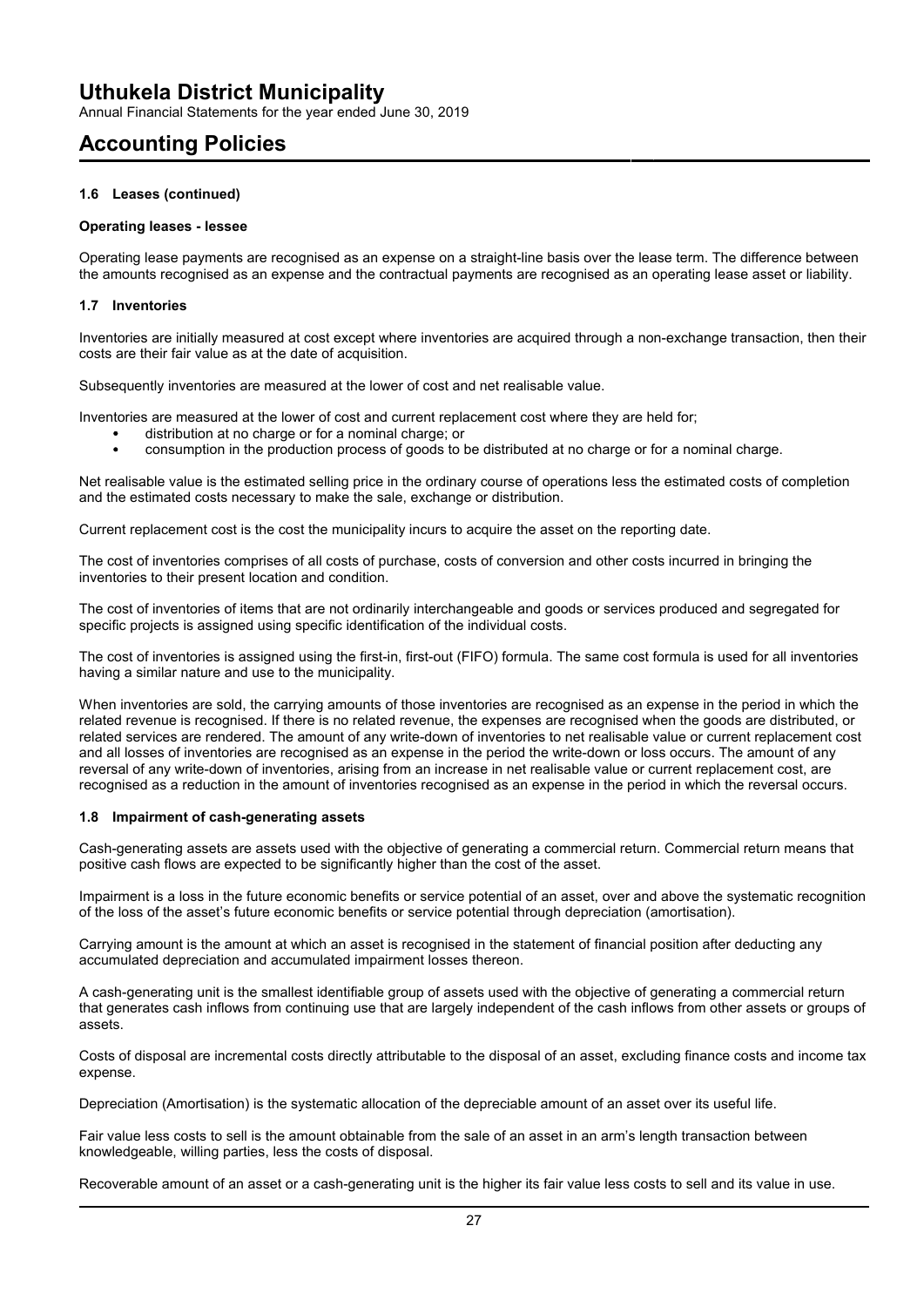Annual Financial Statements for the year ended June 30, 2019

# **Accounting Policies**

#### **1.8 Impairment of cash-generating assets (continued)**

Useful life is either:

- the period of time over which an asset is expected to be used by the municipality; or
- the number of production or similar units expected to be obtained from the asset by the municipality.

Judgements made by management in applying the criteria to designate assets as cash-generating assets or non-cashgenerating assets, are as follows:

#### **Identification**

When the carrying amount of a cash-generating asset exceeds its recoverable amount, it is impaired.

The municipality assesses at each reporting date whether there is any indication that a cash-generating asset may be impaired. If any such indication exists, the municipality estimates the recoverable amount of the asset.

Irrespective of whether there is any indication of impairment, the municipality also test a cash-generating intangible asset with an indefinite useful life or a cash-generating intangible asset not yet available for use for impairment annually by comparing its carrying amount with its recoverable amount. This impairment test is performed at the same time every year. If an intangible asset was initially recognised during the current reporting period, that intangible asset was tested for impairment before the end of the current reporting period.

#### **Value in use**

Value in use of a cash-generating asset is the present value of the estimated future cash flows expected to be derived from the continuing use of an asset and from its disposal at the end of its useful life.

When estimating the value in use of an asset, the municipality estimates the future cash inflows and outflows to be derived from continuing use of the asset and from its ultimate disposal and the municipality applies the appropriate discount rate to those future cash flows.

#### **Discount rate**

The discount rate is a pre-tax rate that reflects current market assessments of the time value of money, represented by the current risk-free rate of interest and the risks specific to the asset for which the future cash flow estimates have not been adiusted.

#### **Recognition and measurement (individual asset)**

If the recoverable amount of a cash-generating asset is less than its carrying amount, the carrying amount of the asset is reduced to its recoverable amount. This reduction is an impairment loss.

An impairment loss is recognised immediately in surplus or deficit.

Any impairment loss of a revalued cash-generating asset is treated as a revaluation decrease.

When the amount estimated for an impairment loss is greater than the carrying amount of the cash-generating asset to which it relates, the municipality recognises a liability only to the extent that is a requirement in the Standard of GRAP.

After the recognition of an impairment loss, the depreciation (amortisation) charge for the cash-generating asset is adjusted in future periods to allocate the cash-generating asset's revised carrying amount, less its residual value (if any), on a systematic basis over its remaining useful life.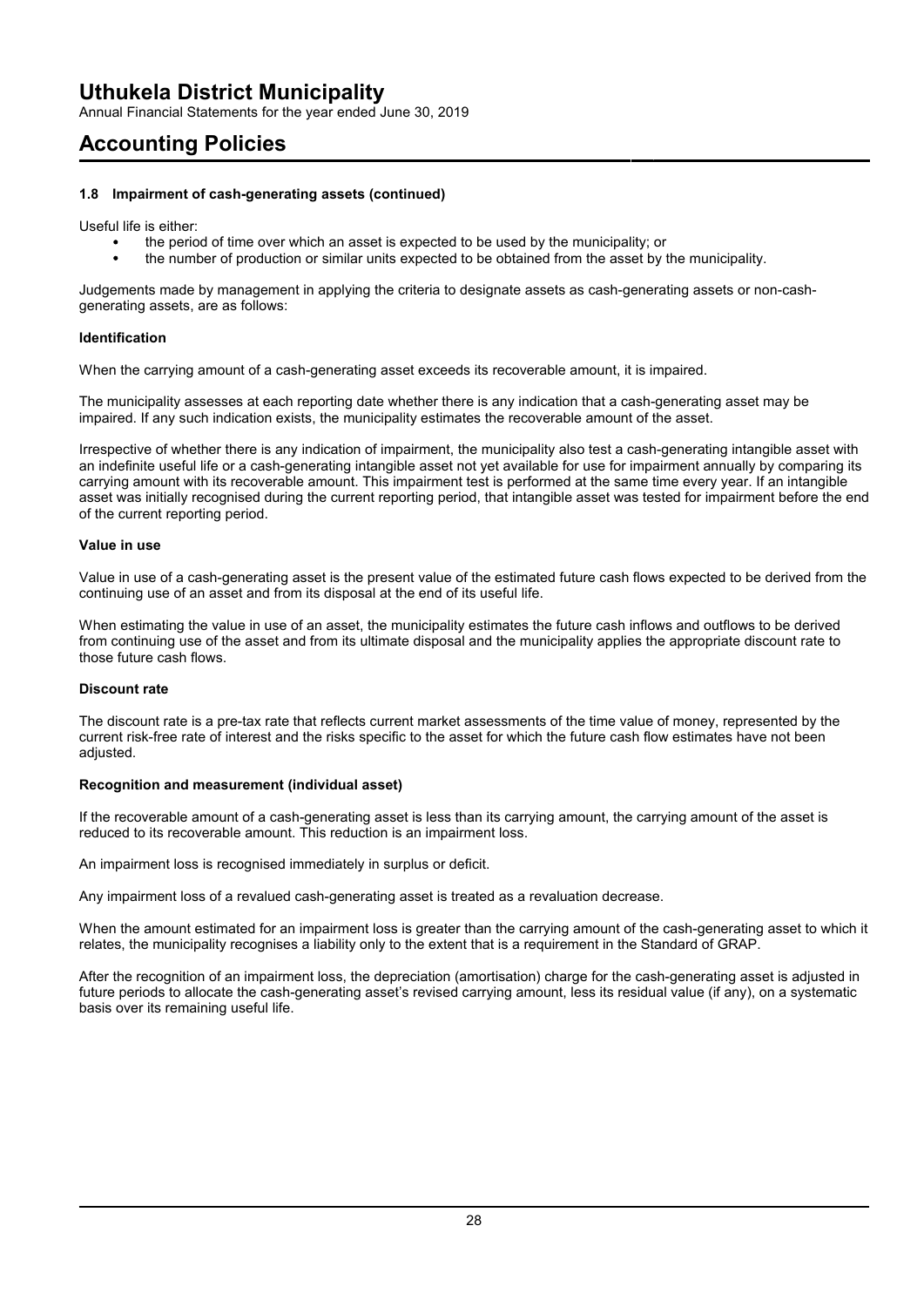Annual Financial Statements for the year ended June 30, 2019

## **Accounting Policies**

#### **1.8 Impairment of cash-generating assets (continued)**

#### **Reversal of impairment loss**

The municipality assess at each reporting date whether there is any indication that an impairment loss recognised in prior periods for a cash-generating asset may no longer exist or may have decreased. If any such indication exists, the entity estimates the recoverable amount of that asset.

An impairment loss recognised in prior periods for a cash-generating asset is reversed if there has been a change in the estimates used to determine the asset's recoverable amount since the last impairment loss was recognised. The carrying amount of the asset is increased to its recoverable amount. The increase is a reversal of an impairment loss. The increased carrying amount of an asset attributable to a reversal of an impairment loss does not exceed the carrying amount that would have been determined (net of depreciation or amortisation) had no impairment loss been recognised for the asset in prior periods.

A reversal of an impairment loss for a cash-generating asset is recognised immediately in surplus or deficit.

Any reversal of an impairment loss of a revalued cash-generating asset is treated as a revaluation increase.

After a reversal of an impairment loss is recognised, the depreciation (amortisation) charge for the cash-generating asset is adjusted in future periods to allocate the cash-generating asset's revised carrying amount, less its residual value (if any), on a systematic basis over its remaining useful life.

A reversal of an impairment loss for a cash-generating unit is allocated to the cash-generating assets of the unit pro rata with the carrying amounts of those assets. These increases in carrying amounts are treated as reversals of impairment losses for individual assets. No part of the amount of such a reversal is allocated to a non-cash-generating asset contributing service potential to a cash-generating unit.

In allocating a reversal of an impairment loss for a cash-generating unit, the carrying amount of an asset is not increased above the lower of:

- its recoverable amount (if determinable); and
- the carrying amount that would have been determined (net of amortisation or depreciation) had no impairment loss been recognised for the asset in prior periods.

The amount of the reversal of the impairment loss that would otherwise have been allocated to the asset is allocated pro rata to the other assets of the unit.

#### **1.9 Impairment of non-cash-generating assets**

Cash-generating assets are assets used with the objective of generating a commercial return. Commercial return means that positive cash flows are expected to be significantly higher than the cost of the asset.

Non-cash-generating assets are assets other than cash-generating assets.

Impairment is a loss in the future economic benefits or service potential of an asset, over and above the systematic recognition of the loss of the asset's future economic benefits or service potential through depreciation (amortisation).

Carrying amount is the amount at which an asset is recognised in the statement of financial position after deducting any accumulated depreciation and accumulated impairment losses thereon.

A cash-generating unit is the smallest identifiable group of assets managed with the objective of generating a commercial return that generates cash inflows from continuing use that are largely independent of the cash inflows from other assets or groups of assets.

Costs of disposal are incremental costs directly attributable to the disposal of an asset, excluding finance costs and income tax expense.

Depreciation (Amortisation) is the systematic allocation of the depreciable amount of an asset over its useful life.

Fair value less costs to sell is the amount obtainable from the sale of an asset in an arm's length transaction between knowledgeable, willing parties, less the costs of disposal.

Recoverable service amount is the higher of a non-cash-generating asset's fair value less costs to sell and its value in use.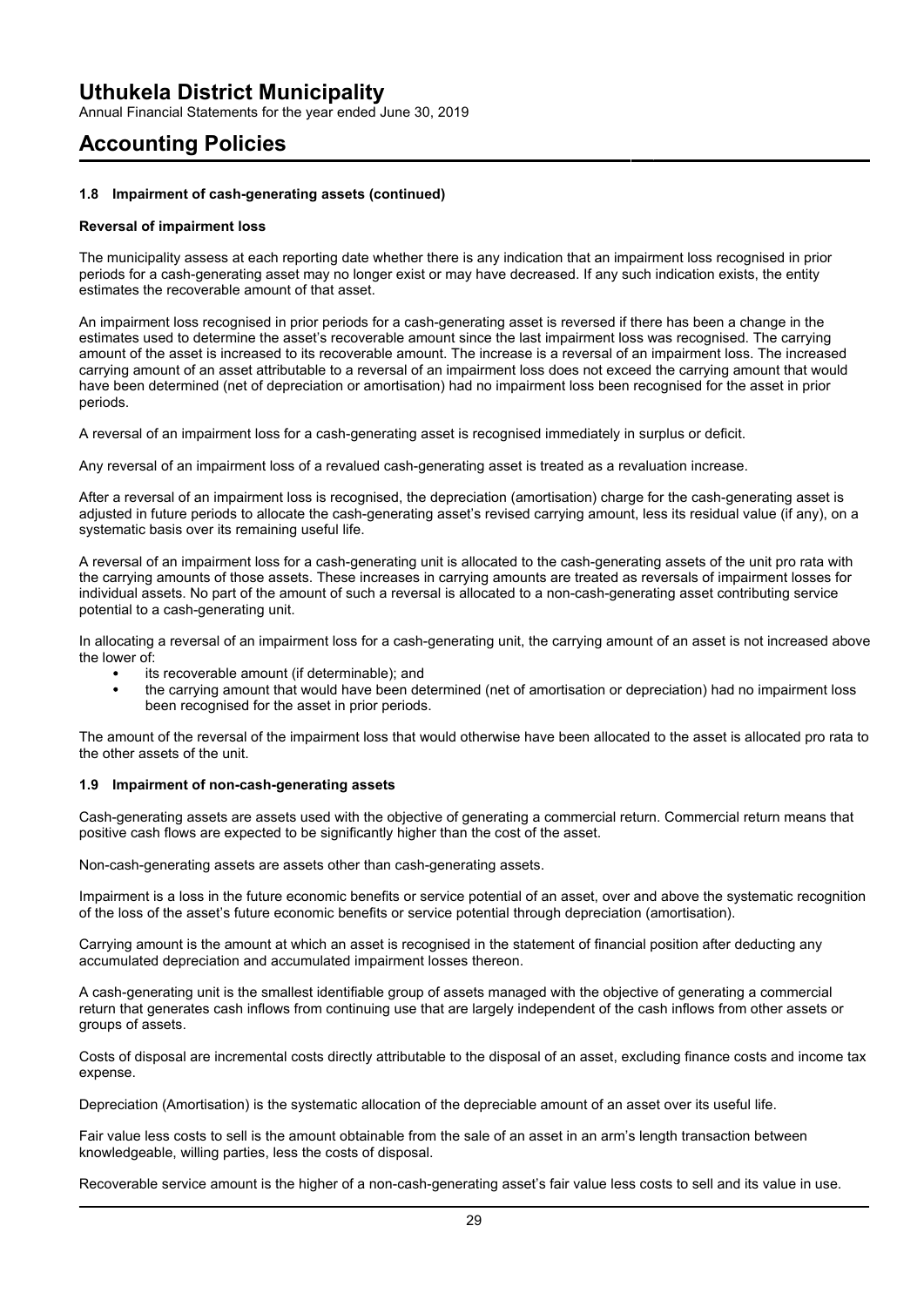Annual Financial Statements for the year ended June 30, 2019

## **Accounting Policies**

#### **1.9 Impairment of non-cash-generating assets (continued)**

Useful life is either:

- the period of time over which an asset is expected to be used by the municipality; or
- the number of production or similar units expected to be obtained from the asset by the municipality.

#### **1.10 Share capital / contributed capital**

An equity instrument is any contract that evidences a residual interest in the assets of an municipality after deducting all of its liabilities.

#### **1.11 Employee benefits**

#### **Defined contribution plans**

Payments to defined contribution retirement benefit plans are charged as an expense as they fall due.

Payments made to industry-managed (or state plans) retirement benefit schemes are dealt with as defined contribution plans where the entity's obligation under the schemes is equivalent to those arising in a defined contribution retirement benefit plan.

#### **Defined benefit plans**

For defined benefit plans the cost of providing the benefits is determined using the projected credit method.

Actuarial valuations are conducted on an annual basis by independent actuaries separately for each plan.

Consideration is given to any event that could impact the funds up to end of the reporting period where the interim valuation is performed at an earlier date.

Past service costs are recognised immediately to the extent that the benefits are already vested, and are otherwise amortised on a straight line basis over the average period until the amended benefits become vested.

To the extent that, at the beginning of the financial period, any cumulative unrecognised actuarial gain or loss exceeds ten percent of the greater of the present value of the projected benefit obligation and the fair value of the plan assets (the corridor), that portion is recognised in surplus or deficit over the expected average remaining service lives of participating employees. Actuarial gains or losses within the corridor are not recognised.

Gains or losses on the curtailment or settlement of a defined benefit plan is recognised when the entity is demonstrably committed to curtailment or settlement.

When it is virtually certain that another party will reimburse some or all of the expenditure required to settle a defined benefit obligation, the right to reimbursement is recognised as a separate asset. The asset is measured at fair value. In all other respects, the asset is treated in the same way as plan assets. In surplus or deficit, the expense relating to a defined benefit plan is presented as the net of the amount recognised for a reimbursement.

The amount recognised in the statement of financial position represents the present value of the defined benefit obligation as adjusted for unrecognised actuarial gains and losses and unrecognised past service costs, and reduces by the fair value of plan assets.

Any asset is limited to unrecognised actuarial losses and past service costs, plus the present value of available refunds and reduction in future contributions to the plan.

#### **1.12 Provisions and contingencies**

The amount of a provision is the best estimate of the expenditure expected to be required to settle the present obligation at the reporting date.

Where the effect of time value of money is material, the amount of a provision is the present value of the expenditures expected to be required to settle the obligation.

The discount rate is a pre-tax rate that reflects current market assessments of the time value of money and the risks specific to the liability.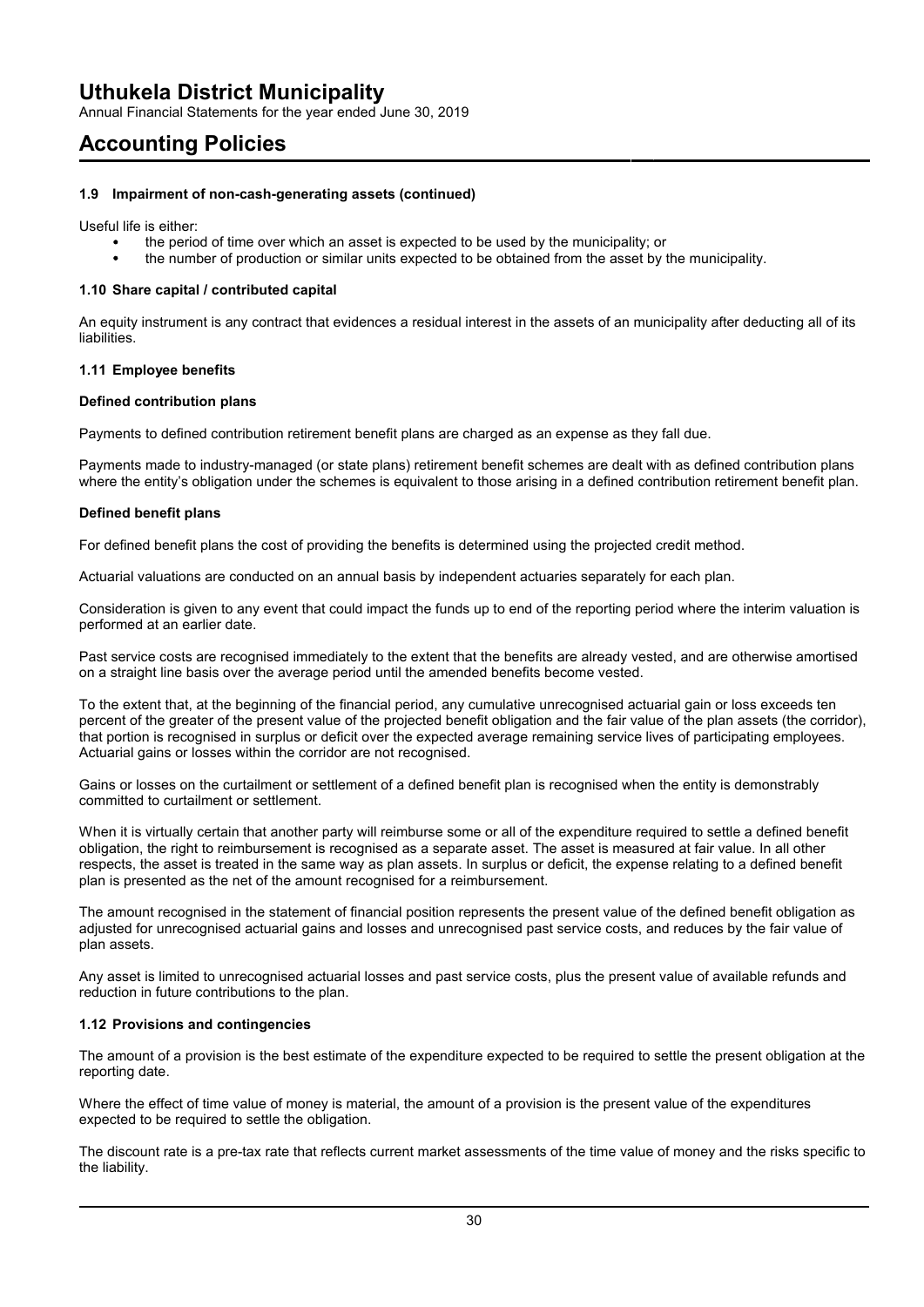Annual Financial Statements for the year ended June 30, 2019

## **Accounting Policies**

#### **1.12 Provisions and contingencies (continued)**

Where some or all of the expenditure required to settle a provision is expected to be reimbursed by another party, the reimbursement is recognised when, and only when, it is virtually certain that reimbursement will be received if the municipality settles the obligation. The reimbursement is treated as a separate asset. The amount recognised for the reimbursement does not exceed the amount of the provision.

Provisions are reviewed at each reporting date and adjusted to reflect the current best estimate. Provisions are reversed if it is no longer probable that an outflow of resources embodying economic benefits or service potential will be required, to settle the obligation.

Where discounting is used, the carrying amount of a provision increases in each period to reflect the passage of time. This increase is recognised as an interest expense.

A provision is used only for expenditures for which the provision was originally recognised.

Provisions are not recognised for future operating surplus (deficit).

If an entity has a contract that is onerous, the present obligation (net of recoveries) under the contract is recognised and measured as a provision.

Contingent assets and contingent liabilities are not recognised. Contingencies are disclosed in note 44.

A financial guarantee contract is a contract that requires the issuer to make specified payments to reimburse the holder for a loss it incurs because a specified debtor fails to make payment when due in accordance with the original or modified terms of a debt instrument.

Loan commitment is a firm commitment to provide credit under pre-specified terms and conditions.

The municipality recognises a provision for financial guarantees and loan commitments when it is probable that an outflow of resources embodying economic benefits and service potential will be required to settle the obligation and a reliable estimate of the obligation can be made.

Determining whether an outflow of resources is probable in relation to financial guarantees requires judgement. Indications that an outflow of resources may be probable are:

- financial difficulty of the debtor;
- defaults or delinquencies in interest and capital repayments by the debtor;
- breaches of the terms of the debt instrument that result in it being payable earlier than the agreed term and the ability of the debtor to settle its obligation on the amended terms; and
- a decline in prevailing economic circumstances (e.g. high interest rates, inflation and unemployment) that impact on the ability of entities to repay their obligations.

Where a fee is received by the municipality for issuing a financial guarantee and/or where a fee is charged on loan commitments, it is considered in determining the best estimate of the amount required to settle the obligation at reporting date. Where a fee is charged and the municipality considers that an outflow of economic resources is probable, an municipality recognises the obligation at the higher of:

- the amount determined using in the Standard of GRAP on Provisions, Contingent Liabilities and Contingent Assets; and
- the amount of the fee initially recognised less, where appropriate, cumulative amortisation recognised in accordance with the Standard of GRAP on Revenue from Exchange Transactions.

#### **1.13 Commitments**

Items are classified as commitments when an entity has committed itself to future transactions that will normally result in the outflow of cash.

Disclosures are required in respect of unrecognised contractual commitments.

Commitments for which disclosure is necessary to achieve a fair presentation should be disclosed in a note to the financial statements, if both the following criteria are met:

 Contracts should be non-cancellable or only cancellable at significant cost (for example, contracts for computer or building maintenance services); and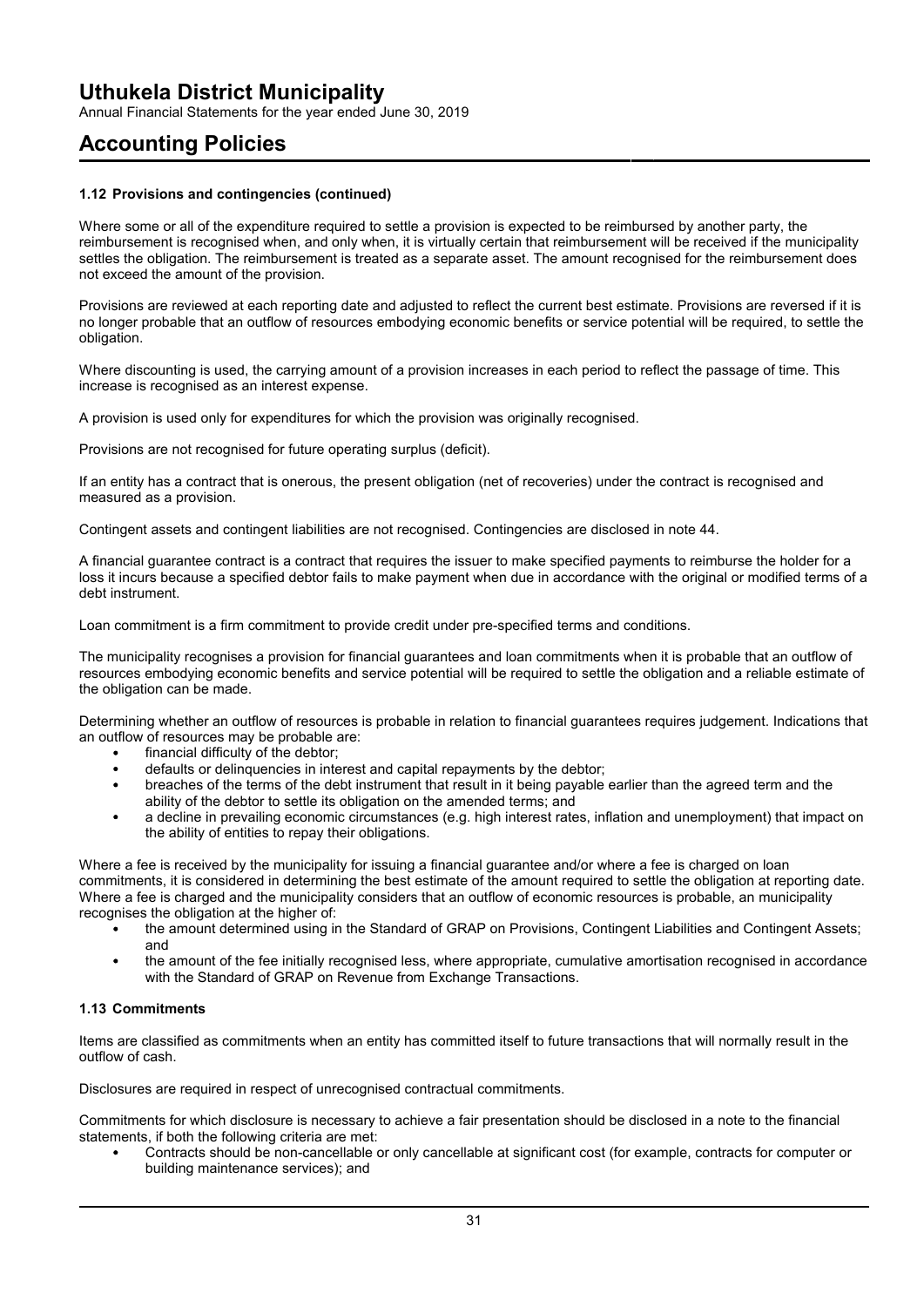Annual Financial Statements for the year ended June 30, 2019

# **Accounting Policies**

#### **1.13 Commitments (continued)**

 Contracts should relate to something other than the routine, steady, state business of the entity – therefore salary commitments relating to employment contracts or social security benefit commitments are excluded.

#### **1.14 Revenue from exchange transactions**

Revenue is the gross inflow of economic benefits or service potential during the reporting period when those inflows result in an increase in net assets, other than increases relating to contributions from owners.

An exchange transaction is one in which the municipality receives assets or services, or has liabilities extinguished, and directly gives approximately equal value (primarily in the form of goods, services or use of assets) to the other party in exchange.

Fair value is the amount for which an asset could be exchanged, or a liability settled, between knowledgeable, willing parties in an arm's length transaction.

#### **Rendering of services**

When the outcome of a transaction involving the rendering of services can be estimated reliably, revenue associated with the transaction is recognised by reference to the stage of completion of the transaction at the reporting date. The outcome of a transaction can be estimated reliably when all the following conditions are satisfied:

- the amount of revenue can be measured reliably;
- it is probable that the economic benefits or service potential associated with the transaction will flow to the municipality;
- the stage of completion of the transaction at the reporting date can be measured reliably; and
- the costs incurred for the transaction and the costs to complete the transaction can be measured reliably.

When services are performed by an indeterminate number of acts over a specified time frame, revenue is recognised on a straight line basis over the specified time frame unless there is evidence that some other method better represents the stage of completion. When a specific act is much more significant than any other acts, the recognition of revenue is postponed until the significant act is executed.

When the outcome of the transaction involving the rendering of services cannot be estimated reliably, revenue is recognised only to the extent of the expenses recognised that are recoverable.

Service revenue is recognised by reference to the stage of completion of the transaction at the reporting date. Stage of completion is determined by the proportion that costs incurred to date bear to the total estimated costs of the transaction.

#### **1.15 Revenue from non-exchange transactions**

Non-exchange transactions are defined as transactions where the entity receives value from another entity without directly giving approximately equal value in exchange.

Revenue is the gross inflow of economic benefits or service potential during the reporting period when those inflows result in an increase in net assets, other than increases relating to contributions from owners.

Fair value is the amount for which an asset could be exchanged, or a liability settled, between knowledgeable, willing parties in an arm's length transaction.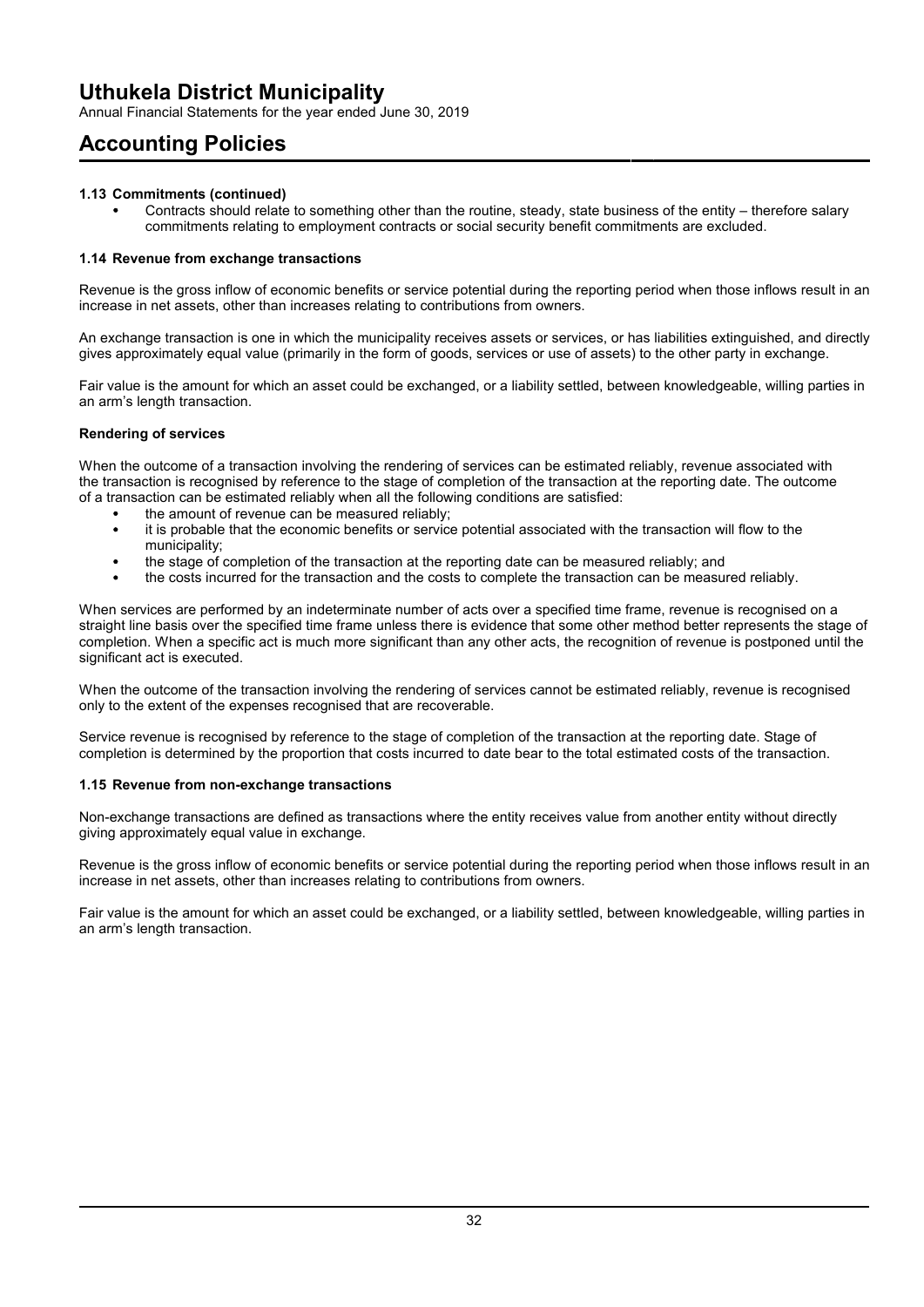Annual Financial Statements for the year ended June 30, 2019

# **Accounting Policies**

#### **1.15 Revenue from non-exchange transactions (continued)**

#### **Government grants**

Government grants are recognised as revenue when:

- it is probable that the economic benefits or service potential associated with the transaction will flow to the municipality,
- the amount of the revenue can be measured reliably, and
- to the extent that there has been compliance with any restrictions associated with the grant.

The municipality assesses the degree of certainty attached to the flow of future economic benefits or service potential on the basis of the available evidence. Certain grants payable by one level of government to another are subject to the availability of funds. Revenue from these grants is only recognised when it is probable that the economic benefits or service potential associated with the transaction will flow to the entity. An announcement at the beginning of a financial year that grants may be available for qualifying entities in accordance with an agreed programme may not be sufficient evidence of the probability of the flow. Revenue is then only recognised once evidence of the probability of the flow becomes available.

Restrictions on government grants may result in such revenue being recognised on a time proportion basis. Where there is no restriction on the period, such revenue is recognised on receipt or when the Act becomes effective, which-ever is earlier.

When government remit grants on a re-imbursement basis, revenue is recognised when the qualifying expense has been incurred and to the extent that any other restrictions have been complied with.

#### **Other grants and donations**

Other grants and donations are recognised as revenue when:

- it is probable that the economic benefits or service potential associated with the transaction will flow to the municipality;
- the amount of the revenue can be measured reliably; and
- to the extent that there has been compliance with any restrictions associated with the grant.

If goods in-kind are received without conditions attached, revenue is recognised immediately. If conditions are attached, a liability is recognised, which is reduced and revenue recognised as the conditions are satisfied.

#### **1.16 Investment income**

Investment income is recognised on a time-proportion basis using the effective interest method.

#### **1.17 Borrowing costs**

Borrowing costs are interest and other expenses incurred by an entity in connection with the borrowing of funds.

Borrowing costs are recognised as an expense in the period in which they are incurred.

#### **1.18 Comparative figures**

Where necessary, comparative figures have been reclassified to conform to changes in presentation in the current year.

Comparative figures in the Statement of Financial Position has been reclassified in respect of prior year adjustments

Comparative figures in the Statement of Financial Performance has been reclassified in respect of prior year adjustmentst

#### **1.19 Unauthorised expenditure**

Unauthorised expenditure means:

- overspending of a vote or a main division within a vote; and
- expenditure not in accordance with the purpose of a vote or, in the case of a main division, not in accordance with the purpose of the main division.

All expenditure relating to unauthorised expenditure is recognised as an expense in the statement of financial performance in the year that the expenditure was incurred. The expenditure is classified in accordance with the nature of the expense, and where recovered, it is subsequently accounted for as revenue in the statement of financial performance.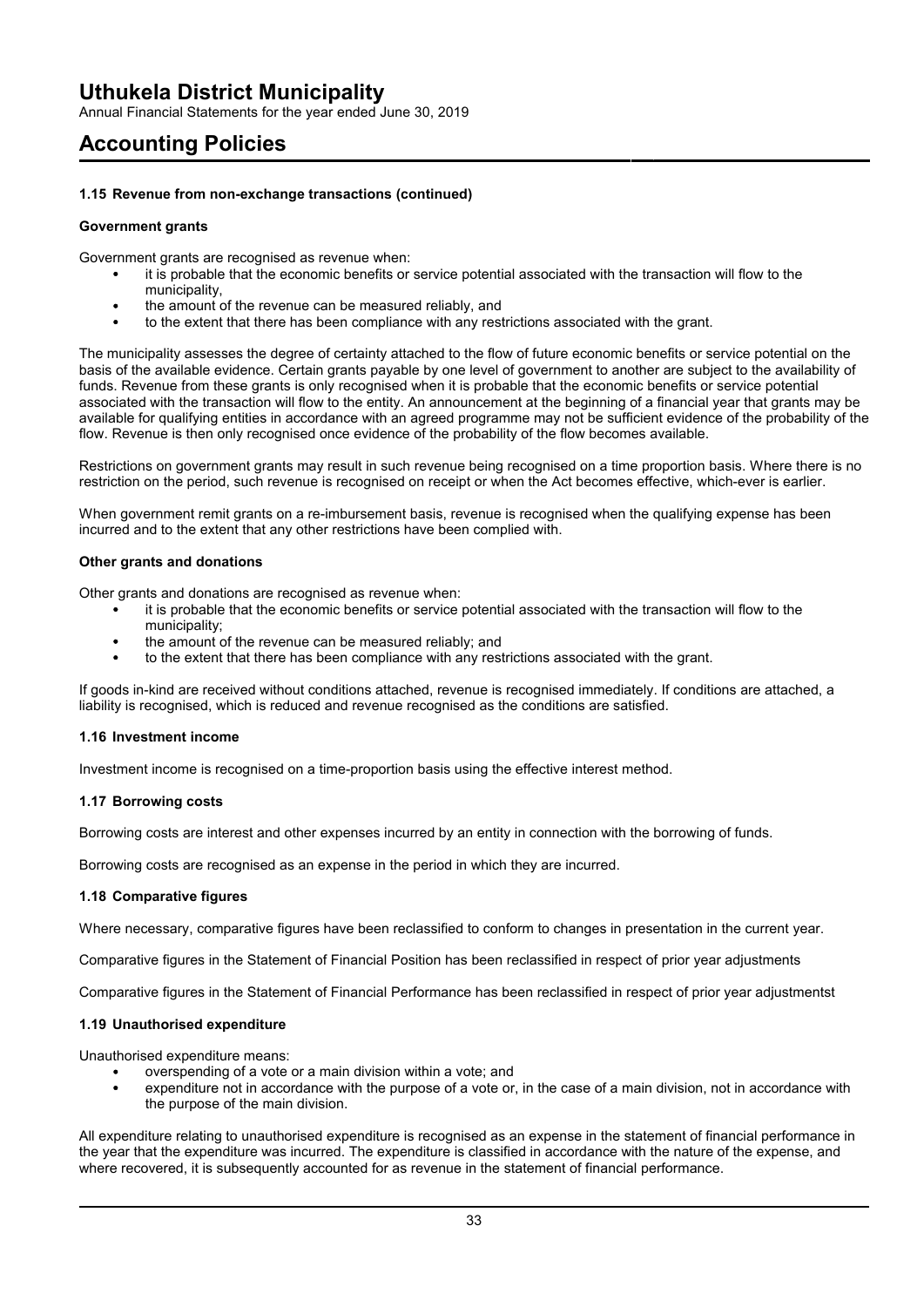Annual Financial Statements for the year ended June 30, 2019

# **Accounting Policies**

#### **1.20 Fruitless and wasteful expenditure**

Fruitless expenditure means expenditure which was made in vain and would have been avoided had reasonable care been exercised.

All expenditure relating to fruitless and wasteful expenditure is recognised as an expense in the statement of financial performance in the year that the expenditure was incurred. The expenditure is classified in accordance with the nature of the expense, and where recovered, it is subsequently accounted for as revenue in the statement of financial performance.

#### **1.21 Irregular expenditure**

Irregular expenditure as defined in section 1 of the PFMA is expenditure other than unauthorised expenditure, incurred in contravention of or that is not in accordance with a requirement of any applicable legislation, including -

- (a) this Act; or
- (b) the State Tender Board Act, 1968 (Act No. 86 of 1968), or any regulations made in terms of the Act; or
- (c) any provincial legislation providing for procurement procedures in that provincial government.

National Treasury practice note no. 4 of 2008/2009 which was issued in terms of sections 76(1) to 76(4) of the PFMA requires the following (effective from 1 April 2008):

Irregular expenditure that was incurred and identified during the current financial and which was condoned before year end and/or before finalisation of the financial statements must also be recorded appropriately in the irregular expenditure register. In such an instance, no further action is also required with the exception of updating the note to the financial statements.

Irregular expenditure that was incurred and identified during the current financial year and for which condonement is being awaited at year end must be recorded in the irregular expenditure register. No further action is required with the exception of updating the note to the financial statements.

Where irregular expenditure was incurred in the previous financial year and is only condoned in the following financial year, the register and the disclosure note to the financial statements must be updated with the amount condoned.

Irregular expenditure that was incurred and identified during the current financial year and which was not condoned by the National Treasury or the relevant authority must be recorded appropriately in the irregular expenditure register. If liability for the irregular expenditure can be attributed to a person, a debt account must be created if such a person is liable in law. Immediate steps must thereafter be taken to recover the amount from the person concerned. If recovery is not possible, the accounting officer or accounting authority may write off the amount as debt impairment and disclose such in the relevant note to the financial statements. The irregular expenditure register must also be updated accordingly. If the irregular expenditure has not been condoned and no person is liable in law, the expenditure related thereto must remain against the relevant programme/expenditure item, be disclosed as such in the note to the financial statements and updated accordingly in the irregular expenditure register.

Irregular expenditure is expenditure that is contrary to the Municipal Finance Management Act (Act No.56 of 2003), the Municipal Systems Act (Act No.32 of 2000), and the Public Office Bearers Act (Act No. 20 of 1998) or is in contravention of the economic entity's supply chain management policy. Irregular expenditure excludes unauthorised expenditure. Irregular expenditure is accounted for as expenditure in the Statement of Financial Performance and where recovered, it is subsequently accounted for as revenue in the Statement of Financial Performance.

#### **1.22 Budget information**

Municipality are typically subject to budgetary limits in the form of appropriations or budget authorisations (or equivalent), which is given effect through authorising legislation, appropriation or similar.

General purpose financial reporting by municipality shall provide information on whether resources were obtained and used in accordance with the legally adopted budget.

The approved budget is prepared on a accrual basis and presented by functional classification linked to performance outcome objectives.

The approved budget covers the fiscal period from 7/1/2018 to 6/30/2019.

The budget for the economic entity includes all the entities approved budgets under its control.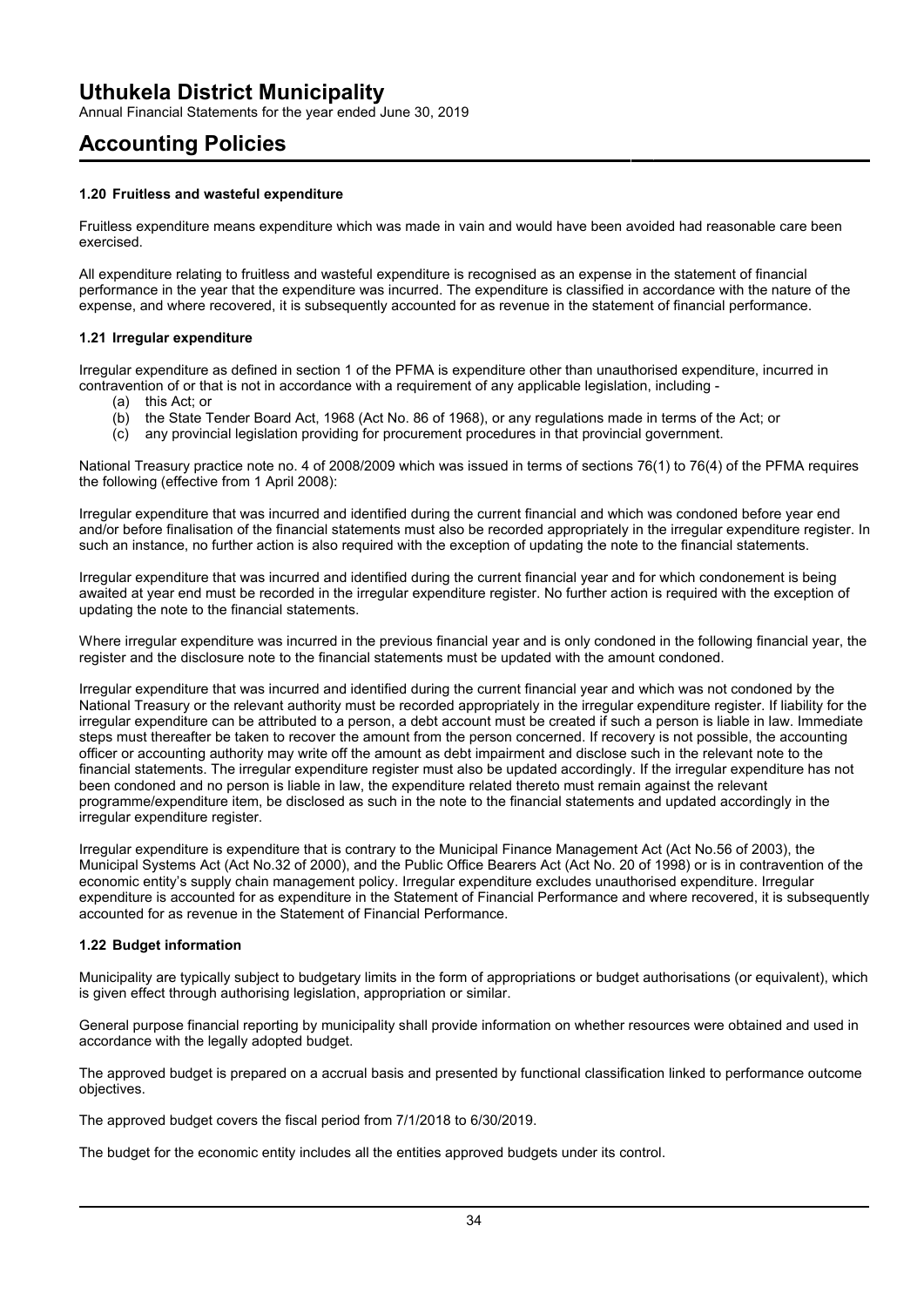Annual Financial Statements for the year ended June 30, 2019

## **Accounting Policies**

#### **1.22 Budget information (continued)**

The annual financial statements and the budget are on the same basis of accounting therefore a comparison with the budgeted amounts for the reporting period have been included in the Statement of comparison of budget and actual amounts.

The Statement of comparative and actual information has been included in the annual financial statements as the recommended disclosure when the annual financial statements and the budget are on the same basis of accounting as determined by National Treasury.

#### **1.23 Related parties**

A related party is a person or an entity with the ability to control or jointly control the other party, or exercise significant influence over the other party, or vice versa, or an entity that is subject to common control, or joint control.

Control is the power to govern the financial and operating policies of an entity so as to obtain benefits from its activities.

Joint control is the agreed sharing of control over an activity by a binding arrangement, and exists only when the strategic financial and operating decisions relating to the activity require the unanimous consent of the parties sharing control (the venturers).

Related party transaction is a transfer of resources, services or obligations between the reporting entity and a related party, regardless of whether a price is charged.

Significant influence is the power to participate in the financial and operating policy decisions of an entity, but is not control over those policies.

Management are those persons responsible for planning, directing and controlling the activities of the municipality, including those charged with the governance of the municipality in accordance with legislation, in instances where they are required to perform such functions.

Close members of the family of a person are considered to be those family members who may be expected to influence, or be influenced by, that management in their dealings with the municipality.

The municipality is exempt from disclosure requirements in relation to related party transactions if that transaction occurs within normal supplier and/or client/recipient relationships on terms and conditions no more or less favourable than those which it is reasonable to expect the municipality to have adopted if dealing with that individual entity or person in the same circumstances and terms and conditions are within the normal operating parameters established by that reporting entity's legal mandate.

Where the municipality is exempt from the disclosures in accordance with the above, the municipality discloses narrative information about the nature of the transactions and the related outstanding balances, to enable users of the entity's financial statements to understand the effect of related party transactions on its annual financial statements.

#### **1.24 Events after reporting date**

Events after reporting date are those events, both favourable and unfavourable, that occur between the reporting date and the date when the financial statements are authorised for issue. Two types of events can be identified:

- those that provide evidence of conditions that existed at the reporting date (adjusting events after the reporting date); and
- those that are indicative of conditions that arose after the reporting date (non-adjusting events after the reporting date).

The municipality will adjust the amount recognised in the financial statements to reflect adjusting events after the reporting date once the event occurred.

The municipality will disclose the nature of the event and an estimate of its financial effect or a statement that such estimate cannot be made in respect of all material non-adjusting events, where non-disclosure could influence the economic decisions of users taken on the basis of the financial statements.

#### **1.25 Going concern assumption**

These financial statements have been prepared on the assumption that the municipality will continue to operate as a going concern for at least the next 12 months.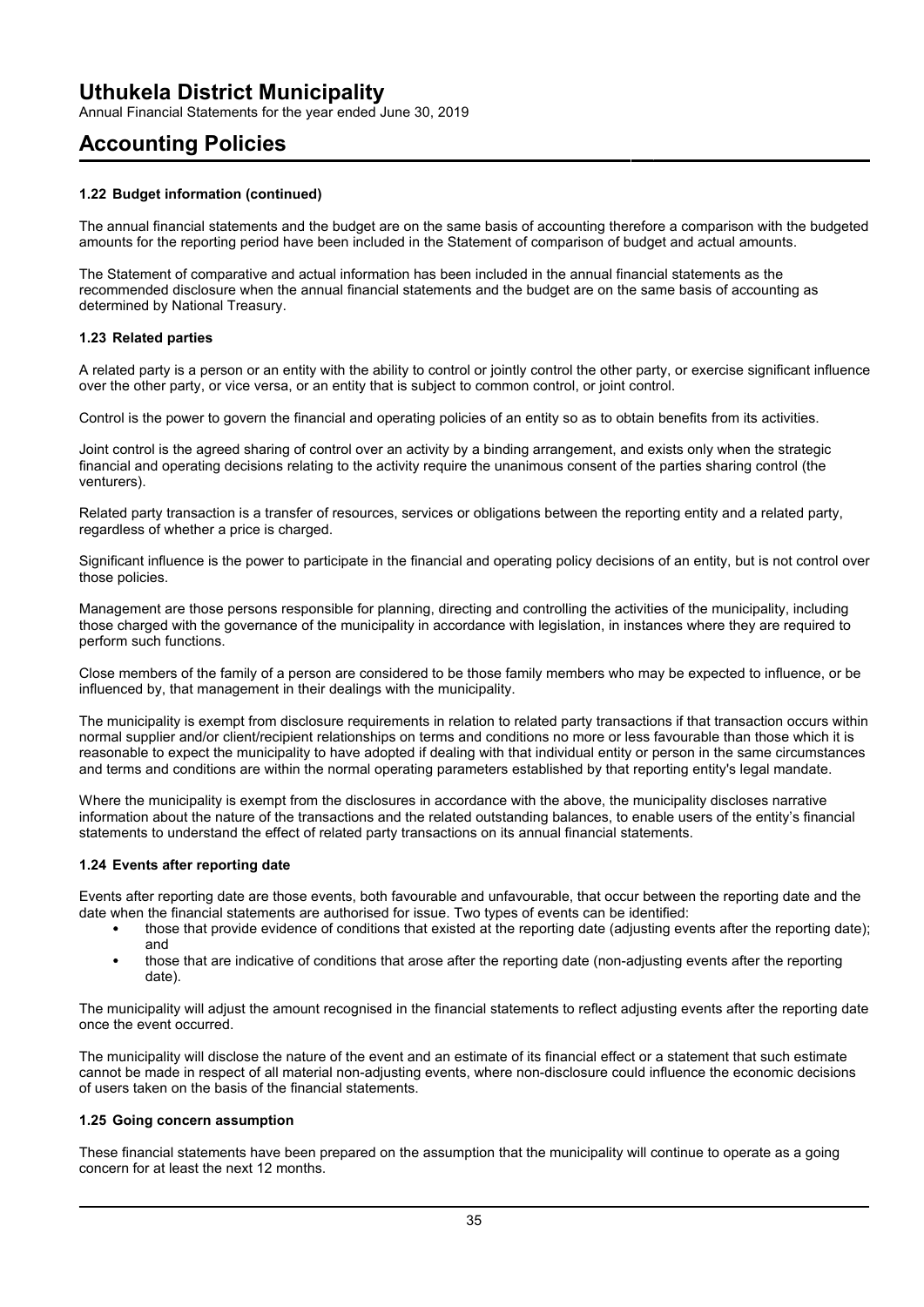Annual Financial Statements for the year ended June 30, 2019

### **Notes to the Annual Financial Statements**

| $- \cdot$<br>≺and<br>ın<br><b>Liquic</b><br>. | $ -$ | 2010<br>. | 201<br>–∾<br>. .<br>-- - |
|-----------------------------------------------|------|-----------|--------------------------|
|                                               |      |           |                          |

#### **2. Changes in accounting policy**

The annual financial statements have been prepared in accordance with Standards of Generally Recognised Accounting Practice on a basis consistent with the prior year.

#### **3. New standards and interpretations**

#### **3.1 Standards and Interpretations early adopted**

The municipality has chosen to early adopt the following standards and interpretations:

#### **Standard/ Interpretation: Effective date:**

• GRAP 108: Statutory Receivables **April 1, 2019** The adoption of this has

**Years beginning on or after**<br>April 1, 2019

**Expected impact:**

not had a material impact on the results of the company, but has resulted in more disclosure than would have previously been provided in the financial statements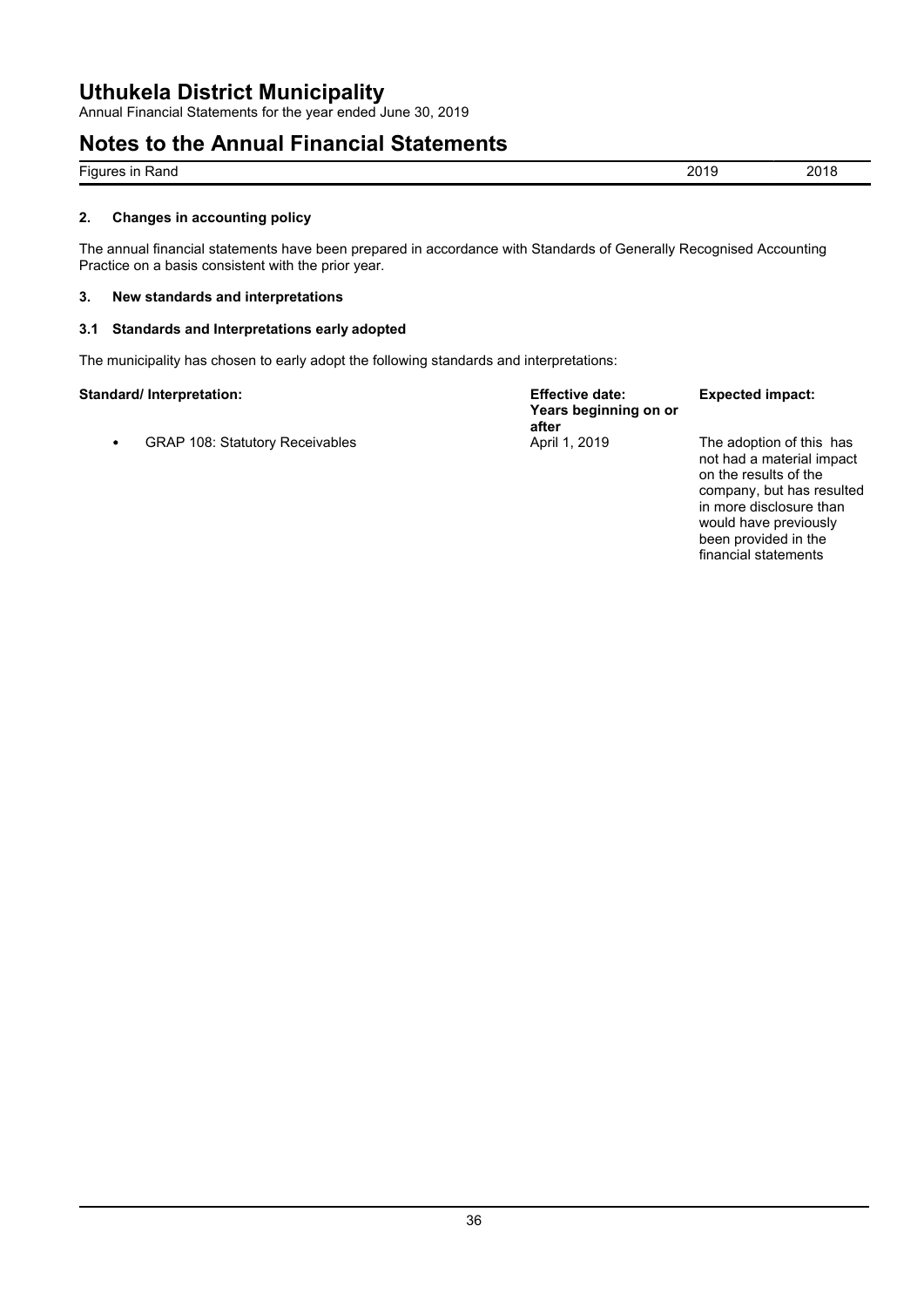Annual Financial Statements for the year ended June 30, 2019

### **Notes to the Annual Financial Statements**

Figures in Rand

#### **4. Property, plant and equipment**

| 2019                       |                                   |             | 2018                              |                                                                                       |            |
|----------------------------|-----------------------------------|-------------|-----------------------------------|---------------------------------------------------------------------------------------|------------|
| Cost /<br><b>Valuation</b> | depreciation<br>and<br>impairment |             | Cost /<br><b>Valuation</b>        | <b>Accumulated Carrying value</b><br>depreciation<br>and<br>accumulated<br>impairment |            |
| 4.770.772                  |                                   | 4.770.772   | 4.770.772                         |                                                                                       | 4.770.772  |
| 39,580,178                 | (4, 284, 105)                     | 35,296,073  | 39,580,178                        | (2,998,769)                                                                           | 36,581,409 |
| 3,341,434,575              |                                   |             |                                   | (648,437,660) 2,468,868,251                                                           |            |
| 71,830,482                 | (56,099,846)                      | 15,730,636  | 72,881,632                        | (48, 203, 554)                                                                        | 24,678,078 |
| 3,457,616,007              |                                   |             |                                   | (699, 639, 983) 2, 534, 898, 510                                                      |            |
|                            |                                   | accumulated | <b>Accumulated Carrying value</b> | (769,504,291) 2,688,111,716 3,234,538,493                                             |            |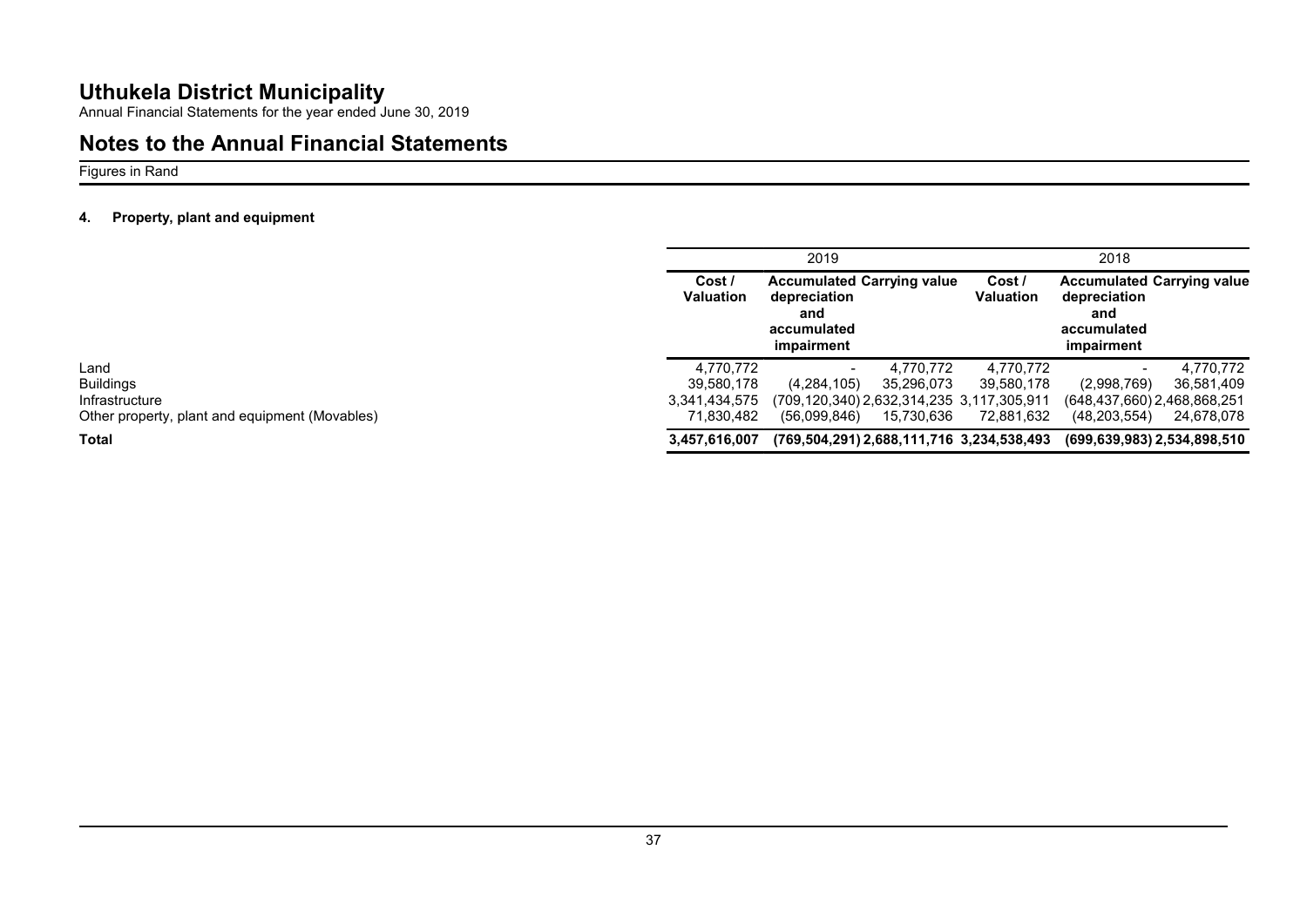Annual Financial Statements for the year ended June 30, 2019

### **Notes to the Annual Financial Statements**

Figures in Rand

#### **4. Property, plant and equipment (continued)**

**Reconciliation of property, plant and equipment - 2019**

|                                                | Opening<br>balance | <b>Additions</b>         | <b>Write offs</b> | Work in<br>progress | Other<br>changes,<br>movements | <b>Depreciation</b>        | <b>Total</b> |
|------------------------------------------------|--------------------|--------------------------|-------------------|---------------------|--------------------------------|----------------------------|--------------|
| ∟and                                           | 4.770.772          | $\overline{\phantom{0}}$ | $\sim$            |                     | $\sim$                         |                            | 4.770.772    |
| <b>Buildings</b>                               | 36.581.409         | $\overline{\phantom{0}}$ |                   |                     |                                | (1,285,336)                | 35,296,073   |
| Infrastructure                                 | 2,468,868,251      | 3.159.652                |                   | 238.403.274         | (17.434.262)                   | (60,682,680) 2,632,314,235 |              |
| Other property, plant and equipment (movables) | 24.678.078         | 3.119.654                | (943, 316)        |                     |                                | (11,123,780)               | 15,730,636   |
|                                                | 2,534,898,510      | 6,279,306                | (943, 316)        | 238,403,274         | (17, 434, 262)                 | (73,091,796) 2,688,111,716 |              |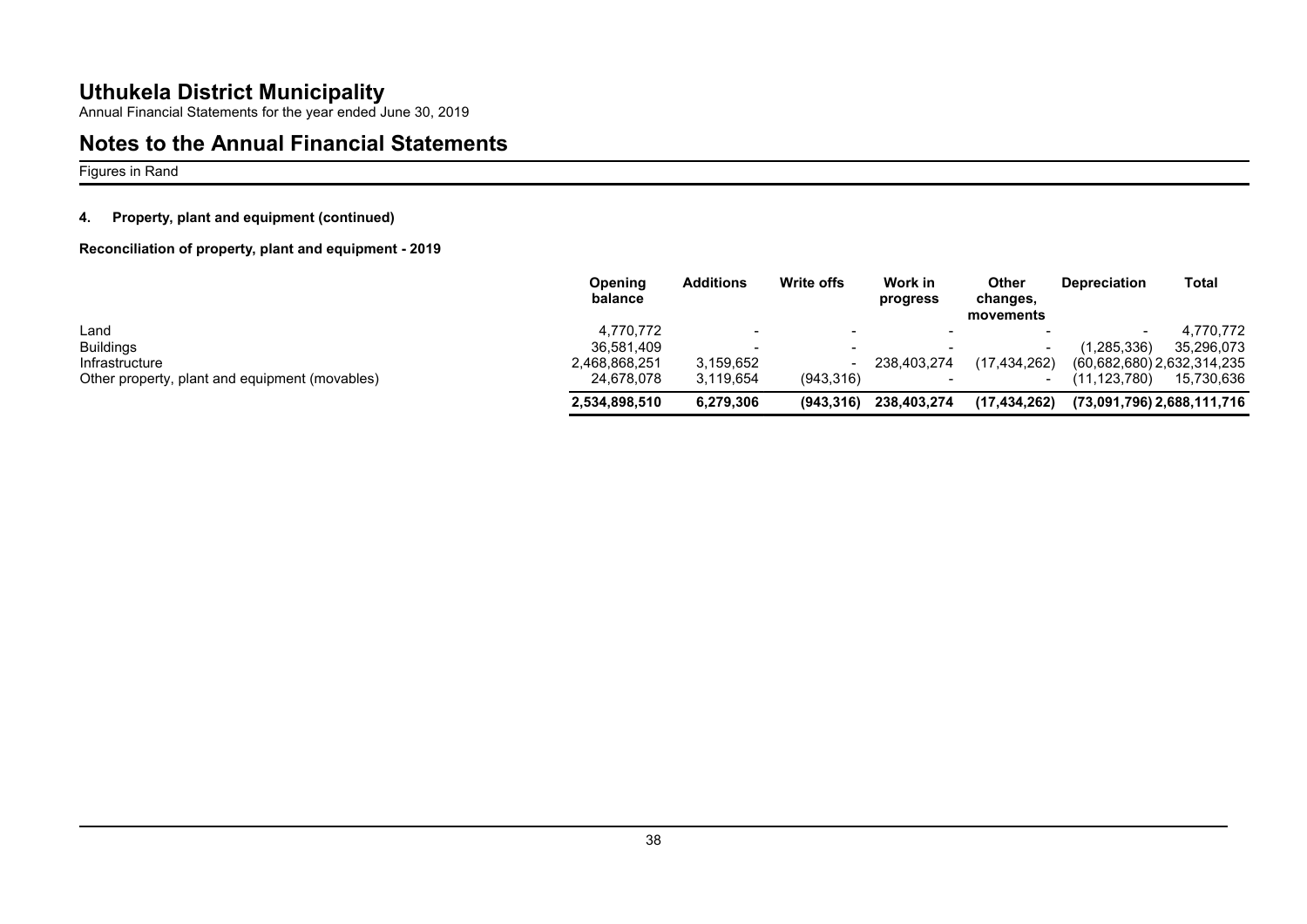Annual Financial Statements for the year ended June 30, 2019

### **Notes to the Annual Financial Statements**

Figures in Rand

#### **4. Property, plant and equipment (continued)**

**Reconciliation of property, plant and equipment - 2018**

|                                        | <b>Opening</b><br>balance | <b>Additions</b> | <b>Write offs</b>        | Transfers<br>received    | Transfers                | Work in<br>progress | <b>Other</b><br>changes,<br>movements | <b>Depreciation</b> | Impairment<br>loss | Total                       |
|----------------------------------------|---------------------------|------------------|--------------------------|--------------------------|--------------------------|---------------------|---------------------------------------|---------------------|--------------------|-----------------------------|
| Land                                   | 4.770.772                 | -                | $\overline{\phantom{a}}$ | $\overline{\phantom{a}}$ | $\overline{\phantom{a}}$ | $\qquad \qquad$     |                                       |                     |                    | 4,770,772                   |
| <b>Buildings</b>                       | 25.666.783                | 10.156.163       |                          |                          |                          | 1.961.336           |                                       | (1,202,873)         |                    | 36.581.409                  |
| Infrastructure                         | .835.925.127              | 222.954.106      | (2,992,009)              |                          | (351.052)                | 477,419,737         | (1,956,997                            | (56,500,822)        |                    | (5,629,839) 2,468,868,251   |
| Other property, plant and<br>equipment | 27.245.878                | 8.464.982        | (892, 386)               | 351,052                  |                          |                     |                                       | (10, 491, 448)      |                    | 24.678.078                  |
|                                        | 1.893.608.560             | 241.575.251      | (3,884,395)              | 351,052                  | (351, 052)               | 479,381,073         | (1,956,997                            | (68, 195, 143)      |                    | $(5,629,839)$ 2,534,898,510 |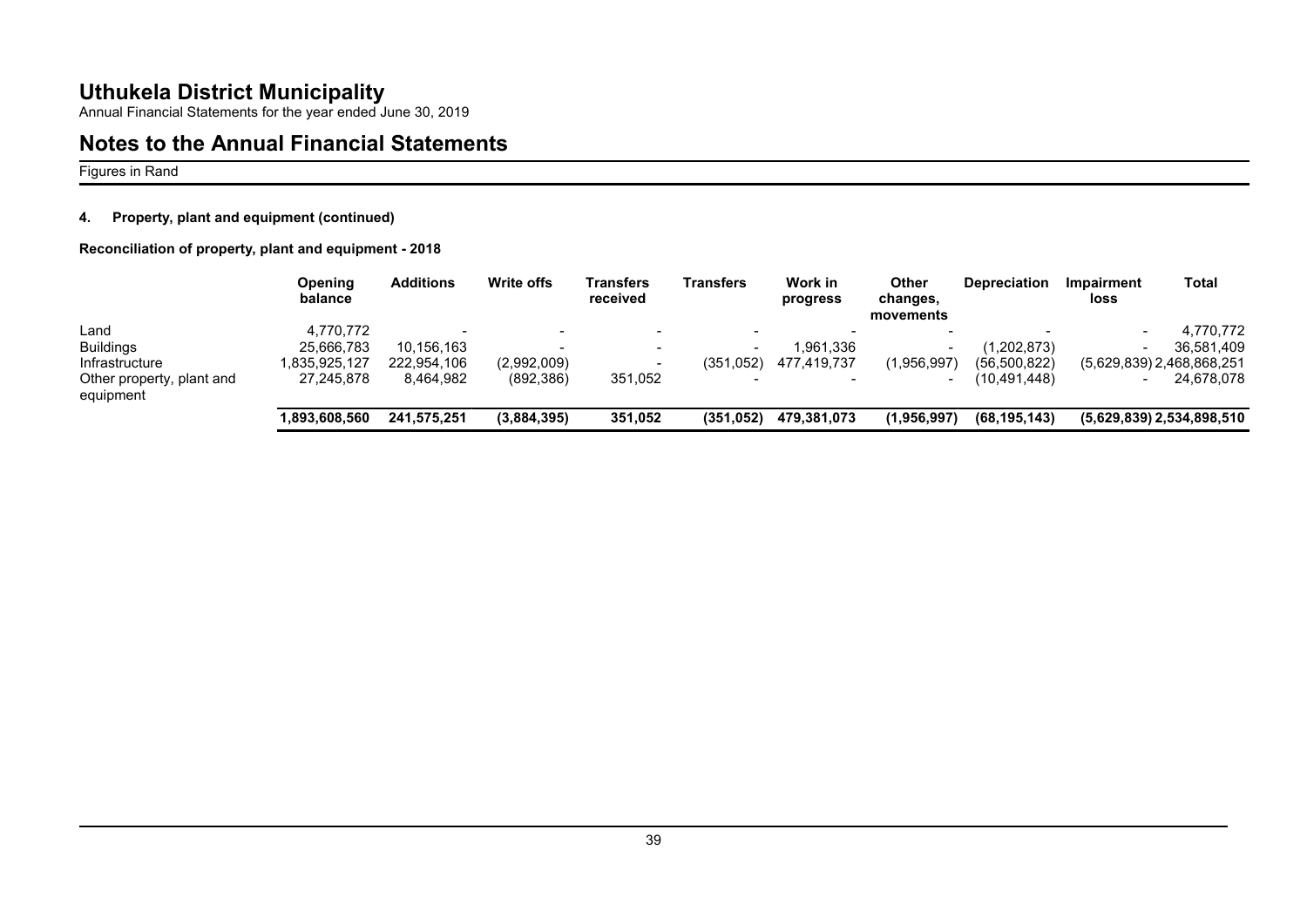Annual Financial Statements for the year ended June 30, 2019

# **Notes to the Annual Financial Statements**

| Figures in Rand                                                                                                                                                     | 2019                                          | 2018                          |
|---------------------------------------------------------------------------------------------------------------------------------------------------------------------|-----------------------------------------------|-------------------------------|
| Property, plant and equipment (continued)<br>4.                                                                                                                     |                                               |                               |
| Property, plant and equipment in the process of being constructed or developed                                                                                      |                                               |                               |
| Cumulative expenditure recognised in the carrying value of property, plant                                                                                          |                                               |                               |
| and equipment<br>Other property, plant and equipment (work in progress - Infrastructure)<br><b>Buildings</b>                                                        | 610,458,333<br>1,961,337                      | 475,111,688<br>1,961,337      |
|                                                                                                                                                                     | 612,419,670                                   | 477,073,025                   |
| Carrying value of property, plant and equipment that is taking a                                                                                                    |                                               |                               |
| significantly longer period of time to complete than expected<br>Ekuvukeni water supply - dreging of Oliphantskop dam<br>Start date 20/07/2017 end date 31/05/2019. | 35,903,477                                    |                               |
| Fitty Park - Contract 100/2012                                                                                                                                      | 14,320,657                                    | 14,320,657                    |
| Srart date 21/08/2015 end date 13/04/2016.<br>Emmaus emergency water supply                                                                                         | 2,706,847                                     |                               |
| Start date 16/08/2017 end date 31/03/2018.<br>Fitty Park CWSS phase 2                                                                                               | 37,266,236                                    | 26,232,308                    |
| Start date 18/10/2016 end date 14/01/2018.<br>Kwanobamba Ezitendeni Sanitation                                                                                      | 25,919,332                                    | 23, 134, 118                  |
| Sratr date 18/10/2016 end date 23/05/2018.<br>Kwanobamba sanitation WWTW - mechanical electrical work                                                               | 2,906,874                                     |                               |
| Start date01/04/2018 end date 30/06/2019.<br>Hobsland to Indaka Stage 2                                                                                             | 26,534,392                                    | 20,212,493                    |
| Start date 29/05/2017 end date 20/04/2018.<br>District Disastre centre                                                                                              | 1,961,337                                     |                               |
| Start date 01/02/2016 end date 25/07/2018<br>Bergville borehole                                                                                                     | 2,253,894                                     |                               |
| Srart date 07/08/2016 end date 30/06/2019<br>Bhekuzulu phase 6                                                                                                      | 15,224,756                                    |                               |
| Start date 30/06/2014 end date 12/12/2018.                                                                                                                          | 164,997,802                                   | 83,899,576                    |
|                                                                                                                                                                     |                                               |                               |
| Carrying value of property, plant and equipment where construction or<br>development has been halted either during the current or previous<br>reporting period(s)   |                                               |                               |
| Kwanobamba Ezitendeni WWTW<br>Contract terminated.                                                                                                                  | 10,202,265                                    | 11,482,649                    |
| Moyeni/Zwelisha WTW Mechanical & Electrical upgrade<br>Work suspended due to non availability of funds.                                                             | 2,714,591                                     | 2,714,591                     |
|                                                                                                                                                                     | 12,916,856                                    | 14,197,240                    |
| <b>Reconciliation of Work-in-Progress 2019</b>                                                                                                                      |                                               |                               |
|                                                                                                                                                                     | <b>Included</b><br>within Other<br><b>PPE</b> | <b>Total</b>                  |
| Opening balance<br>Additions/capital expenditure<br>Other movements                                                                                                 | 477,073,025<br>238,403,274<br>(17, 434, 261)  | 455,452,391<br>41,416,795     |
| Transferred to completed items                                                                                                                                      | (85, 622, 369)<br>612,419,669                 | (85, 622, 369)<br>411,246,817 |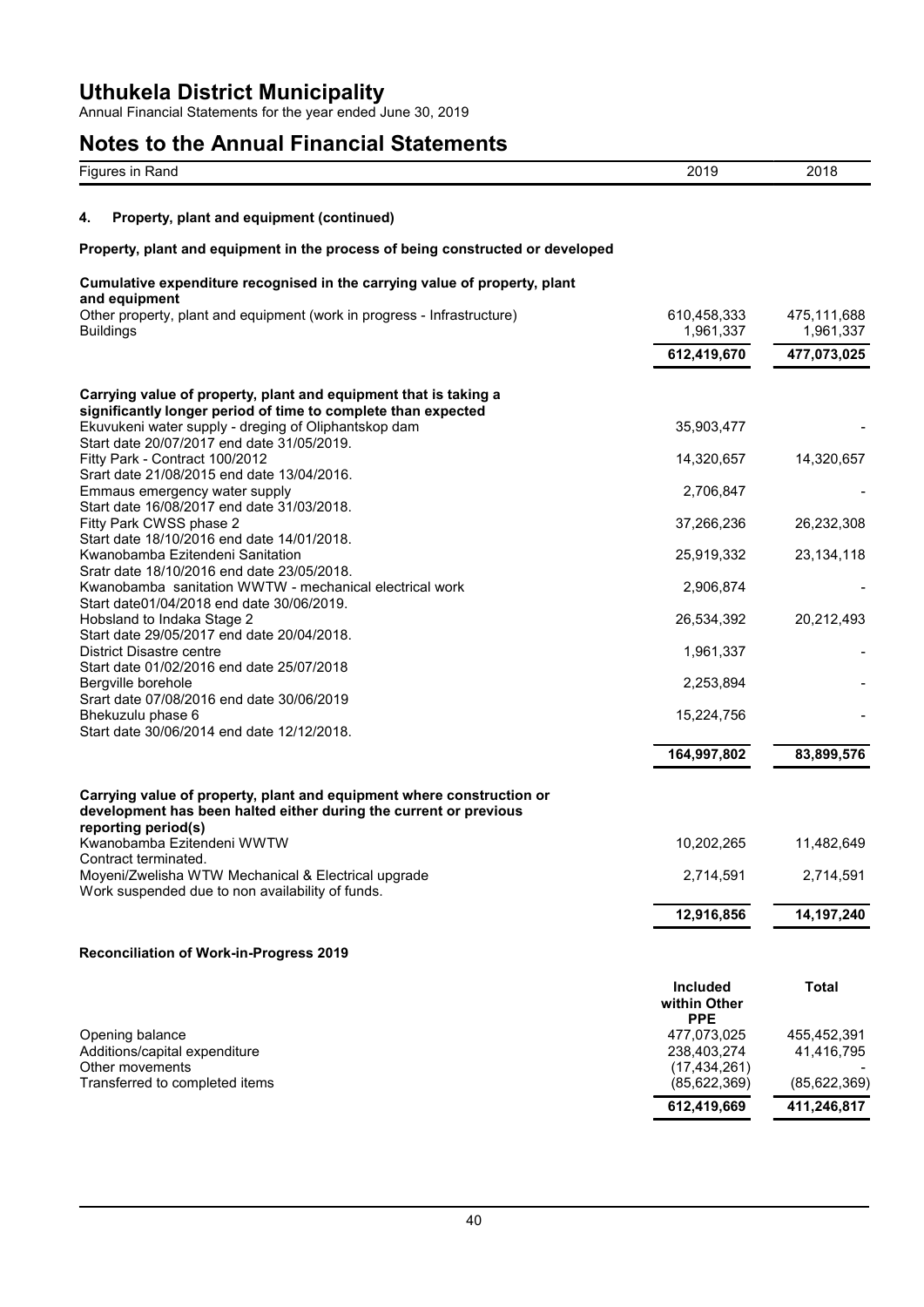Annual Financial Statements for the year ended June 30, 2019

### **Notes to the Annual Financial Statements**

| <u>.</u><br>$ -$<br>vane.<br>. . | ~~ |  |
|----------------------------------|----|--|
|                                  |    |  |

#### **4. Property, plant and equipment (continued)**

#### **Reconciliation of Work-in-Progress 2018**

| Opening balance<br>Additions/capital expenditure<br>Other movements<br>Transferred to completed items                       | <b>Included</b><br>within Other<br><b>PPE</b><br>431,975,655<br>273,804,852<br>(2,308,049)<br>(226, 399, 433) | <b>Total</b><br>431,975,655<br>252,184,218<br>(2,308,049)<br>(226,399,433) |
|-----------------------------------------------------------------------------------------------------------------------------|---------------------------------------------------------------------------------------------------------------|----------------------------------------------------------------------------|
|                                                                                                                             | 477,073,025                                                                                                   | 455,452,391                                                                |
| Expenditure incurred to repair and maintain property, plant and equipment                                                   |                                                                                                               |                                                                            |
| Expenditure incurred to repair and maintain property, plant and equipment<br>included in Statement of Financial Performance |                                                                                                               |                                                                            |
| Employee related costs                                                                                                      | 38,793,469                                                                                                    | 33,025,224                                                                 |
| Maintenance of buildings and offices                                                                                        | 128,649                                                                                                       | 163,250                                                                    |
| Maintenance of vehicles                                                                                                     | 8,610,530                                                                                                     | 12,441,149                                                                 |
| Maintenance of pipelines and reservoirs                                                                                     | 9,498,801                                                                                                     | 6,971,885                                                                  |
| Maintenance to plant and equipment - water treatment and waste water<br>treatment works                                     | 248,418                                                                                                       | 728,680                                                                    |
| Maintenance of pumps                                                                                                        | 5,797,265                                                                                                     | 11,262,484                                                                 |
| Maintenance of disinvection system "blue drop and green drop"                                                               | 328,775                                                                                                       | 694,629                                                                    |
| Maintenance of electrical equipment                                                                                         | 357,297                                                                                                       | 782,164                                                                    |
| Furniture and equipment                                                                                                     | 2,305                                                                                                         | 63,120                                                                     |

Expenditure incurred on maintenance and repairs on property plant and equipment amounting to R33,107,361 (2017/2018) and R24,972,040 (2018/2019) is included in contracted services in the statement of financial performance.

**63,765,509 66,132,585**

Refer to note number 37 (contracted services).

Employee related costs (overtime, standby and nightshift allowances) of R33,025,224 (2017/2018) and R38,793,469 (2018/2019) is included in employee related cost in the statement of financial performace.

Refer to note number 30 (overtime, standby and night shift allowances).

#### **5. Intangible assets**

|                   | 2019                       |                                                  |                                   | 2018                       |                                                  |                                   |  |
|-------------------|----------------------------|--------------------------------------------------|-----------------------------------|----------------------------|--------------------------------------------------|-----------------------------------|--|
|                   | Cost /<br><b>Valuation</b> | amortisation<br>and<br>accumulated<br>impairment | <b>Accumulated Carrying value</b> | Cost /<br><b>Valuation</b> | amortisation<br>and<br>accumulated<br>impairment | <b>Accumulated Carrying value</b> |  |
| Computer software | 786.557                    | (286,507)                                        | 500,050                           | 786.557                    | (244, 348)                                       | 542,209                           |  |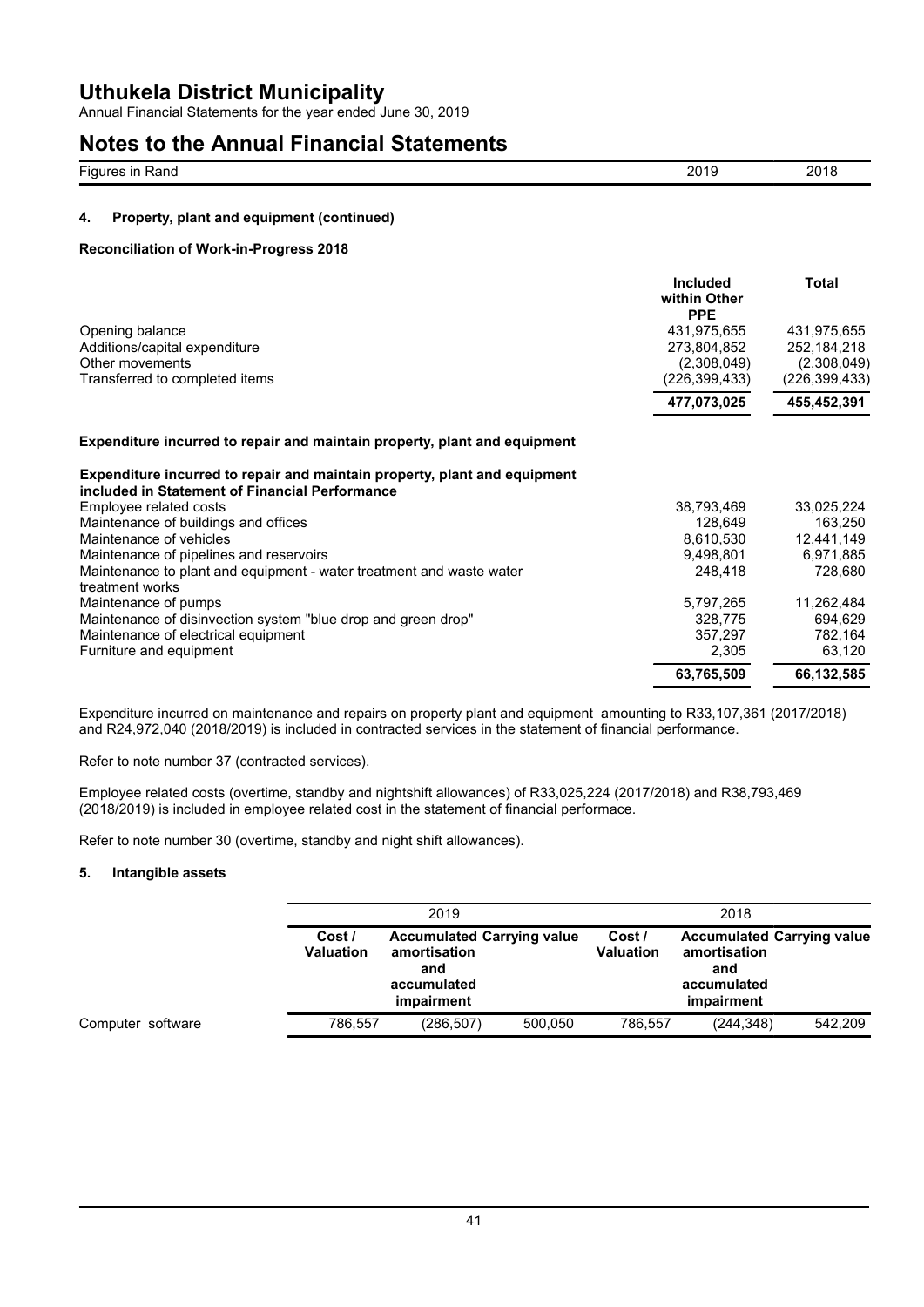Annual Financial Statements for the year ended June 30, 2019

# **Notes to the Annual Financial Statements**

| Figures<br>≺and<br>ın | 0010<br>ن ري | 2018 |
|-----------------------|--------------|------|
|                       |              |      |

### **5. Intangible assets (continued)**

### **Reconciliation of intangible assets - 2019**

|                                            | Opening            | Amortisation | Total      |
|--------------------------------------------|--------------------|--------------|------------|
| Computer software                          | balance<br>542,209 | (42, 159)    | 500,050    |
| Reconciliation of intangible assets - 2018 |                    |              |            |
|                                            | Opening<br>balance | Amortisation | Total      |
| Computer software                          | 587,965            | (45, 756)    | 542,209    |
| <b>Operating lease liability</b><br>6.     |                    |              |            |
| <b>Current liabilities</b>                 |                    | (556, 147)   | (159, 527) |

The Municipality currently occupies satelite offices in Estcourt, Colenso and Weenen.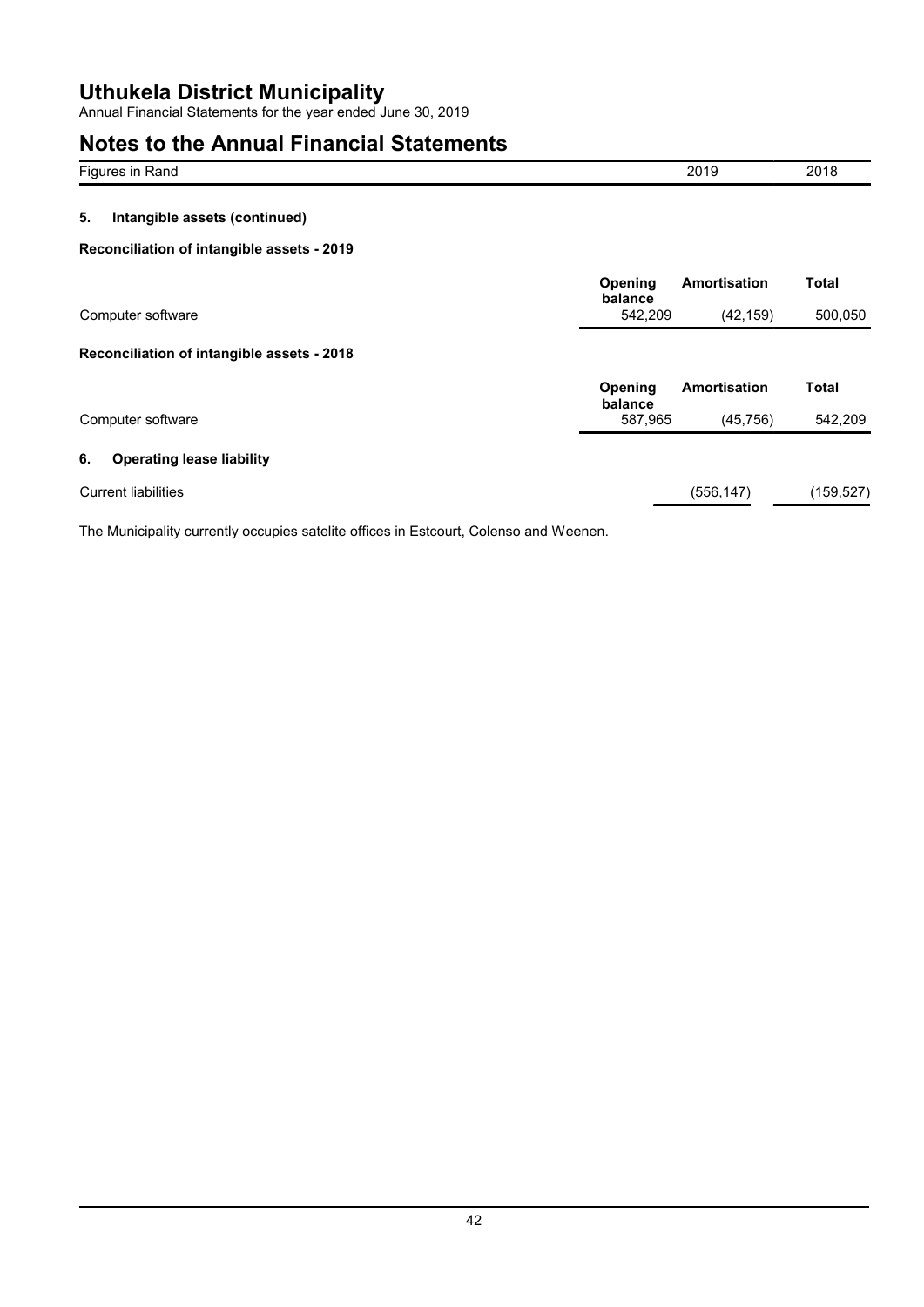Annual Financial Statements for the year ended June 30, 2019

## **Notes to the Annual Financial Statements**

| Figures in Rand                                                                                                                                                                                                                                                                                                                                                                                             | 2019                                                                                                                     | 2018                                                                              |
|-------------------------------------------------------------------------------------------------------------------------------------------------------------------------------------------------------------------------------------------------------------------------------------------------------------------------------------------------------------------------------------------------------------|--------------------------------------------------------------------------------------------------------------------------|-----------------------------------------------------------------------------------|
| 7.<br><b>Employee benefit obligation</b>                                                                                                                                                                                                                                                                                                                                                                    |                                                                                                                          |                                                                                   |
| The amounts recognised in the statement of financial position are as follows:                                                                                                                                                                                                                                                                                                                               |                                                                                                                          |                                                                                   |
| <b>Carrying value</b>                                                                                                                                                                                                                                                                                                                                                                                       |                                                                                                                          |                                                                                   |
| Medical aid post retirement obligation<br>Long service awards                                                                                                                                                                                                                                                                                                                                               | (19, 361, 874)<br>(11, 791, 613)                                                                                         | (18, 324, 275)<br>(14, 035, 883)                                                  |
|                                                                                                                                                                                                                                                                                                                                                                                                             | (31, 153, 487)                                                                                                           | (32, 360, 158)                                                                    |
| Non-current liabilities<br><b>Current liabilities</b>                                                                                                                                                                                                                                                                                                                                                       | (30, 569, 020)<br>(584, 467)                                                                                             | (31, 812, 818)<br>(547, 340)                                                      |
|                                                                                                                                                                                                                                                                                                                                                                                                             | (31, 153, 487)                                                                                                           | (32, 360, 158)                                                                    |
| Changes in the present value of the post retirement medical aid plan obligation are as follows:                                                                                                                                                                                                                                                                                                             |                                                                                                                          |                                                                                   |
| Opening balance<br>Net expense recognised in the statement of financial performance                                                                                                                                                                                                                                                                                                                         | 18,324,275<br>1,037,599                                                                                                  | 17,057,808<br>1,266,467                                                           |
|                                                                                                                                                                                                                                                                                                                                                                                                             | 19,361,874                                                                                                               | 18,324,275                                                                        |
| Net expense recognised in the statement of financial performance                                                                                                                                                                                                                                                                                                                                            |                                                                                                                          |                                                                                   |
| Current service cost<br>Interest cost<br>Actuarial (gains) losses<br>Expected contributions (benefits paid)                                                                                                                                                                                                                                                                                                 | 1,315,346<br>1,737,073<br>(1,467,480)<br>(547, 340)                                                                      | 1,290,242<br>1,644,167<br>(1,219,667)<br>(448, 275)                               |
|                                                                                                                                                                                                                                                                                                                                                                                                             | 1,037,599                                                                                                                | 1,266,467                                                                         |
| <b>Calculation of actuarial gains and losses</b>                                                                                                                                                                                                                                                                                                                                                            |                                                                                                                          |                                                                                   |
| Increase in net discount rate<br>Decrease inassumed avarage retirement age<br>Decreased in assumed membership continuation rate at retirement<br>Decreased in assumed dependant proportion at retirement<br>Application of revised withdrawal rates<br>Application of post-employment mortality improvement<br>Subsidy increase higher than assumed<br>Changes in membership profile dufferent from assumed | (862, 835)<br>4,175,715<br>(3,438,403)<br>(1, 176, 150)<br>(2,367,204)<br>967,627<br>122,462<br>1,111,308<br>(1,467,480) | (1, 282, 073)<br>31.063<br>31,343<br>(1, 219, 667)                                |
| Movement in the retirement medical aid obligation are as follows:                                                                                                                                                                                                                                                                                                                                           |                                                                                                                          |                                                                                   |
| Opening balance<br>Current service costs<br>Interest costs<br>Expected employer benefit payments<br>Actuarial loss / (gain)                                                                                                                                                                                                                                                                                 | 18,324,275<br>1,315,346<br>1,737,073<br>(547, 340)<br>(1,467,480)<br>19,361,874                                          | 17,057,808<br>1,290,242<br>1,644,167<br>(448, 275)<br>(1, 219, 667)<br>18,324,275 |

The municipality expects to contribute R547,340 to its defined benefit plans in the 2018/2019 financial year and R584,467 in the 2019/2020 financial year.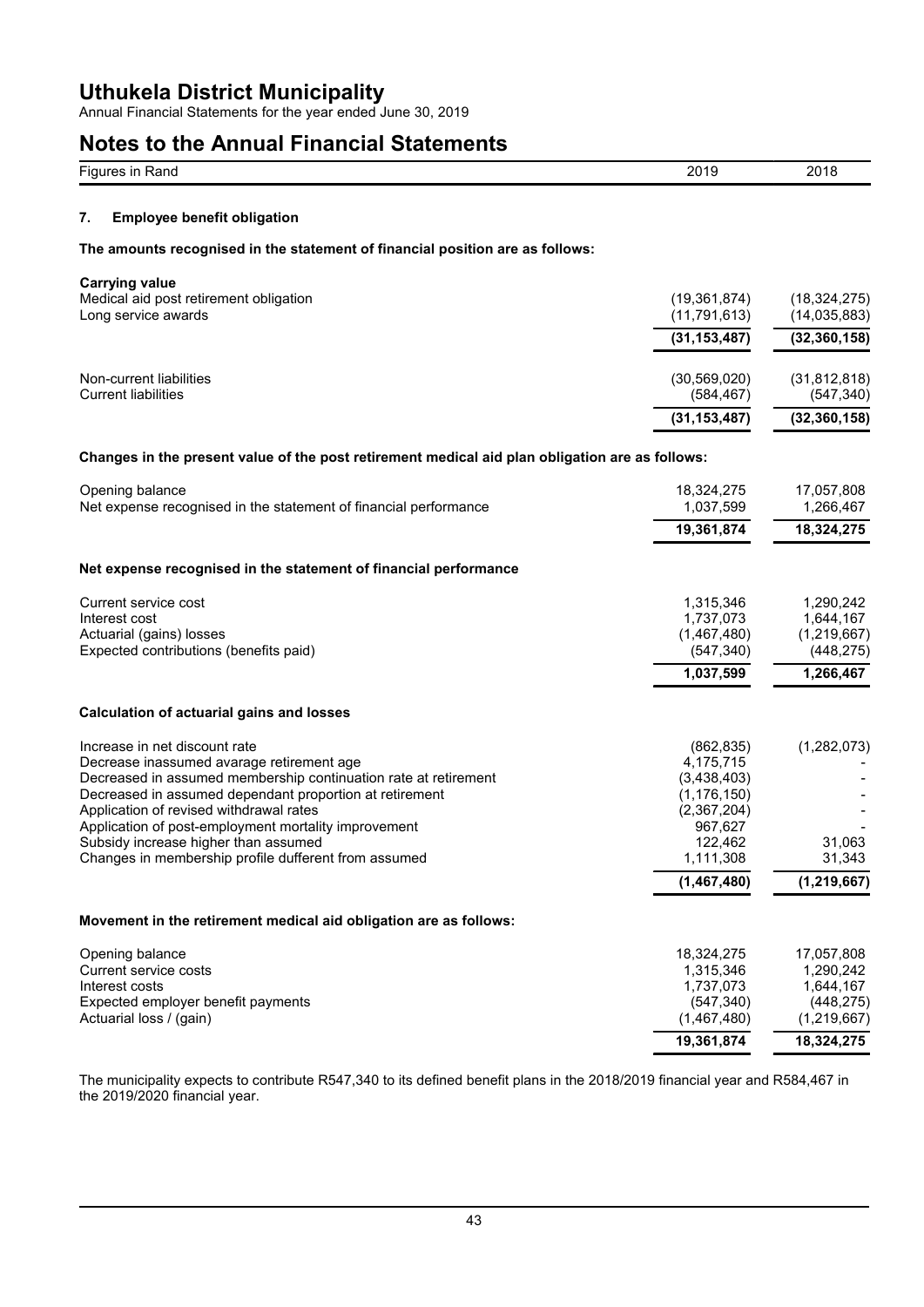Annual Financial Statements for the year ended June 30, 2019

### **Notes to the Annual Financial Statements**

| Figures in Rand                                                 |              | 2019    | 2018     |  |
|-----------------------------------------------------------------|--------------|---------|----------|--|
|                                                                 |              |         |          |  |
| Employee benefit obligation (continued)<br>7.                   |              |         |          |  |
| Key assumptions used                                            |              |         |          |  |
| The principal actuarial assumptions were as follows;            |              |         |          |  |
| Discount rates used                                             |              | 9.45%   | 9.62 %   |  |
| Health care cost inflation rate                                 |              | 6.91%   | 7.42 %   |  |
| Net-of-health-care-cost-inflation discount rate                 |              | 2.38 %  | 2.05 %   |  |
| Maximum subsidy inflation rate                                  |              | 4.81 %  | 5.19 %   |  |
| Net-of-maximum-subsidy-inflation discount rate                  |              | 4.43%   | 4.21 %   |  |
| Examples of mortality rates used were as follows;               |              |         |          |  |
| <b>Retirement age and mortality</b>                             |              |         |          |  |
| Average retirement age                                          | 62 Years     |         | 65 Years |  |
| Continuation of membership at retirement                        | 75%          |         | 100%     |  |
| Proportion assumed married at retirement age                    | 60%          |         | 90%      |  |
| Mortality during employment                                     | SA 85-90     |         | SA85-90  |  |
| Mortallity post-retirement                                      | $PA(90)-1$   |         | PA(90)-2 |  |
| Members withdrawn from service: (avarage for males and females) |              |         |          |  |
| Averages for males and females                                  | <b>Males</b> | Females |          |  |
| Age 20                                                          | 9%           | 9%      |          |  |
| Age 25                                                          | 8%           | 8%      |          |  |
| Age 30                                                          | 6%           | 6%      |          |  |
| Age 35                                                          | 5%           | 5%      |          |  |
| Age 40                                                          | 5%           | 5%      |          |  |
| Age 45                                                          | 4%           |         | 4%       |  |
| Age 50                                                          | 3%           |         | 3%       |  |
| Age 55+                                                         | 0%           |         | 0%       |  |

#### **Long Service awards**.

The municipality offers employees long service awards for every 5 years of service completed, from 10 years of service to 45 years of service.

| Changes in present value of long service awards are as follows<br>Value at the beginning of the year<br>Decrease in value of obligation | 14,035,883<br>(2,244,270) | 12,068,822<br>1,967,061 |
|-----------------------------------------------------------------------------------------------------------------------------------------|---------------------------|-------------------------|
|                                                                                                                                         | 11,791,613                | 14,035,883              |
| Calculation of actuarial gains and losses                                                                                               |                           |                         |
| Increase in nett discount rate                                                                                                          | (88, 491)                 | (303,088)               |
| Decrease in assumed average retirement age                                                                                              | (1,583,837)               |                         |
| Application of revised withdrawel rates                                                                                                 | (2,647,459)               |                         |
| Earnings higher than assumed                                                                                                            | 739.398                   | 287,699                 |
| Changes to employee profile different from assumed                                                                                      | (886, 448)                | 62,352                  |
|                                                                                                                                         | (4, 466, 837)             | 46,963                  |

Independent valuers, ARCH Actuarial Consulting, carried out the valuations for the 2018/2019 financial year.

The total liability has decreased by 16% or (R2,244,270) during the 2018/2019 financial year due to the increase in salaries and more eligible employees.

The princaple actuarial assumptions used were as follows;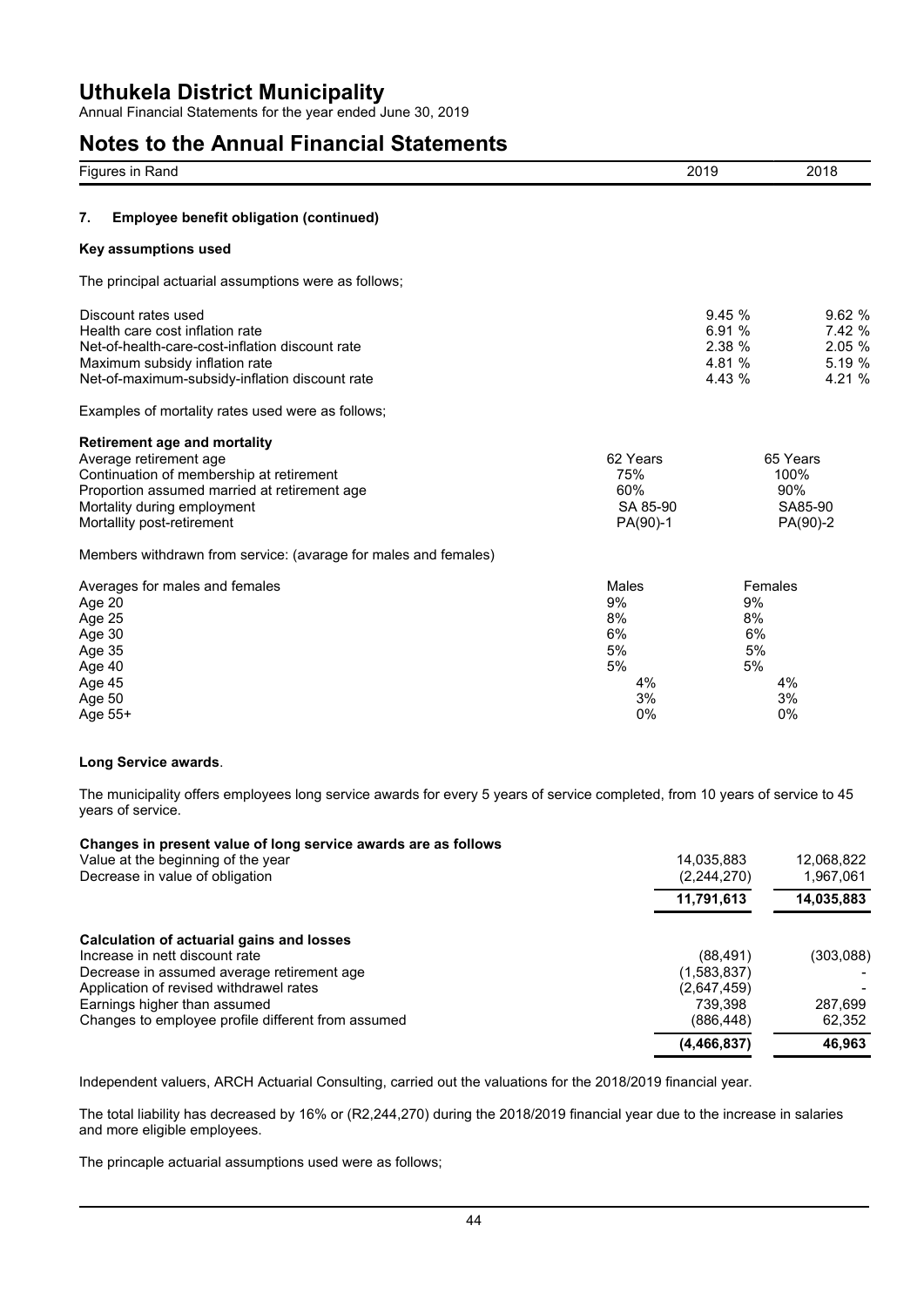Annual Financial Statements for the year ended June 30, 2019

### **Notes to the Annual Financial Statements**

| Figures in Rand                                                                                                                                                                            | 2019                                                         | 2018                                                                                                                  |
|--------------------------------------------------------------------------------------------------------------------------------------------------------------------------------------------|--------------------------------------------------------------|-----------------------------------------------------------------------------------------------------------------------|
| 7.<br><b>Employee benefit obligation (continued)</b>                                                                                                                                       |                                                              |                                                                                                                       |
| <b>Rates</b><br>Discount rates<br>General salary inflation (long term)<br>Net discount rate                                                                                                | 2019<br>8.17%<br>5.57%<br>2.46%                              | 2018<br>8.75%<br>6.30%<br>2.30%                                                                                       |
| The valuation was performed at the end of June 2019 and the next valuation at the end of June 2020.                                                                                        |                                                              |                                                                                                                       |
| <b>Examples of mortality rates</b><br>Avarage retirement age<br>Pre-retirement mortality                                                                                                   | 2019<br>62<br>SA 85-90                                       | 2018<br>65<br>SA 85-90                                                                                                |
| Members withdrawn from services: (avarage for males and females).                                                                                                                          |                                                              |                                                                                                                       |
| Age groups<br>Age 20<br>Age 25<br>Age 30<br>Age 35<br>Age 40<br>Age 45<br>Age 50<br>Age 55+                                                                                                | <b>Males</b><br>9%<br>8%<br>6%<br>5%<br>5%<br>4%<br>3%<br>0% | <b>Females</b><br>9%<br>8%<br>6%<br>5%<br>5%<br>4%<br>3%<br>0%                                                        |
| The amount recognized in the statement of financial position were determined as follows;                                                                                                   |                                                              |                                                                                                                       |
| Value of the liability in the statement of financial position<br>Present value of funded obligation                                                                                        | 11,791,613                                                   | 14,035,883                                                                                                            |
| Movement in the long service obligation<br>Balance at the beginning of the year<br>Current service costs<br>Interest cost<br>Expected employee benefit payments<br>Actuarial loss / (gain) | 14,035,883                                                   | 12,068,822<br>1,693,920<br>1,434,287<br>1,199,409<br>1,028,638<br>(670, 762)<br>(542, 827)<br>46,963<br>(4, 466, 837) |
| Balance at the end of the year                                                                                                                                                             | 11,791,613                                                   | 14,035,883                                                                                                            |
| The amounts recognized in the statement of financial position and the statement of financial performance are as follows;                                                                   |                                                              |                                                                                                                       |
| <b>Statement of financial position obligation</b><br>Long service awards                                                                                                                   | 11,791,613                                                   | 14,035,883                                                                                                            |
| Statement of financial performance obligation loss / (gain)<br>Long service awards                                                                                                         |                                                              | 46,963<br>(4, 466, 837)                                                                                               |
| Reasons for the movement in the liability is as follows.                                                                                                                                   |                                                              |                                                                                                                       |

The avarage liability has decreased by 18% since the last valuation due to;

- A dcrease in the asumed avarage retirement age.
- The application of revised withdrawal rates.
- A n increase in thenet discount rate.

These impacts were partially offset by the followig factors;

- An increase in the avarage earnings.
- An increase in the avarage past service.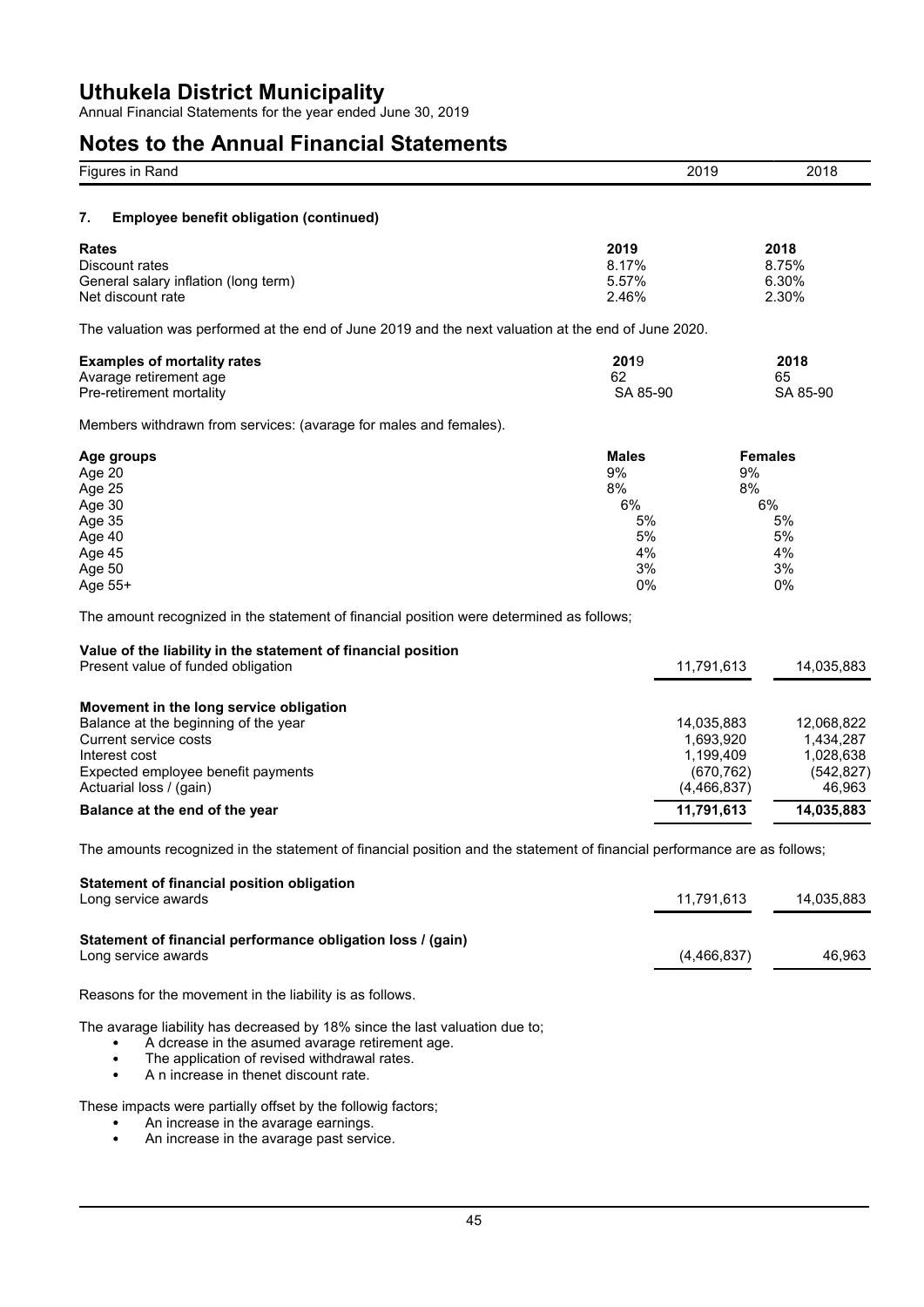Annual Financial Statements for the year ended June 30, 2019

### **Notes to the Annual Financial Statements**

| <u>.</u><br>n,<br>≺and<br><b>110</b><br>יוחי<br>יי<br><br>.<br>$-\sqrt{2}$<br>. .<br>--<br>------ |  |  |
|---------------------------------------------------------------------------------------------------|--|--|
|                                                                                                   |  |  |

#### **8. Prepayments**

Prepayments represent rental of offices and parking space payable in advance and SALGA annual memebership fees paid in advance in respect of the 2018/2019 financial year.

Operating leases are disclosed in note 37.

#### **Prepayments made**

| Ms. A. Good - rental of satelite office at 63/69 Sir George Street - Colenso<br>SALGA membership fees - 2018/2019 financial year |                         | 2,196<br>2,420,923     |
|----------------------------------------------------------------------------------------------------------------------------------|-------------------------|------------------------|
| SALGA membership fees - 2019/2020 financial year                                                                                 | 2,721,902               |                        |
|                                                                                                                                  | 2,721,902               | 2,423,119              |
| 9.<br><b>Inventories</b>                                                                                                         |                         |                        |
| Chemicals                                                                                                                        | 591,653                 | 820,621                |
| Purified water stock                                                                                                             | 921,695                 | 538,146                |
| <b>Stores</b>                                                                                                                    | 5,042,578               | 5,536,669              |
|                                                                                                                                  | 6,555,926               | 6,895,436              |
| 10. Receivables from exchange transactions                                                                                       |                         |                        |
| Trade debtors                                                                                                                    | 93,696                  | 432,210                |
| Prepayments                                                                                                                      | 50,235,493<br>1,658,406 |                        |
| Deposits<br>Sundry debtors                                                                                                       | 47,116,638              | 1,658,406<br>3,222,937 |
|                                                                                                                                  | 99,104,233              | 5,313,553              |
|                                                                                                                                  |                         |                        |
| Non-current assets<br><b>Current assets</b>                                                                                      | 1,658,406<br>97,445,827 | 1,658,406<br>3,655,147 |
|                                                                                                                                  | 99,104,233              | 5,313,553              |
|                                                                                                                                  |                         |                        |

The amount of R1,658,406 (2017/2018 and 2018/2019) is the total amount of deposits paid to third party vendors.

#### **11. Receivables from non-exchange transactions**

| Receivebles from non exchange transactions      | 4,621,778 | 4,621,778 |
|-------------------------------------------------|-----------|-----------|
| Other receivables from non exchange transaction | 316.398   | 890,693   |
|                                                 | 4,938,176 | 5,512,471 |
| Non-current assets                              | 4.592.424 | 4.592.424 |
| <b>Current assets</b>                           | 345.752   | 920.047   |
|                                                 | 4,938,176 | 5,512,471 |

Receivables from non-exchange transactions (R4,621,778) includes an amount of R4,592,424 in respect of salary fraud and R29,354 in respect of unpaid cheques issued in favour of the municipality.

The amount of R4,592,424 in respect of the salary fraud is not included in employee related costs in the statement of financial performance.

Other receivables from non-exchange transactions (2017/2018) of (R890,693) include an amount of R316,398 which is in respect of overpayments made to contractors and R574,295 in respect of the salary control account.

A payment made to the Auditor General was incorrectly deposited into the account of a Ms. Mashishi.

Mrs. Mashisi claimed that the money was paid into her loan account which she does not have access to.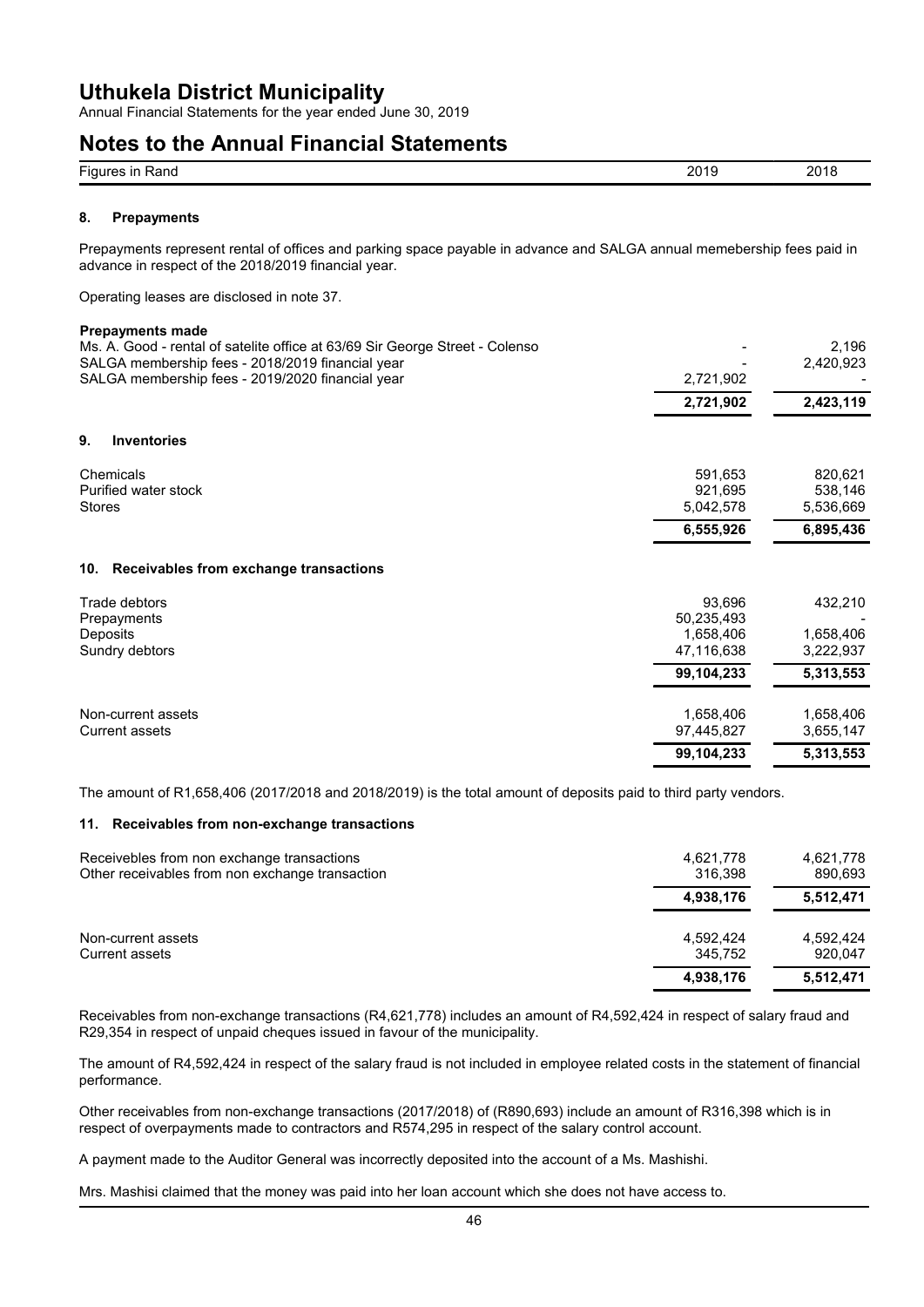Annual Financial Statements for the year ended June 30, 2019

### **Notes to the Annual Financial Statements**

| $\overline{\phantom{a}}$<br>---<br>$\overline{1}$<br>. . | . . | ״<br>$  -$ |
|----------------------------------------------------------|-----|------------|

#### **11. Receivables from non-exchange transactions (continued)**

As at 30 June 2018, R705,365 out of R899,250 has been recovered from Ms. Mashishi and R407,310 out of R503,752 has been recovered in respect of the overpayments made.

Shepstone and Wylie Attorneys instituted legal action on behalf of the Municipality to recover the outstanding monies which were erroneously paid into the bank account belonging to Ms. Mashishi. They have been instructed by the Municipality to execute against the debtors goods for the recovery of the outstanding balance. Action was instituted in the Johannesburg Magistrates Court to recover the balance through an emoluments attachment order as the debtor is known to be employed. On the advice of the Magistrate Shepstone & Wylie were advised to proceed with a section 65 first in order for the Magistrate to hold an enquiry into the debtors financial position. Shepstone & Wylie is currently attending to the necessary procedure to have the matter set down for section 65.

The section 65 appearance was attended to by the debtor and her legal representative, it was adjourned for the debtor to provide her financial statements. The Court file was thereafter misplaced and a duplicate file had to be created. The debtor failed to show up at Court and the Court directed to re-serve the section 65 notice on the debtor. Shepstone & Wylie served he notice on the debtor several times as per the Courts directives however it became evident that the debtor was evasive. On the basis the they has exhausted the section 65 route, Shepstone & Wylie proceeded to draft an emolument application and are in the process of lodging same to Court.

As at 30 June 2018 the current assets of R920,047 represents (unpaid cheques of R29,354), (amount due by Ms. Mashishi R193,886), (over payments made to contractors R96,442), (shortage Estcourt cashier R26,070) and (salary control account R574,295).

As at 30 June 2018 other receivables from non exchange transactions amounts to R890,693 which represents R193,886 outstanding in respect of the payment made to Ms. Mashisi, R96,442 in respect of over payments made to contractors, R26,070 in respect of the Estcourt cashier shortages and R574,295 in respect of the salary control account.

The amount of R574,295 "salary suspence account" included in other receivables from non exchange transactions "employee related costs" was recovered in July 2018.

Standard operating procedures were updated to strengthen our internal controls. Warning letters were also issued to staff members involved and they were informed that diciplinary action will be taken in future.

During May 2017 the cashier in Estcourt issued receipt to the amount of R25,770 which could not be reconciled with the daily deposits. Upon investigation it was found that not only was the money not deposited by the cashier but her float of R300 was also missing. The cashier absconded and has not retuned for duty. The Senior Debtors Clerk made a sworn statement with then SAPS on the 7 th of July 2017 and Management has resolved to initiate criminal action aginst the cashier.

Except for the salary fraud the municipality expects to realize these debtors within twelve months.

The amount of R316,398 (2018/2019) comprises of R193,886 in respect of payment made to Ms. Mashisi, R96,442 in respect of overpayments to contractors, R26,070 in respect of cashier shortages.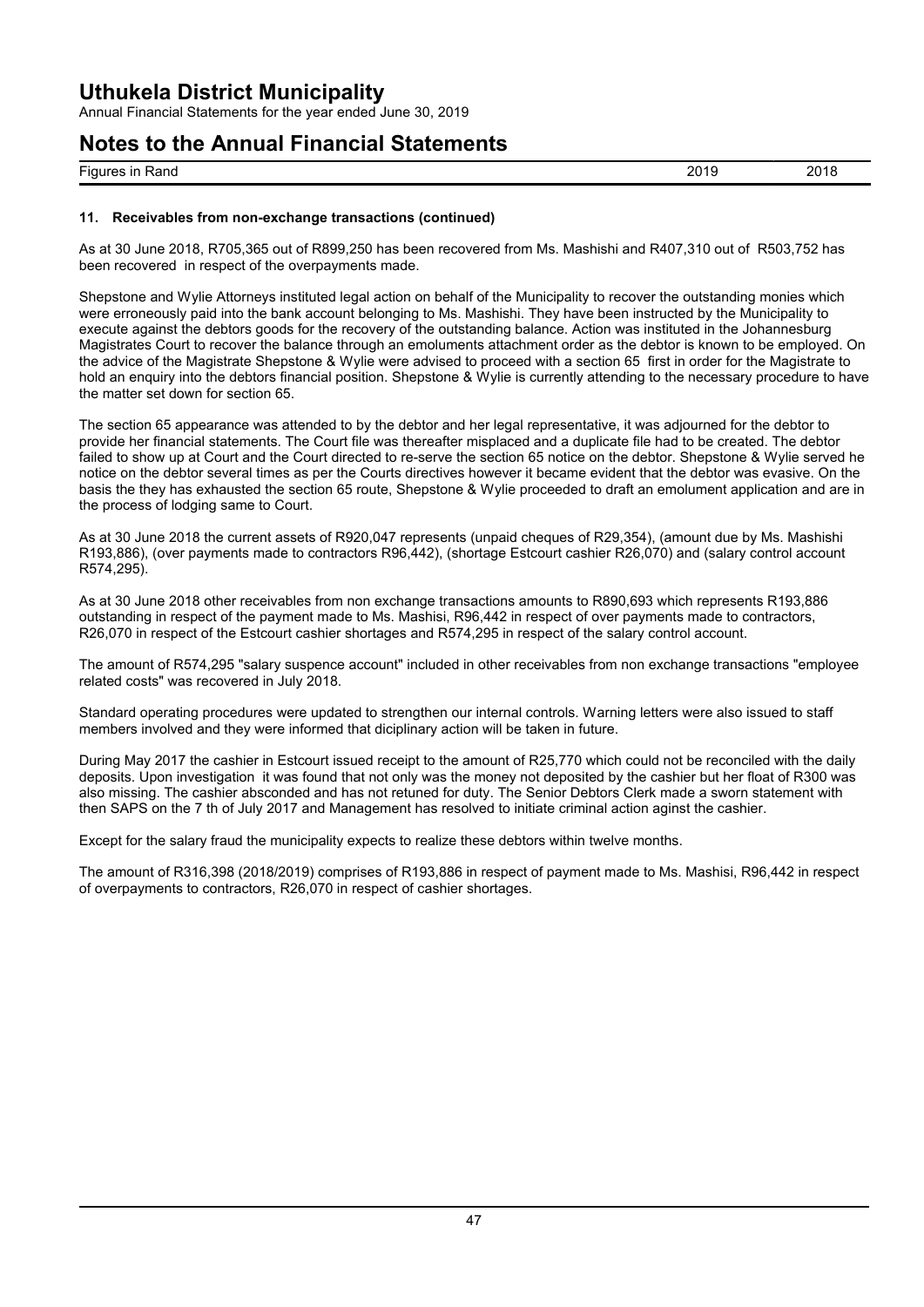Annual Financial Statements for the year ended June 30, 2019

| Figures in Rand<br>2019<br><b>Consumer debtors</b><br>12.<br><b>Gross balances</b><br>Water and sanitation<br>956,826,883<br>Agreements<br>4,562,128<br>Statutory receivables<br>50,057,638 | 2018<br>836,835,297<br>6,182,469<br>21,462,966<br>864,480,732<br>(635, 617, 462) |
|---------------------------------------------------------------------------------------------------------------------------------------------------------------------------------------------|----------------------------------------------------------------------------------|
|                                                                                                                                                                                             |                                                                                  |
|                                                                                                                                                                                             |                                                                                  |
|                                                                                                                                                                                             |                                                                                  |
|                                                                                                                                                                                             |                                                                                  |
|                                                                                                                                                                                             |                                                                                  |
| 1,011,446,649                                                                                                                                                                               |                                                                                  |
| Less: Allowance for impairment                                                                                                                                                              |                                                                                  |
| Water and sanitation<br>(748, 577, 168)                                                                                                                                                     |                                                                                  |
| Statutory receivables<br>(45,051,874)                                                                                                                                                       | (21, 462, 966)                                                                   |
| (793, 629, 042)                                                                                                                                                                             | (657,080,428)                                                                    |
| <b>Net balance</b>                                                                                                                                                                          |                                                                                  |
| Water and sanitation<br>208,249,715                                                                                                                                                         | 201,217,835                                                                      |
| 4,562,128<br>Agreements<br>Statutory receivables<br>5,005,764                                                                                                                               | 6,182,469                                                                        |
|                                                                                                                                                                                             |                                                                                  |
| 217,817,607                                                                                                                                                                                 | 207,400,304                                                                      |
| Water                                                                                                                                                                                       |                                                                                  |
| Current (0 -30 days)<br>14,772,497<br>31 - 60 days<br>3,887,870                                                                                                                             | 11,681,971<br>5,059,074                                                          |
| 3,559,813<br>61 - 90 days                                                                                                                                                                   | 3,426,994                                                                        |
| 91 - 120 days<br>3,484,188                                                                                                                                                                  | 4,167,189                                                                        |
| 121 - 365 days<br>182,545,347                                                                                                                                                               | 176,882,607                                                                      |
| 208,249,715                                                                                                                                                                                 | 201,217,835                                                                      |
| <b>Agreements</b>                                                                                                                                                                           |                                                                                  |
| 4,562,128<br>> 365 days                                                                                                                                                                     | 6,182,469                                                                        |
| <b>Statutory receivables</b>                                                                                                                                                                |                                                                                  |
| Current (0 -30 days)<br>179,428                                                                                                                                                             |                                                                                  |
| 31 - 60 days<br>166,803<br>61 - 90 days<br>159,271                                                                                                                                          |                                                                                  |
| 162,633<br>91 - 120 days                                                                                                                                                                    |                                                                                  |
| 121 - 365 days<br>4,337,629                                                                                                                                                                 | $\blacksquare$                                                                   |

**5,005,764 -**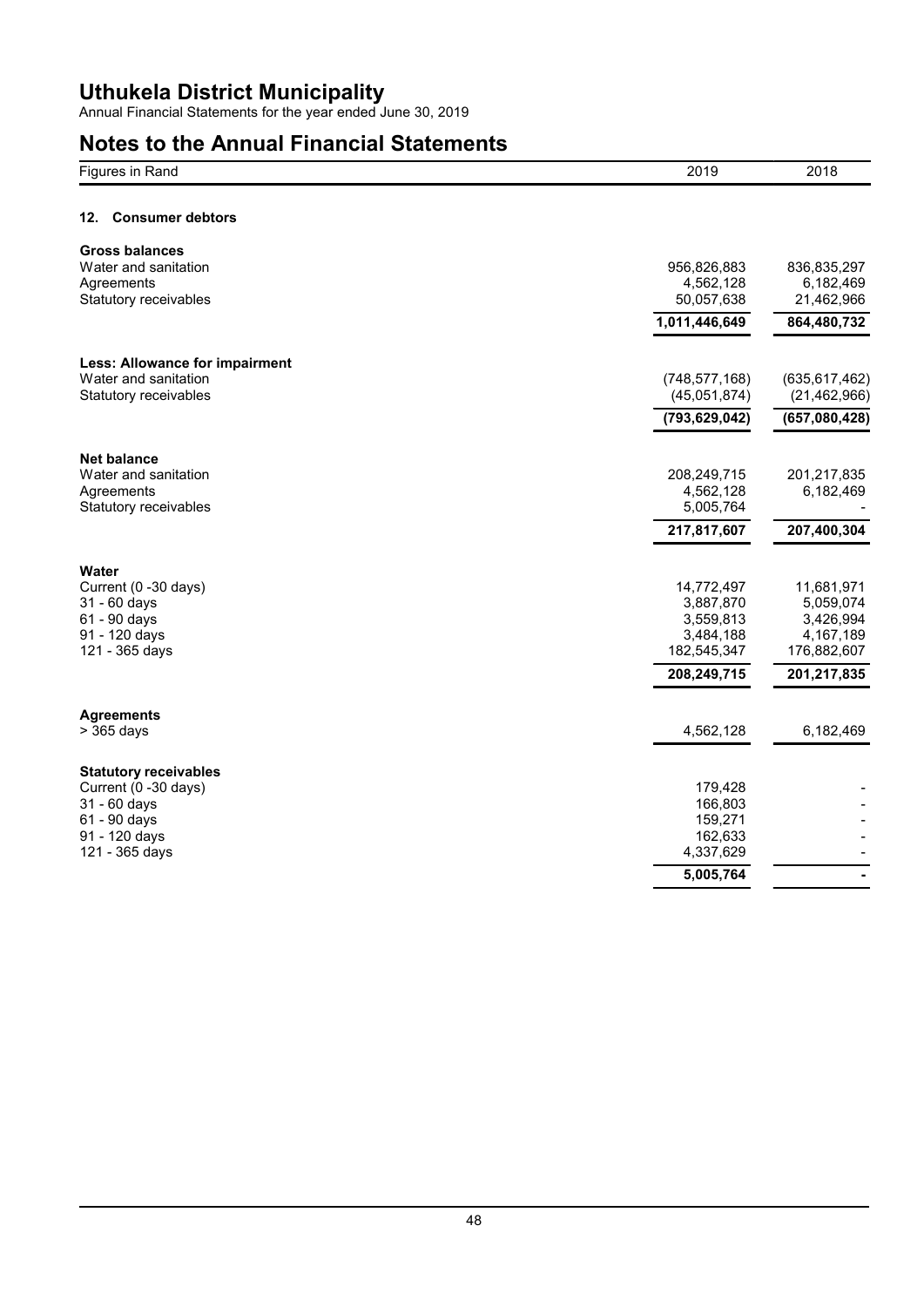Annual Financial Statements for the year ended June 30, 2019

### **Notes to the Annual Financial Statements**

| Figures in Rand                                            | 2019                     | 2018                     |
|------------------------------------------------------------|--------------------------|--------------------------|
|                                                            |                          |                          |
| <b>Consumer debtors (continued)</b><br>12.                 |                          |                          |
| Summary of debtors by customer classification              |                          |                          |
| <b>Consumers</b>                                           |                          |                          |
| Current (0 -30 days)                                       | 18,901,171               | 30,529,359               |
| 31 - 60 days                                               | 16,468,555               | 12,757,566               |
| 61 - 90 days<br>91 - 120 days                              | 15,634,528<br>14,984,085 | 12,156,835<br>11,522,943 |
| 121 - 365 days                                             | 851,338,995              | 715,163,390              |
| > 365 days                                                 | 4,562,128                | 6,182,469                |
|                                                            | 921,889,462              | 788,312,562              |
| Less: Allowance for impairment                             | (726, 176, 880)          | (598, 766, 981)          |
|                                                            | 195,712,582              | 189,545,581              |
| Industrial/commercial                                      |                          |                          |
| Current (0 -30 days)                                       | 3,151,810                | 10,375,564               |
| 31 - 60 days                                               | 1,562,383                | 2,535,630                |
| 61 - 90 days                                               | 1,136,245                | 916,835                  |
| 91 - 120 days                                              | 936,921                  | 607,575                  |
| 121 - 365 days                                             | 22,337,571               | 29,056,740               |
|                                                            | 29,124,930               | 43,492,344               |
| Less: Allowance for impairment                             | (20, 295, 009)           | (33, 298, 081)           |
|                                                            | 8,829,921                | 10,194,263               |
|                                                            |                          |                          |
| National and provincial government<br>Current (0 -30 days) | 3,290,007                | 5,846,797                |
| 31 - 60 days                                               | 2,026,524                | 5,784,221                |
| 61 - 90 days                                               | 1,442,182                | 1,832,852                |
| 91 - 120 days                                              | 2,065,451                | 392,195                  |
| 121 - 365 days                                             | 51,608,093               | 18,819,761               |
|                                                            | 60,432,257               | 32,675,826               |
| Less: Allowance for impairment                             | (47, 157, 153)           | (25,015,366)             |
|                                                            | 13,275,104               | 7,660,460                |
|                                                            |                          |                          |
| <b>Total</b><br>Current (0 -30 days)                       | 30,831,364               | 46,751,719               |
| 31 - 60 days                                               | 19,618,555               | 21,077,417               |
| 61 - 90 days                                               | 17,569,974               | 14,906,522               |
| 91 - 120 days                                              | 17,781,396               | 12,522,713               |
| 121 - 365 days                                             | 921,083,232              | 763,039,892              |
| > 365 days                                                 | 4,562,128                | 6,182,469                |
|                                                            | 1,011,446,649            | 864,480,732              |
| Less: Allowance for impairment                             | (793, 629, 042)          | (657,080,428)            |
|                                                            | 217,817,607              | 207,400,304              |
| <b>Less: Allowance for impairment</b>                      |                          |                          |
| Current (0 -30 days)                                       | (19, 931, 732)           | (35, 791, 333)           |
| 31 - 60 days                                               | (15, 710, 574)           | (16, 136, 068)           |
| 61 - 90 days                                               | (14,070,066)             | (11, 411, 865)           |
| 91 - 120 days                                              | (14, 239, 374)           | (9,586,912)              |
| 121 - 365 days                                             | (729,677,296)            | (584, 154, 250)          |
|                                                            | (793, 629, 042)          | (657,080,428)            |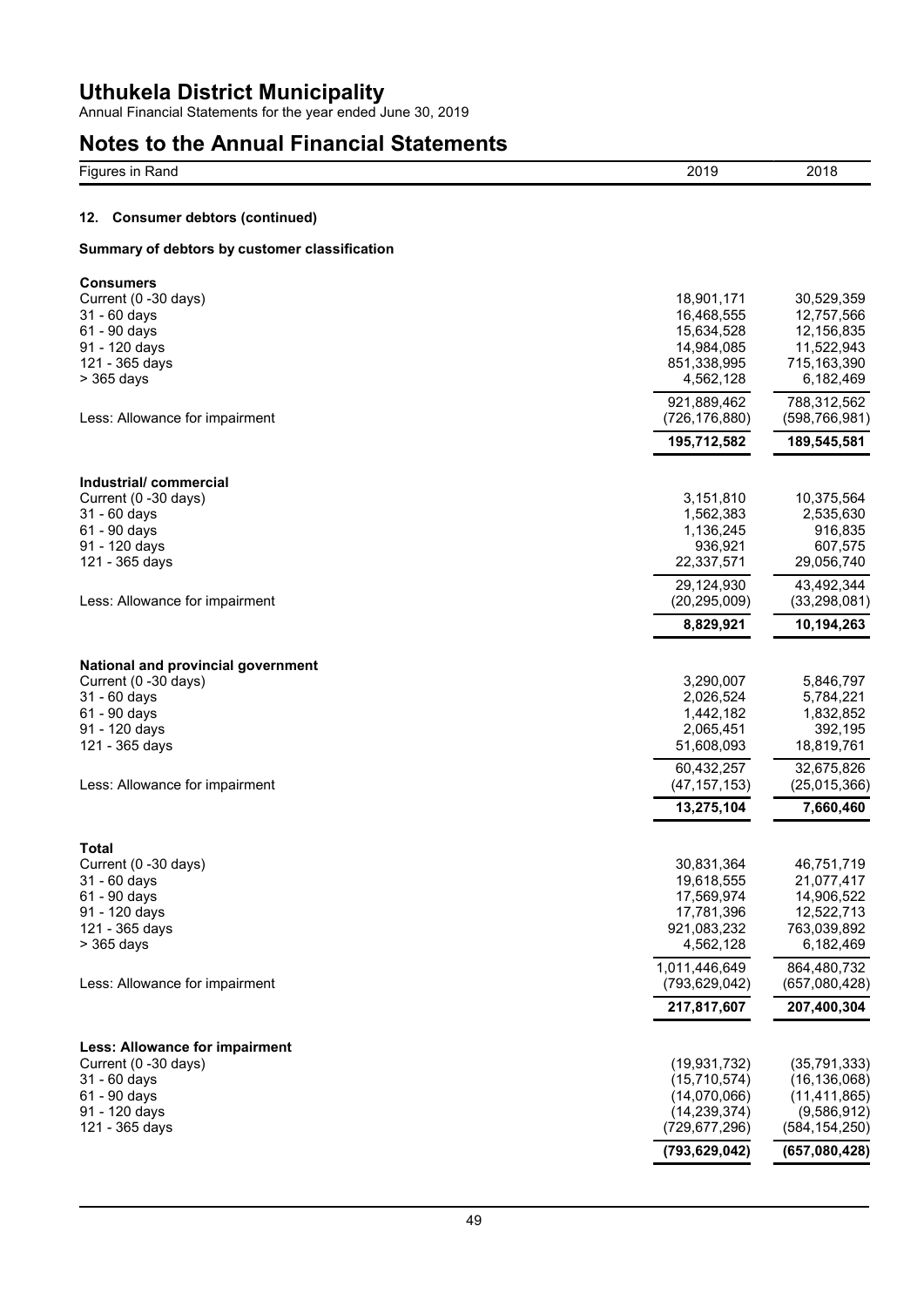Annual Financial Statements for the year ended June 30, 2019

### **Notes to the Annual Financial Statements**

| <u>.</u><br>$ -$<br>танк. | . . | ാറ≁<br>∠∪ |
|---------------------------|-----|-----------|
|                           |     |           |

#### **12. Consumer debtors (continued)**

| Reconciliation of allowance for impairment<br>Balance at beginning of the year<br>Contributions to allowance | (657.080.428)<br>(136.548.614) | (525.298.426)<br>(131,782,002) |
|--------------------------------------------------------------------------------------------------------------|--------------------------------|--------------------------------|
|                                                                                                              | (793.629.042)                  | (657.080.428)                  |

At the end of June 2018 (2017/2018 financial year) consumer debtors amounted to R864,480,732 and a provision for impairment was made to the amount of R657,080,428 with net debtors being R207,400,304 at year end.

At the end of June 2019 (2018/2019 financial year) consumer debtors amounted to R1,011,446,649 and a provision for impairment was made to the amount of R793,629,042 with net debtors being R217,817,607 at year end.

#### **Fair value of consumer debtors**

| Consumer debtors at year end | 217,817,607 | 207,400,304 |
|------------------------------|-------------|-------------|
|                              |             |             |

The municipality performed its own exercise in terms of Grap 104 to establish;

1. How much of the debt is recoverable.

2. When will the amount be recovered.

3. And the present value of the debt that is to be recovered.

By using the above measures the impairment provision calculated is R657,080,428 as at 30 June 2018 and R793,629,042 as at 30 June 2019.

The Municipality has recently recongnized statutory debt in compliance with GRAP standard 108. The inception of transactions giving rise to statutory debt originated in the 2017/2018 financial year but corrected in the 2018/2019 financial year and comparative figures have since been restated and accounting policy note updated accordingly.

The Management assesses debtors payment trends and the period it takes to fully settle the debt balance. The debt raised in 2017/018 R21,462,966 has been fully provided for as the Municipality could not anticipate any inflow from the property owners who were not aware of the accounts the Municipality opened towards the end of the 2017/2018 financial year. At lease 660 property owners has made payments to the amount of R5,728,030 in the 2018/2019 financial year and that gave the Municipality a bases to work out the annual collection which can be anticipated and base the statutory debt impairment provision on.

An 10% collection rate is anticipated in the subsequent year after billing.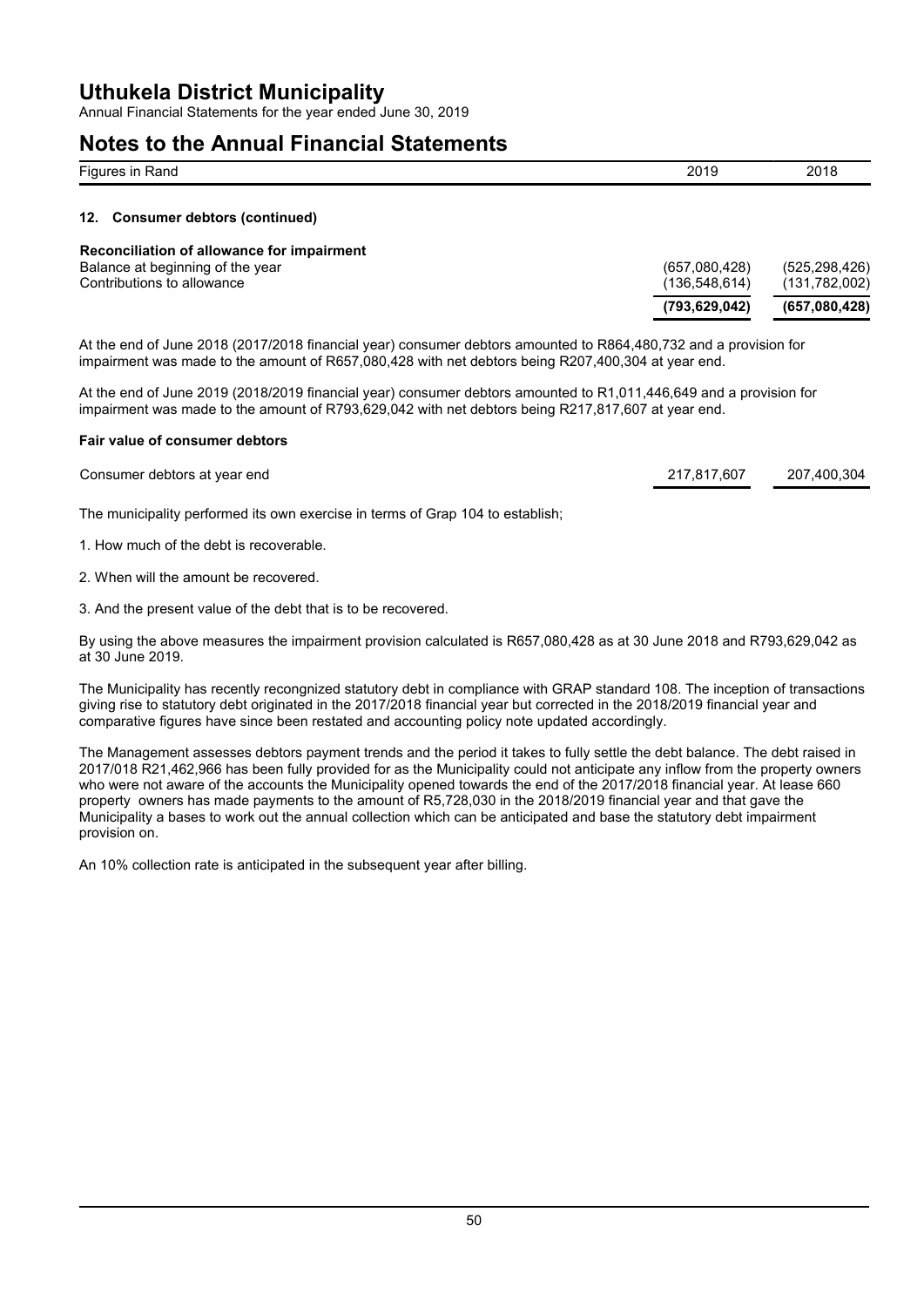Annual Financial Statements for the year ended June 30, 2019

### **Notes to the Annual Financial Statements**

| Figures in Rand                                    | 2019                       | 2018                         |
|----------------------------------------------------|----------------------------|------------------------------|
| <b>Consumer debtors disclosure</b><br>13.          |                            |                              |
| Summary of statutory receivables by classification |                            |                              |
| <b>Consumers</b>                                   |                            |                              |
| Current (0 -30 days)                               | 1,486,306                  |                              |
| 31 - 60 days                                       | 1,413,996                  |                              |
| 61 - 90 days<br>91 - 120 days                      | 1,403,006<br>1,391,182     |                              |
| 121 - 365 days                                     | 35,066,656                 | 14,354,674                   |
|                                                    | 40,761,146                 | 14,354,674                   |
| Less: Allowance for impairment                     | (36,685,032)               | (14, 354, 674)               |
|                                                    | 4,076,114                  |                              |
| Industrial/commercial                              |                            |                              |
| Current (0 -30 days)                               | 102,608                    |                              |
| 31 - 60 days                                       | 87,213                     |                              |
| 61 - 90 days                                       | 87,062                     |                              |
| 91 - 120 days                                      | 86,058                     |                              |
| 121 - 365 days                                     | 3,143,226                  | 2,261,657                    |
| Less: Allowance for impairment                     | 3,506,167<br>(3, 155, 550) | 2,261,657<br>(2,261,657)     |
|                                                    | 350,617                    |                              |
| National and provincial government                 |                            |                              |
| Current (0 -30 days)                               | 205,363                    |                              |
| 31 - 60 days                                       | 166,826                    |                              |
| 61 - 90 days                                       | 102,639                    |                              |
| 91 - 120 days                                      | 149,088                    |                              |
| 121 - 365 days                                     | 5,166,408                  | 4,846,635                    |
|                                                    | 5,790,324                  | 4,846,635                    |
| Less: Allowance for impairment                     | (5,211,292)                | (4,846,635)                  |
|                                                    | 579,032                    |                              |
| <b>Total</b><br>Current (0 -30 days)               |                            |                              |
| 31 - 60 days                                       | 1,794,276<br>1,668,035     |                              |
| 61 - 90 days                                       | 1,592,708                  |                              |
| 91 - 120 days                                      | 1,626,328                  |                              |
| 121 - 365 days                                     | 43,376,291                 | 21,462,966                   |
| Less: Allowance for impairment                     | 50,057,638<br>(45,051,874) | 21,462,966<br>(21, 462, 966) |
|                                                    | 5,005,764                  |                              |
|                                                    |                            |                              |
| Less: Allowance for impairment                     |                            |                              |
| Current (0 -30 days)                               | (1,614,849)                |                              |
| 31 - 60 days                                       | (1,501,231)                |                              |
| 61 - 90 days<br>91 - 120 days                      | (1,433,437)<br>(1,463,695) |                              |
| 121 - 365 days                                     | (39,038,662)               | (21, 462, 966)               |
|                                                    | (45,051,874)               | (21, 462, 966)               |
| <b>Total statutory debtors</b>                     |                            |                              |
| Gross consumer debtors                             | 50,057,638                 | 21,462,966                   |
| Less: allowance for impairments                    | (45,051,874)               | (21, 462, 966)               |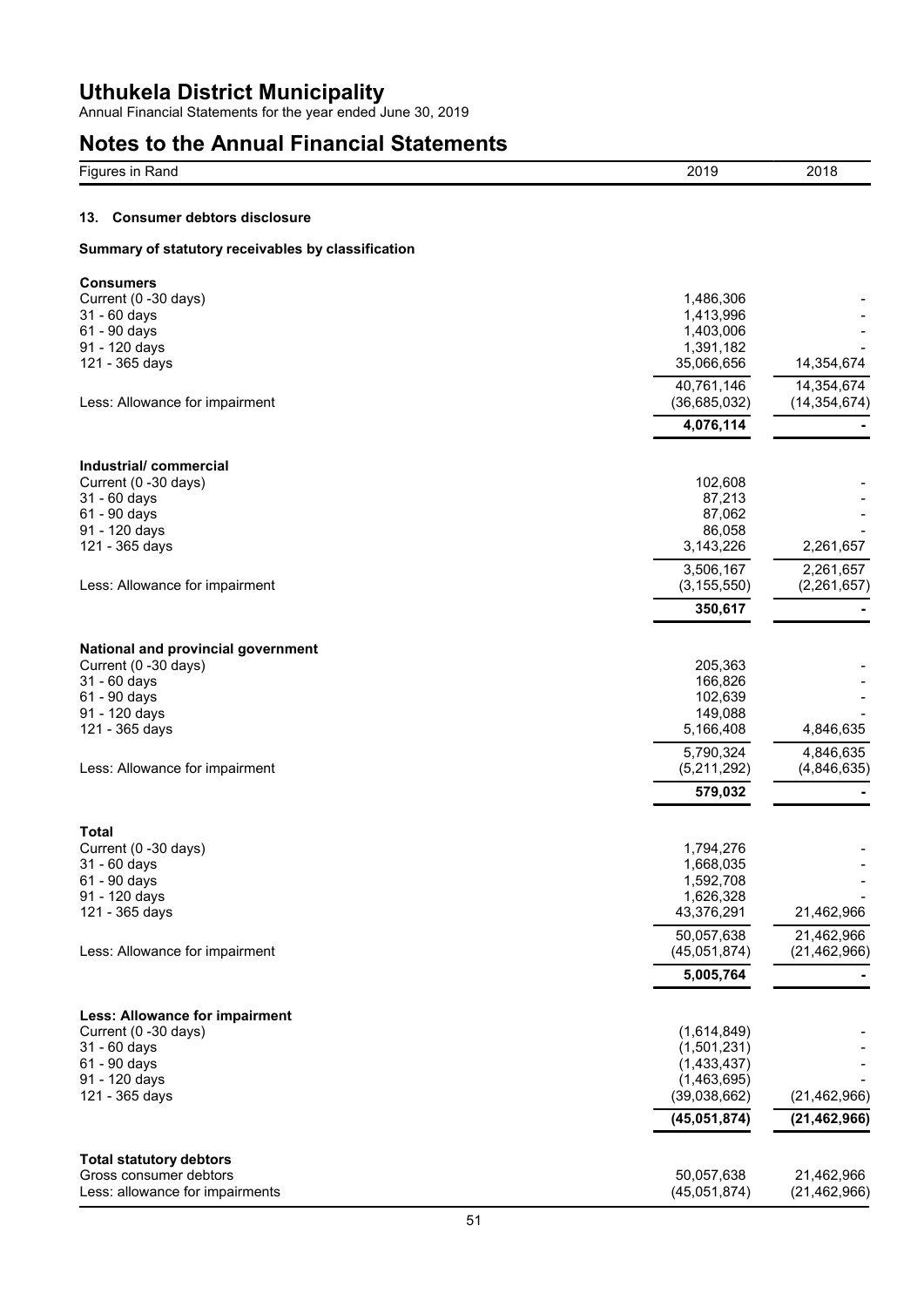Annual Financial Statements for the year ended June 30, 2019

# **Notes to the Annual Financial Statements**

| Figures in Rand                                                | 2019                           | 2018                 |
|----------------------------------------------------------------|--------------------------------|----------------------|
| Consumer debtors disclosure (continued)<br>13.                 |                                |                      |
|                                                                | 5,005,764                      |                      |
| Reconciliation of allowance for impairment                     |                                |                      |
| Balance at beginning of the year<br>Contributions to allowance | (21, 462, 966)<br>(23,588,908) | (21,462,966)         |
|                                                                | (45,051,874)                   | (21, 462, 966)       |
| Cash and cash equivalents<br>14.                               |                                |                      |
| Cash and cash equivalents consist of:                          |                                |                      |
| Cashier float and petty cash                                   | 11,800                         | 11,800               |
| <b>Bank balances</b><br>Short-term deposits                    | 5,511,359<br>38,382,856        | 5,611,190<br>387,777 |
|                                                                | 43,906,015                     | 6,010,767            |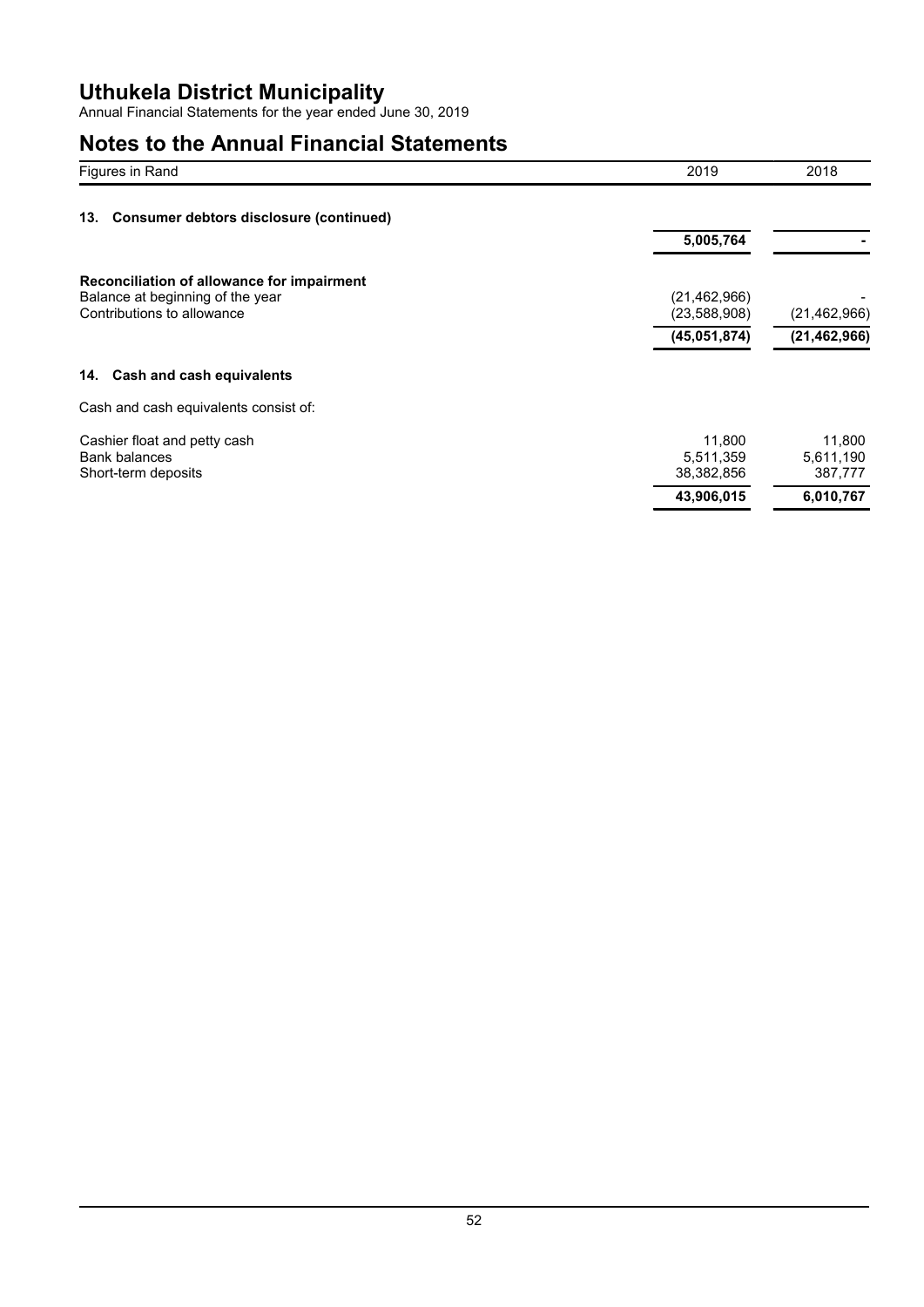Annual Financial Statements for the year ended June 30, 2019

### **Notes to the Annual Financial Statements**

| --<br>≺and<br>Fiaur | л.<br>$ -$<br>$\sim$ | חכ<br>$ \sim$<br>.<br>$- - -$ |
|---------------------|----------------------|-------------------------------|

#### **14. Cash and cash equivalents (continued)**

#### **The municipality had the following bank accounts**

| Account number / description                   |            | <b>Bank statement balances</b> |                                                                                                  |           | <b>Cash book balances</b> |           |
|------------------------------------------------|------------|--------------------------------|--------------------------------------------------------------------------------------------------|-----------|---------------------------|-----------|
| FNB - main account<br>62252306280              | 5,511,359  | 5,611,190                      | June 30, 2019 June 30, 2018 June 30, 2017 June 30, 2019 June 30, 2018 June 30, 2017<br>2,106,534 | 5,511,358 | 5,611,190                 | 2,106,534 |
| FNB - watrer account<br>62253072385            |            |                                | 24,889                                                                                           |           |                           | 1,556,564 |
| FNB business money account<br>62283176644      | 355,671    | 338,213                        | 265,672                                                                                          |           |                           |           |
| FNB short term deposit account<br>62600579679  | 313,982    | 1,245                          | 236,417                                                                                          |           |                           |           |
| FNB short term deposit account<br>62600812102  | 5,334,365  | 48,319                         | 131,361                                                                                          |           |                           |           |
| Nedbank Call deposit account<br>7881006110     | 183,042    |                                |                                                                                                  |           |                           |           |
| Nedbank call deposit account<br>7881108134     |            |                                | 2,502                                                                                            |           |                           |           |
| Nedbank call deposit account<br>7881108142     |            |                                | 37,876                                                                                           |           |                           |           |
| Nedbank call deposit account<br>7881108150     |            |                                | 41,001                                                                                           |           |                           |           |
| Nedbank call deposit account<br>7881108185     |            |                                | 891                                                                                              |           |                           |           |
| Investec call deposit account<br>1100433766501 | 20,784,392 |                                |                                                                                                  |           |                           |           |
| ABSA 7 day notice account<br>9341705144        | 11,262,642 |                                |                                                                                                  |           |                           |           |
| <b>ABSA Liquidity Plus account</b>             | 148,762    |                                |                                                                                                  |           |                           |           |
| <b>Total</b>                                   | 43,894,215 | 5,998,967                      | 2,847,143                                                                                        | 5,511,358 | 5,611,190                 | 3,663,098 |

Investments were done in terms of the MFMA, Chapter 3, Part 2, Section 13 "Cash Management and Investments".

Interest was earned at an average interest rate of 6.55% for the period ending 30 June 2019.

#### **15. Unspent conditional grants and receipts**

Unspent conditional grants are disclosed in the statement of financial performance as a liability and represents grants which have not been fully spent during the financial year. Application has been made to the funders for the approval of a roll over of the unspent portions to the following financial year.

#### **Unspent conditional grants and receipts comprises of:**

| Unspent conditional grants and receipts   |            |            |
|-------------------------------------------|------------|------------|
| Regional Bulk Infrastructure Grant (RBIG) | 3,588,191  | 46,379,798 |
| <b>LGSETA Training Grant</b>              | 396.167    | 336.942    |
| Massification grant                       | 4.554.542  |            |
| District Growth and Development Summit    | 2.580      | 2.580      |
| NODAL Plan                                | 1,000,000  |            |
| <b>KZN DPSS</b>                           |            | 210.695    |
| Rural Road Asset Management Grant         | 997.251    | 1.227.391  |
|                                           | 10,538,731 | 48,157,406 |
|                                           |            |            |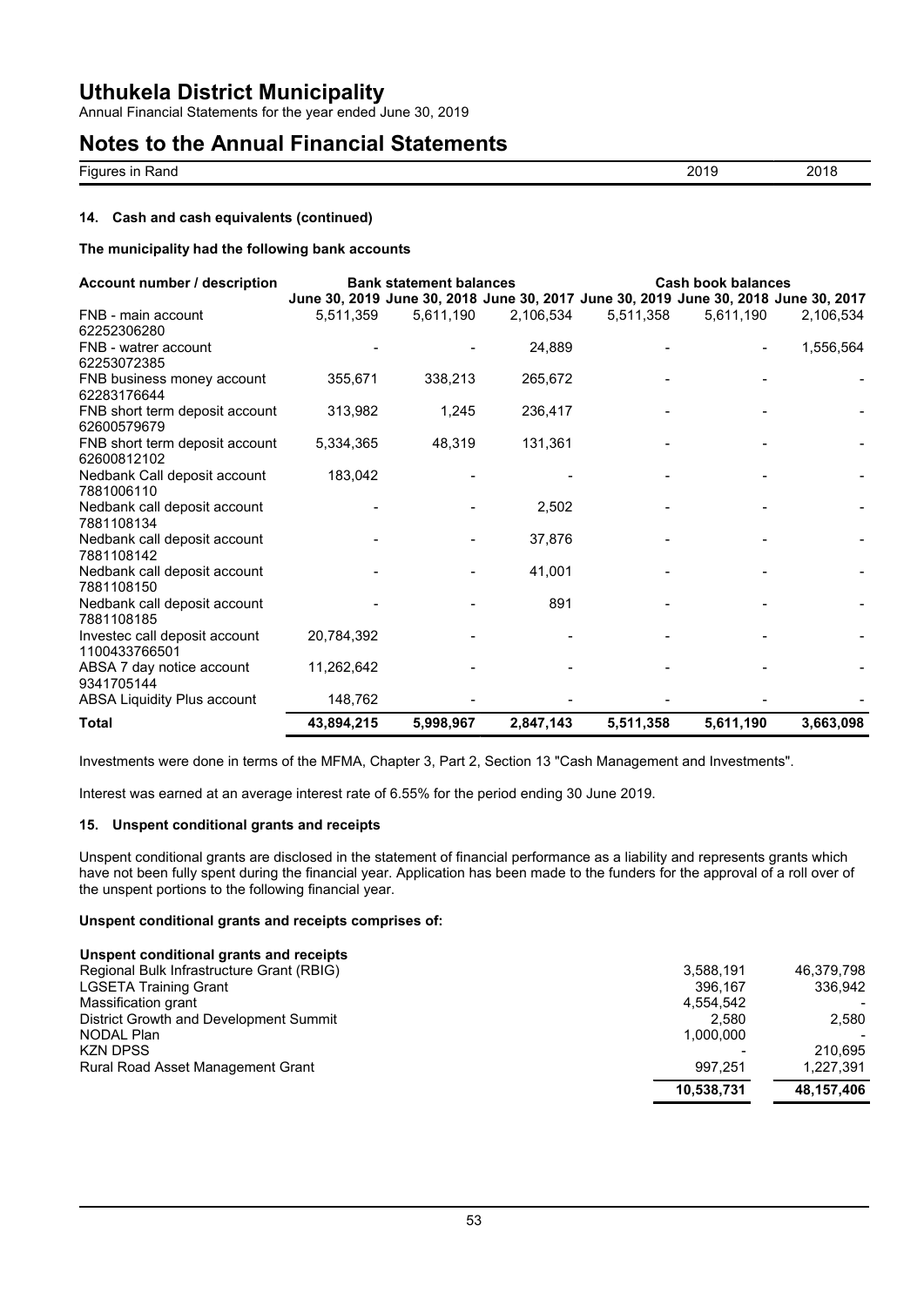Annual Financial Statements for the year ended June 30, 2019

### **Notes to the Annual Financial Statements**

| Figures in Rand                                         | 2019 | 2018 |
|---------------------------------------------------------|------|------|
|                                                         |      |      |
| 15. Unspent conditional grants and receipts (continued) |      |      |

#### **Movement during the year**

| 10,538,731     | 48,157,406      |
|----------------|-----------------|
| (46, 379, 798) | (67,083,171)    |
| (353,790,603)  | (308, 301, 937) |
| 362.551.726    | 353,831,260     |
| 48.157.406     | 69.711.254      |
|                |                 |

The nature and extent of government grants recognised in the annual financial statements is an indication of government assistance from which the municipality has directly benefited.

Unfulfilled conditions remains a liability at year end and are disclosed in the statement of financial position.

See note 28 for reconciliation of grants from National/Provincial Government.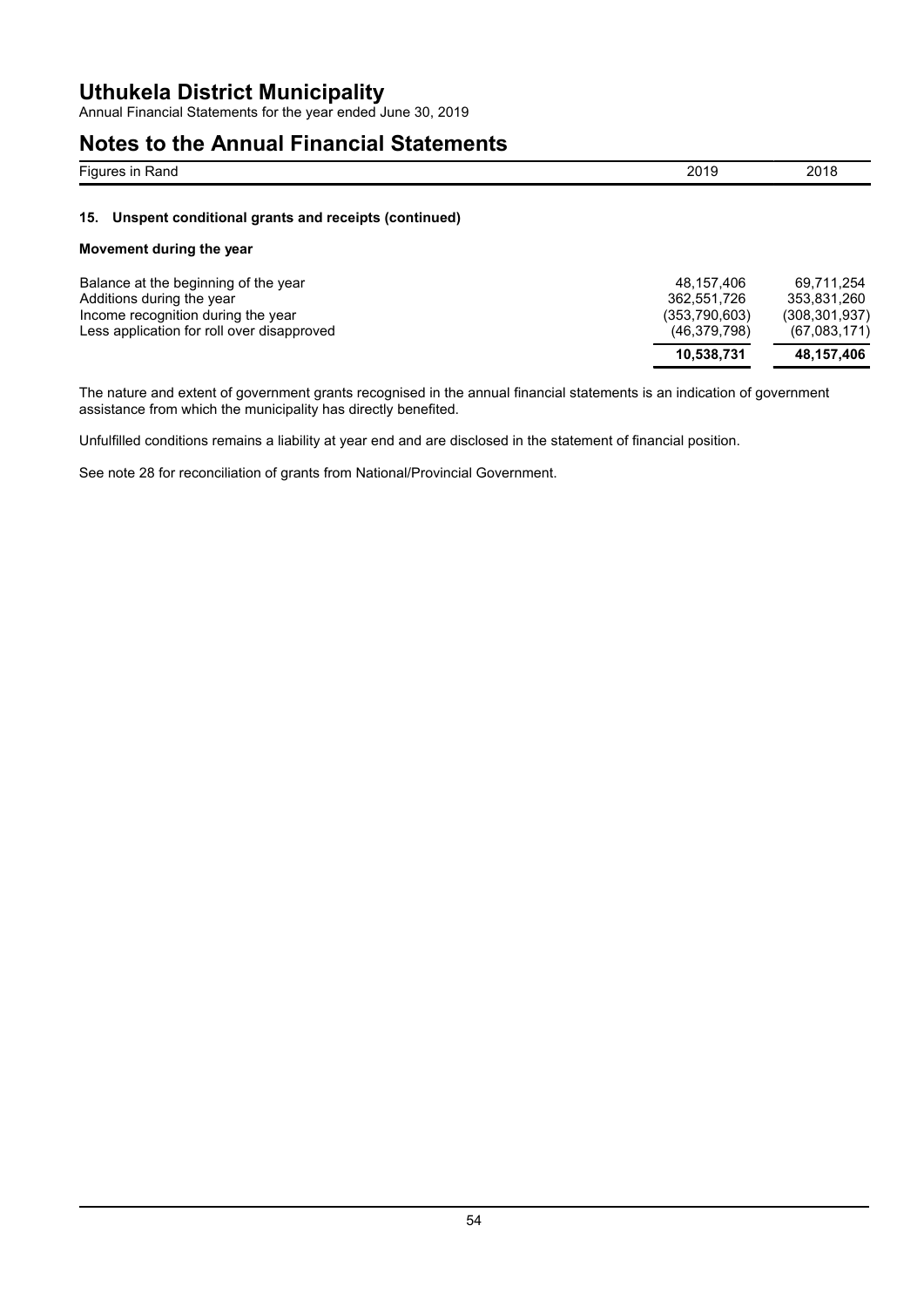Annual Financial Statements for the year ended June 30, 2019

### **Notes to the Annual Financial Statements**

Figures in Rand

#### **16. Provisions**

#### **Reconciliation of provisions - 2019**

|                 | Opening<br><b>Balance</b> | <b>Additions</b> | Total      |
|-----------------|---------------------------|------------------|------------|
| Bonus provision | 6,457,437                 | 798,980          | 7,256,417  |
| Leave provision | 15,962,686                | 3,598,459        | 19,561,145 |
|                 | 22,420,123                | 4,397,439        | 26,817,562 |
|                 |                           |                  |            |

#### **Reconciliation of provisions - 2018**

|                                    |                          |                          | Opening<br><b>Balance</b> | <b>Additions</b>       | Total                   |
|------------------------------------|--------------------------|--------------------------|---------------------------|------------------------|-------------------------|
| Bonus provision<br>Leave provision |                          |                          | 5,337,823<br>13,603,780   | 1,119,614<br>2,358,906 | 6,457,437<br>15,962,686 |
|                                    |                          |                          | 18,941,603                | 3,478,520              | 22,420,123              |
| Non-current liabilities            | $\overline{\phantom{a}}$ | $\overline{\phantom{0}}$ |                           |                        |                         |
| <b>Current liabilities</b>         | 26,817,562               | 22,420,123               |                           |                        |                         |
|                                    | 26,817,562               | 22,420,123               |                           |                        |                         |

#### **17. Vat Payable**

The municipality is registered on a payment basis for VAT purposes with SARS. The VAT payable is as a result of the unpaid debt due by municipal consumers. Payment is made to SARS on receipt of payments received from consumers.

Monthly VAT returns are up to date.

The municipality has received VAT refunds to the amount of R44,246,223 during the 2017/2018 financial year and R42,398,210 during the 2018/2019 financial year.

VAT payable to SARS 66,059,682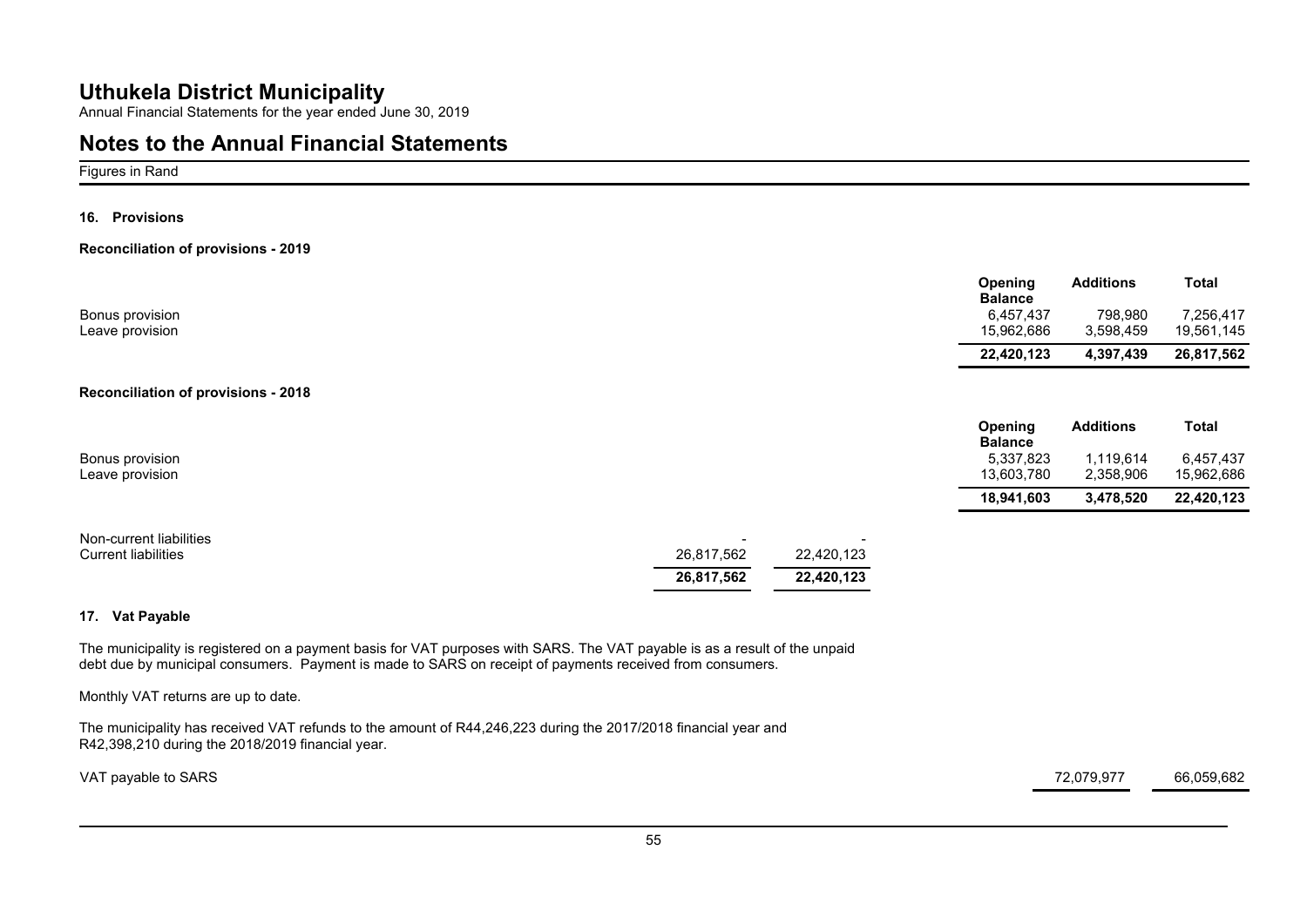Annual Financial Statements for the year ended June 30, 2019

### **Notes to the Annual Financial Statements**

| יטווטווטאס שוט האווועמו ו וואר טווא טג<br>Figures in Rand                                  | 2019       | 2018       |
|--------------------------------------------------------------------------------------------|------------|------------|
| <b>Other liabilites - Consumer debtors</b><br>18.                                          |            |            |
| The table below represents consumer debtors with credit balances as at financial year end. |            |            |
| <b>Consumer debtors with credit balances</b><br>Debtors with credit balances at year end   | 15,841,482 | 21,899,406 |
| Consumer debtors ageing of credit balances                                                 |            |            |
| Current (0 - 30 days)                                                                      | 453.269    | 1,914,452  |
| $31 - 60$ days                                                                             | 438.908    | 655,512    |
| 61 - 90 days                                                                               | 642.981    | 312.676    |
| 91 - 120 days                                                                              | 205.060    | 1,550,903  |
| 121 - 365 days                                                                             | 14,101,264 | 17,465,863 |
|                                                                                            | 15,841,482 | 21,899,406 |

#### **19. Other liability**

Other liabilities at year end is as follows.

| Other liabilities as listed                                                                                                                                                   |                          |            |
|-------------------------------------------------------------------------------------------------------------------------------------------------------------------------------|--------------------------|------------|
| Salary control                                                                                                                                                                | 402.433                  |            |
| Advance receipts - transfers                                                                                                                                                  | $\overline{\phantom{a}}$ | 8.602.484  |
| National Treasury - in respect of the unspent Regional Bulk Infrastructure Grant<br>as at 30 June 2017 - application for roll over from 2016/2017 to 2017/2018<br>disapproved |                          | 14.768.172 |
|                                                                                                                                                                               | 402.433                  | 23,370,656 |

The amount of R402,433 relates to the salary control account (salary advances as at 30 June 2019) which will be recovered/cleared in July 2019.

Two transfer payments (R1,044,284) and (R7,558,200) was received on the 31st of March 2016. As at year end, 30 June 2016, there was uncertainty as to what the the transfers relate to and no confirmation could be obtained to confirm what the funds was in respect of and whether it was a National or Provincial transfer.

The Municipality has been unable to establish the source of the R8,602,484 and it remained a liability as at 30 June 2018.

All avenues has been exhausted and the Municipality has been unable to establish the source of the R8,602,484 and has therefore transfered the money from the liability account to the accumulated surplus account during the 2018/2019 financial year.

As at year end 30 June 2017 the unspent portion of the Regional Bulk Infrastructure grant amounted to R67,063,172. The Municipality's application for roll over was declined and National Treasury informed the Municipality that the amount will be recovered as follows.

- \* The first repayment against the December 2017 Equity Share allocation for the amount of R25.1 million.
- \* The second repayment against the March 2018 Equity Share allocation for the amount of R27.2 Million.
- \* The third repayment against the July 2018 Equity Share allocation for the amount of R14.8 Million.

To provide for this the Municipality created National Treasury as a creditor at year end 30 June 2018.

The R14.8 million was recovered by National Treasury from the 2018/2019 financial year Equity Share allocation.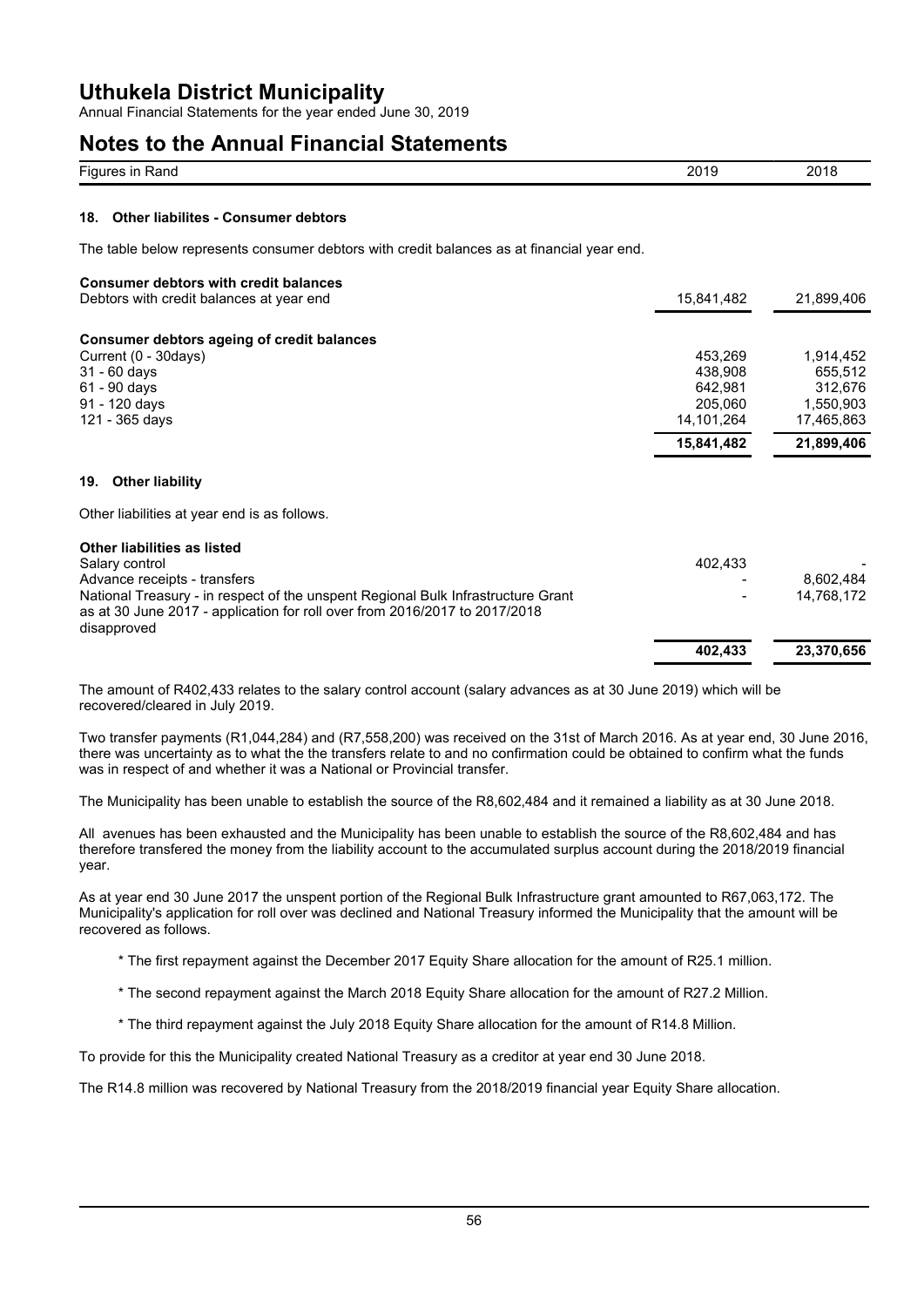Annual Financial Statements for the year ended June 30, 2019

### **Notes to the Annual Financial Statements**

| $-$<br>⊢ını<br>kanc<br>ш | 2018 |
|--------------------------|------|
|                          |      |

#### **20. Payables from exchange transactions**

| Trade payables                            | 233,474,207 | 117,875,353 |
|-------------------------------------------|-------------|-------------|
| Department of Water Affairs (DWS) Accrual | 8,660,145   | 6.719.411   |
| Trust funds- late estates                 | 5.536.541   | 5,196,190   |
| Retentions                                | 25,849,666  | 27,698,990  |
| Sundry creditors                          | 1.879.747   | 1,793,243   |
|                                           | 275,400,306 | 159,283,187 |
| <b>Fair value of Trust funds</b>          |             |             |

| Total value | 5.536.541 | 5.196.190 |
|-------------|-----------|-----------|
|             |           |           |
|             |           |           |

Council employees previously had life cover under a Group Life Scheme which was cancelled, however employees now have accidental death life cover under Councils insurance portfolio with Indwe Risk Services.

The trust fund are monies which were received from the Group Life Scheme or Councils insurers in respect of employees who passed away while in service of the municipality.

Employees complete a beneficiary nomination form when they join the municipality as an employee.

These trust funds represents monies held in trust by the municipality which have not yet been claimed by the nominated beneficiaries.

Trust funds held by the Municipality earns interest on an annual bases. Interest is calculated at the avarage interest rate the Municipality earned on investments made.

#### **21. Consumer deposits**

| Water | 30,307,020 | 23,595,479 |
|-------|------------|------------|
|       |            |            |

The increase in consumer deposits is as a result of new accounts opened and increases in deposits held due to non payment of arrear accounts.

#### **22. Revenue**

| Service charges<br>Interest received - trading services<br>Other income<br>Interest received - investment<br>Government grants & subsidies<br>Public contributions and donations                           | 221,150,003<br>56.209.768<br>10.512.304<br>7,090,300<br>748,272,573 | 180,547,607<br>43,393,190<br>3,750,848<br>4,191,714<br>669,869,937<br>7,786,949 |
|------------------------------------------------------------------------------------------------------------------------------------------------------------------------------------------------------------|---------------------------------------------------------------------|---------------------------------------------------------------------------------|
|                                                                                                                                                                                                            | 1,043,234,948                                                       | 909,540,245                                                                     |
| The amount included in revenue arising from exchanges of goods or<br>services are as follows:<br>Service charges<br>Interest received - trading services<br>Other income<br>Interest received - investment | 221,150,003<br>56.209.768<br>10,512,304<br>7.090.300                | 180,547,607<br>43.393.190<br>3,750,848<br>4,191,714                             |
|                                                                                                                                                                                                            | 294,962,375                                                         | 231,883,359                                                                     |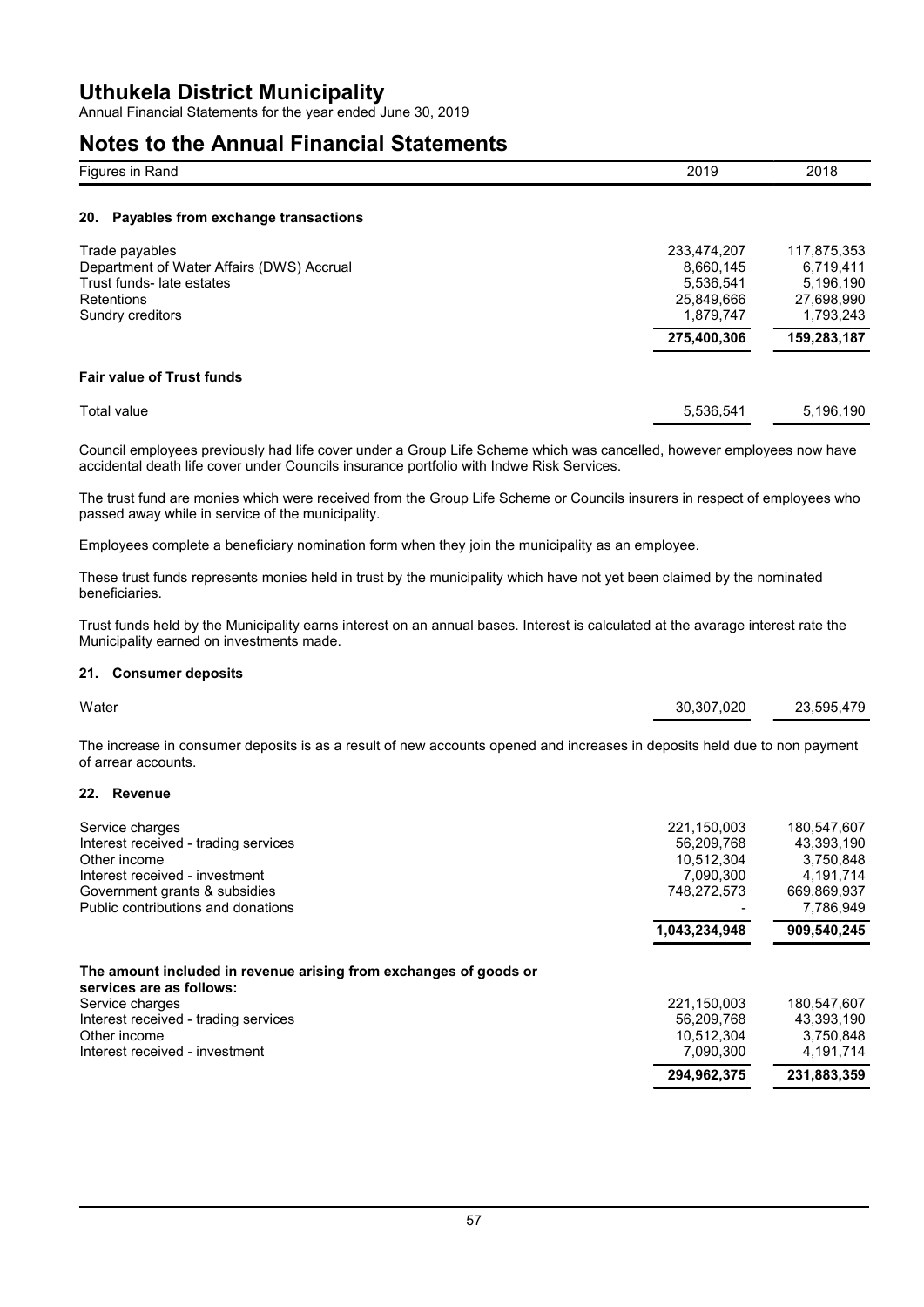Annual Financial Statements for the year ended June 30, 2019

### **Notes to the Annual Financial Statements**

| Figures in Rand         | 2019 | 2018 |
|-------------------------|------|------|
| 22. Revenue (continued) |      |      |

#### **The amount included in revenue arising from non-exchange transactions is as follows:**

| <b>Taxation revenue</b>            |
|------------------------------------|
| <b>Transfer revenue</b>            |
| Government grants & subsidies      |
| Public contributions and donations |
|                                    |

| Government grants & subsidies<br>Public contributions and donations | 748,272,573 | 669,869,937<br>7.786.949 |
|---------------------------------------------------------------------|-------------|--------------------------|
|                                                                     | 748,272,573 | 677,656,886              |
| Service charges<br>23.                                              |             |                          |
| Sale of water                                                       | 191.811.645 | 160.099.064              |
| Sewerage and sanitation charges                                     | 26.026.793  | 16.978.641               |
| Other service charges                                               | 3,311,565   | 3,469,902                |
|                                                                     | 221,150,003 | 180,547,607              |

Other service charges (R3,469,902 2017/2018) relates to R1,555,736 in respect of water connections, R58,871 in respect of sewer connections and R1,855,295 in respect of trade effluent charges.

Other service charges (R3,311,565 2018/2019) relates to R1,979,627 in respect of water connections, R44,911 in respect of sewer connections and R1,287,027 in respect of trade effluent charges.

#### **24. Lease rentals on operating lease**

| <b>Equipment</b>                                                                                                                                             |            |           |
|--------------------------------------------------------------------------------------------------------------------------------------------------------------|------------|-----------|
| Contractual amounts<br>Lease rentals on operating lease - Other                                                                                              | 437.204    | 565.834   |
| Contractual amounts                                                                                                                                          | 372.316    | 441,806   |
|                                                                                                                                                              | 809,520    | 1,007,640 |
| 25.<br>Other revenue                                                                                                                                         |            |           |
| Other income                                                                                                                                                 | 10.512.304 | 3,750,848 |
| Other income (R10,512,304) includes an amount of R8,255,725 received from Shepstone And Wylie - contingent asset<br>recovered from Namandla Roads and Civils |            |           |
| The amount included in other revenue arising from exchanges of goods or<br>consigae are as follower                                                          |            |           |

| services are as follows:                                                                                                 |           |           |
|--------------------------------------------------------------------------------------------------------------------------|-----------|-----------|
| Clearance certificates                                                                                                   | 247.676   | 206,887   |
| Copies of building plans                                                                                                 | 1.020.258 | 400.327   |
| Sundry income                                                                                                            | 12.168    | 37.106    |
| Insurance claims received                                                                                                | 842.669   | 2,950,321 |
| Tender documents                                                                                                         | 115.308   | 136.207   |
|                                                                                                                          | 2,238,079 | 3,730,848 |
| The amount included in other revenue arising from non-exchange<br>transactions is as follows:<br><b>Taxation revenue</b> |           |           |
| Fines - illegal connections and tampering                                                                                | 18.500    | 20,000    |
| Contingent asset recovery - Namandla Roads and Civils - Shepstone And Wylie                                              | 8,255,725 |           |
|                                                                                                                          | 8.274.225 | 20.000    |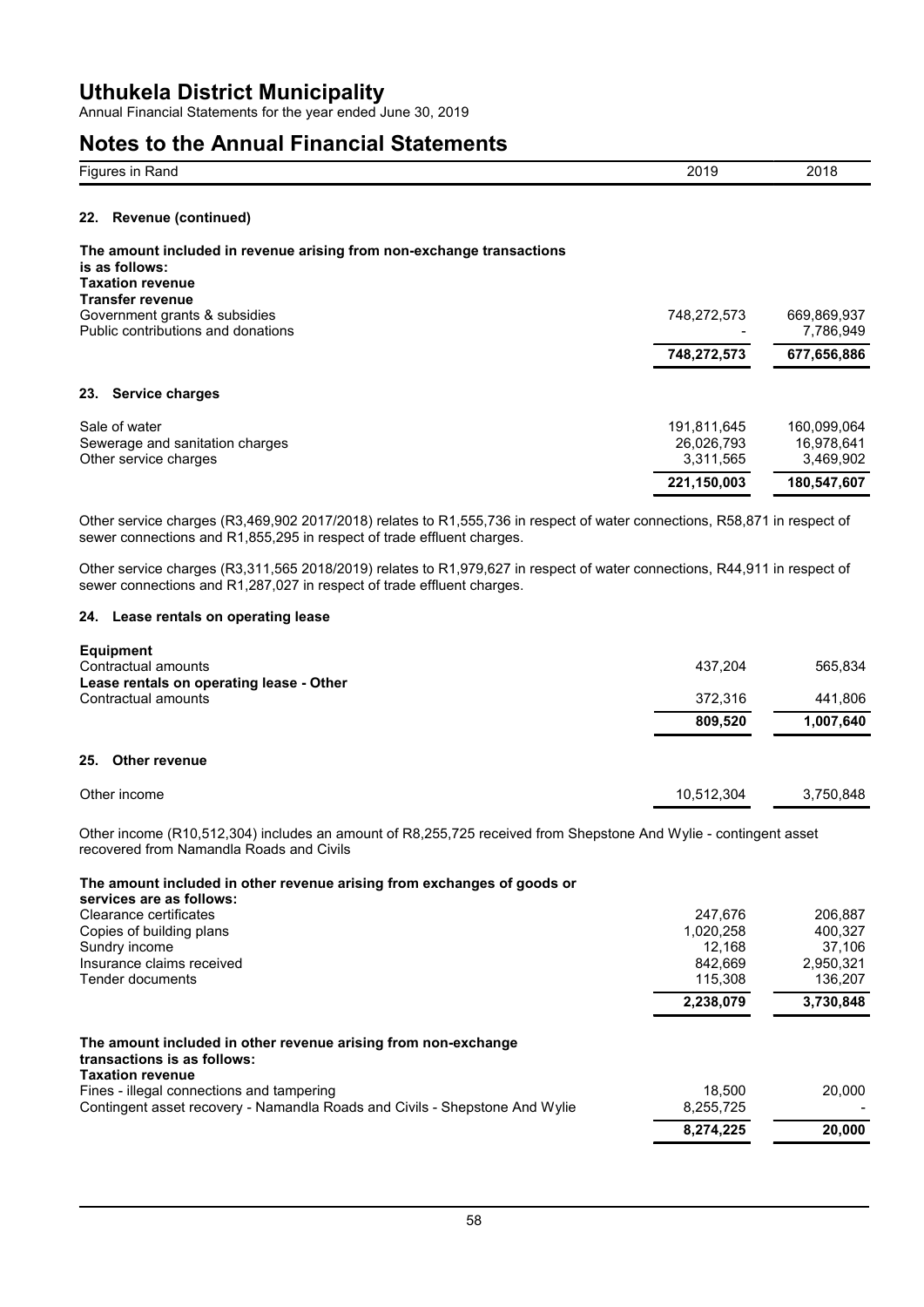Annual Financial Statements for the year ended June 30, 2019

# **Notes to the Annual Financial Statements**

| Figures in Rand                                                                     | 2019                 | 2018                 |
|-------------------------------------------------------------------------------------|----------------------|----------------------|
| <b>Investment revenue</b><br>26.                                                    |                      |                      |
| Interest revenue<br>Interest earned on investment accounts<br>Interest earned other | 6,321,399<br>768.901 | 3,381,018<br>810,696 |
|                                                                                     | 7,090,300            | 4,191,714            |
| 27. Grants and subsidies paid                                                       |                      |                      |
| <b>Grants paid to ME's</b><br>Uthukela Economic Development Agency                  | 1,608,414            |                      |

The above transfer relates to expenditure incured by the Municipality on behalf of the Development Agency.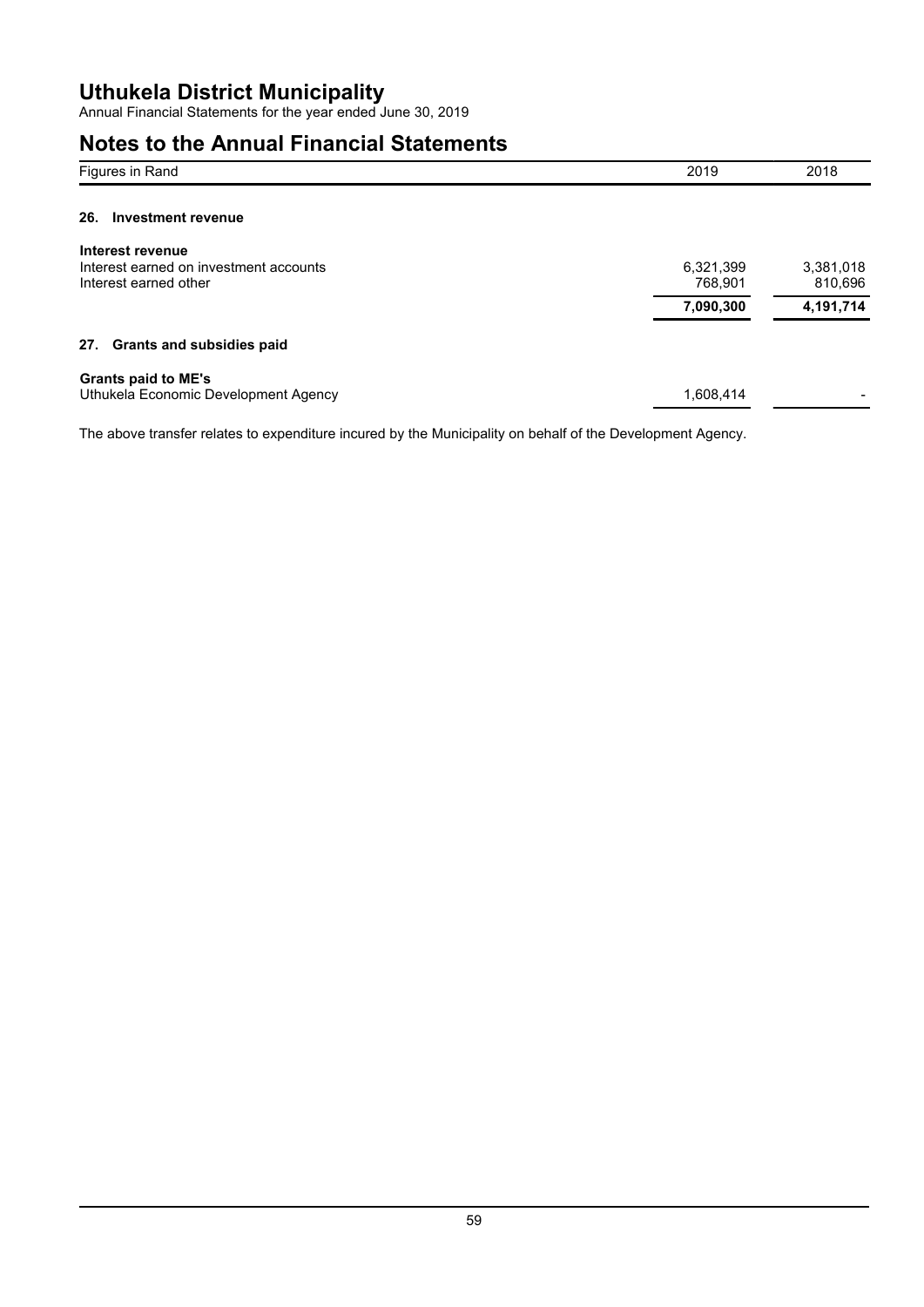Annual Financial Statements for the year ended June 30, 2019

### **Notes to the Annual Financial Statements**

| Figures in Rand | 2010<br><b>2015</b> | 2018 |
|-----------------|---------------------|------|
|                 |                     |      |

#### **28. Government grants and subsidies**

| <b>Operating grants</b>              |             |             |
|--------------------------------------|-------------|-------------|
| Equitable share                      | 397,481,970 | 361,568,000 |
| District Growth and Development      |             | 297,420     |
| Finance Management Grant             | 1,545,000   | 1,795,000   |
| <b>EPWP Integrated Grant</b>         | 6,206,000   | 3,724,000   |
| LGSETA                               | 427.501     | 371,818     |
| DPSS (Development planning)          | 510,695     | 1,154,497   |
|                                      | 406,171,166 | 368,910,735 |
| <b>Capital grants</b>                |             |             |
| Regional Bulk Infrastructure Grant   | 41,411,809  | 28,672,202  |
| Municipal Infrastructure Grant       | 180,033,000 | 187,304,000 |
| Municipal Water Infrastructure grant | 108.493.000 | 82,500,000  |
| <b>Rural Transport Services Plan</b> | 2,718,140   | 2,483,000   |
| <b>Massification Grant</b>           | 9.445.458   |             |
|                                      | 342,101,407 | 300,959,202 |
|                                      | 748,272,573 | 669,869,937 |

#### **Conditional and Unconditional**

Included in above are the following grants and subsidies received:

| Unconditional grants received | 397.481.970<br>748.272.573 | 361.568.000<br>669.869.937 |
|-------------------------------|----------------------------|----------------------------|
| Conditional grants received   | 350.790.603                | 308.301.937                |

#### **Equitable Share**

In terms of the Constitution, this grant is used to subsidise the provision of basic services to indigent community members.

All registered indigent consumers received a monthly subsidy of 6 Kiloliters - (2019: R65.76) which is funded from the grant.

The 6kl free basic subsidy - in respect of indigent consumers for the 2017/2018 financial year amounted to R3,465,863 and R4,818,726 in respect of the 2018/2019 financial year.

The cost of free basic services - water supplied by water tankers for the 2018/2019 financial year amounted to R32,888,009 and R54,821,889 in respect of the 2017/2018 financial year.

#### **Municipal Infrastructure Grant**

| Current-year receipts                   | 180.033.000   | 187.304.000     |
|-----------------------------------------|---------------|-----------------|
| Conditions met - transferred to revenue | (180.033.000) | (187, 304, 000) |
|                                         |               |                 |

The Municipal Infrastructure Grant programme is aimed at providing all South Africans with at least a basic level of service through the provision of grant funding aimed at covering the capital cost of basic infrastructure for the poor. The MIG programme is a key part of Government's overall drive to alleviate poverty in the Country and, therefore, infrastructure is to be provided in such a way that employment is maximised and opportunities are created for enterprises to flourish.

The MIG is the major funding mechanism for all municipal infrastructure for basic services to the poor such as roads, electricity, recreation facilities and water and sanitation. The MIG funding is provided to municipalities with certain conditions attached.

#### **Municipal Water Infrastructure**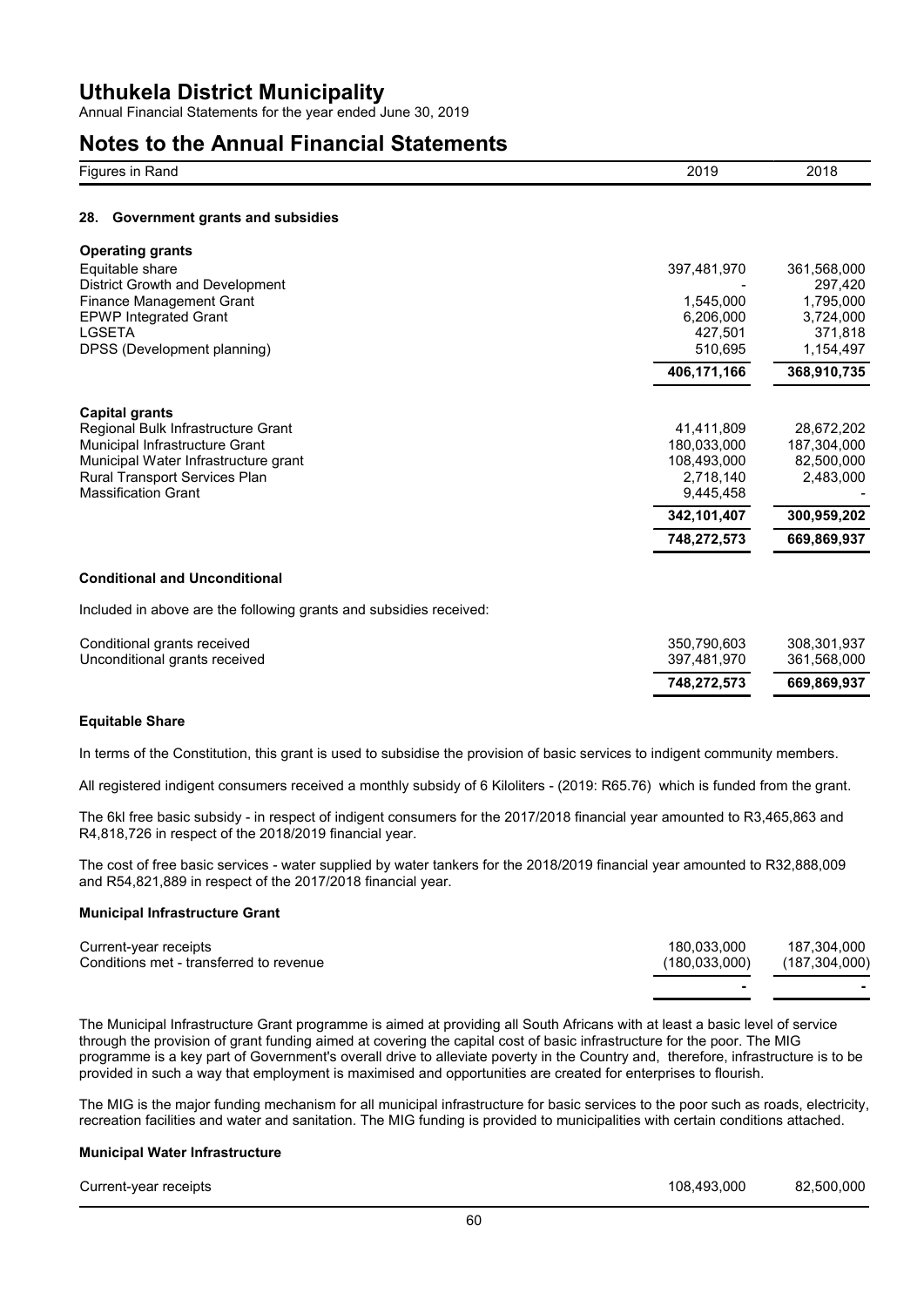Annual Financial Statements for the year ended June 30, 2019

### **Notes to the Annual Financial Statements**

| Figures in Rand                                                                            | 2019            | 2018         |
|--------------------------------------------------------------------------------------------|-----------------|--------------|
| 28. Government grants and subsidies (continued)<br>Conditions met - transferred to revenue | (108, 493, 000) | (82,500,000) |
|                                                                                            |                 |              |

The Municipal Water Infrastructure grant is to assist Water Services Authorities (WSA's) to provide water supply services to consumers currently without services, particularly those in rural areas.

The purpose of the grant is to facilitate the planning, acceleration and implementation of various projects that will ensure water supply to communities identified as not receiving a basic water supply service.

Access to water supply enabled through the development of new infrastructure and/or refurbishment and/or upgrading of existing infrastructure to communities identified as not having a basic water supply service.

It is also aimed at the reduction of water losses and non-revenue water.

#### **Regional Bulk Infrastructure**

| 3.588.191      | 46.379.798   |
|----------------|--------------|
| (46, 379, 798) | (67,083,172) |
| (41.411.809)   | (28,672,202) |
| 45.000.000     | 75.052.000   |
| 46.379.798     | 67.083.172   |
|                |              |

Conditions still to be met at year end - remain liabilities (see note 15).

RBIG is a specific purpose capital grant with the objective to supplement the financing of the social component of regional bulk water supply and sanitation infrastructure.

The application of these funds is specifically for "water supply" and "sanitation" regional bulk infrastructure, with the focus on "regional" characteristics and the "infrastructure" element.

This includes all aspects relating to the implementation of the infrastructure, planning, design, procurement, construction as well as setting up the institutional arrangements for sustainable operation and management.

The rollover application for the unspent amount of R67,083,172 (2016/2017) was declined. R25.1 million was recovered from the December 2017 equity share allocation, R27.2 million from the March 2018 equity share allocation and the total equity share allocation in respect of the 2018/2019 financial year was reduced by the remaining R14.8 million.

The rollover application for the unspent amount of R46,379,798 (2017/2018) was declined and it was recovered from the allocation received in January 2019.

#### **LGSETA Grant - Training**

|                                         | 396.167   | 336.942   |
|-----------------------------------------|-----------|-----------|
| Conditions met - transferred to revenue | (427.501) | (371.817) |
| Current-year receipts                   | 486.726   | 423.260   |
| Balance unspent at beginning of year    | 336.942   | 285.499   |

Conditions still to be met at year end - remain liabilities (see note 15).

LGSETA is a discretionary grant which assist the Local Government sector to adapt to changes in the economy and needs of the country and ensuring that the scills levy is effectively targeted to meet the skills needs of employers and employees in the Local Government sector.

The strategic objective of the LGSETA grant is for the development of a skilled and capable workforce supporting a responsive, accountable, efficient and effective Local Government system, through a range of learning programmes that focus on scarce and critical skills.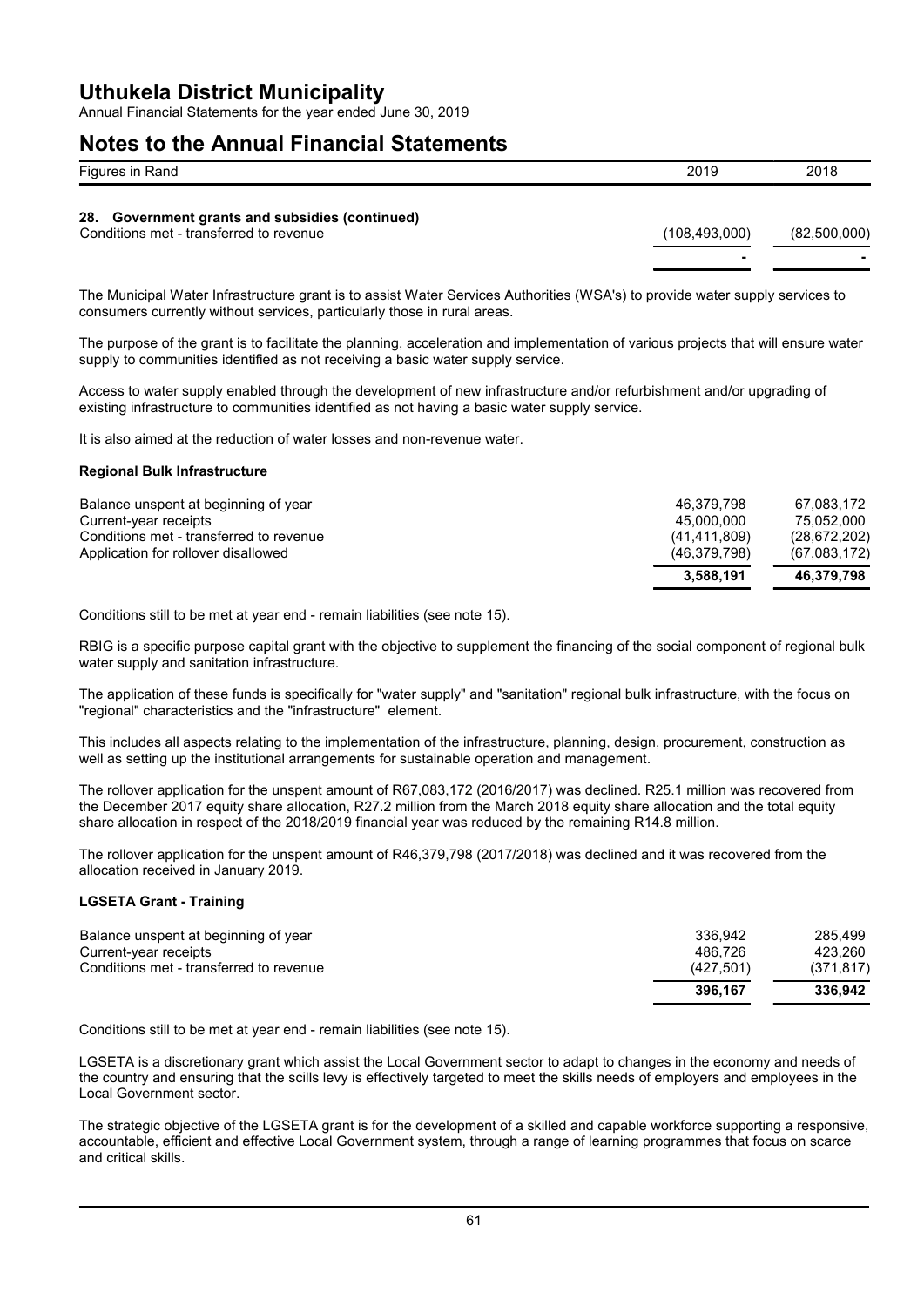Annual Financial Statements for the year ended June 30, 2019

### **Notes to the Annual Financial Statements**

| $- \cdot$<br>.<br>FIUIL<br>≺anc<br>ш | n,<br>.<br>∼<br>ື່ |  |
|--------------------------------------|--------------------|--|

#### **28. Government grants and subsidies (continued)**

Training programmes focuses on employment equity, provision of opportunities for young people, support enterprice development and improving the skills profile of those from poorer social-economic backgrounds and assisting in career-pathing from lower graded to higher graded jobs within the organization.

#### **Massification Grant**

| Current-year receipts<br>Conditions met - transferred to revenue | 14.000.000<br>(9,445,458) |  |
|------------------------------------------------------------------|---------------------------|--|
|                                                                  | 4.554.542                 |  |

Conditions still to be met - remain liabilities (see note 15).

The Massification Grant is for the upgrade, maintenance and repairs of water services infrastructure.

#### **KZN District Growth and Development**

| Balance unspent at beginning of year    | 2,580 |           |
|-----------------------------------------|-------|-----------|
| Current-year receipts                   |       | 300.000   |
| Conditions met - transferred to revenue |       | (297.420) |
|                                         | 2.580 | 2.580     |

Conditions still to be met - remain liabilities (see note 15).

The purpose of the District Growth and Development grant is to mobilise and syncronise strategic plans and investment priorities in all spheres of Government, State owned entities, businesses, higher education institutions, labour, civil society and all other social partners in order to achieve the desired growth and development goals, objectives and outcomes.

Spatially contexualise and prioritise interventions so as to achieve greater spatial equity.

Develop clearly defined institutional arrangements that ensure decisive leadership, robust management, through implementation and ongoing review of the growth and development plan.

#### **RASET Program Grant**

| Current-year receipts<br>Transfered to Uthukela District Development Agency | 3.000.000<br>(3.000.000) |  |
|-----------------------------------------------------------------------------|--------------------------|--|
|                                                                             |                          |  |

The purpose of the grant is for social transformation of emerging farmers which will provide food to Government schools and hospitals.

#### **NODAL PLan Grant**

| Current-year receipts | .000.000 |  |
|-----------------------|----------|--|
|                       |          |  |

Conditions still to be met - remain liabilities (see note 15).

The NODAL plan grant is in respect of a development strategy for the economic upliftement of Estcourt, Weenen and Muden.

#### **DPSS (Development planning)**

| Balance unspent at beginning of year    | 210.695   | 1.115.192   |
|-----------------------------------------|-----------|-------------|
| Current-year receipts                   | 300,000   | 250,000     |
| Conditions met - transferred to revenue | (510.695) | (1.154.497) |
|                                         | ۰         | 210.695     |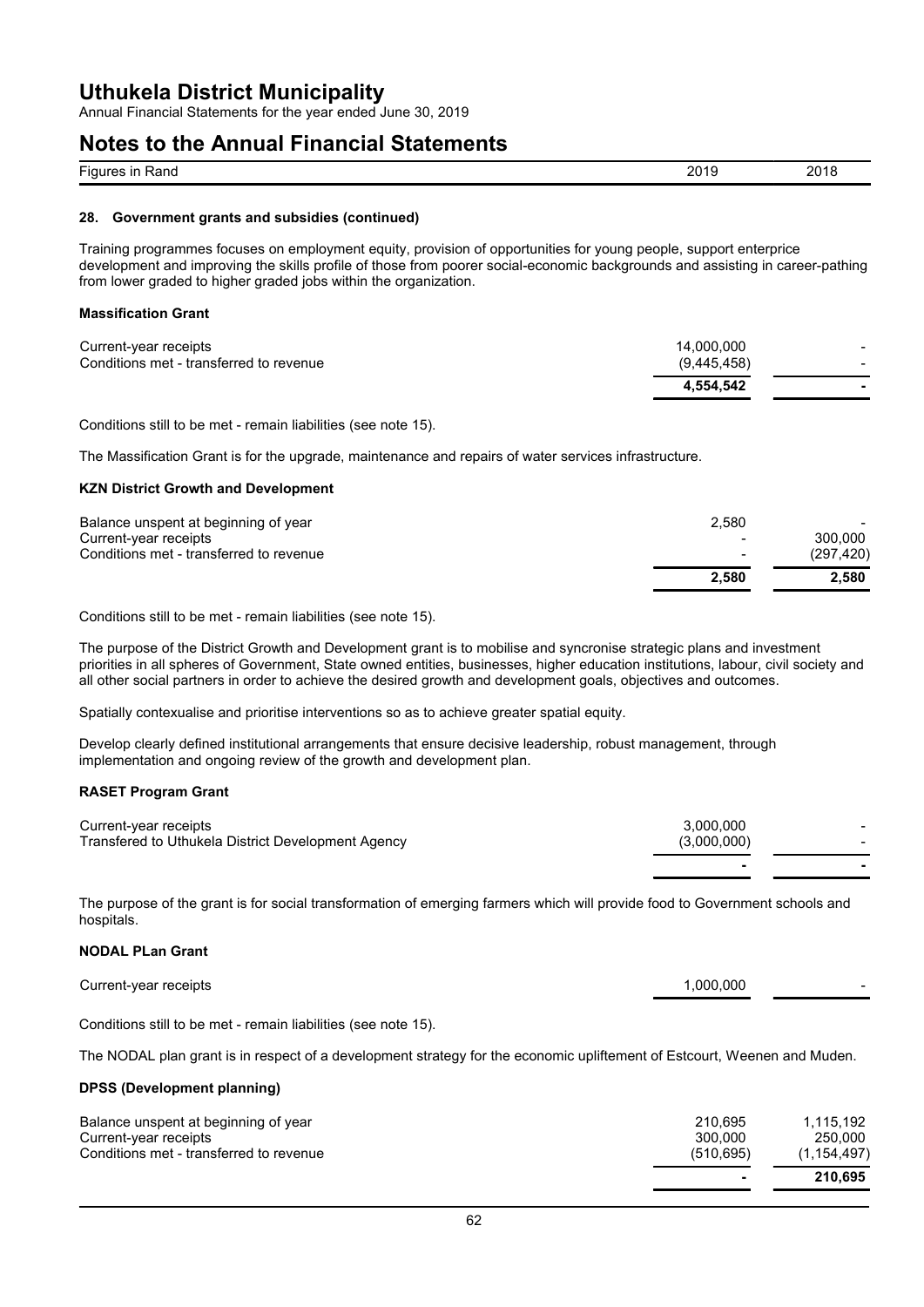Annual Financial Statements for the year ended June 30, 2019

### **Notes to the Annual Financial Statements**

| $- \cdot$<br>.<br>FIUI<br>≺anc | ּ הר<br>∸<br>. . | ״ |
|--------------------------------|------------------|---|
|                                |                  |   |

#### **28. Government grants and subsidies (continued)**

Shared services are the joint provision, performance or delivery of a service, facility, or activity by two or more Local Government entities that each may be seperate.

Local Governments may determine that delivery of services on a regional basis is the most cost-effective method of providing services. To accomplish this, Local Government entities may either enter into joint agreements or transfer the services to another entity.

Activities that will provide significant long-term savings to one or more Municipalities. Including training for programs and services that cross jurisdictional boundaries.

#### **Rural Road Asset Management**

|                                        | 997.251     | 1.227.391   |
|----------------------------------------|-------------|-------------|
| Conditions met - transfered to revenue | (2.718.140) | (2,483,000) |
| Current-year receipts                  | 2.488.000   | 2.483.000   |
| Balance unspent at beginning of year   | 1.227.391   | 1.227.391   |

Conditions still to be met at year end - remain liabilities (see note 15).

The main purpose of the RRAM grant is to assist District Municipalities in setting up their road asset management system, and collect road and trafific data in line with the Road Infrastructure Stregic Framework for South Africa (RISFSA) as well as to improve the road sector to being more efficient and internationally competitive.

The program is aimed at building road sector management capacity at local level.

The roll over application for the amount of R1,227,390 (2017/2018), which was declined, was not offset against the equity share allocation for the 2018/201 financial year nor did National Treasury request a refund.

#### **Finance Management Grant**

| Current-year receipts                   | 1.545.000   | 1.795.000   |
|-----------------------------------------|-------------|-------------|
| Conditions met - transferred to revenue | (1.545.000) | (1,795,000) |
|                                         |             |             |

Conditions still to be met at year end - remain liabilities (see note 15).

The purpose of the grant is for capacity building which must be seen as an attempt to build individual, organisational, institutional and environmental processes to strengthen the service delivery mandate of Municipalities.

Proper systems and processes are the cornerstone to the translation of public funding into service delivery support by competent officials.

The Municipal Finance Management Internship Programme (MFMIP) is a further attempt to build capacity to deliver on their financial management responsabilities and thus their constitutional obligations.

#### **EPWP Integrated Grant**

| Current-year receipts                   | 6.206.000   | 3.724.000   |
|-----------------------------------------|-------------|-------------|
| Conditions met - transferred to revenue | (6,206,000) | (3,724,000) |
|                                         |             |             |

The Expanded Public Works Programme (EPWP) is one of an array of Government strategies aimed at addressing unemployment.

The intention of the EPWP incentive grant is to increase job creation efforts by Provinces and Municipalities by providing a financial performance reward.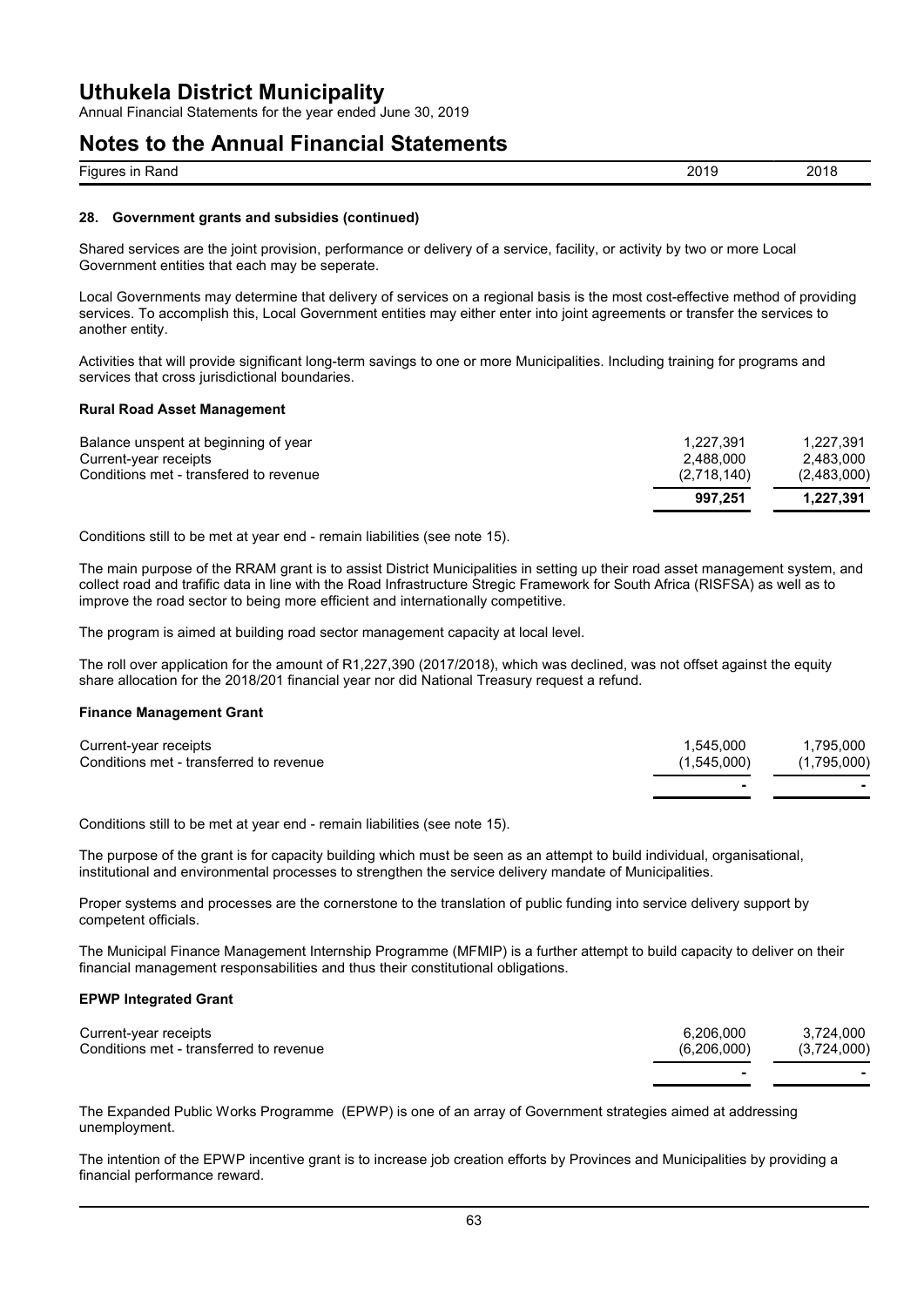Annual Financial Statements for the year ended June 30, 2019

### **Notes to the Annual Financial Statements**

| $- \cdot$<br>$ -$<br>anu | nr.<br>— Y<br>. . |  |
|--------------------------|-------------------|--|
|                          |                   |  |

#### **28. Government grants and subsidies (continued)**

The incentive is structured to reward Provinces and Municipalities that create EPWP work by reimbursing them a portion of their wage costs. The more employment created, the higher the incentive that will be paid.

#### **29. Public contributions and donations**

Public contributions and donations exercise that the extra set of the extra set of the extra set of the extra set of the extra set of the extra set of the extra set of the extra set of the extra set of the extra set of the

The public contribution is a donation received from First National Bank in respect of sports events hosted by the Municipality.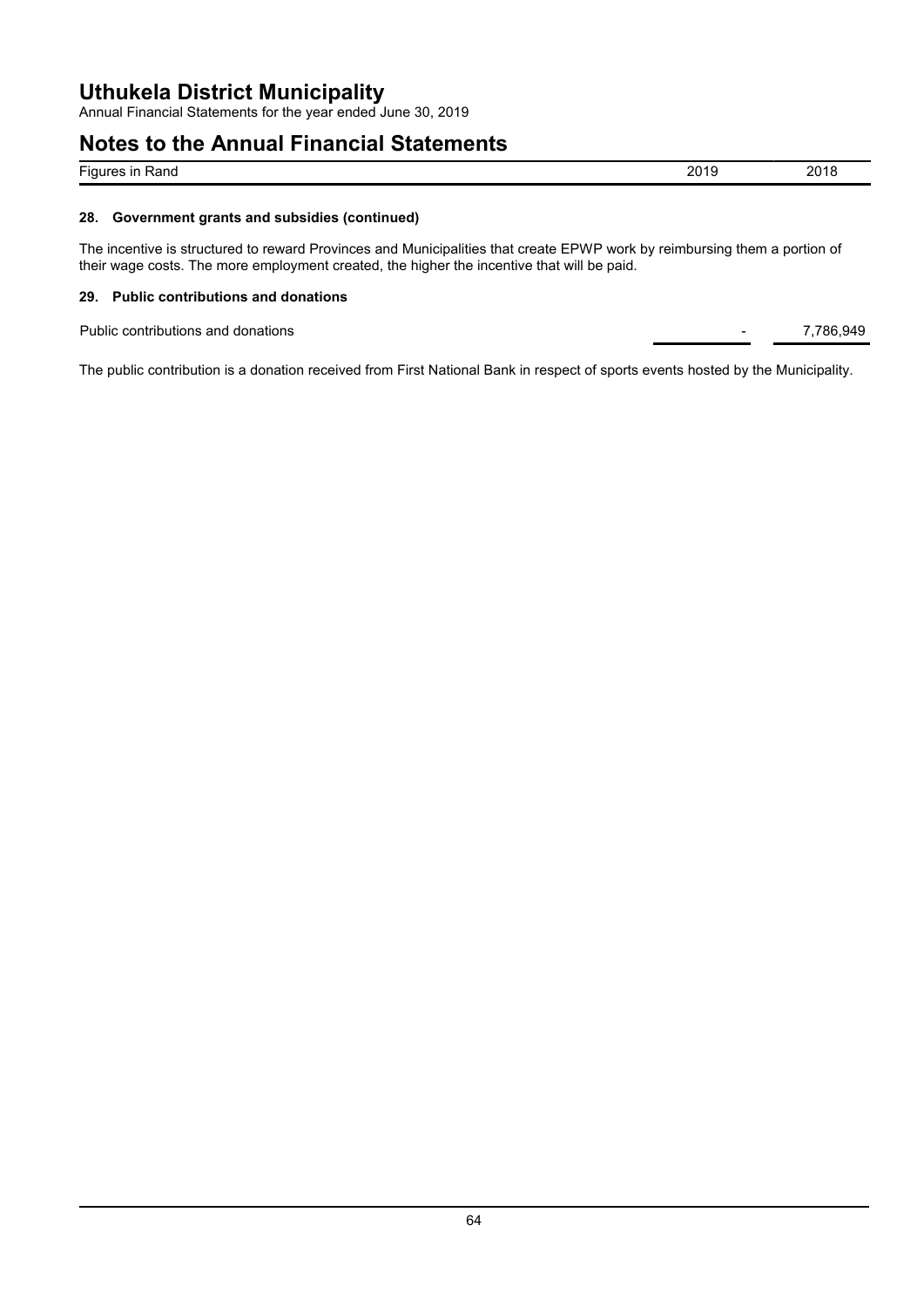Annual Financial Statements for the year ended June 30, 2019

### **Notes to the Annual Financial Statements**

| $- \cdot$<br>≺and<br><b>Figure</b><br>ın<br>. | 2010<br>. .<br>____ | 0010<br>2010 |
|-----------------------------------------------|---------------------|--------------|
|                                               |                     |              |

#### **30. Employee related costs**

| Basic<br>Bonus<br>Medical aid - employers contribution<br>UIF<br>SDL<br>Bargaining council<br>Leave pay accrual<br>Leave pay<br>Standby allowances<br>Defined contribution plans<br>Travel, motor car, accommodation, subsistence and other allowances<br>Overtime payments<br>Acting allowances<br>Car allowance<br>Housing benefits and allowances<br>Surcharge Pension Fund<br>Night shift | 181,909,356<br>13,458,722<br>6,768,773<br>1,321,002<br>2,494,886<br>72,932<br>3,598,459<br>1,372,346<br>11,547,416<br>1,791,164<br>3,439,086<br>26,620,146<br>1,903,281<br>11,394,518<br>2,018,859<br>22,457,333<br>625,907 | 158,430,508<br>12,091,708<br>5,776,782<br>1,238,392<br>2,168,074<br>66,127<br>2,358,906<br>2,129,102<br>7,196,254<br>1,733,427<br>3,764,257<br>25,407,858<br>1,102,708<br>7,997,408<br>1,717,696<br>19,535,037<br>421,112 |
|-----------------------------------------------------------------------------------------------------------------------------------------------------------------------------------------------------------------------------------------------------------------------------------------------------------------------------------------------------------------------------------------------|-----------------------------------------------------------------------------------------------------------------------------------------------------------------------------------------------------------------------------|---------------------------------------------------------------------------------------------------------------------------------------------------------------------------------------------------------------------------|
|                                                                                                                                                                                                                                                                                                                                                                                               | 292,794,186                                                                                                                                                                                                                 | 253, 135, 356                                                                                                                                                                                                             |
| <b>Remuneration of Municipal Manager</b>                                                                                                                                                                                                                                                                                                                                                      |                                                                                                                                                                                                                             |                                                                                                                                                                                                                           |
| <b>Annual Remuneration</b><br>Car Allowance                                                                                                                                                                                                                                                                                                                                                   | 1,471,323                                                                                                                                                                                                                   | 1,435,297<br>60,000                                                                                                                                                                                                       |
| Backpay                                                                                                                                                                                                                                                                                                                                                                                       | 25,564                                                                                                                                                                                                                      |                                                                                                                                                                                                                           |
| Contributions to UIF, Medical and Pension Funds<br>SDL                                                                                                                                                                                                                                                                                                                                        | 1,785                                                                                                                                                                                                                       | 1,785                                                                                                                                                                                                                     |
| Leave paid out                                                                                                                                                                                                                                                                                                                                                                                | 12,981                                                                                                                                                                                                                      | 16,470<br>234,480                                                                                                                                                                                                         |
| Travelling and subsistance                                                                                                                                                                                                                                                                                                                                                                    | 37,109                                                                                                                                                                                                                      | 62,321                                                                                                                                                                                                                    |
|                                                                                                                                                                                                                                                                                                                                                                                               | 1,548,762                                                                                                                                                                                                                   | 1,810,353                                                                                                                                                                                                                 |
| <b>Remuneration of Chief Finance Officer</b>                                                                                                                                                                                                                                                                                                                                                  |                                                                                                                                                                                                                             |                                                                                                                                                                                                                           |
| <b>Annual Remuneration</b>                                                                                                                                                                                                                                                                                                                                                                    | 651,397                                                                                                                                                                                                                     | 579,330                                                                                                                                                                                                                   |
| Car Allowance                                                                                                                                                                                                                                                                                                                                                                                 | 316,187                                                                                                                                                                                                                     | 340,141                                                                                                                                                                                                                   |
| Backpay                                                                                                                                                                                                                                                                                                                                                                                       | 11,322                                                                                                                                                                                                                      |                                                                                                                                                                                                                           |
| Contributions to UIF, Medical and Pension Funds                                                                                                                                                                                                                                                                                                                                               | 1,785                                                                                                                                                                                                                       | 1,785                                                                                                                                                                                                                     |
| SDL                                                                                                                                                                                                                                                                                                                                                                                           | 11,843                                                                                                                                                                                                                      | 12,139                                                                                                                                                                                                                    |
| Housing subsidy<br>Travelling and subsistance                                                                                                                                                                                                                                                                                                                                                 | 244,726<br>63,096                                                                                                                                                                                                           | 254,893<br>72,371                                                                                                                                                                                                         |
| Leave paid out                                                                                                                                                                                                                                                                                                                                                                                |                                                                                                                                                                                                                             | 19,219                                                                                                                                                                                                                    |
|                                                                                                                                                                                                                                                                                                                                                                                               | 1,300,356                                                                                                                                                                                                                   | 1,279,878                                                                                                                                                                                                                 |
| <b>Remuneration of Manager Technical Services</b>                                                                                                                                                                                                                                                                                                                                             |                                                                                                                                                                                                                             |                                                                                                                                                                                                                           |
| Acting allowance                                                                                                                                                                                                                                                                                                                                                                              | 83,811                                                                                                                                                                                                                      | 90,832                                                                                                                                                                                                                    |
| Overtime                                                                                                                                                                                                                                                                                                                                                                                      | 77,346                                                                                                                                                                                                                      |                                                                                                                                                                                                                           |
| Backpay                                                                                                                                                                                                                                                                                                                                                                                       | 10,707                                                                                                                                                                                                                      | 77,346                                                                                                                                                                                                                    |
| Standby                                                                                                                                                                                                                                                                                                                                                                                       | 323,493                                                                                                                                                                                                                     | 414,863                                                                                                                                                                                                                   |
|                                                                                                                                                                                                                                                                                                                                                                                               | 495,357                                                                                                                                                                                                                     | 583,041                                                                                                                                                                                                                   |
| The position has not been filled and the PMU Manager was acting in this position.                                                                                                                                                                                                                                                                                                             |                                                                                                                                                                                                                             |                                                                                                                                                                                                                           |

**Remuneration of Manager Health, Environmental Services and WSA**

| Annual Remuneration | 651,397 | 699.280 |
|---------------------|---------|---------|
|                     |         |         |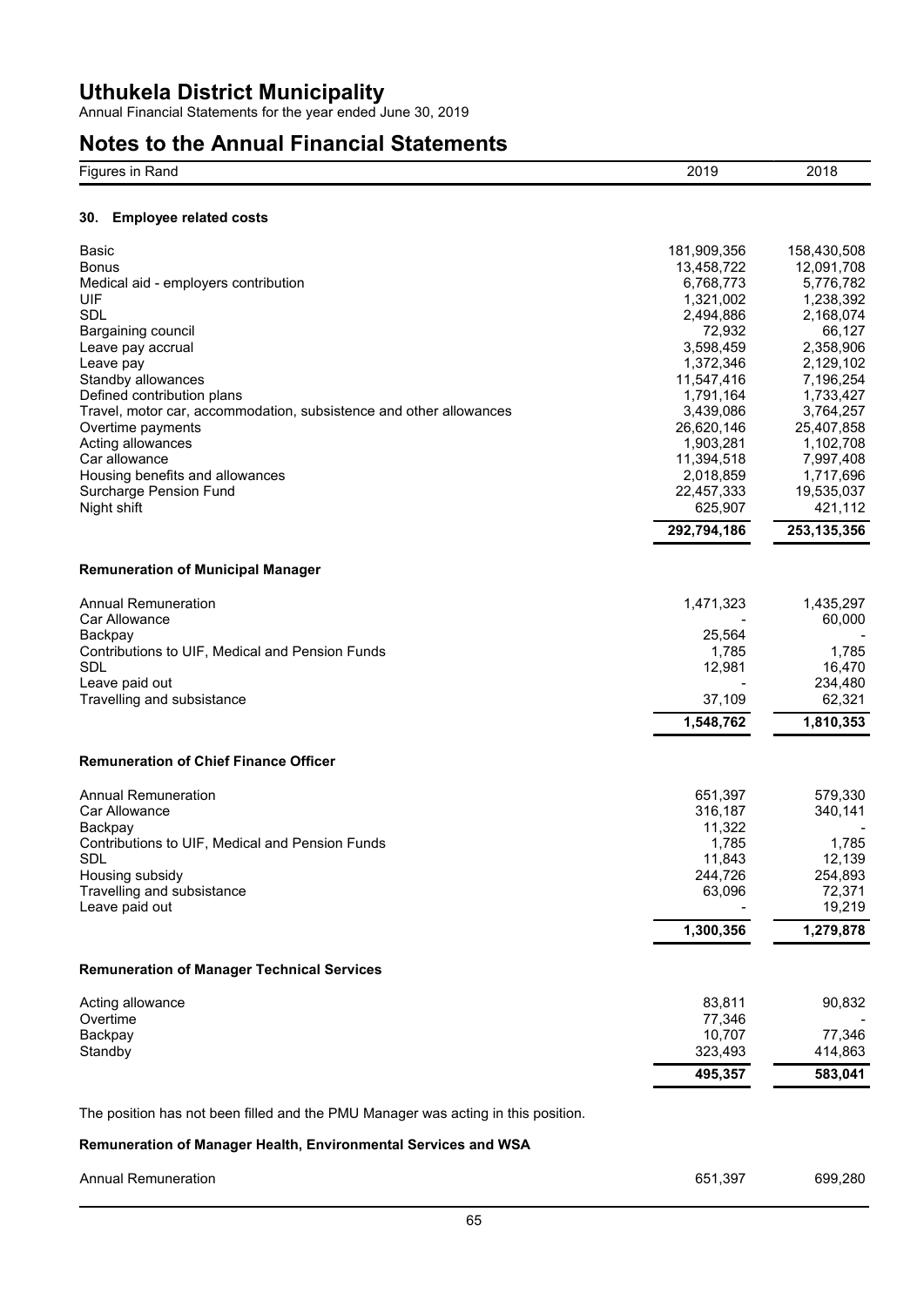Annual Financial Statements for the year ended June 30, 2019

### **Notes to the Annual Financial Statements**

| Figures in Rand                                             | 2019      | 2018      |
|-------------------------------------------------------------|-----------|-----------|
|                                                             |           |           |
| 30. Employee related costs (continued)<br>Car Allowance     | 316,187   | 208,000   |
| Travelling and subsistance                                  | 63,096    |           |
| Contributions to UIF, Medical and Pension Funds             | 1,785     | 1,933     |
| Housing subsidy                                             | 244,726   | 162,532   |
| <b>SDL</b>                                                  | 11,843    | 12,378    |
| Leave paid out                                              |           | 31,725    |
| Backpay                                                     | 11,322    | 82,617    |
|                                                             | 1,300,356 | 1,198,465 |
| <b>Remuneration of Manager Social and Economic Services</b> |           |           |
| <b>Annual Remuneration</b>                                  | 736,548   | 852,429   |
| <b>Car Allowance</b>                                        | 252,925   | 160,000   |
| Backpay                                                     | 12,804    |           |
| Contributions to UIF, Medical and Pension Funds             | 1,785     | 1,785     |
| Housing subsidy                                             | 221,355   | 140,000   |
| Acting allowance                                            |           | 8,180     |
| Travelling and subsistance                                  | 24,126    | 27,292    |
| <b>SDL</b>                                                  | 11,632    | 14,663    |
| Leave paid out                                              |           | 231,622   |
|                                                             | 1,261,175 | 1,435,971 |
| <b>Remuneration of Manager Corporate Services</b>           |           |           |
| <b>Annual Remuneration</b>                                  | 929,232   | 828,568   |
| <b>Car Allowance</b>                                        | 151,730   | 154,149   |
| Contributions to UIF, Medical and Pension Funds             | 1,785     | 1,785     |
| <b>SDL</b>                                                  | 11,424    | 13,529    |
| Housing subsidy                                             | 126,524   | 80,000    |
| Travelling and subsistance                                  | 6,133     | 5,786     |
| Leave paid out                                              |           | 198,047   |
| Backpay                                                     | 16,146    | 40,512    |
|                                                             | 1,242,974 | 1,322,376 |

#### **Remuneration of Manager Water Services**

The position of General Manager Technical Services and Manager Water Services has been consolidated.

The position is vacant and the PMU Manager has been acting in the position

#### **31. Remuneration of councillors**

| Mayor        | 849.898   | 877.894   |
|--------------|-----------|-----------|
| Deputy Mayor | 205.982   | 203.644   |
| <b>EXCO</b>  | 503.247   | 666.263   |
| Speaker      | 683.971   | 725.726   |
| Councillors  | 4.242.521 | 4.247.032 |
|              | 6,485,619 | 6,720,559 |

#### **In-kind benefits**

The Mayor, Deputy Mayor, Speaker and Executive Committee Members are full-time. Each is provided with an office and secretarial support at the cost of the Council.

The Mayor, Deputy Mayor and Speaker each have the use of separate Council owned vehicles for official duties.

The Mayor has three full-time bodyguards . The Deputy Mayor and Speaker have two full-time bodyguards.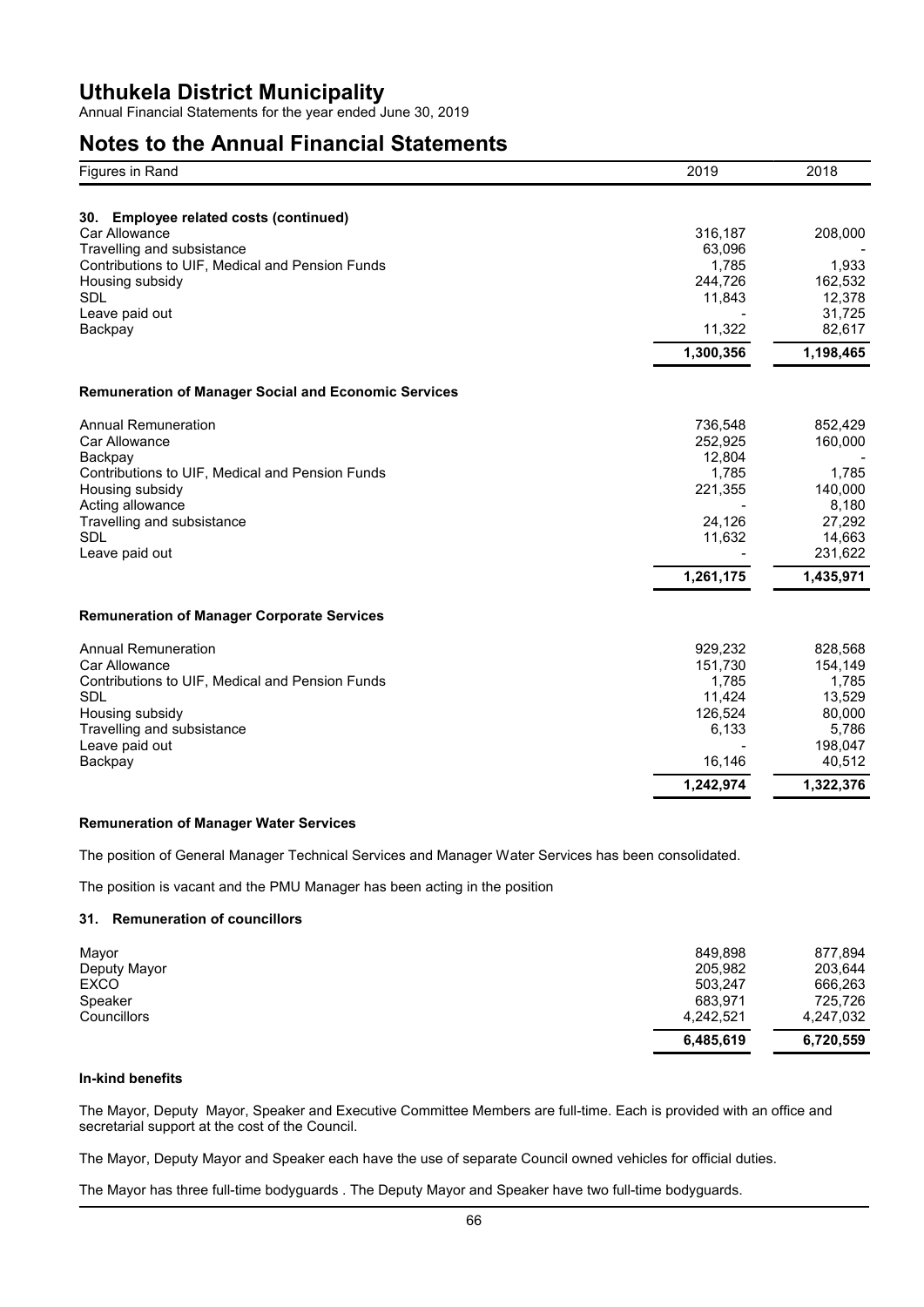Annual Financial Statements for the year ended June 30, 2019

### **Notes to the Annual Financial Statements**

| סווטט נט נווט רזוווועמו ו וווערוטוער טנענטוווטונט                            | 2019                 | 2018                 |
|------------------------------------------------------------------------------|----------------------|----------------------|
| Figures in Rand                                                              |                      |                      |
| <b>Depreciation and amortisation</b><br>32.                                  |                      |                      |
| Property, plant and equipment<br>Intangible assets                           | 73,077,668<br>56,279 | 68,195,142<br>45,756 |
|                                                                              | 73,133,947           | 68,240,898           |
| <b>Impairment of assets</b><br>33.                                           |                      |                      |
| <b>Impairments</b><br>Property, plant and equipment                          |                      | 5,629,839            |
| The main classes of assets affected by impairment losses are infrastructure: |                      |                      |
| <b>Finance costs</b><br>34.                                                  |                      |                      |
| <b>Bank</b>                                                                  | 4,924,723            | 2,788,880            |
| Finance costs relates to interest charges paid.                              |                      |                      |
| Debt impairment<br>35.                                                       |                      |                      |
| Debt impairment - Consumer debtors                                           | 136,548,615          | 131,782,002          |
| <b>Bulk purchases</b><br>36.                                                 |                      |                      |
| Water                                                                        | 21,003,126           | 4,778,110            |

Bulk purchases represents raw water purchased from DWS (Department of Water and Sanitation) for purification and distribution through the reticulation network to consumers in the district.

A contact has been entered into between the Municipality and Umgeni Water to take over and manage the bulk water function. Thus far they have taken over the Ezakheni, Oliphantskop and Tugela Estate water purification plants.

The increase in bulk purchases is as a result of Umgeni Water billing the Municipality for bulk purified water provided.

#### **37. Contracted services**

| <b>Outsourced Services</b>                   |            |             |
|----------------------------------------------|------------|-------------|
| <b>Burial Services</b>                       | 15.000     | 24,000      |
| <b>Security Services</b>                     | 25,241,556 | 22,821,143  |
| <b>Water Takers</b>                          | 32,888,009 | 54,821,889  |
| <b>Consultants and Professional Services</b> |            |             |
| Legal Cost                                   | 3,977,158  | 1.464.583   |
| <b>Contractors</b>                           |            |             |
| <b>Artists and Performers</b>                |            | 19,700      |
| <b>Employee Wellness</b>                     |            | 48.550      |
| Maintenance of Buildings and Facilities      | 734.364    | 1,674,094   |
| Maintenance of Equipment                     | 14.410.101 | 23,766,754  |
| Maintenance of Unspecified Assets            | 9.827.575  | 7.666.513   |
| Stage and Sound Crew                         | 1.187      |             |
|                                              | 87,094,950 | 112,307,226 |

The municipality spent R54,821,889 (2017/2018) and R32,888,009 (2018/2019 on water tankering to provide water to rural areas where there is no piped water (reticulation system).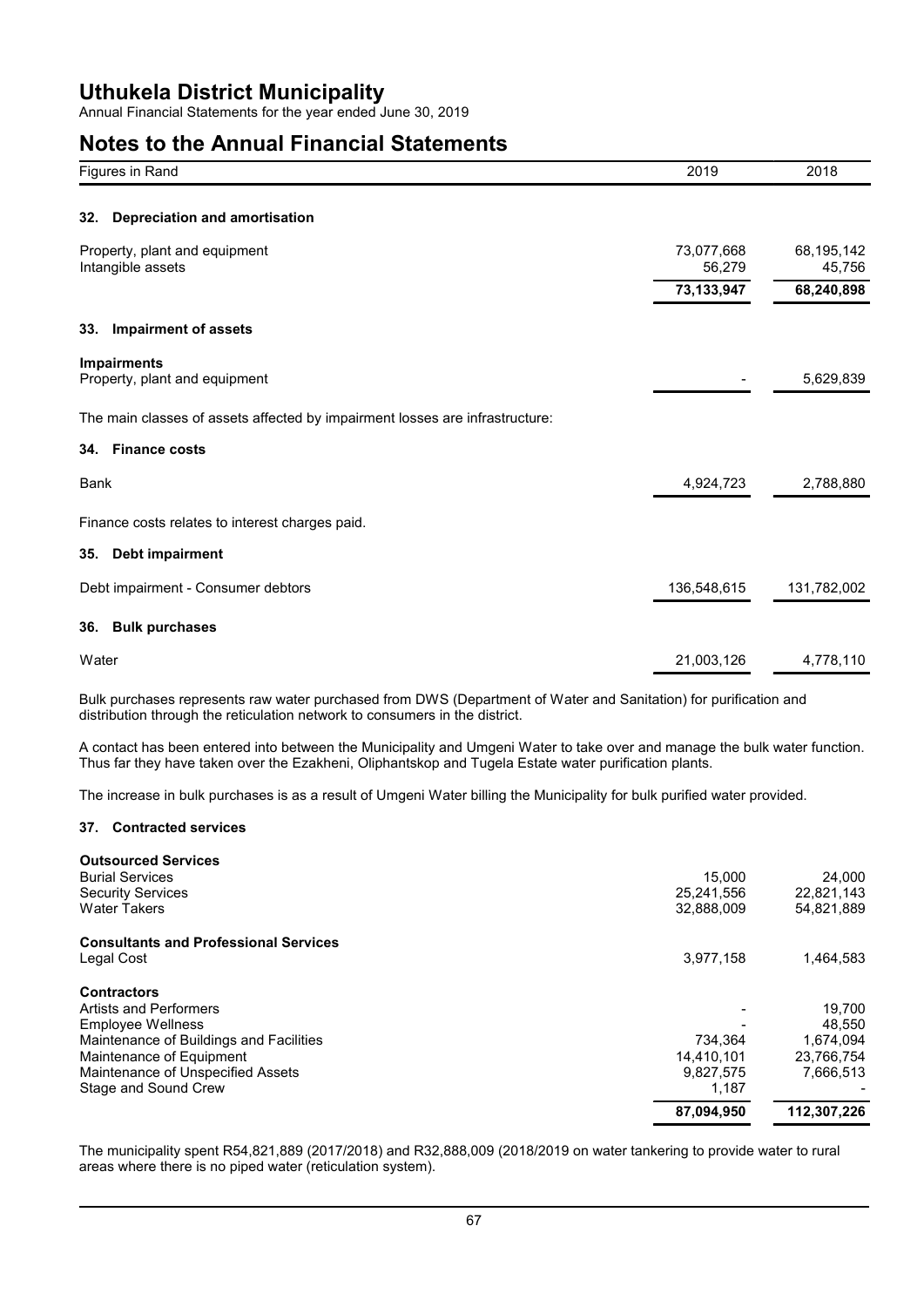Annual Financial Statements for the year ended June 30, 2019

### **Notes to the Annual Financial Statements**

| $- \cdot$<br>Rand<br>ın<br><b>Liqure</b> | $\sim$<br>. .<br>$ \sim$ | 201<br>∼<br>$\sim$ |
|------------------------------------------|--------------------------|--------------------|

#### **37. Contracted services (continued)**

R33,107,361 (2017/2018) and R24,972,040 (2018/2019) was spent on maintenance and repairs of Municipal assets - refer to note number 4 (PPE).

Contracted services is classified as follows.

| 2017/2018                          | Other<br>contractors | Maintenance of<br>buildings and<br>facilities | Maintenance of<br>equipment | Maintenance of<br>unspecified<br>assets | Total       |
|------------------------------------|----------------------|-----------------------------------------------|-----------------------------|-----------------------------------------|-------------|
| <b>Buildings</b>                   |                      | 163,250                                       |                             |                                         | 163,250     |
| Vehicles                           |                      |                                               | 12,441,149                  |                                         | 12,441,149  |
| Pipelines & reservoirs             |                      |                                               |                             | 6,971,885                               | 6,971,885   |
| Buildings plant & pump<br>stations |                      | 728,680                                       |                             |                                         | 728,680     |
| Pumps                              |                      |                                               | 11,262,484                  |                                         | 11,262,484  |
| Blue drop                          |                      |                                               |                             | 694,628                                 | 694,628     |
| Electrical                         |                      | 782,164                                       |                             |                                         | 782,164     |
| Furniture & equipment              |                      |                                               | 63,121                      |                                         | 63,121      |
| <b>Burial services</b>             | 24,000               |                                               |                             |                                         | 24,000      |
| Security services                  | 22,821,143           |                                               |                             |                                         | 22,821,143  |
| Water tankering                    | 54,821,889           |                                               |                             |                                         | 54,821,889  |
| Legal costs                        | 1,464,583            |                                               |                             |                                         | 1,464,583   |
| Artist and performers              | 19,700               |                                               |                             |                                         | 19,700      |
| Employee wellness                  | 48,550               |                                               |                             |                                         | 48,550      |
|                                    | 79,199,865           | 1,674,094                                     | 23,766,754                  | 7,666,513                               | 112,307,226 |
| 2018/2019                          | Other                | Maintenence of                                | Maintenance of              | Maintenence of                          | Total       |
|                                    | contractors          | buildings and<br>facilities                   | equipment                   | unspecified<br>assets                   |             |
| <b>Buildings</b>                   |                      | 128,649                                       |                             |                                         | 128,649     |
| Vehicles                           |                      |                                               | 8,610,530                   |                                         | 8,610,530   |
| Pipelines & reservoirs             |                      |                                               |                             | 9,498,801                               | 9,498,801   |
| Buildings plant & pump<br>stations |                      | 248,418                                       |                             |                                         | 248,418     |
| Pumps                              |                      |                                               | 5,797,266                   |                                         | 5,797,266   |
| Blue drop                          |                      |                                               |                             | 328,774                                 | 328,774     |
| Electrical                         |                      | 357,297                                       |                             |                                         | 357,297     |
| Specialised equipment              |                      |                                               | 2,305                       |                                         | 2,305       |
| <b>Burial services</b>             | 15,000               |                                               |                             |                                         | 15,000      |
| Security services                  | 25,241,556           |                                               |                             |                                         | 25,241,556  |
| Water tankering                    | 32,888,009           |                                               |                             |                                         | 32,888,009  |
| Legal costs                        | 3,977,158            |                                               |                             |                                         | 3,977,158   |
| Stage and sound crew               | 1,187                |                                               |                             |                                         | 1,187       |
|                                    | 62,122,910           | 734,364                                       | 14,410,101                  | 9,827,575                               | 87,094,950  |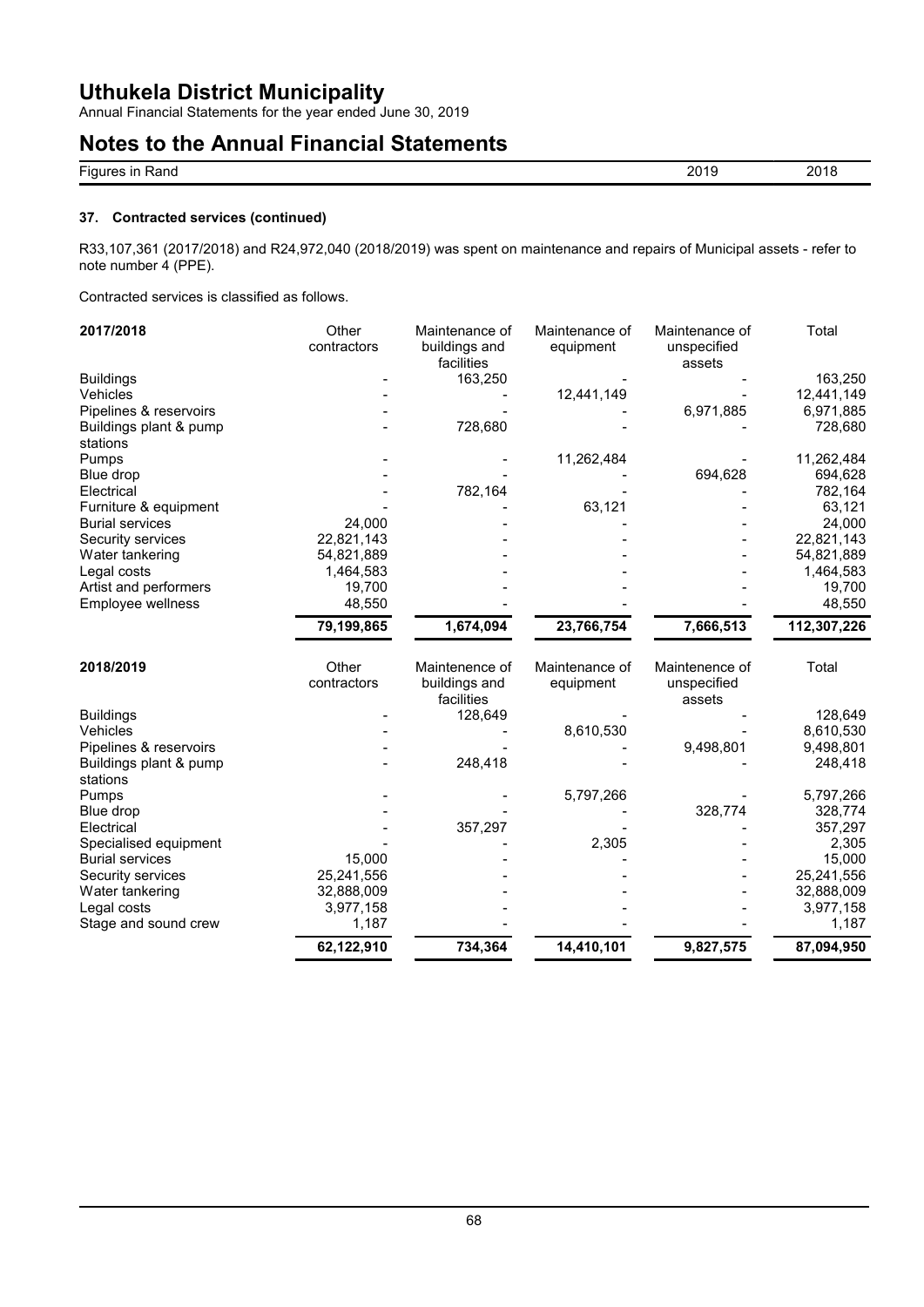Annual Financial Statements for the year ended June 30, 2019

### **Notes to the Annual Financial Statements**

| <u>.</u><br>Fiau'<br>$  -$<br>≺ano<br>. . | 0.04<br>-- | 201<br><b>LUIU</b> |
|-------------------------------------------|------------|--------------------|
|                                           |            |                    |

#### **38. General expenses**

| Advertising                       | 433,106     | 822,003     |
|-----------------------------------|-------------|-------------|
| Auditors remuneration             | 3,038,637   | 3,089,400   |
| Bank charges                      | 679,213     | 706,472     |
| Cleaning                          | 526,778     | 892,859     |
| Commission paid                   | 1,175,605   | 432,848     |
| Computer expenses                 | 3,016,340   | 1,835,176   |
| Consulting and professional fees  | 4,373,817   | 7,503,903   |
| Consumables                       | 1,565,383   | 391,897     |
| Entertainment                     | 15,570      | 2,508,953   |
| Hire                              | 4,024,225   | 3,072,695   |
| Insurance                         | 4,490,806   | 4,387,707   |
| Conferences and seminars          | 932,253     | 775,371     |
| <b>IT</b> expenses                |             | 2,371,724   |
| Fleet                             |             | 479,106     |
| Medical expenses                  | 233,640     | 113,450     |
| Motor vehicle expenses            | 1,003,591   | 1,413,484   |
| Fuel and oil                      | 13,758,713  | 9,578,330   |
| Postage and courier               |             | 820         |
| Printing and stationery           | 1,627,391   | 2,497,194   |
| Protective clothing               | 2,183,264   | 192,991     |
| Subscriptions and membership fees | 3,014,568   | 60.202      |
| Telephone and fax                 | 2,962,824   | 2,760,224   |
| Training                          | 805.504     | 1,050,404   |
| Assets expensed                   | 31,293,646  | 16,829,313  |
| Electricity                       | 62,016,214  | 54,957,147  |
| Water - internal use              | 135,767     | 372,194     |
| Audit committee                   | 218,952     | 194,576     |
| Government grant expenditure      | 2,403,179   | 1,918,585   |
| Chemicals                         | 5,054,216   | 9,107,685   |
| Other expenses                    | 264,321     | 1,224,129   |
|                                   | 151,247,523 | 131,540,842 |

Government grant expenditure represents projects expenditure funded by grants which are not capitalized and is not reflected as PPE in the fixed asset register.

Assets expensed relates to expenditure incurred against the capital budget however these items are not of a capital nature and have therefore not being capitalised and are not included in PPE in the fixed asset register.

Printing and stationery includes amounts paid to Inside Data for the printing of consumer debtors statements.

Maintenance and repairs is now disclosed under note 4 "PPE" - Grap 1 - Presentation of financial statements and note 35 "contracted services".

Donations of R61,101,169 represents assets which were donated/transfered to Umgeni Water.

### **Consulting and professional fees**

|                     | 4,373,817 | 7,503,903 |
|---------------------|-----------|-----------|
| VAT audit           | 186.870   | 649.432   |
| Asset verification  | 1.029.776 | 1,793,053 |
| Consultants         | 2.940.302 | 5.061.418 |
| <b>GIS Programs</b> | 216.869   |           |

Consulting and professional fees are included in general expenditure above.

| <b>Grant expenditure</b>   |                          |                          |
|----------------------------|--------------------------|--------------------------|
| EPWP                       | $\overline{\phantom{0}}$ | 1,918,585                |
| MIG top slice (admin fees) | 2,403,179                | $\overline{\phantom{0}}$ |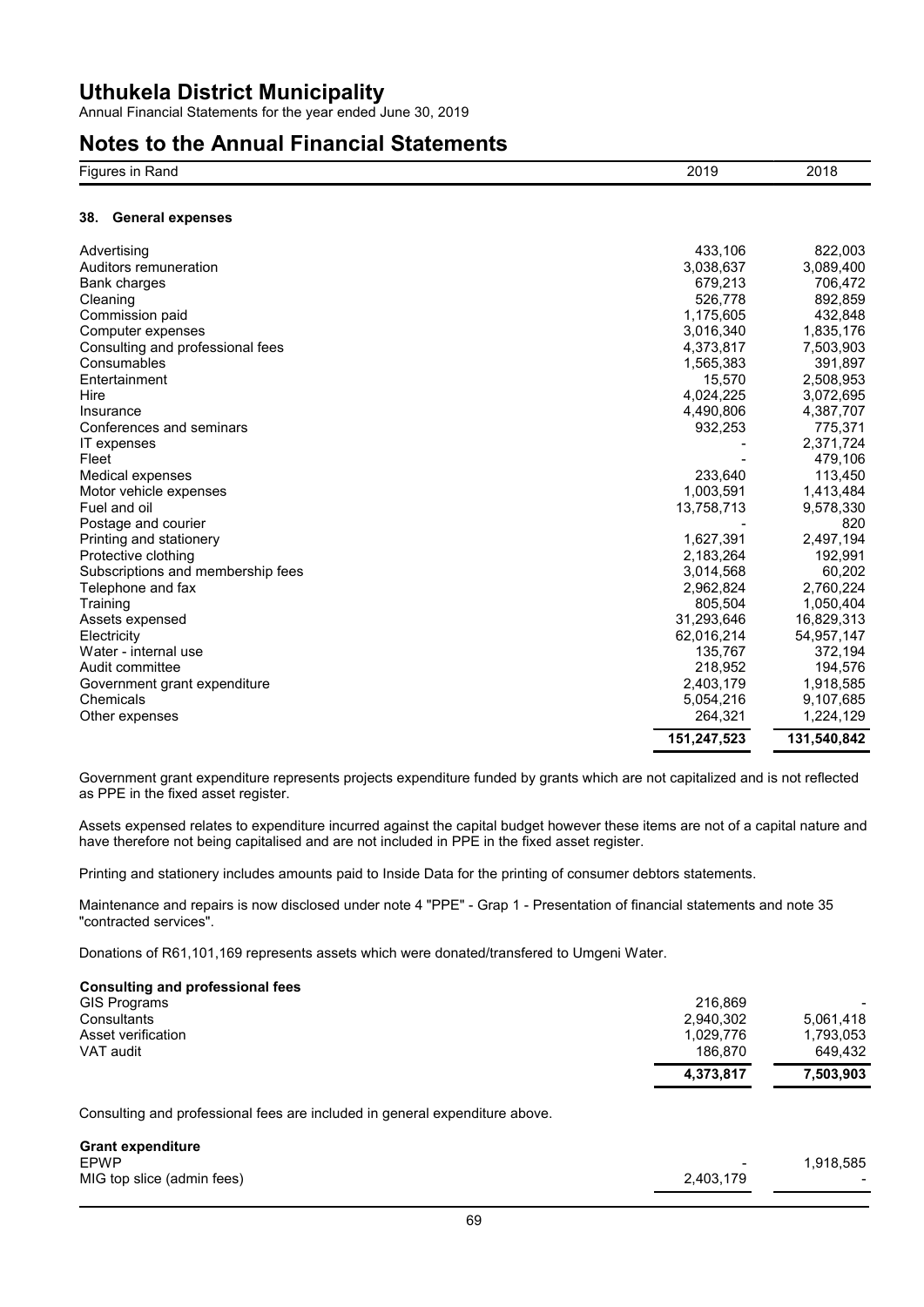Annual Financial Statements for the year ended June 30, 2019

### **Notes to the Annual Financial Statements**

| Figures in Rand                                             | 2019      | 2018      |
|-------------------------------------------------------------|-----------|-----------|
| 38.<br>General expenses (continued)                         | 2,403,179 | 1,918,585 |
| Grant expenditure is included in general expenditure above. |           |           |
| 39. Auditors' remuneration                                  |           |           |
| Fees                                                        | 3,038,637 | 3,089,400 |
| 40. Lease rentals on operating leases                       |           |           |
| <b>Agreement of leases - Lessor</b>                         |           |           |
| Dedekind Real Estate - rental of parking space in Ladysmith | 16,500    | 313,500   |
| V.R. Sarjoo - rental of satelite office in Weenen           | 25,898    | 50,712    |
| October Morn Investments CC                                 | 240,000   |           |
| Moon Magic Investments - rental of office in Estcourt       | 64,648    | 51,567    |
| A. Good - rental of office in Colenso                       | 25,270    | 26,027    |
| Konica Minolta - rental of office machines (photo copiers)  | 437,204   | 565,834   |
|                                                             | 809,520   | 1,007,640 |

The lease agreement with Sarjoo VR is for the satelite office at Retief Street in Weenen which commenced in January 2005 on a month to month basis and was terminated in September 2015. A new contract was entered into for the period October 2015 to September 2018.

The lease agreement with Rashid Suleman Trust was for the satelite office at 127 Albert Street Estcourt and was for the period 1 December 2014 to 1 January 2015. Rashid Suleman Trust is now known as Moon Magic Investments (Pty) Ltd and the lease agreement was for the period February 2015 to January 2016, February 2016 to January 2017, February 2017 to January 2018, March 2018 to February 2019 and March 2019 to February 2020.

The lease agreement wih October Morn Investments CC is on a month to month basis and is for parking space at 24/28 Murchison Street which commenced on the 1st of October 2015. A new lease agreement was entered into for the period March 2018 to February 2019.

The lease agreement with A Good is in respect of the satelite office at 63/69 Sir George Street in Colenso for the period September 2015 to August 2018.

The lease agreement with Dedekind Real Estate is for parking space which is on a month to month basis. A new lease agreement was entered into for the period June 2018 to May 2019.

Additional office equipment (photo copiers) is leased from Konica Minolta for a period of 36 months which started in December 2015 and terminates in November 2018.

### **Operating lease liabilities**

Rental of offices 656,147 159,528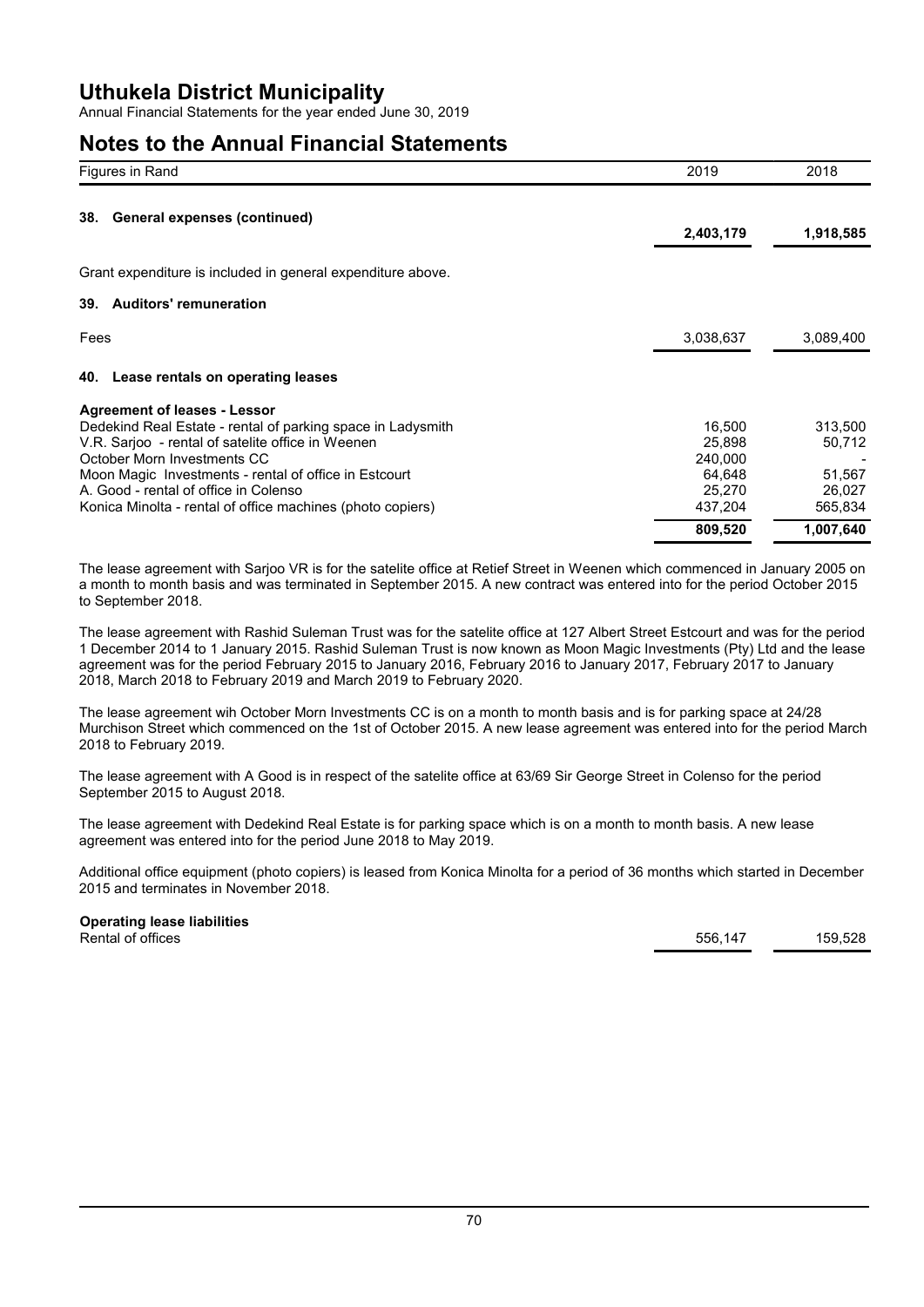Annual Financial Statements for the year ended June 30, 2019

# **Notes to the Annual Financial Statements**

| -----------<br>___<br>___<br>___<br>_______<br>____ |                 |              |
|-----------------------------------------------------|-----------------|--------------|
| Figures<br>ın Rand                                  | ີ _ີ່<br>-- - - | 2018<br>$ -$ |
|                                                     |                 |              |

#### **41. Cash generated from operating activities**

| Surplus                                                                     | 265,660,141     | 175,504,882     |
|-----------------------------------------------------------------------------|-----------------|-----------------|
| <b>Adjustments for:</b>                                                     |                 |                 |
| Depreciation and amortisation                                               | 73,133,947      | 68,240,898      |
| Loss on sale of assets                                                      | 943,319         | 3,884,205       |
| Impairment deficit                                                          |                 | 5,629,839       |
| Debt impairment                                                             | 136,548,615     | 131,782,002     |
| Bad debts written off                                                       | 6,477,328       | 13,392,510      |
| Changes accumulated surplus                                                 |                 |                 |
| Changes in other accruals (provisions)                                      | 4,766,613       | 3,478,520       |
| Changes in working capital:                                                 |                 |                 |
| Inventories                                                                 | 339,510         | (969, 479)      |
| Increase/(decrease) receivables from exchange transactions (current assets) | (93,790,680)    | (790, 121)      |
| Increase/(decrease) receivables from exchange transactions (Consumer        | (153, 023, 842) | (179, 524, 193) |
| debtors)                                                                    |                 |                 |
| Other receivables from non-exchange transactions                            | 574,295         | 1,189,253       |
| Increase/ (decrease) prepayments                                            | (298, 783)      | (2,423,119)     |
| Increase/(decrease) in payables from exchange transactions                  | 116,117,119     | 49,143,921      |
| Increase/ (decrease) in VAT                                                 | 6,020,295       | 1,608,348       |
| Increase/ (decrease) in other accruals                                      | (21, 353, 388)  | (53,661,623)    |
| Increase unspent conditional grants and receipts                            | (37,618,675)    | (21, 553, 848)  |
| Other financial liabilities - consumer debtors                              | (6,057,924)     | 21,899,406      |
|                                                                             | 298,437,890     | 216,831,401     |

#### **42. Disposal of: a significant asset(s) /or a group of assets and liabilities /or a component of the entity**

Management has taken a decision to dispose of a significant group of assets as reflected in Appendix B "analysis of property, plant and equipment".

#### **Description of the asset(s), group of assets and liabilities or, component**

#### **Carrying values**

| Carrying value of a group of assets (vehicles)               | 2.219.790 |
|--------------------------------------------------------------|-----------|
| Carrying value of a group of assets (computer equipment)     | 26.677    |
| Carrying value of a group of assets (furniture and fittings) | 36.890    |
| Carrying value of a group of assets (office equipment)       | 12.210    |
| Carrying value of a group of assets (infrastructure)         | 6.914.580 |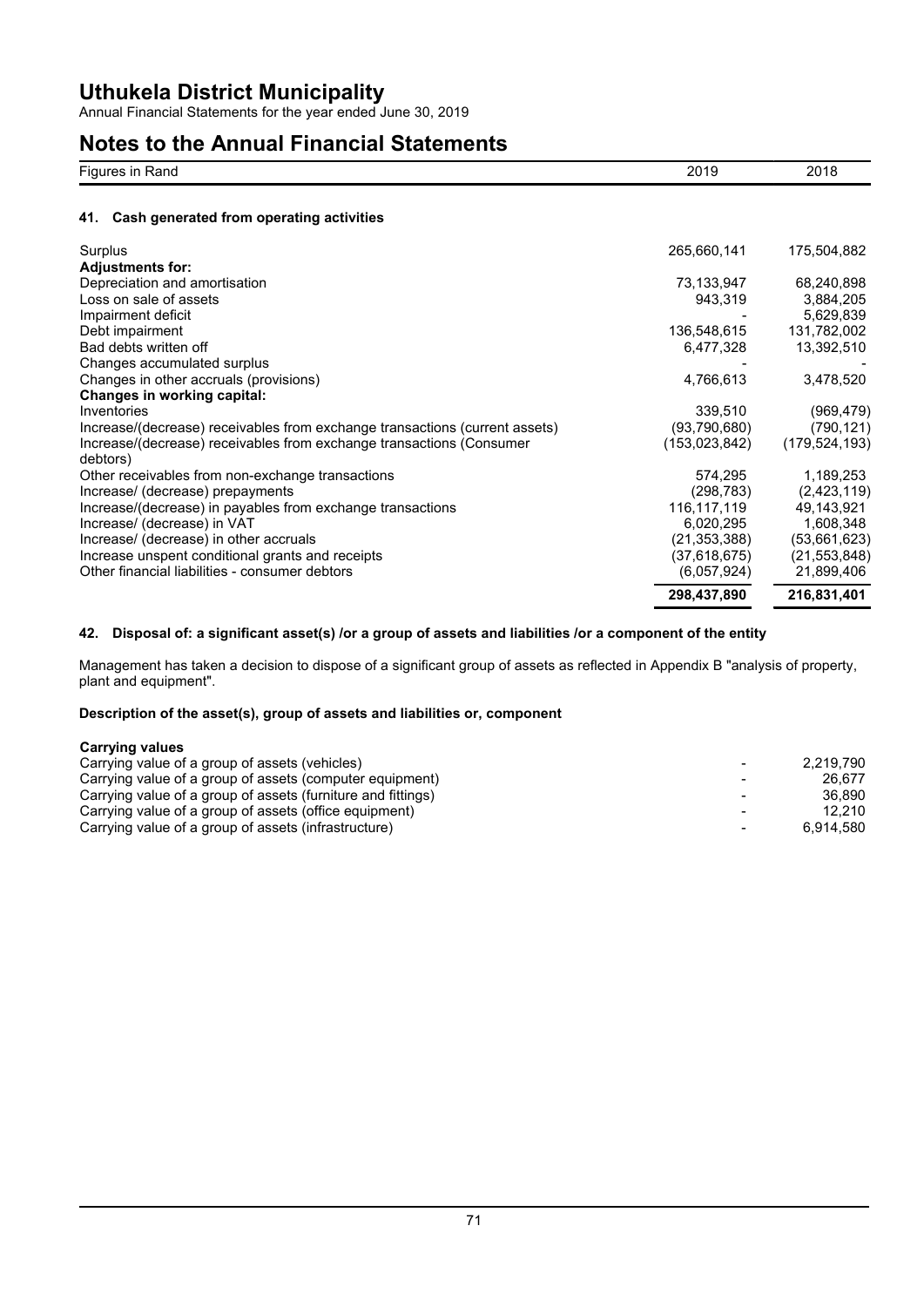Annual Financial Statements for the year ended June 30, 2019

### **Notes to the Annual Financial Statements**

| Figures in Rand                                                            | 2019        | 2018        |
|----------------------------------------------------------------------------|-------------|-------------|
| 43. Commitments                                                            |             |             |
| <b>Authorised capital expenditure</b>                                      |             |             |
| Already contracted for but not provided for                                |             |             |
| Property, plant and equipment                                              | 321,241,183 | 202,749,246 |
| Infrastructure Grants - MIG, MWIG, WSIG & RRAMS                            |             |             |
| Bhekuzulu phase 1 - reticulation                                           | 1,856,037   | 15,627,752  |
| Bhekuzulu phase 2 - reticulation                                           | 2,158,881   | 5,469,059   |
| Bhekuzulu phase 7                                                          |             | 2,999,796   |
| Bhekuzulu - outstanding work                                               | 11,979,976  | 22,777,842  |
| Kwanobamba / Ezitendeni sanitation                                         | 2,313,568   | 6,903,165   |
| Kwanobamba / Ezitendeni WWWT civil and building works                      | 29,664,437  | 28,986,616  |
| Kwanobamba / Ezitendeni WWTW mech                                          | 13,961,074  | 14,752,832  |
| Kwanobamba / Ezitendeni sanitation project - reticulation and pump station | 37,096,690  |             |
| phase 1B                                                                   |             |             |
| Ezakheni sanitation phase 2                                                |             | 5,379,232   |
| Umhlumayo project                                                          | 6,882,542   | 5,105,352   |
| Fitty Park phaze 2                                                         | 814,736     | 5,815,126   |
| Hopsland to Indaka phase 2                                                 |             | 14,500,916  |
| Moyeni / Zwelisha                                                          |             | 1,512,643   |
| Umtshezi east regional water                                               |             | 2,010,570   |
| Estcourt industrial pipeline                                               | 2,916,530   |             |
| Construction of Estcourt industrial area water network upgrade             | 20,524,123  |             |
| Construction of Wembezi water conservation and demand management phase     | 63,482,859  |             |
|                                                                            |             |             |
| Dredging of Oliphantskop dam                                               | 692,881     | 5,932,102   |
| Ntabamhlophe phase 13 retic                                                | 2,862,150   | 12,536,368  |
| Kwajwili borehole                                                          | 144,838     | 144,838     |
| Bergville phase 2                                                          | 22,616,533  | 51,876,048  |
| Bergville emergency sewer                                                  | 19.254      |             |
| Emmause emergency water supply                                             | 418,989     | 418,989     |
| Ekuvukeni refurbishment of the Oliphantskop water treatment works          | 43,077,455  |             |
| Ekuvukeni bulk rising mains and booster pumpstation to Zanbuilt reservoir  | 51,499,789  |             |
| Establishment of Rural Road Asset Managment System                         | 6,257,841   |             |
|                                                                            | 321,241,183 | 202,749,246 |

The increase in the commitment in respect of the Kwanobamba Ezitendeni WWWT mechanical and electrical project is due to an extension of scope on contact 01/2017MEU - Klomac Engineering.

The increase in the commitment in respect of the Kwanobamba Ezitendeni WWWT civil and building is due to a conttact price adjustment on contract 15/2015 CON - Njengamanje Trading.

#### **Not yet contracted for and authorised by accounting officer**

| Property, plant and equipment<br>2.689.386<br>$\bullet$                                                                                |             |
|----------------------------------------------------------------------------------------------------------------------------------------|-------------|
| <b>Total capital commitments</b>                                                                                                       |             |
| Already contracted for but not provided for<br>321.241.183<br>Not yet contracted for and authorised by accounting officer<br>2.689.386 | 202.749.246 |
| 323.930.569                                                                                                                            | 202,749,246 |
| Authorised operational expenditure                                                                                                     |             |
| Already contracted for but not provided for                                                                                            |             |
| Rental offices<br>61.832<br>٠                                                                                                          | 407.493     |
| 341.920<br>Rental Office machines<br>٠                                                                                                 | 341,318     |
| Red Spike Security - guarding of municipal property<br>$\bullet$                                                                       | 4,714,237   |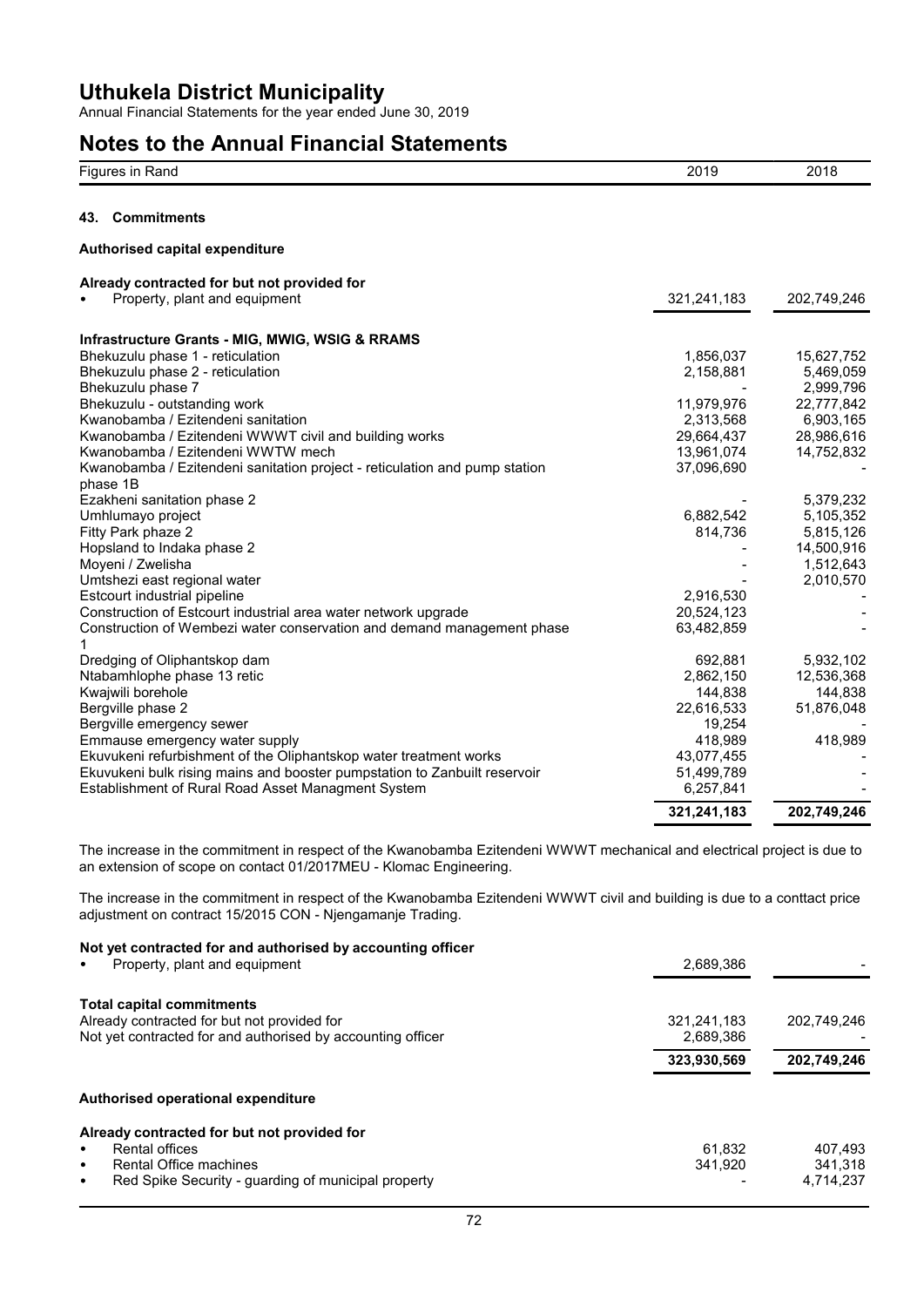Annual Financial Statements for the year ended June 30, 2019

### **Notes to the Annual Financial Statements**

| Figures in Rand                                             | 2019          | 2018        |
|-------------------------------------------------------------|---------------|-------------|
| <b>Commitments (continued)</b><br>43.                       |               |             |
| <b>VIP</b> toilets<br>٠                                     | 2,058,634     | 3,944,665   |
|                                                             | 2,462,386     | 9,407,713   |
| Not yet contracted for and authorised by accounting officer |               |             |
| Creditors orders issued as at 30 June 2018                  |               | 1,993,550   |
| Creditors orders as at 30 June 2019<br>٠                    | 3,961,161     |             |
|                                                             | 3,961,161     | 1,993,550   |
| <b>Total operational commitments</b>                        |               |             |
| Already contracted for but not provided for                 | 2,462,386     | 9,407,713   |
| Not yet contracted for and authorised by accounting officer | 3,961,161     | 1,993,550   |
|                                                             | 6,423,547     | 11,401,263  |
| <b>Total commitments</b>                                    |               |             |
| <b>Total commitments</b>                                    |               |             |
| Authorised capital expenditure                              | 323,930,569   | 202,749,246 |
| Authorised operational expenditure                          | 6,423,547     | 11,401,263  |
|                                                             | 330, 354, 116 | 214,150,509 |
|                                                             |               |             |

This committed expenditure relates to plant and equipment as well as operational expenditure and will be financed by grant funding, retained surpluses, existing cash resources, funds internally generated, etc.

All amounts are inclusive of VAT.

### **Operating leases - as lessee (expense)**

### **Minimum lease payments due**

| <b>MINIMUMINI REASE PAYMENTS QUE</b><br>- within one year<br>- in second to fifth year inclusive | 403.752<br>$\blacksquare$ | 352.810<br>248.498 |
|--------------------------------------------------------------------------------------------------|---------------------------|--------------------|
|                                                                                                  | 403.752                   | 601.308            |

Operating lease payments represent rentals payable by the municipality for certain of its office properties. Leases are negotiated for an average term of three years. No contingent rent is payable.

Parking space for Council vehicles is negotiated on a month to month basis.

Office machines rented from Konica Minolta are negotiated for a term of three years.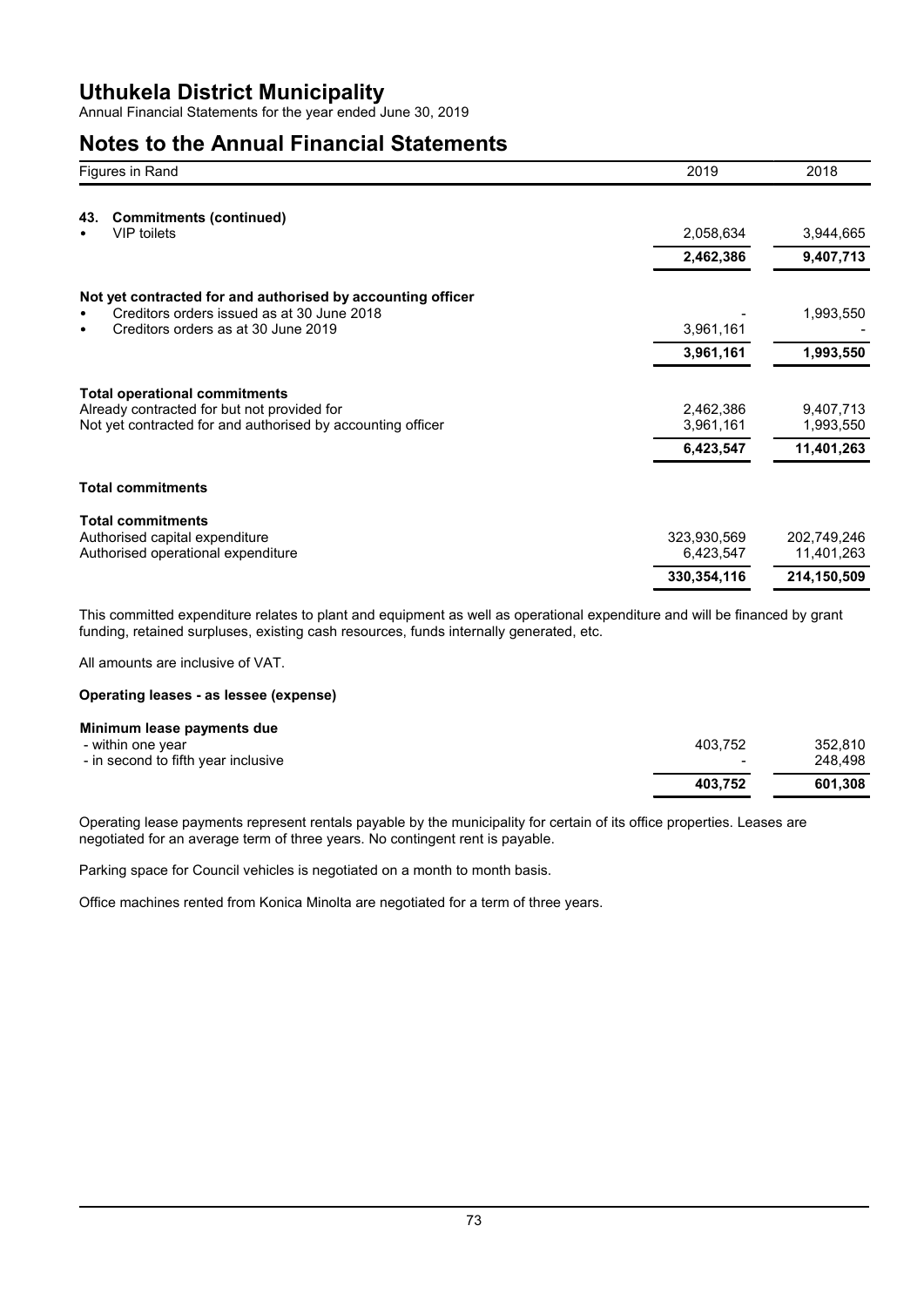Annual Financial Statements for the year ended June 30, 2019

### **Notes to the Annual Financial Statements**

| $- \cdot$<br>⊀anc<br>F(0)<br>$\sim$<br>ш<br>------<br>. . | ьc<br>- - | 201<br>∠∪ |
|-----------------------------------------------------------|-----------|-----------|
|                                                           |           |           |

#### **44. Contingent Liabilities**

# **Contingent liabilities** Ramkhelewan INC - D. Kistado - 15,240 - 15,240 - 15,240 - 15,240 - 15,240 - 15,240 - 15,240 - 15,240 - 15,240 - 15,240 - 15,240 - 15,240 - 15,240 - 15,240 - 15,240 - 15,240 - 15,240 - 15,240 - 15,240 - 15,240 - 15,240 - 15

|                                                      | 7,263,669 | 29,066,227 |
|------------------------------------------------------|-----------|------------|
| Shepstone & Wylie - Ndlalabeyidida Trading (Pty) Ltd | 90.000    | 90.000     |
| Shepstone & Wylie - T.R. Keswa                       |           | 1,853,170  |
| Shepstone & Wylie - RASP Consultants CC              | 63.400    | 63.400     |
| Shepstone & Wylie - RASP Consultants CC              | 65.857    | 65.857     |
| Shepstone & Wylie - Ubunzima Trading Enterprise CC   | 114.554   | 1,758,304  |
| Shepstone & Wylie - S. Sewepersad                    |           | 3.000.000  |
| Shepstone & Wylie - Abajabuli Project Services       |           | 15,190,398 |
| Ramkhelewan INC - Andile Thwala                      |           | 100.000    |
| Ramkhelewan INC - Nambithi Pumps                     | 5,795,972 | 5,795,972  |
| Ramkhelewan INC - Jeffares & Green                   | 576.484   | 576.484    |
| Ramkhelewan INC - J. Potgieter                       | 4.534     | 4.534      |
| Ramkhelewan INC - Aurocon                            | 378.607   | 378,607    |
| Ramkhelewan INC - A.M.J. Hlongwane                   | 174,261   | 174,261    |

The above contingent liabilities are being attended to by the Municipalities legal representatives.

Details are as follows;

**D. Kistado - Collision on motorcycle with surveyors peg** - Claim amount R15,240 - the matter was set down for trial and postponed. There is a very good prospect of succeeding with the defence and Council's legal representative believe that the plaintiffs claim should have been against the Alfred Duma Local Municipality and not Uthukela. The claim was settled by the Municipalities insurers and the plaintiff was paid a negotiated amount. The file has been closed.

**A.M. J. Hlongwane - Eradication of bucket latrines in Ekuvukeni "Contract 19/2005**" - Claim amount R174,261 - the matter has been defended in the High Court and is awaiting for the plaintiff to take the next step. The prospect of success herein is good and Council's legal representative suggests that they continue defending the matter.

**Aurocon - Consultants fees not paid** - Claim amount R378,607 - the matter has been defended and must proceed. Prospects of success are good considering previous consultations the Munipality's legal representatives had with S. Mthethwa and B.H. Khoza. For now the matter is pending as the plaintiff is negotiating settlement with the Municipality directly.

**J. Potgieter - burst pipe causing damages to wall and paving** - Claim amount R4,534 - the matter has been defended and Council's legal representative is awaiting trial date. The plaintiff's claim is against the Municipality for damages to a wall and paving when a burst water pipe was repaired. Prospect of success are good, however it has been a while since the plaintiff has taken any futher steps on pursuing this matter.Shepstone & Wylie indicatedthat they will adopt a "waite and see approach to the matter".

**Jeffares and Green - Consultant fees in respect of Bergville water project** - Claim amount R576,484 - the matter was set down for trial but removed from the roll as the plaintiff intends amending it's papers. The Municipality's legal representative will inform the Municipality once a new trial date has been set.

**Nambithi Pumps - breach of contract** - Amount claimed R5,795,972 - this is in respect of the cost of the contract and the loss of profit. The plaintiff issued summons based on a breach of contract. The matter is being defended and will proceed to trial.

**IPTCO - Rates levied** - No claim amount as the plaintiff brought an application to reassess rates amount levied by the Municipality on the farm. The matter is current and proceeding to trial. Thus far there has been no movement by the plaintiff and the attorneys are suggesting that the matter lie until the plaintiff makes the next move.

**Andile Thwala - injuries suffered by child** - Claim amount R100,000 - the claim arised from injuries suffered by her child by falling into an exposed manhole. The matter was settled as the Municipalitys insurers paid the plaintiffs negotiated claim..

**Abajabuli Project Services CC** - Thuk3974.3 - Claim amount R15,190,398 - this is a claim brought against the Municipality for breach of contract. Judgement in favour of the Municipality was delivered by the Court on the 20th of February 2017, but the plaintiff applied for and was granted an application to appeal against such judgement. The plaintiffs appeal was heard on the 21st of June 2019, and judgement in respect thereof was delivered on the 1st of July 2019 dismissing the plaintiffs appeal with costs.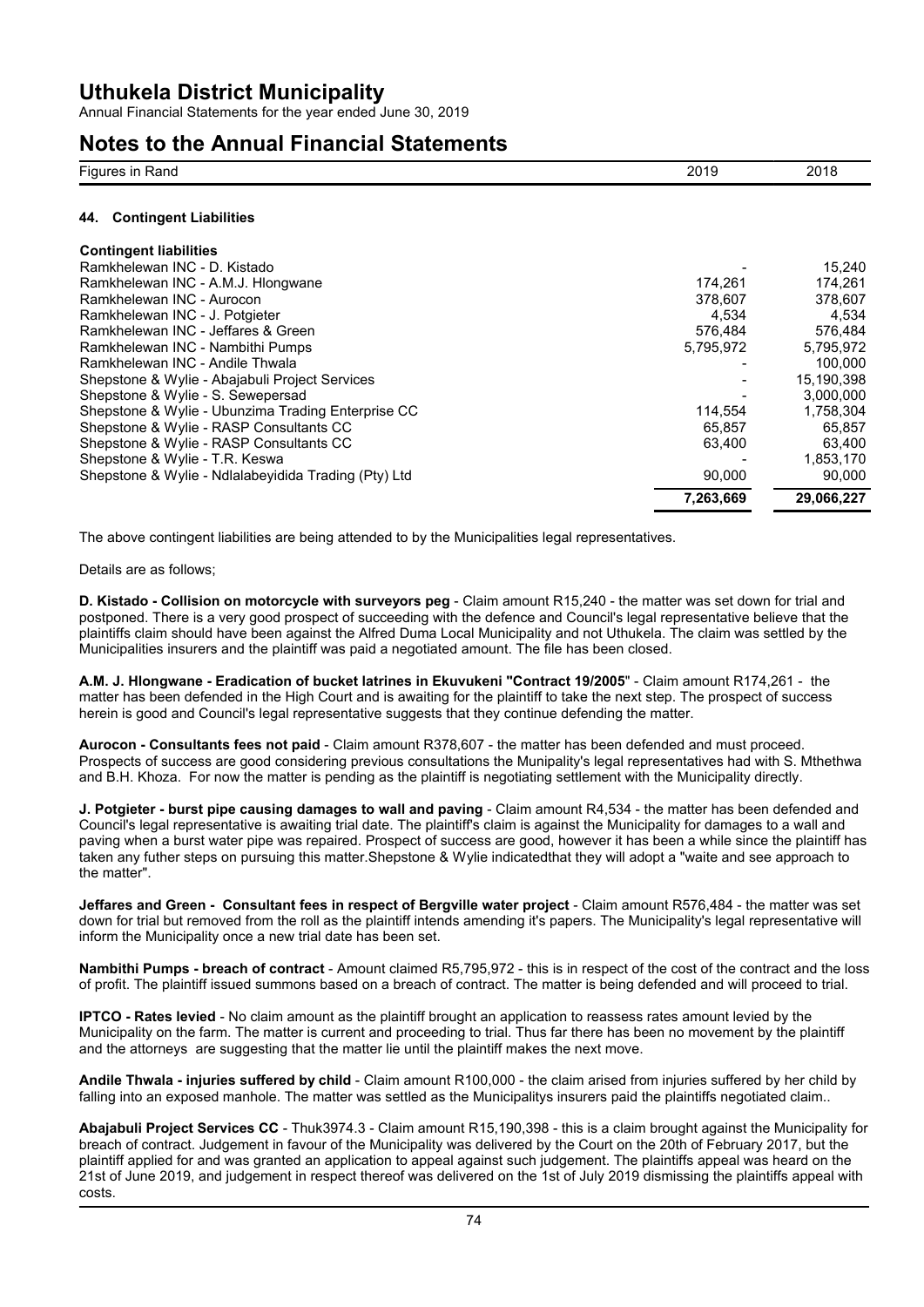Annual Financial Statements for the year ended June 30, 2019

### **Notes to the Annual Financial Statements**

Figures in Rand 2018

### **44. Contingent Liabilities (continued)**

**S. Sewepersad** - Thuk3974.5 - Claim amount R3,000,000 - In this matter a notice was sent to the Municipality in terms of Section 2 of Act 40 of 2002 by Viren Naidoo & Associates advising of their client's claim ( A. Sewepersad) against the Municipality for the sum of R3,000 000 arising from the death of his wife and injuries to himself which were allegedly caused when the vehicle they were travelling in plunged into a deep trench which was alledgetly dug by the Municipality's employees and was not cordoned off. The Municipality has referred this to it's insurers who are in the process of investigating the matter. No futher instructions were received from the Municipality and Shepstone & Wylie closed their file in August 2017.

**Ubunzima Trading Enterprise CC** - Thuk3974.14 - Claim amount R1,758,304 - summons was issued against the Municipality in respect of retention moneys which were not paid over to the plaintiff on completion of certain works as follow; claim no1 - R1,039,355 for laying of pipes in Inkanyezi community water supply scheme, claim no 2 - R604,395 for laying of pipes in the Bergville bulk water scheme, claim no 3 - R114,554 for the refurbishment and upgrade of the waste water treatment works at Khethani.

Judgment was granted against the Municipality in respect of Claims 1 and 2 above, and the Municipality has already made payment to the plaintiff in respect thereof, together with interest. It was subsequently brought to Shepstone & Wylies attention by the Municipality that the plaintiffs attorneys has calculated interest on the two claims at a wrong rate, Which resulted in the Municipality overpaying their client in the sum of Approximately R350,000.00. Shepstone & Wylie has since written to the plaintiffs attorneys demanding payment of the overpaid amount.

**Water and Sanitation Services South Africa (WSSA)** - Thuk3974.6 - RAPS Consulting T/A Viva Technologies had lodged an urgent application for an order interdicting the Municipality from awarding contract number 131/2014 to Water and Sanitation Services South Africa (WSSA) based on an allegation that WSSA's bid Ought to have been disqualified for a number of reasons.

During or about August 2016, Shepstone & Wylie were instructed by the Municipality that the matter had been Settled amicably amoungst the parties. Shepstone & Wylie then wrote to the applicants attorneys requesting their confimation to that effect, but their response was that their client was still intent on pursuing its application against the Municipality. To date, no futher steps have been taken by the applicants attorneys to pursue their clients application to finality.

In the circumstances, Shepstone & Wylie were instructed by the Municipality to set the matter down for hearing on the opposed motion roll for the purpose of seeking an order dismissing the applicants application against the Municipality with costs. The date allocated for then hearing of such application was 30 August 2017, and Shepstone & Wylie has already briefed Adv. Finnigan to appear and argue the application on behalf of the Municipality on that date.

On the 30th of August 2017 the application was adjourned to the 12th of December 2017 as the applicant had changed attorneys. Prior to the 12th of December 2017 the applicant offered to withdraw its claim against the Municipality and tender the Municipalitys costs. This offer was accepted by the Municipality and made an order of Court when the matter came fefore Court on the 12th of December 2018. The bill of costs in respect of the Municipalitys costs has been taxed and allowed in the sum of R82,029.97.

Shepsyone & Wylie are in the precess of closing their file and rendering a final account.

**RASP Consultants CC t/a Vivah Technologie**s - Thuk3974.13 - Claim amount R65,857 - Summons was issued against the Municipality for the sum of R65,857.23 for goods and services allegedly rendered by the plaintiff to the Municipality and not paid for.The matter has been defended and the pleadings have reached the discovery stage. The Municipality has filed their discovery and Shepstone & Wylie has been alled upon the plaintiffs attorneys to file their discovery. To date no futher steps have been taken by the plaintiffs attorneys to pursue the matter to its finality. Shepstone & Wylie wrote to the Municipality advising of same and seeking advice whether to close their file and render out final account statements. They were instructed to set the matter down for cost porposes. Shepstone & Wylie proceeded to instruct local agents to proceed with the necessary steps to obtain pre-trial and trial dates. They are currently awaiting allocation of the pre-trial and trial dates from Counrt. Pretrial dates were allocated and the matter was certified ready for trial. The matter proceeded to trial on the 8th of March 2019 and had to be adjorned following witness availability. The trial continued on the 24th of June 2019 and became part heard trial due to time constraints, the trial is set to commence on the 26th of July 2019. Shepstone & Wylie recently obtained instructions to proceed to call out of town witnesses in preparation for the upcomming trial..

**RASP Consultants CC t/a Vivah Technologie**s - Thuk3974.15 - Claim amount R63,400 - Summons was issued against the Municipality for the recovery of R63,399.96 for goods and services allegedly rendered by the plaintiff to the Municipality and not paid. for. The matter has been defended and the pleadings have reached the discovery stage.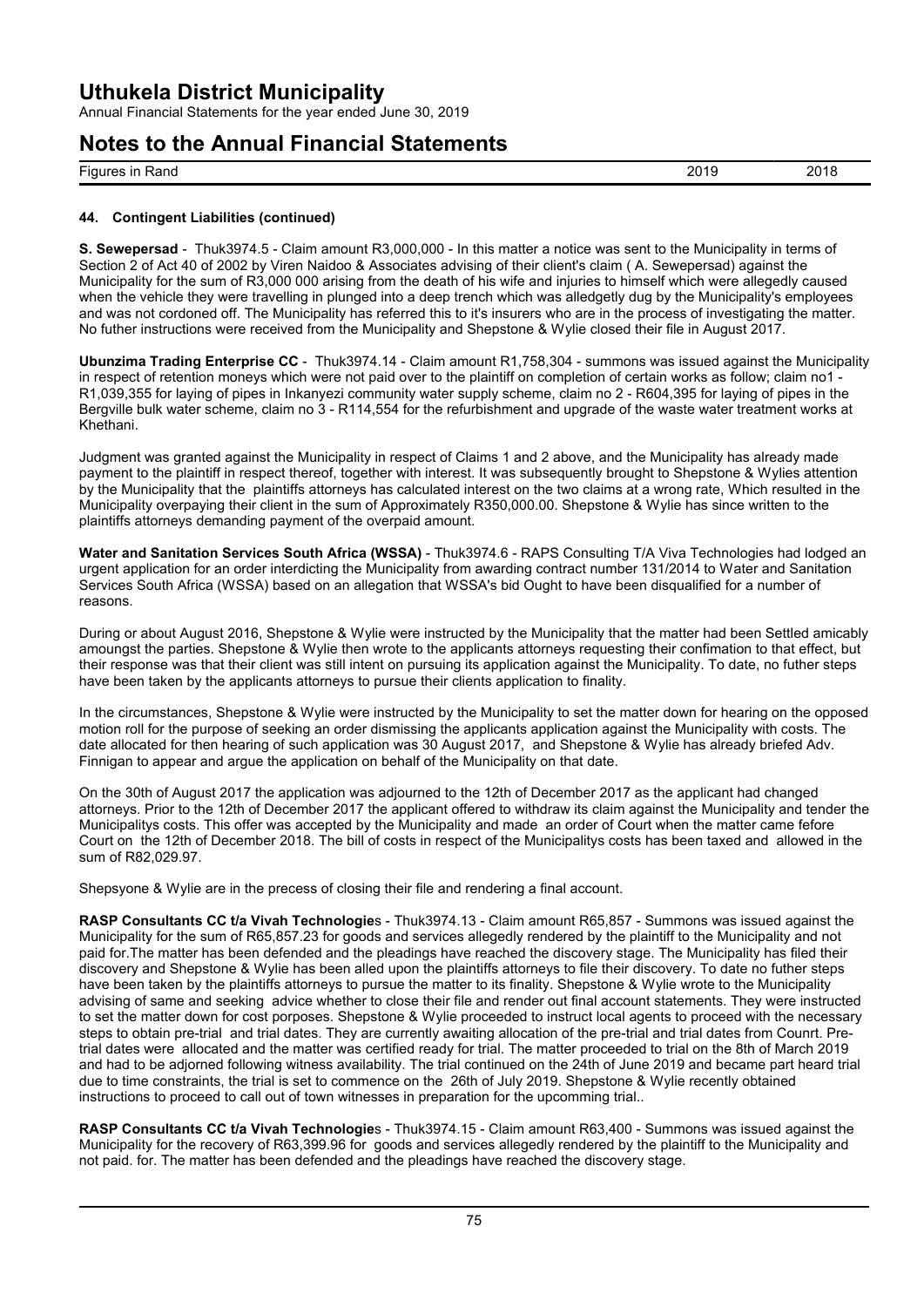Annual Financial Statements for the year ended June 30, 2019

### **Notes to the Annual Financial Statements**

Figures in Rand 2019 2018

### **44. Contingent Liabilities (continued)**

The Municipality has filed their discovery and the paintiffs attorneys have filed their discovery. To date no futher steps have been taken by the plaintiffs attorneys to pursue the matter to its finality. Shepstone & Wylie wrote to the Municipality advising of same and seeking advise whether they should close their file and render out final account statements. They were instructed to set the matter down for cost purposes. Shepstone & Wylie proceeded to instruct local agents to proceed eith the necessary steps to obtain pre-trial and trial dates. They are currently awaiting allocation of the pre-trial and trial dates from Countr. The matter proceeded to pre-trial on the 1st of April 2019, following an adjournment. Shepstone & Wylie ontained instructions from the Municipality to settle the matter on the bases that the Municipality did not have a valid defence against the claim considering that RASP did in fact render the services to the Municipality. The negotiated settlement with RASP Consultants and now await futher instructions from the Municipality.

**T.R. Keswa** - Thuk3974.22 - Claim amount R1,853,170 - This is a matter in which the Municipality's erstwhile attorneys in a labour related matter had submitted to the Municipality their bill of costs for the sum of R1,853,170 in respect of the legal services they rendered in the matter. The municipality thought the amount claimed in the bill of costs was rather excessive, and instructed Shepstone & Wylie to submitt the bill of costs to the Law Society for taxation. However the Municipality subsequently instructed to hold the matter in abeyance as an attempt was being made by the parties to settle the matter amicably. On Instruction from the Municipality Shepstone & Wylie have closed their file.

**Ndlalabeyidida Trading (Pty) Ltd** - Thuk3974.25 - Claim amount R90,000 - Summons were issued against the municipality for the payment of R90,000. The claim is in respect of an alledged verbal agreement where the plaintiff alleges that she contracted with the Municipality to supply meals at the Uthukela Winter Disaster Awareness, the plaintiff alledges that she honored the contract but the Municipality failed to make payment. The matter has been defended on behalf of the Municipality. Pleadings have closed but the plaintiff has done nothing to persue the matter to its finality. Steps have being taken to have the matter set down for trial. Prior to the matter being set down for trial, the Court required the plaintiff to conduct a full joinder application to join a certain Vuyani Mthi to the proceedings, joining Vuyani Mthi would require the plaintiff to serve summons on the Mr. Mthi. Shepstone & Wylie wrote to the plaintiffs attorney requesting they did so, following that they receive a notice of withdrawal from the attorneys of record. Shepstone & Wylie wrote to the plaintiff and requested he withdraw the claim against the Municipality and tender costs however no further action has been taken by the plaintiff. Shepstone & Wylie are in the process of setting the matter down for finality.

### **Contingent assets**

Namandla Roads and Civils - 7,770,981

**Namandla Roads And Civils** - Thuk3974.21 - This is a matter in which the Municipality has instructed Shepstone & Wylie to lodge an application against Mutual and Federal Risk Finance Limited (MFRFL) to claim the sum of R7,770,981 in respect of a performance guarantee issued by MFRFL in terms of which it bounds itself in favour of the Municipality for the performance of Namandla Roads and Civils in the latter's Contract with the Municipality. This follows the default of Namandla in its performance in the relevant contract. The matter is not likely to proceed to trial as MFRFL has already indicated, in principle, its intention to settle the matter by making payment of the guarantee amount to the Municipality.

Following a proposal by MFRFL to pay the guarantee amount into the firms trust account, depending on the outcome of an intervention application which had been launched by Namandla in the PMB High Court to be included as a party to the main proceedings, the guarantee amount would either be paid to the Municipality or back to MFRFL.

Judgement in respect of this matter was finally delivered in favour of the Municipality, and MFRFL has already made payment in respect thereof and Shepstone & Wylie collected R8,255,725 which was deposited into the Municipal bank account on the 5th of February 2019.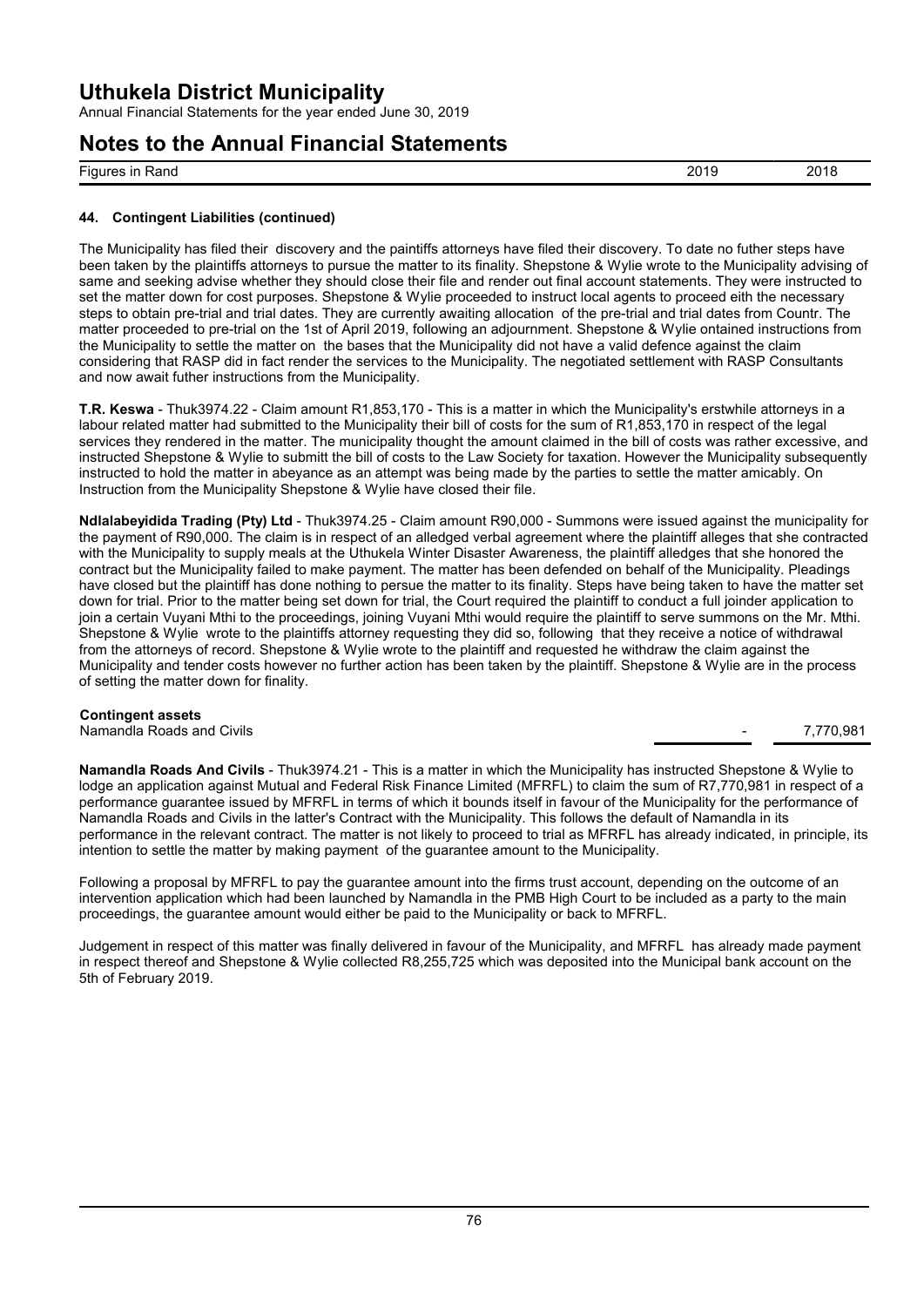Annual Financial Statements for the year ended June 30, 2019

### **Notes to the Annual Financial Statements**

| Figures in Rand                                                                                                                        | 2019                                 | 2018 |
|----------------------------------------------------------------------------------------------------------------------------------------|--------------------------------------|------|
| 45. Related parties<br>Controlling entity<br><b>Related party transactions</b>                                                         | Uthukela Economic Development Agency |      |
| <b>Employee costs</b><br>D.C.P. Mazibuko (CEO)                                                                                         | 1,114,271                            |      |
| Subsistance & traveling (Board members)<br>Office rent<br>Dedekind Real Estate (Sarosma Trust IT - Heron House - 131 Murchison         | 156,922<br>181,500                   |      |
| Street, Ladysmith)<br><b>Office furniture (PPE)</b><br>Newtech Office Solutions CC                                                     | 112,215                              |      |
| <b>General expenditure</b><br>Sinendumiso Investments (cleaning material/consumables)                                                  | 21,340                               |      |
| Landelahni Assesment Services (pty) Ltd (assessment conducted - National<br>Treasury Central Supplier Database)<br>Telephone (Vodacom) | 6,337<br>15,829                      |      |

The above transaction relates to payments made by the Municipality on behalf of the Uthukela Economic Development Agency during the 2018/2019 Financial year.

A service level agreement was signed on the 20th of March 2019 between the Municipality and the Uthukela Economic Development Agency (UEDA).

The UEDA has been appointed to provide and support the implementation of the RASET program (Radical Agrarian Social-Economic Transformation Program).

### **Compensation to accounting officer and other key management**

| 1,114,271 |                          |
|-----------|--------------------------|
| 9,757     | $\overline{\phantom{a}}$ |
| 1,338     |                          |
| 70,396    | $\overline{\phantom{a}}$ |
| 93,490    |                          |
| 135,725   |                          |
| 170,000   |                          |
| 633,565   |                          |
|           |                          |

#### **Key management information**

| <b>Executive Committee</b> | 8                        |
|----------------------------|--------------------------|
|                            |                          |
| Chairperson                |                          |
| Non-executive board member |                          |
| Non-executive board member |                          |
| Non-executive board member |                          |
| Non-executive board member |                          |
| Non-executive board member |                          |
| Non-executive board member |                          |
| Non-executive board member |                          |
|                            | Accounting Officer (CEO) |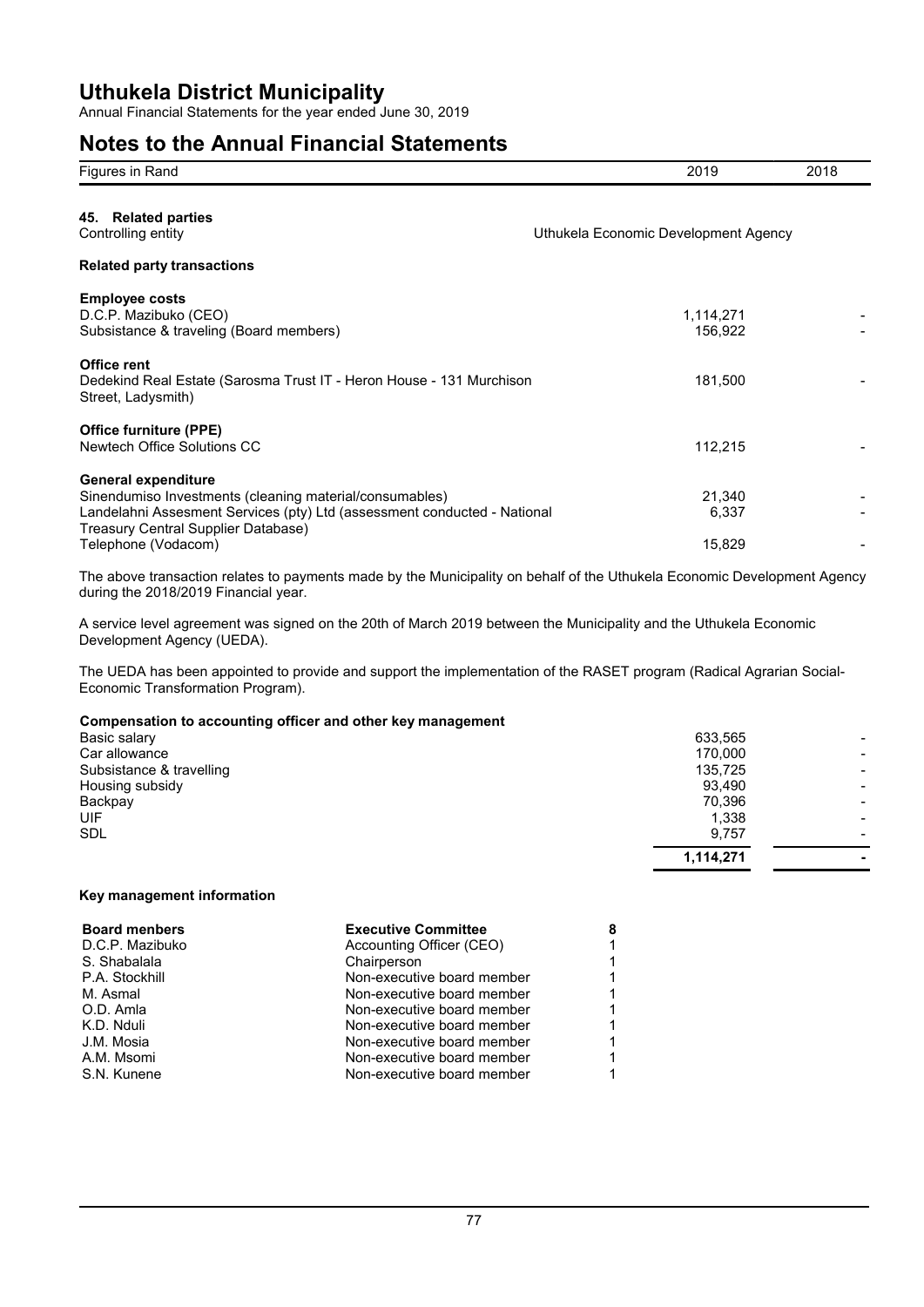Annual Financial Statements for the year ended June 30, 2019

### **Notes to the Annual Financial Statements**

| $- \cdot$<br>.<br><b>110</b><br>rial"<br>Ranu<br>ш<br>----------- | $\sim$ $\sim$<br>. .<br><u>_</u> | ``<br>∼ |
|-------------------------------------------------------------------|----------------------------------|---------|
|                                                                   |                                  |         |

#### **46. Prior period errors and restatements**

Prior period errors relates to corrections done in the 2018/2019 financial year which relates to the 2017/2018 financial year.

Restatements relates to expenditure which has been moved from one expenditure line item to another to restate the disclosures in the statement of financial position and the statement of financial performance for the 2017/2018 financial year.

The correction of the error(s) results in adjustments as follows:

| <b>Statement of financial position</b>    |                |                |
|-------------------------------------------|----------------|----------------|
| Property, plant and equipment             | 22,138,567     | 33,224,057     |
| Payables from exchange transactions       | (19, 937, 839) | (17,624,918)   |
| Unspent conditional grants                | 297,420        |                |
| Consumer debtors                          | (860,312)      |                |
| Consumer deposits                         | (8,560,198)    |                |
| VAT payable                               | (1,600,520)    |                |
| <b>Statement of financial performance</b> |                |                |
| Revenue from service charges              | 11,302,248     | 1,456,326      |
| Interest - Trading services               |                | (761, 936)     |
| Other income                              |                | (13,091)       |
| Government grants and subsidies           | 297.420        |                |
| Employee related costs                    | 67.552         | (18, 308)      |
| Councillors remuneration                  | (173,810)      |                |
| Debt impairment provision                 | (22, 323, 278) |                |
| Lease rental on operating leases          | (171,600)      | (963, 691)     |
| <b>Bulk purchases</b>                     | (1,338,560)    | (378, 124)     |
| Contracted services                       | (5,509,626)    | (25, 323, 828) |
| General expenditure                       | (12, 811, 796) | (3,585,453)    |
| Depreciation                              | (18, 706)      |                |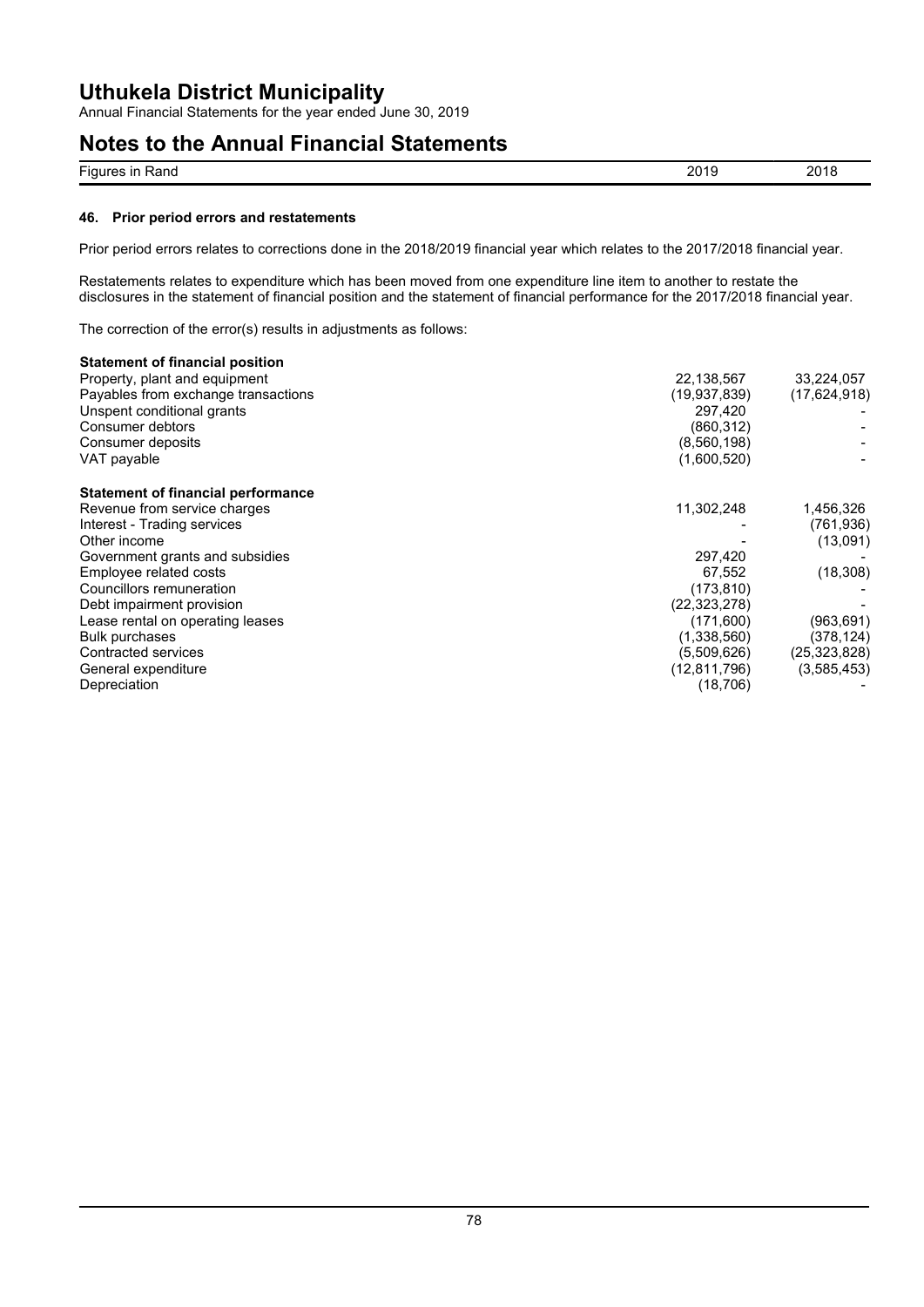Annual Financial Statements for the year ended June 30, 2019

### **Notes to the Annual Financial Statements**

| $- \cdot$<br>$\overline{1}$<br>.<br>Fiat<br>≺anc<br>- 11 1 | ~<br>້<br>. . |  |
|------------------------------------------------------------|---------------|--|
|                                                            |               |  |

#### **47. Prior period error and restatements - detailed**

Presented below are those items contained in the statement of financial position, statement of financial performance and cash flow statement that have been affected by prior-year adjustments:

#### **Statement of financial position**

#### **2018**

|                                               | <b>Note</b> | As previously<br>reported | <b>Correction of</b><br>error | Re-<br>classification | <b>Restated</b> |
|-----------------------------------------------|-------------|---------------------------|-------------------------------|-----------------------|-----------------|
| Inventories                                   | 9           | 6,895,436                 |                               |                       | 6,895,436       |
| Receivables from exchange transactions        | 10          | 3,222,937                 |                               | 432,210               | 3,655,147       |
| Receivables from non exchange<br>transactions | 11          | 920,047                   |                               |                       | 920,047         |
| Consumer debtors                              | 12&13       | 186,361,210               | (860, 312)                    |                       | 185,500,898     |
| Cash and cash equivalents                     | 14          | 6,010,767                 |                               |                       | 6,010,767       |
| Property plant and equipment                  | 4           | 2,512,759,943             | 22,138,567                    |                       | 2,534,898,510   |
| Intangable assets                             | 5           | 542,209                   |                               |                       | 542,209         |
| Receivables from exchange transactions        | 10          | 1,658,406                 |                               |                       | 1,658,406       |
| Receivables from non exchange<br>transactions | 11&60       | 4,592,424                 |                               |                       | 4,592,424       |
| Prepayments                                   | 8           | 2,423,119                 |                               |                       | 2,423,119       |
| Operating lease liability                     | 6&40        | (159, 527)                |                               |                       | (159, 527)      |
| Payables from exchange transactions           | 20          | (138, 913, 138)           | (19, 937, 839)                | (432, 210)            | (159, 283, 187) |
| Other accruals                                |             | (22,420,123)              |                               |                       | (22, 420, 123)  |
| Consumer deposits                             | 21          | (15,035,281)              | (8,560,198)                   |                       | (23, 595, 479)  |
| Employee benefit obligation                   |             | (547, 340)                |                               |                       | (547, 340)      |
| Unspent conditional grants                    | 15          | (48,454,826)              | 297,420                       |                       | (48, 157, 406)  |
| VAT payable                                   | 17          | (64,459,162)              | (1,600,520)                   |                       | (66,059,682)    |
| Other liabilities                             | 55          | (23,370,656)              |                               |                       | (23,370,656)    |
| Employee benefit obligation                   |             | (31,812,818)              |                               |                       | (31, 812, 818)  |
|                                               |             | 2,380,213,627             | (8,522,882)                   |                       | 2,371,690,745   |

Other liabilities "advance receipts - transfers" to the amount of R23,370,656 was received from National Departments during the 2015/2016 financial year as at year end, 30 June 2016, it has not been confirmed if the funding was in respect of Drought relief. During the 2016/2017 financial year it was established that R15,686,192 was in respect of the Regional Bulk Infrastructure Grant.

The R15,686,192 was transfered to the unspent liability in respect of the RBIG grant and uspent grants as at 30 June 2016 was restated,

Unspent conditional grants reduced from R48,454,826 to R48,157,406 due to expenditure incurred during the 2017/2018 financial year not recognised as grant income in respect of the District Growth and Development Grant.

Payables from exchange transactions increased from R138,913,138 to R159,283,187 due to invoices submitted late in respect of expenditure which relates to the 2017/2018 financial year and a restatement of R432,210. The statement of financial position has been restated.

Debtors refunds has been restated in the statement of financial position (trade debtors - Receivables from exchange transactions).

Consumer deposits increased by R8,530,19 due to deposits raised in 2018/2019 which relates to 2017/2018.

Vat payable increased from R64,459,162 to R66,059,682.

Consumer debtors increased from R186,361,210 to R185,500,898 due to correction of revenue understated as at 30 June 2018.

During the asset verification process in the 2018/2019 financial year assets to the amount of R22,138,567 were identified which were not previously capitalized. PPE has therefore been restated as at 30 June 2018.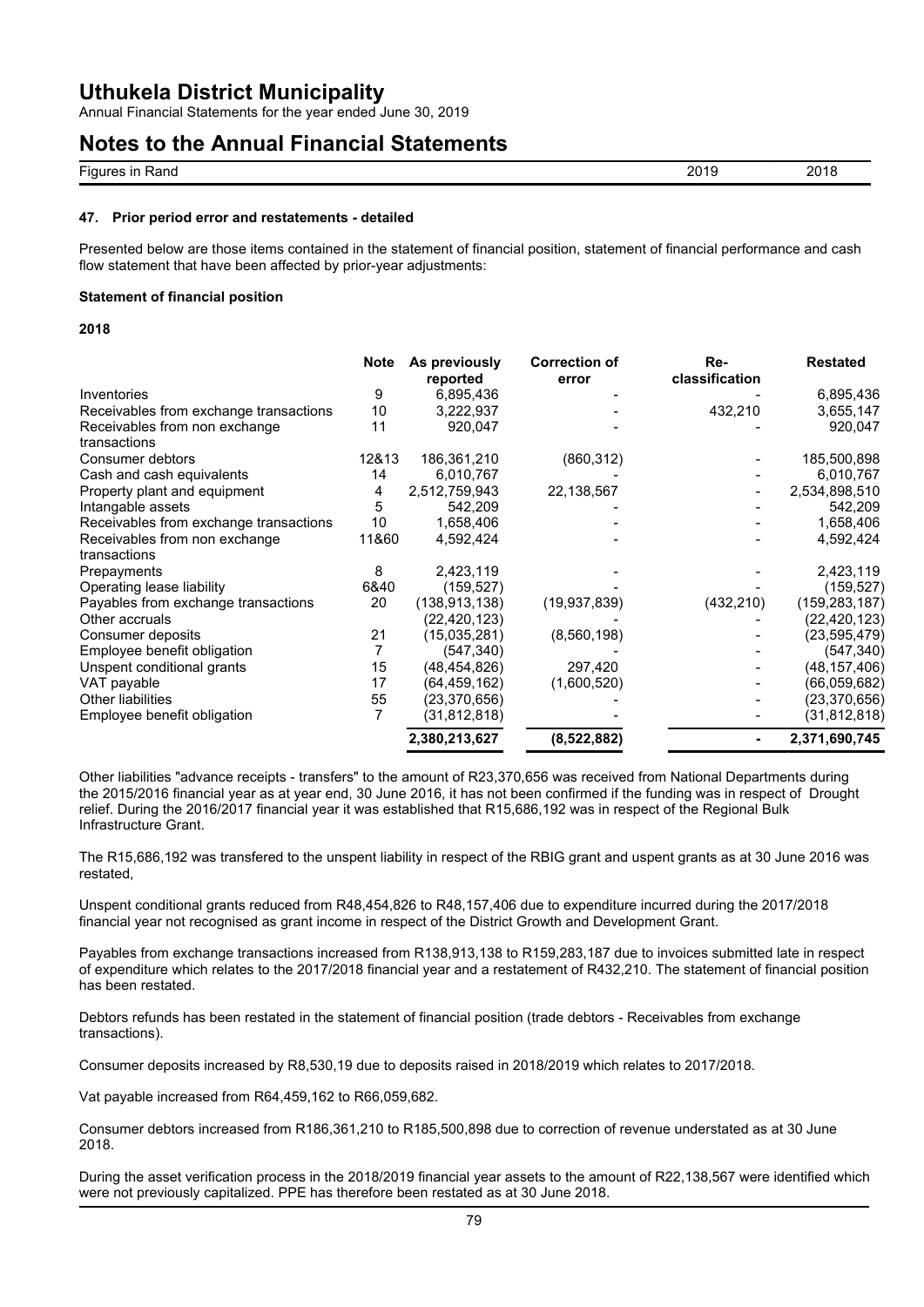Annual Financial Statements for the year ended June 30, 2019

# **Notes to the Annual Financial Statements**

Figures in Rand 2018

### **47. Prior period error and restatements - detailed (continued)**

Total net assets therefore decreased from R2,380,213,627 to R2,371,745 as a result of the prior period error adjustments of R1,637,836 as at 30 June 2018 and the statement of financial position has been restated.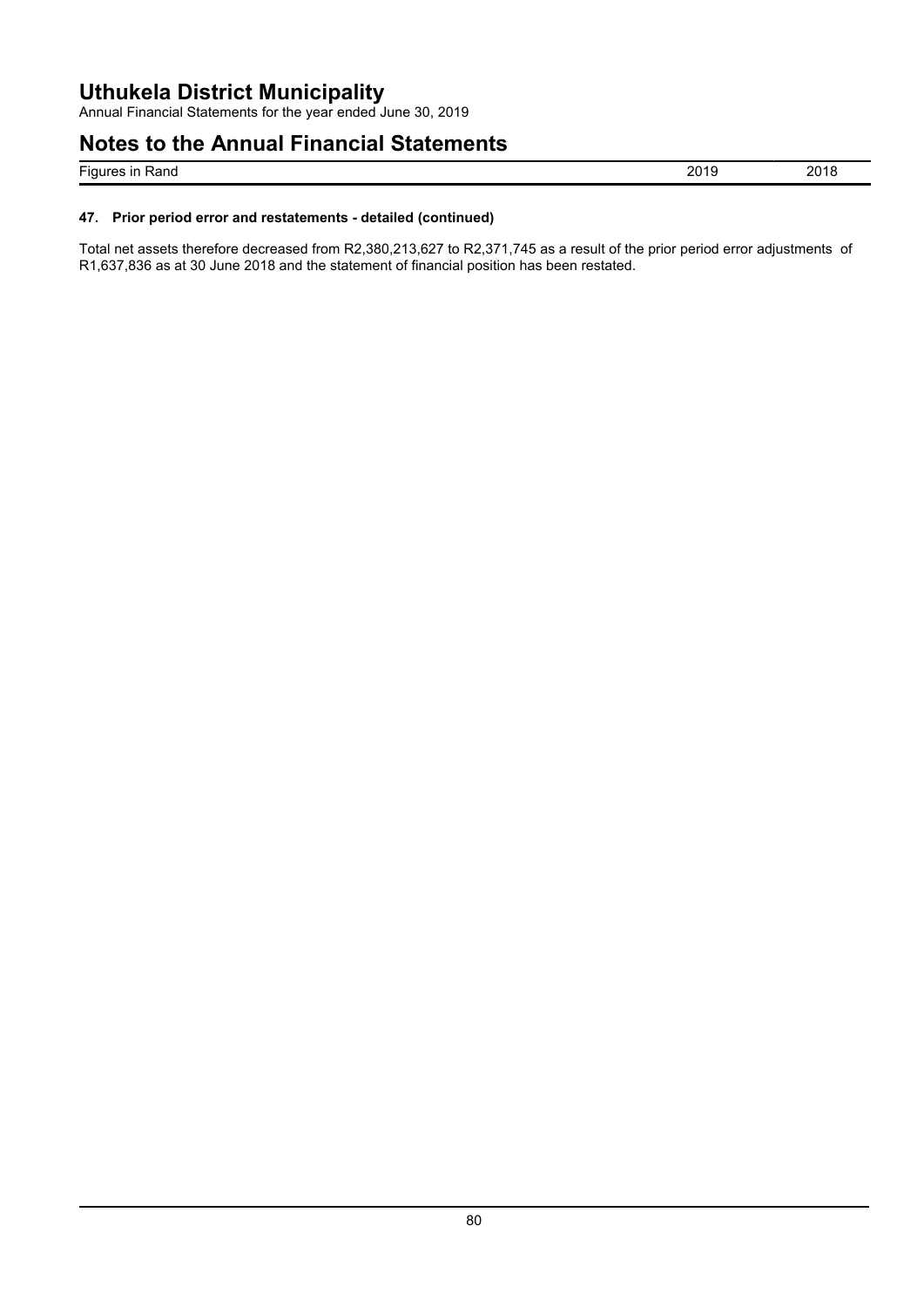Annual Financial Statements for the year ended June 30, 2019

### **Notes to the Annual Financial Statements**

Figures in Rand 2019 2018

### **47. Prior period error and restatements - detailed (continued)**

### **Statement of finanical performance**

**2018**

|                                      | <b>Note</b> | As previously<br>reported | <b>Correction of</b><br>error | Re-<br>classification | <b>Restated</b> |
|--------------------------------------|-------------|---------------------------|-------------------------------|-----------------------|-----------------|
| Revenue from service charges         | 23          | 169,245,359               | 11,302,248                    |                       | 180,547,607     |
| Interest received - trading services | 22          | 43,393,190                |                               |                       | 43,393,190      |
| Onther income                        | 22          | 3,750,848                 |                               |                       | 3,750,848       |
| Other income - donations             | 22          | 4,191,714                 |                               |                       | 4,191,714       |
| Interest received - investments      | 22          | 1,172,704                 |                               |                       | 1,172,704       |
| Government grants                    | 22&28       | 669,572,517               | 297,420                       |                       | 669,869,937     |
| Public contributions and donations   | 22          | 7,786,949                 |                               |                       | 7,786,949       |
| Employee related costs               | 30          | (253, 202, 908)           | (106, 258)                    | 173,810               | (253, 135, 356) |
| Remuneration of councillors          | 31          | (6, 546, 749)             |                               | (173, 810)            | (6,720,559)     |
| Depreciation and amortization        | 32          | (68, 222, 192)            | (18, 706)                     |                       | (68, 240, 898)  |
| Impairment loss                      | 4           | (5,629,839)               |                               |                       | (5,629,839)     |
| Finance costs                        | 34          | (2,788,880)               |                               |                       | (2,788,880)     |
| Lease rentals on operating leases    | 40          | (836,040)                 | (171,600)                     |                       | (1,007,640)     |
| Debt impairment provision            | 35          | (109, 458, 724)           | (22, 323, 278)                |                       | (131, 782, 002) |
| Bad debt written off                 | 51          | (13, 392, 510)            |                               |                       | (13, 392, 510)  |
| <b>Bulk purchases</b>                | 36          | (3,439,550)               | (1,338,560)                   |                       | (4,778,110)     |
| Contracted services                  | 37          | (88, 701, 494)            | (5,509,626)                   | (18,096,106)          | (112, 307, 226) |
| General expenditure                  | 38          | (136, 825, 152)           | (12, 811, 796)                | 18,096,106            | (131, 540, 842) |
| Gain / (Loss) on write off of assets | 7           | (3,884,205)               |                               |                       | (3,884,205)     |
| Surplus for the year                 |             | 206, 185, 038             | (30, 680, 156)                |                       | 175,504,882     |
| Statement to changes in nett assets  |             | As previously<br>reported | Correction of<br>error        | Re-<br>classification | Restated        |
|                                      |             | 2,380,213,627             | (8,522,882)                   |                       | 2,371,690,745   |
| Subtotal                             |             | 2,380,213,627             | (8,522,882)                   |                       | 2,371,690,745   |
|                                      |             | 2,380,213,627             | (8,522,882)                   |                       | 2,371,690,745   |

Revenue from service charges increased with R11,302,248 from R169,245,359 to R180,547,607.

Grant income recognized increased with R297,420 from R669,572,517 to R669,869,937 due to expenditure incured during the 2017/2018 financial year in respect of the District growth and Defvelopment Grant.

Employee related costs decreased with R67,552 from R253,202,908 to R253,135,356 as at 30 June 2018.

Councillors remuneration increased with R173,810 from R6,546,749 to R6,720,559 as at 30 June 2018.

Depreciation increased with R18,706 from R68,222,192 to R68,240,898 as at 30 June 2018.

Lease rentals on operating leases increased with R171,600 from R836,040 to R1,007,640 as at 30 June 2018.

Repairs and maintenance has been re-classified under contracted services and in terms of GRAP 17 maintenance and repairs must be disclosed by nature of expense under PPE. Refer to note 4 (PPE) for the detailed disclosure of maintenance and repairs).

Bulk purchases increased with R1,338,560 from R3,349,5507 to R4,778,110 as at 30 June 2018.

Contracted services increased with R5,509,626 and R18,096,406 (restatements) from R88,701,494 to R112,307,226 as at 30 June 2018.

General expenditure increased with R12,811,796 and decreased with R18,076,406 (restatements) from R136,825,152 to R131,540,842 as at 30 June 2018.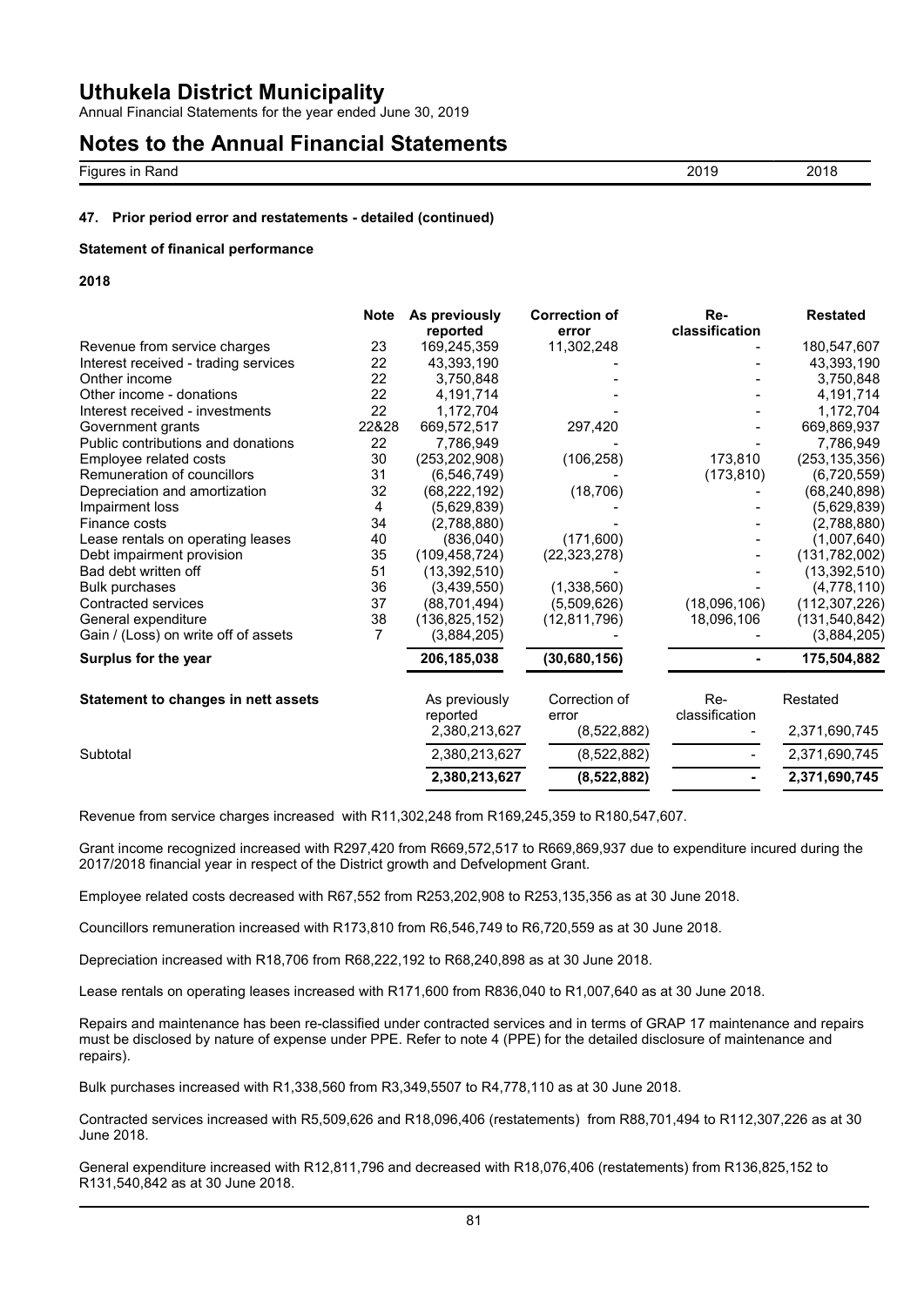Annual Financial Statements for the year ended June 30, 2019

### **Notes to the Annual Financial Statements**

| $- \cdot$<br>$- - -$<br>≺and<br>⊦ιαι | n n<br>. .<br>∼<br>. . | $\cdot$ . |
|--------------------------------------|------------------------|-----------|
|                                      |                        |           |

#### **47. Prior period error and restatements - detailed (continued)**

In terms of GRAP 1and GRAP 3 operational grant expenditure has to be disclosed by nature of expense and therefore there is no line item in the statement of financial performance for the disclosure of grant expenditure.

### **Cash flow statement**

**2018**

|                                                       | <b>Note</b> | As previously<br>reported | <b>Correction of</b><br>error | Change in<br>accounting<br>policy | Re-<br>classification | <b>Restated</b> |
|-------------------------------------------------------|-------------|---------------------------|-------------------------------|-----------------------------------|-----------------------|-----------------|
| Cash flow from operating activities                   |             |                           |                               |                                   |                       |                 |
| Service charges                                       |             | 104,940,191               | (9,000)                       |                                   |                       | 104,931,191     |
| Grants received                                       |             | 663,084,261               | 6,785,676                     |                                   |                       | 669,869,937     |
| Interest income.                                      |             | 4,191,714                 |                               |                                   |                       | 4,191,714       |
| Other cash items                                      |             | 3,750,848                 |                               |                                   |                       | 3,750,848       |
| <b>Employee and Councillors costs</b>                 |             | (259,749,657)             | (106, 258)                    |                                   |                       | (259, 855, 915) |
| Suppliers and other                                   |             | (234,375,254)             | (68,892,240)                  |                                   |                       | (303, 267, 494) |
| Finance costs                                         |             | (2,788,880)               |                               |                                   |                       | (2,788,880)     |
|                                                       |             | 279,053,223               | (62,221,822)                  |                                   | ۰                     | 216,831,401     |
| Cash flow from investing activities                   |             |                           |                               |                                   |                       |                 |
| Purchase of property plant and equipment              |             |                           |                               | (295,236,875)                     |                       |                 |
| Cash flow from financing activities                   |             |                           |                               |                                   |                       |                 |
| Net increase in other liabilities (consumer deposits) |             |                           |                               | 1,453,626                         | 8,560,198             | 10,013,824      |
| Movement in other liabilities                         |             |                           |                               | 14,768,172                        |                       | 14,768,172      |
| Increase / (decrease) in finance lease liabilities    |             |                           |                               | (25, 264)                         |                       | (25, 264)       |

#### **Errors**

During the 2018/2019 financial period the Municipality's Management realised that service charges amounting to R21,462,966 were not recognised in 2017/2018 and had been recognised in the 2018/2019 financial year in the statement of financial performance due to an error .

**16,196,534 8,560,198 24,756,732**

If retrospective restatement is impracticable for a particular prior period, disclose the circumstances that led to the existence of that condition and a description of how and from when the error has been corrected.

The following prior period errors adjustments occurred:

| 821,118,360<br>21,462,966 |
|---------------------------|
|                           |
|                           |
| 842,581,326               |
|                           |
| 843.017.766               |
| 21.462.966                |
| 864,480,732               |
|                           |
|                           |
|                           |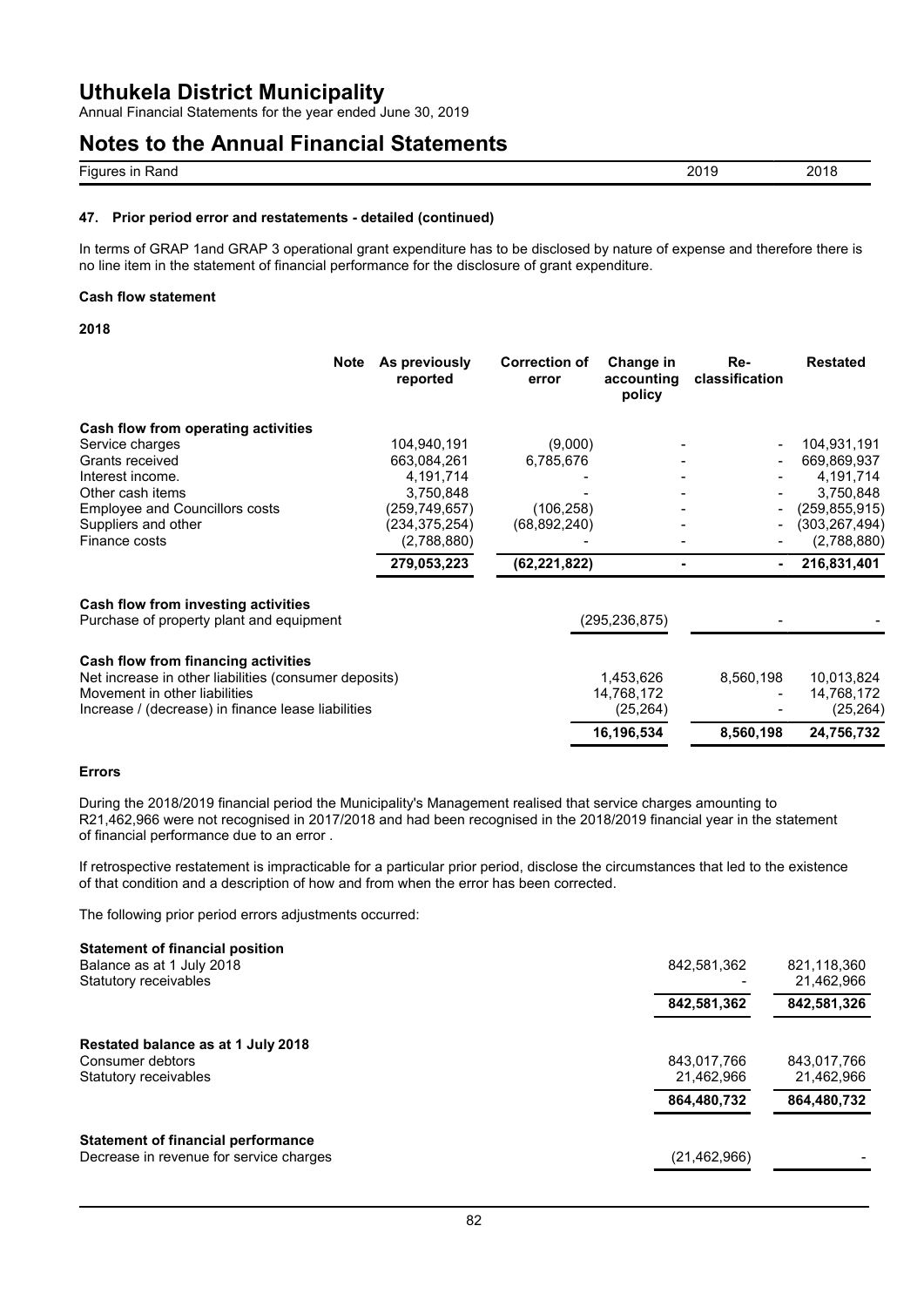Annual Financial Statements for the year ended June 30, 2019

### **Notes to the Annual Financial Statements**

| Figures in Rand                                                                                                                        | 2019           | 2018       |
|----------------------------------------------------------------------------------------------------------------------------------------|----------------|------------|
| 47. Prior period error and restatements - detailed (continued)<br>Statment of changes in net assets<br>Increase in accumulated surplus | $\blacksquare$ | 21,462,966 |

Debtors restate balance as at 30 June 2018 amounts to R864,480,732.

The decrease in revenue in respect of the 2018/2019 financial year amounts to R21,462,966 and the increase in the accumulated surpus in respect of the 2017/2018 financial year amounts to R21,462,966.

#### **Change in accounting policy**

Effective 1 July 2018 the Municipality changed its accounting policy on the recognition of the statutary receivables where premesis or consumers are provided with water or availability thereof, the Municipality deems that an agreement exists in terms of the water services bylaws and in line with statutory receivables.

The following change in accounting policies occurred:

| 961.389.011    | 843,017,766 |
|----------------|-------------|
| 50.057.638     | 21.462.966  |
| 1,011,446,649  | 864.480.732 |
|                |             |
| (21, 462, 966) | 21.462.966  |
|                |             |

#### **Change 1**

#### GRAP 108.

The Municipality has applied GRAP 108 in accounting for statutory receivables as follows.

- Carryimg amount is the amount at which an asset is recognised in the statement of financial position.
- The cost method ussed to account for statutory receivables at their transaction amount, plus any accrued interest or other charges (where applicable) and, less any accumulated impairment losses and any amounts derecognised.
- Nominal interest rate is the prevaling interest rate as approved by Council.

Statutory receivables are receivables that..

- arise from water services bye-laws; and
- require settlement by another entity in cash or another financial asset. The transaction amount for a statutory receivable means the amount specified in, or calculated, levied or charged in accourdance with prevailing Council approved tariffs supported by the water services bye-laws.

The Municipality initially measures statutory receivables at cost of the transaction amount.

Subsequent to initial recognition statutory receivables takes into account the following.

- interest or other charges that may have accrued on the receivables (where applicable)
- impairment losses; and
- amounts derecognised

### **Reclassifications**

Due to amendments to GRAP1 and GRAP3 - "Presentation of Financial Statements", operational grants have to be disclosed by nature of expense and therefore has been reclassified in the statement of financial performance.

Due to amendments to Grap 17 - "Presentation of Financial Statements", repairs and maintenance has to be disclosed by nature of expense and has therefore been disclosed in note 4 under PPE.

#### **Reclassification 1**

Burial Services has been reclassified as contracted services - from general expenditure - other.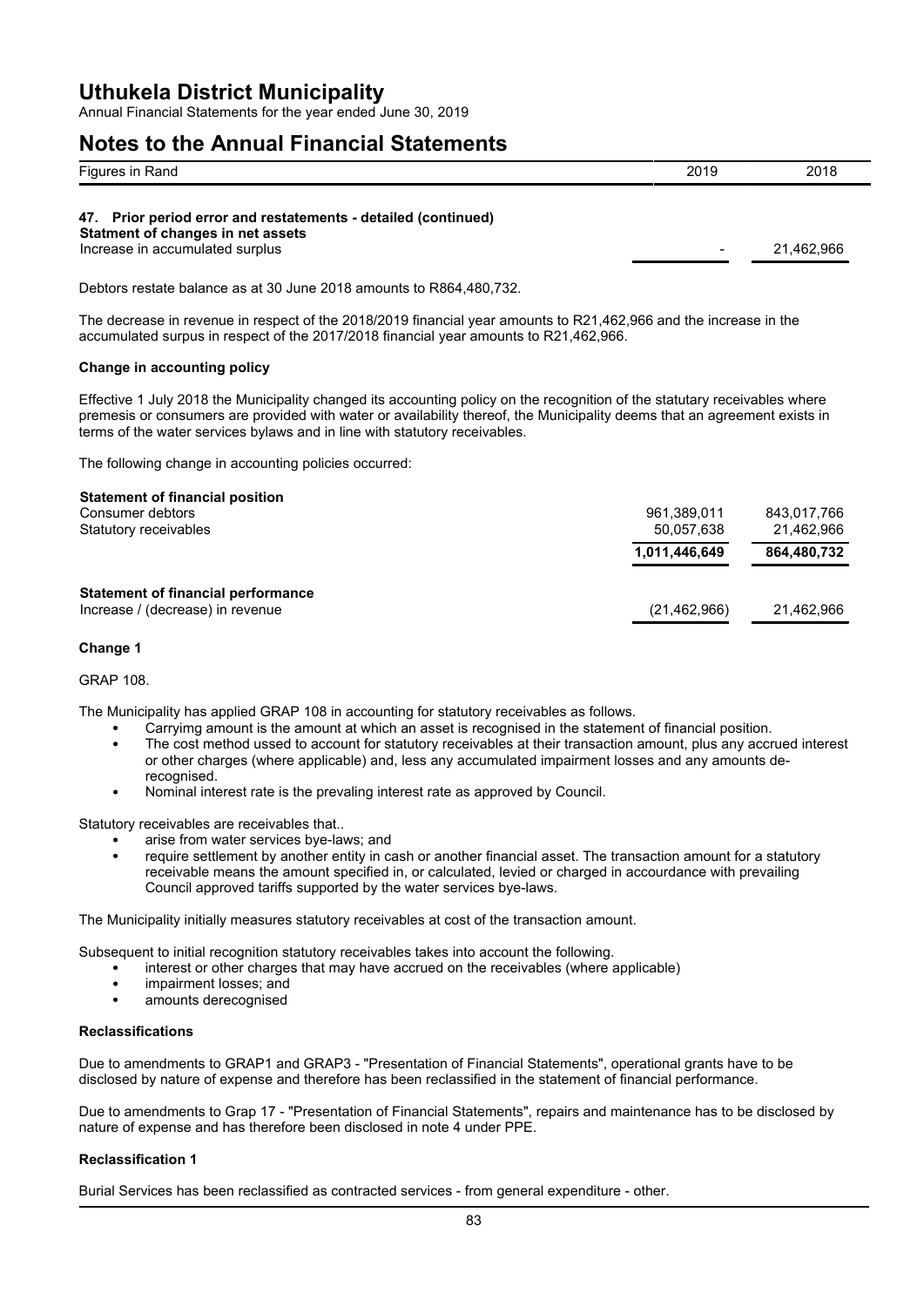Annual Financial Statements for the year ended June 30, 2019

### **Notes to the Annual Financial Statements**

| $- \cdot$<br>ın<br>Rand<br>Figur | 2010<br>. .<br>$-$<br>and the control of the con- | ∍∩י<br>.<br>. .<br>--<br>$\sim$ |
|----------------------------------|---------------------------------------------------|---------------------------------|
|                                  |                                                   |                                 |

#### **47. Prior period error and restatements - detailed (continued)**

Artist and performers has been reclassified as contracted services - from general expenditure - other.

Employee wellnes has been reclassified as contracted services - from general expenditure - medical.

Maintenance and repairs has been reclassified as contracted services - from general expenditure.

Legal cost has been reclassified as contracted services - from general expenditure - consulting and professional fees.

#### **Reclassification 2**

Plant and equipment hier has been restated as general expenditure - from contracted services.

Insurance has been reclassified as general expenditure - from contracted services.

Chemicals has been reclassified as general expenditure - from contracted services.

#### **48. Risk management**

#### **Liquidity risk**

The municipality's risk to liquidity is a result of the funds available to cover future commitments. The municipality manages liquidity risk through an ongoing review of future commitments and credit facilities.

Cash flow forecasts are prepared and adequate utilised borrowing facilities are monitored.

#### **Credit risk**

Credit risk consists mainly of cash deposits, cash equivalents, derivative financial instruments and trade debtors. The municipality only deposits cash with major banks with high quality credit standing and limits exposure to any one counter-party.

Trade receivables comprise a widespread customer base. Management evaluated credit risk relating to customers on an ongoing basis. If customers are independently rated, these ratings are used. Otherwise, if there is no independent rating, risk control assesses the credit quality of the customer, taking into account its financial position, past experience and other factors. Individual risk limits are set based on internal or external ratings in accordance with limits set by the board. The utilisation of credit limits is regularly monitored. Sales to retail customers are settled in cash or using major credit cards. Credit guarantee insurance is purchased when deemed appropriate.

Financial assets exposed to credit risk at year end were as follows:

| <b>Financial instrument</b>                  | 2019        | 2018        |
|----------------------------------------------|-------------|-------------|
| Bank balance and cash                        | 43.906.014  | 6.010.767   |
| Consumer debtors from exchange transactions  | 201.976.125 | 185,500,898 |
| Other receivables from exchange transactions | 99.104.233  | 5,313,553   |
| Reveivables from non-exchange transactions   | 4.938.176   | 5.512.471   |

#### **49. Going concern**

We draw attention to the fact that at 30 June 2019, the municipality had an accumulated surplus (deficit) of R 2,600,558,480 and cost coverage ratio is one month.

The municipalities current liabilities R432,528,125 exceeds current assets R366,071,127 at 30 June 2019 and current ratio is 0.82 as opposed to the norm that ranges from 1.5 to 2.1 which casts a material uncertainty that the municipality can continue as a going concern.

The annual financial statements have been prepared on the basis of accounting policies applicable to a going concern. This basis presumes that funds will be available to finance future operations and that the realisation of assets and settlement of liabilities, contingent obligations and commitments will occur in the ordinary course of business.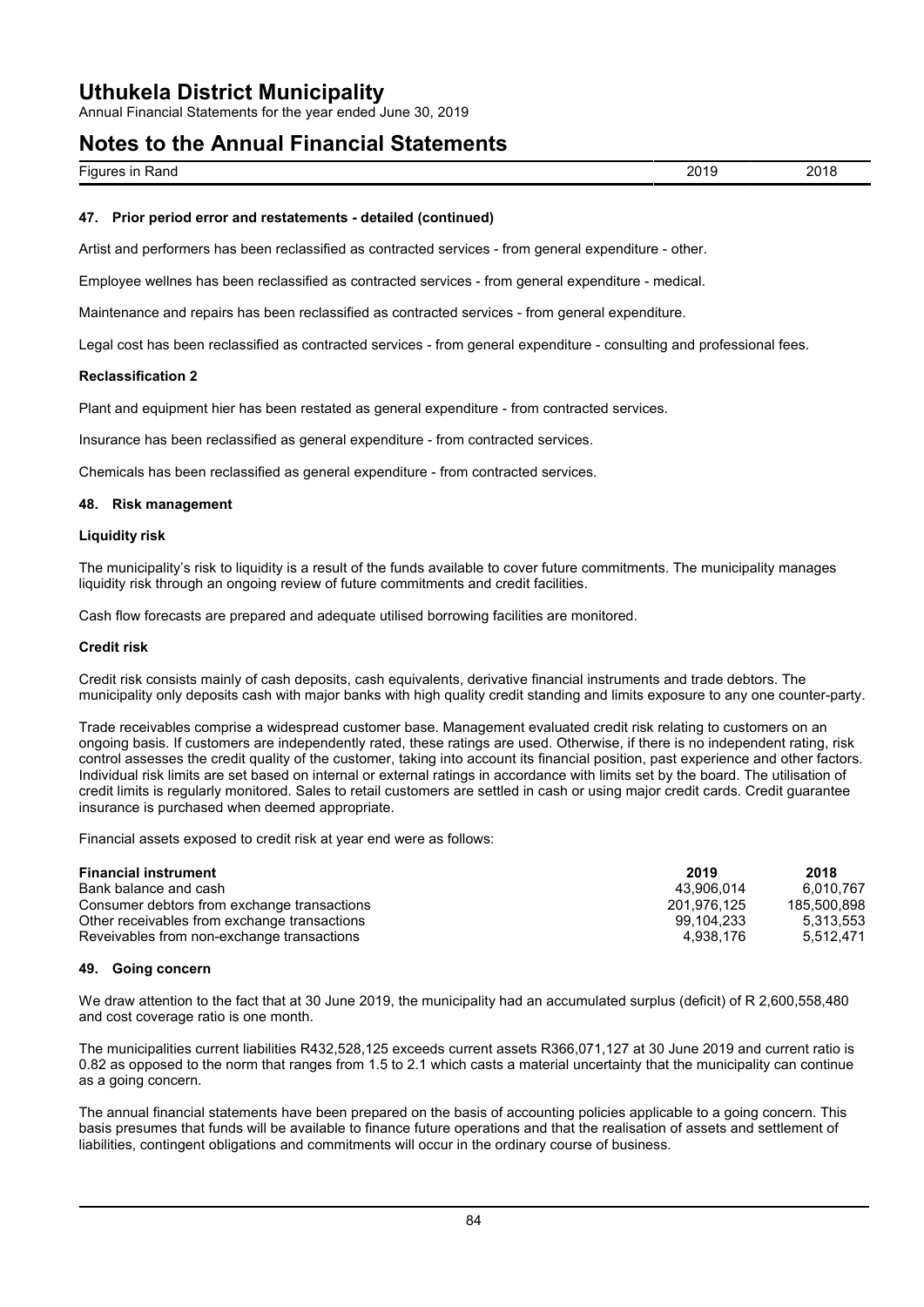Annual Financial Statements for the year ended June 30, 2019

### **Notes to the Annual Financial Statements**

| $\overline{\phantom{a}}$<br>----<br><b></b><br>וחו<br>-<br>7anu<br> | 0011<br>$\sim$<br>_____ | $\sim$<br>יי<br>- -<br> |
|---------------------------------------------------------------------|-------------------------|-------------------------|
|                                                                     |                         |                         |

#### **49. Going concern (continued)**

The Municipality started experiencing cash flow difficulties from the 2016/2017 financial year. A interim Finance Committee has been established during the 2018/2019 financial year to manage cash flow and monitor the implementation of cost containment measures. The financial position of the Municipality is improving and unspent conditional grants at year end are cash backed.

Management acknowledges the decrease in the cost coverage ratio with great concern and measures have been put in place to address the situation. All high cost drivers have been identified and a strategy to deal with them has been developed and implementation is monitored.

It must be noted that the drought and related expenditure experienced during previous financial years had the biggest impact on the municipality's cash reserves.

Management has developed a revenue enhancement strategy and is implementing the credit control policy in an effort to improve reveue collection. Two service providers (debt collectors) were appointed during the financial year to assist the municipality with the collection of outstanding debt.

Management has also implemented MFMA Circular 82 "Cost containment measures" in an effort to cut down on operational expenditure.

The core function of the municipality is the provision of water and sanitation and the position of key manager, which is GM: Technical and Water Services Department has been vacant for more than two years.

Departments have submitted their procurement plans to the SCM unit in ordere to manage cash outflows.

Weekly cash flows projections are performed and management will re-asses the municipality's financial position after the first six months of the year.

The disapproval of the roll over application of the unspent portions of the Regional Bulk Infrastructure grant (R14,768,000 - 2016/2017) and (R46,380,000 - 2017/2018) as well as the Rural Road Asset Management grant (R1,227,391 - 2017/2018) impacted negatively on the municipality's cashflow. R61,148,000 in respect of RBIG was recoverred from the equity share allocation for the 2018/2019 financial year.

The R1,227,391 in respect of the Rural Roas Asset Management grant was not recovered by National Treasury nor was a refund requested.

The Municipality has entered into an agreement with Umgeni Water to perform the bulk water function of behalf of the Municipality. Umgeni Water has taken over three of the water purification plants as from 1 January 2019 nl. Oliphantskop, Tugela Estate and the Ezakheni plant.

Currently Umgeni Water is billing the Municipality for purified water and this has put futher strains on the cash flow of the municipality.

This has put a further strain on the budget of the Municipality and In order to be sustainable the Municipality will have to drasticcaly improve on debt collection.

#### **50. Events after the reporting date**

A Municipal vehicle was stolen at the end of July 2019 and the book value of the said vehicle is R147,862.

This was reported to the Municipality's insurers and they have since appointed a assessor to investigate the matter.

#### **51. Bad debt written off**

| Irrecoverable debt written off |           |            |
|--------------------------------|-----------|------------|
| Indigent write-offs            | 37.018    | 13.173.150 |
| One third incentive write-offs |           | 117.312    |
| Other bad debt written off     | (3.577)   | 102.048    |
| Discount allowed               | 6.881.741 |            |
|                                | 6.915.182 | 13.392.510 |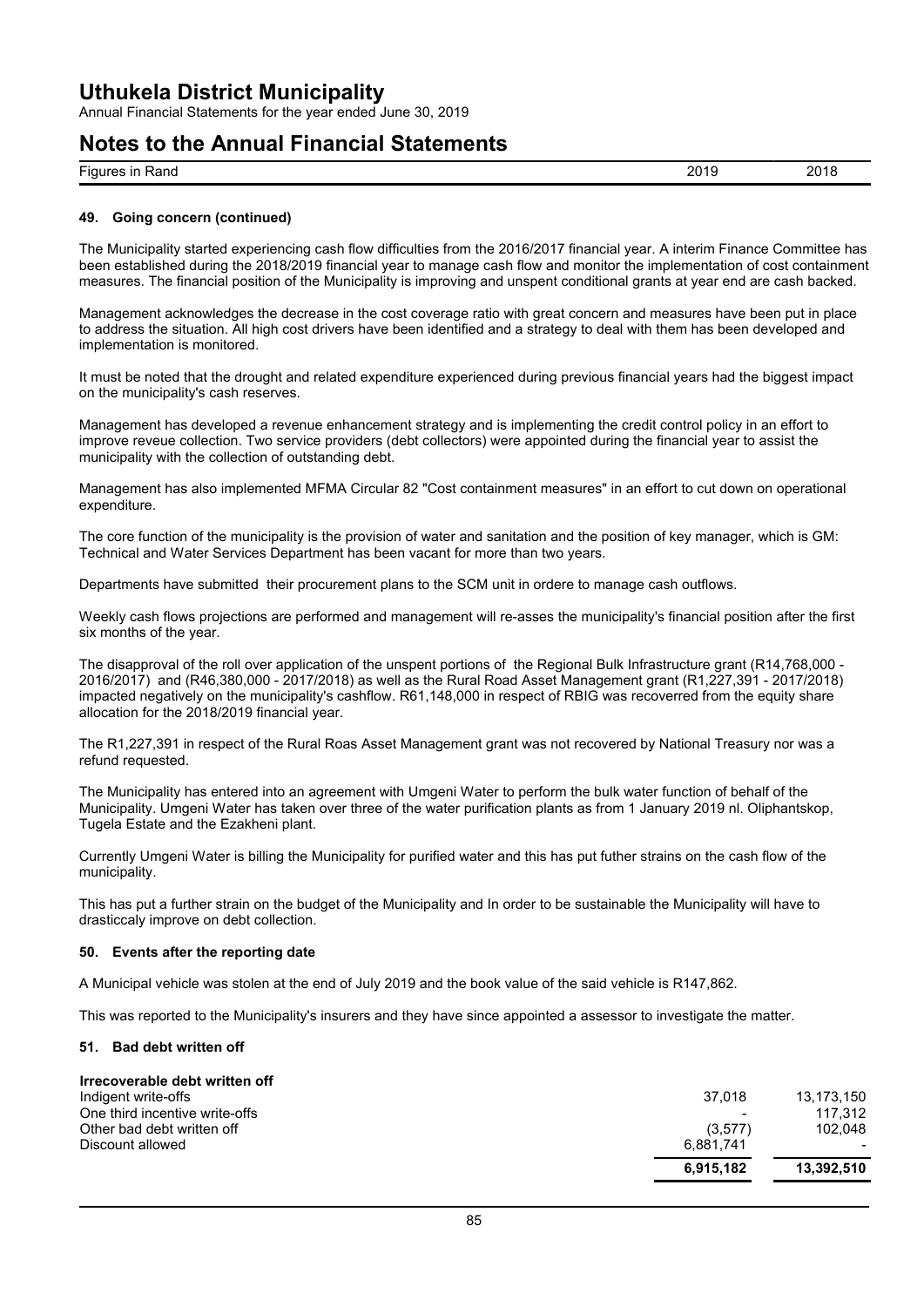Annual Financial Statements for the year ended June 30, 2019

# **Notes to the Annual Financial Statements**

| Figur.<br>Rand<br>. უ | 2010<br>טוי<br>ZU.<br>____ | 2018 |
|-----------------------|----------------------------|------|
|                       |                            |      |

### **52. Unauthorised expenditure**

| Opening balance as previously reported                                                                                                                                               | 279,776,291               | 372,228,911                                |
|--------------------------------------------------------------------------------------------------------------------------------------------------------------------------------------|---------------------------|--------------------------------------------|
| Opening balance as restated<br>Add: Unauthorised expenditure - current period<br>Less: Amount written off - prior period - 2016/2017 - Council resolution 12.3 dated 29<br>June 2018 | 279,776,291<br>66,665,124 | 372,228,911<br>70,971,243<br>(163,411,963) |
| Less Amounts written off - 2017/2018 financial year - Council resolution 12.3 dated 29<br>June 2018                                                                                  |                           | (11,900)                                   |
| Less: Amounts written off June 2019 - Council resolution A02/06/19 dated 28 June 2019<br>(2016/20414 and 2014/2015)                                                                  | (89,010,639)              |                                            |
| Less: Amounts written off June 2019 - Council resolution A02/06/19 dated 28 June 2019<br>(2015/2016)                                                                                 | (116, 799, 552)           |                                            |
| <b>Closing balance</b>                                                                                                                                                               | 140,631,224               | 279,776,291                                |

Unauthorized expenditure is the result of the overspending of the total amounts appropriated in the municipality's budget for the financial year.

The total operating budget amounted amounted to R716,844,000 and the actual expenditure to R783,706,695 as at 30 June 2019. Operating expenditure therefore exceeded the budget by R66,862,695 at year end.

The total capital budget amounted to R345,155,000 and the actual expenditure to R244,682,580 as at 30 June 2019.

### **The over expenditure incurred by municipal departments during the year is attributable to the following categories:**

|          | 66,665,124 | 70,971,243 |
|----------|------------|------------|
| Cash     | 49,752,061 | 18,778,773 |
| Non-cash | 16,913,063 | 52,192,470 |

### **Disciplinary steps taken/criminal proceedings**

No diciplinary steps has been taken and no criminal proceedings instituted.

### **53. Fruitless and wasteful expenditure**

| Opening balance as previously reported                                                                                                                                                                                                          | 333,077                             | 235,566                         |
|-------------------------------------------------------------------------------------------------------------------------------------------------------------------------------------------------------------------------------------------------|-------------------------------------|---------------------------------|
| Opening balance as restated<br>Add: Fruitless and wastefull expenditure - current period<br>Less: Amount written off - prior period - 2016/2017 - Council resolution 12.3 dated 29<br>June 2018                                                 | 333,077<br>1,988,240                | 235,566<br>206,065<br>(23, 976) |
| Less amounts written off 2017/2018 financial year - Council resolution 12.3 dated 29<br>June 2018                                                                                                                                               |                                     | (84, 578)                       |
| Less: amount written of - 31st August 2018<br>Less: amount written off - 2014/2015 and prior years - Council resolution A02/06/19<br>dated 28 June 2019.<br>Less: amounts written off - 2015/2016 - Council resoluttion A02/06/19 dated 28 June | (106,770)<br>(91, 327)<br>(120,263) |                                 |
| 2019<br><b>Closing balance</b>                                                                                                                                                                                                                  | 2,002,957                           | 333.077                         |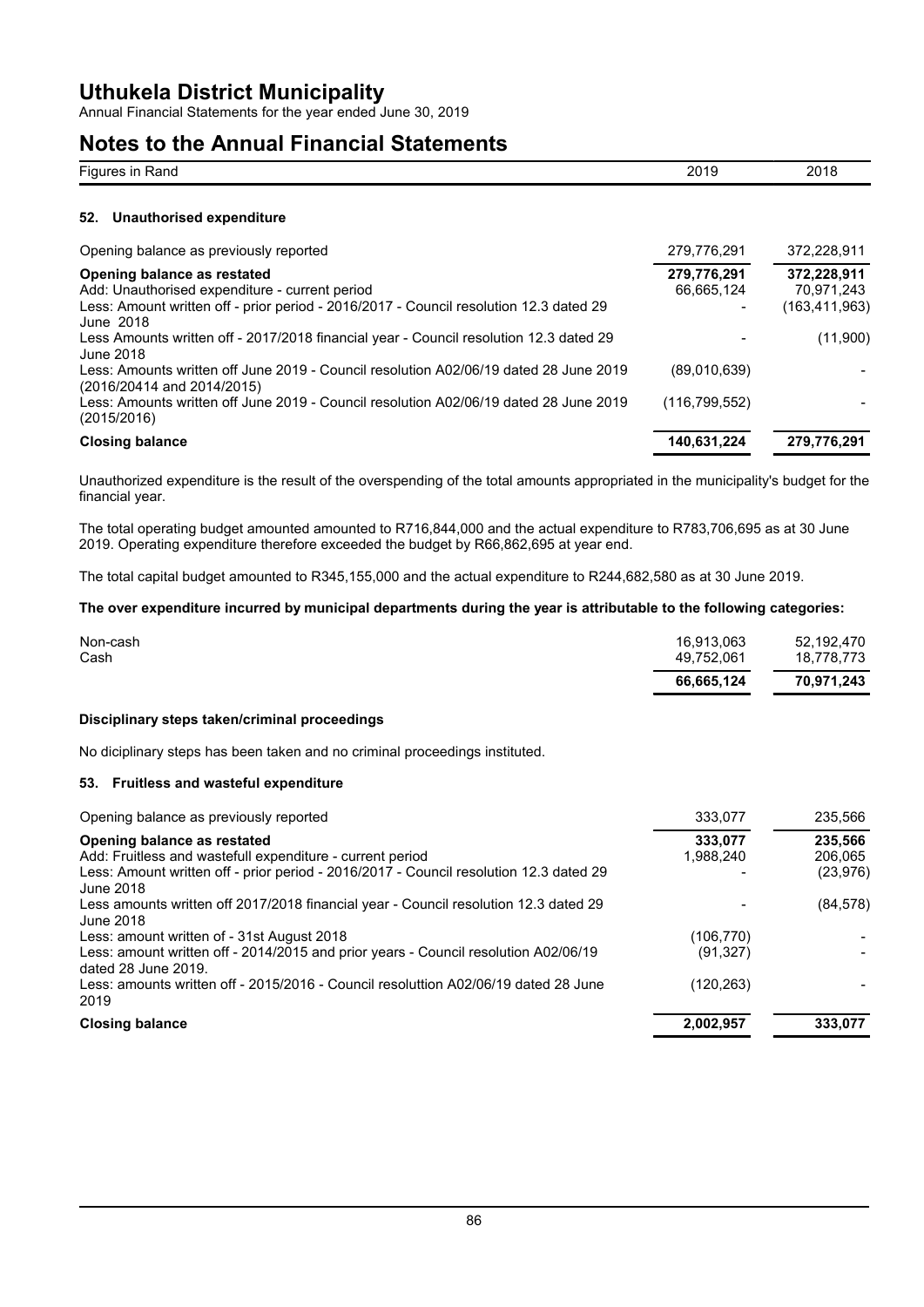Annual Financial Statements for the year ended June 30, 2019

### **Notes to the Annual Financial Statements**

| Figures in Rand                                                        | 2019 | 2018 |
|------------------------------------------------------------------------|------|------|
| 53. Fruitless and wasteful expenditure (continued)                     |      |      |
| Expenditure identified in the current year include those listed below: |      |      |

| Heading                                                            |                                                           |           |         |
|--------------------------------------------------------------------|-----------------------------------------------------------|-----------|---------|
| Eskom                                                              |                                                           | 81.948    | 49,503  |
| Watersol                                                           |                                                           | 6,458     | 28,823  |
| <b>KZN Transport</b>                                               |                                                           |           | 14,755  |
| Telkom                                                             |                                                           | 1,697     | 180     |
| Natal Joint Municipal Pension Fund                                 |                                                           |           | 6.034   |
| <b>AZAR Attorneys</b>                                              |                                                           |           | 106,770 |
| Afred Duma Local Municipality                                      |                                                           | 29,873    |         |
| Berrange Incorporated                                              |                                                           | 65,443    |         |
| Macauly & Riddel                                                   |                                                           | 2,237     |         |
| <b>Auditor General</b>                                             |                                                           | 17,966    |         |
| Lalparsad Inc. Trust                                               |                                                           | 1,330,890 |         |
| Quickstep                                                          |                                                           | 74,441    |         |
| Wesbank                                                            |                                                           | 38,669    |         |
| Umgeni Water                                                       |                                                           | 338,618   |         |
|                                                                    |                                                           | 1,988,240 | 206,065 |
|                                                                    | Disciplinary steps taken/criminal                         |           |         |
|                                                                    | proceedings                                               |           |         |
| Fruitless and wastefull expenditure -<br>2016/2017                 | No diciplinary steps taken and no criminal<br>proceedings |           | 23,976  |
| Fruitless and wastefull expenditure -<br>2017/2018                 | No diciplinary steps taken and no criminal<br>proceedings |           | 84,578  |
| Fruitless and wastefull expenditure -<br>2017/2018 - AZAR Attorney | No diciplinary steps taken and no criminal<br>proceedings | 106,770   |         |
| Fruitless and wastefull expenditure -<br>2014/2015                 | No diciplinary syeps taken and no criminal<br>proceedings | 91,327    |         |
| Fruitless and wastefull expenditure -<br>2015/2016                 | No Diciplinary steps taken and no criminal<br>proceedings | 120,263   |         |
|                                                                    |                                                           | 318,360   | 108,554 |

Fruitless and wastefull expenditure in respect of AZAR Attorneys amounting to R106,770 were written off by Council on the 31st of August 2018 after futher investigations was performed.

The amount of R65,443 paid to Berrange Incorporated was for interest on retention in respect of AJT Plant & Equipment Hire.

The amount of R1,330,890 paid to Lalparsad Inc. Trust was for interest as per Court judgement in respect of Ubunsima Trading.

The amount of R74,441 paid to Quickstep was for interest on late payment of invoices submitted.

The amount of R338,618 relates to interest charged by Umgeni Water for late payment.

#### **Amounts recoverable**

After the council committee investigations, council adopted the council committee recommendations to recover the amounts from the municipal official as it was proven without reasonable doubt that the official was liable for the identified noncompliance to the SCM processes.

| KZN Transport - relates to pending disiplinary hearing with regards to feet management | $\sim$ | 14.755 |
|----------------------------------------------------------------------------------------|--------|--------|
| Watersol - failure to follow proper SCM processes                                      | 6.458  |        |
|                                                                                        | 6.458  | 14.755 |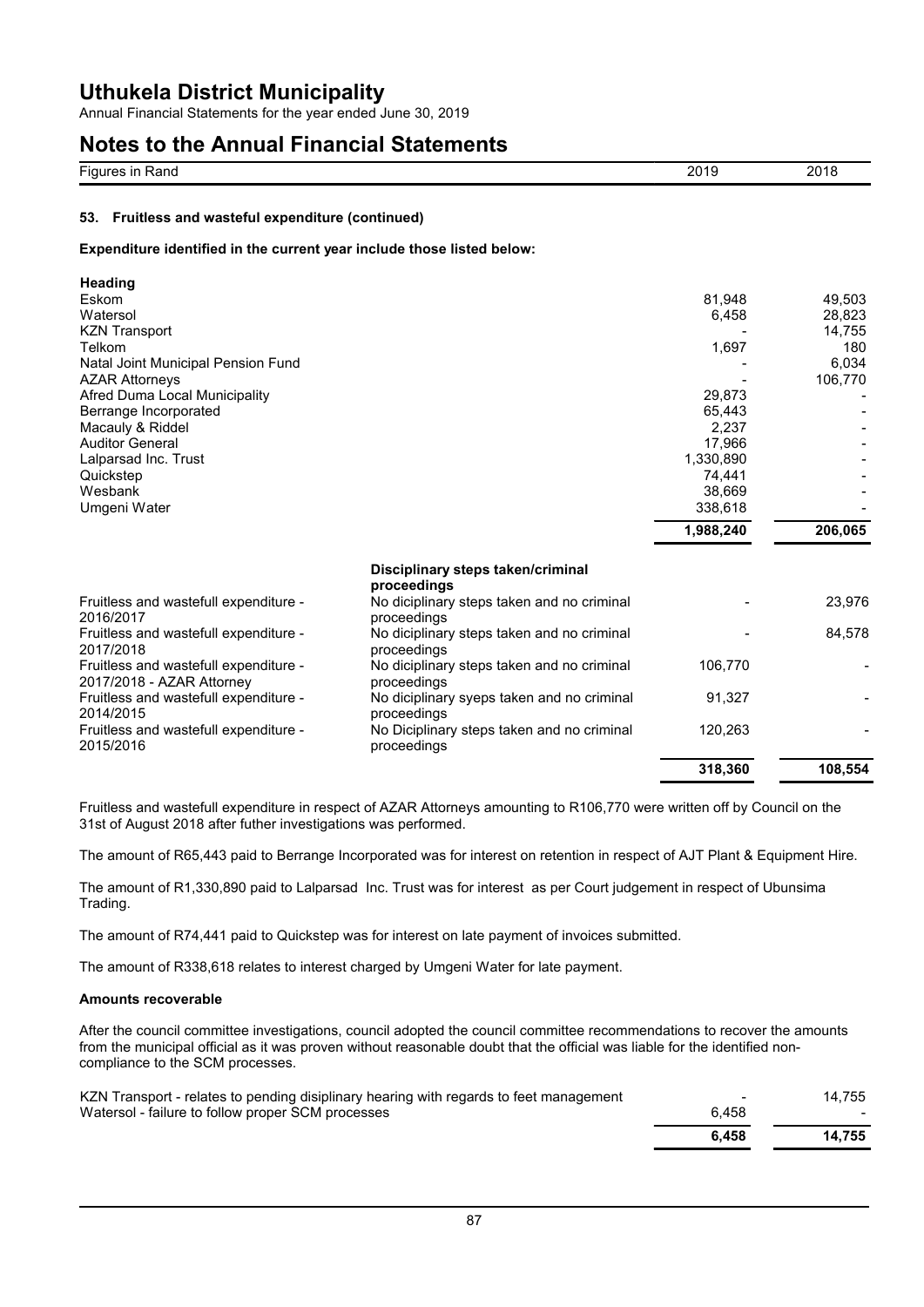Annual Financial Statements for the year ended June 30, 2019

### **Notes to the Annual Financial Statements**

| $- \cdot$<br>- --<br>⊢ı∩ı.<br>kanc. | . |  |
|-------------------------------------|---|--|

### **53. Fruitless and wasteful expenditure (continued)**

### **Amounts written-off**

After the Council committee investigation, Council adopted the Council committee recommendations and the following were written off.

|                                                                                                        | <b>Condoned by Council</b>                         |              |               |
|--------------------------------------------------------------------------------------------------------|----------------------------------------------------|--------------|---------------|
| Written off in respect of the 2016/2017                                                                | Council resolution 12.3 dated 29 June 2018         |              | 23,976        |
| financial year                                                                                         |                                                    |              |               |
| Written off in respect of the 2017/2018<br>financial year                                              | Council resolution 12.3 dated 29 June 2018         |              | 84,578        |
| Written off - AZAR Attorneys - Council                                                                 | Council resolution 31 August 2018                  | 106,770      |               |
| 31August 2018                                                                                          |                                                    |              |               |
| Written off in respect o the 2017/2018<br>financial year                                               | Council resolution A02/06/19 dated 28 June<br>2019 | 211,590      |               |
|                                                                                                        |                                                    | 318,360      | 108,554       |
| Irregular expenditure<br>54.                                                                           |                                                    |              |               |
| Opening balance                                                                                        |                                                    | 329,295,807  | 55,681,855    |
| Plus: irregular expenditure - current year                                                             |                                                    | 233,130,039  | 399,834,102   |
|                                                                                                        |                                                    |              |               |
| <b>Adjustments</b>                                                                                     |                                                    | 562,425,846  | 455,515,957   |
| Less amounts written off - 2017/2018 - Council resolution 12.3 - 29 June 2018                          |                                                    |              | (126,220,150) |
| Adjustments                                                                                            |                                                    | 12,433,286   |               |
| Less: Amounts written off - 2016/2017 - Council resolution A02/06/19 dated 28 June<br>2019 (2016/2017) |                                                    | (55,681,855) |               |
| <b>Closing balance</b>                                                                                 |                                                    | 519,177,277  | 329,295,807   |

Managemnt went as far back as possable to identify irregular expenditure incurred for the disclosure in the financial statements.

Amounts disclosed is inclusive of VAT.

### **Incidents/cases identified in the current year include those listed below:**

|                                                                          |                                                                                                                   | 55,681,855                | 999,852,894               |
|--------------------------------------------------------------------------|-------------------------------------------------------------------------------------------------------------------|---------------------------|---------------------------|
| Irregular expenditure incurred 2016/2017<br>financial year               | No diciplinary steps taken and no criminal<br>proceedings                                                         | 55,681,855                |                           |
| Irregular expenditure incurred 2017/2018<br>financial year               | No diciplinary steps taken and no criminal<br>proceedings                                                         |                           | 126,220,150               |
| Irregular expenditure incurred 2011/2012 to<br>2016/2017 financial years | No disciplinary steps taken/criminal<br>proceedings<br>No diciplinary steps taken and no criminal<br>proceedings. |                           | 873,632,744               |
|                                                                          |                                                                                                                   | 233,130,039               | 399,834,102               |
| Less than three quotations received                                      |                                                                                                                   | 4,625,538                 | 32,292                    |
| Drought relief expenditure                                               |                                                                                                                   |                           | 74,624,935                |
| Non compliance with SCM regulations<br><b>Expired contracts</b>          |                                                                                                                   | 164.161.875<br>42,100,794 | 221.241.643<br>41,471,824 |
| Section 32 deviations                                                    |                                                                                                                   | 22,241,832                | 61.022.491                |
| Section 36 Deviations                                                    |                                                                                                                   |                           | 1.440.917                 |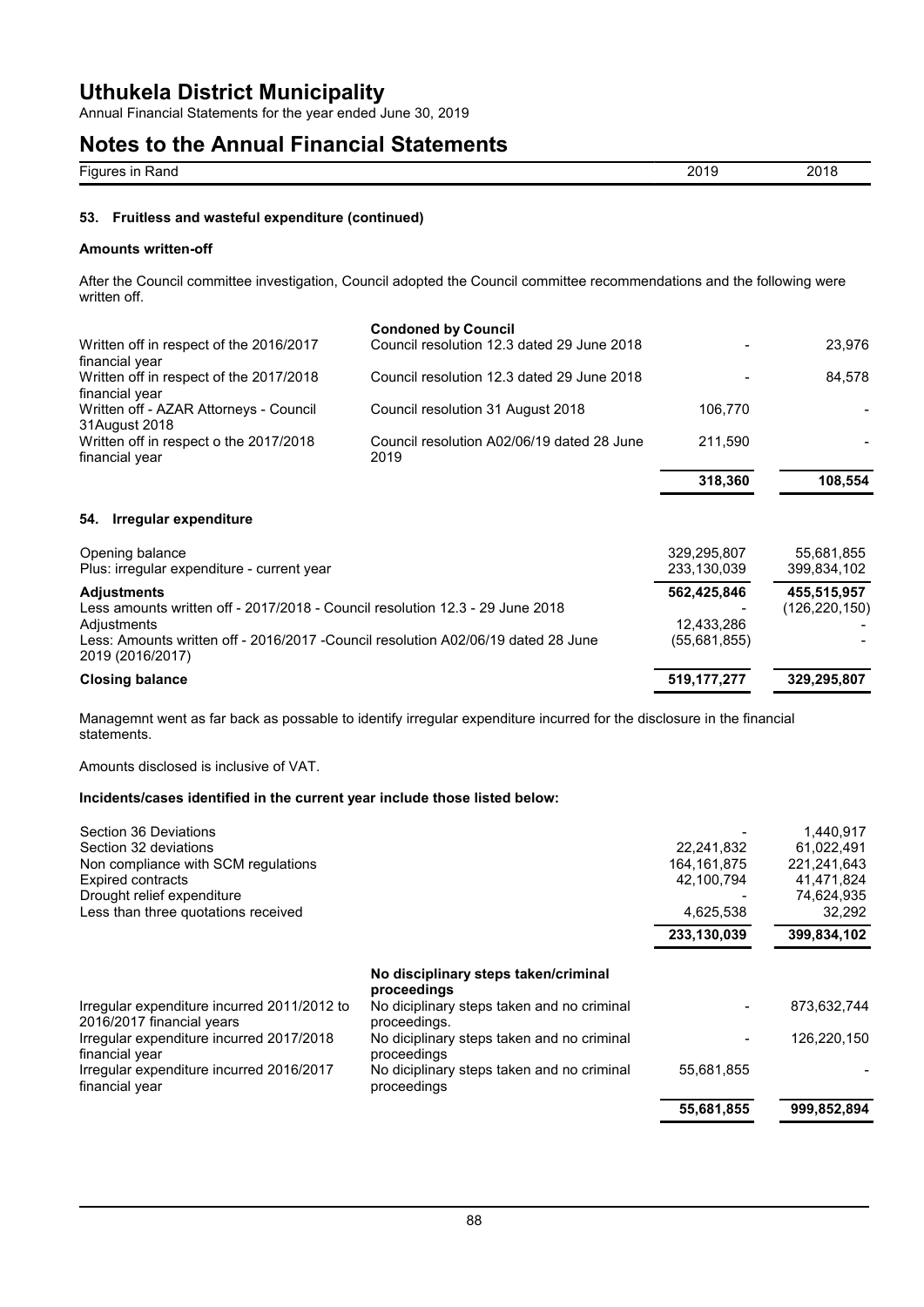Annual Financial Statements for the year ended June 30, 2019

### **Notes to the Annual Financial Statements**

| $- \cdot$          |                     |          |
|--------------------|---------------------|----------|
| .<br>Fiaui<br>xano | ״<br>ໍ່<br><u>_</u> | 201<br>∼ |

### **54. Irregular expenditure (continued)**

#### **Amounts written-off**

After the Council committee investigations, Council adopted the committe's recommendations and amounts were written off as listed below.

| Irregular expenditure - 2011/2012 - Council resolution A39/06/17                                                                                                              |            | 18,658,192  |
|-------------------------------------------------------------------------------------------------------------------------------------------------------------------------------|------------|-------------|
| Irregular expenditure - 2012/2013 - Council resolution A39/06/17                                                                                                              |            | 22.172.037  |
| Irregular expenditure - 2013/2014 - Council resolution A39/06/17                                                                                                              |            | 178,224,432 |
| Irregular expenditure - 2014/2015 - Council resolution A39/06/17                                                                                                              |            | 281.207.607 |
| Irregular expenditure - 2015/2016 - Council resolution A39/06/17                                                                                                              |            | 211,395,124 |
| Irregular expenditure - 2016/2017 - Council resolution A39/06/17                                                                                                              |            | 161.975.352 |
| Irregular expenditure - 2017/2018 - Council resolution 12.3 dated 29 June 2018                                                                                                |            | 126,220,150 |
| Irregular expenditure - 2016/2017 - Council resolution A02/06/19 dated 28 June 2019                                                                                           | 55,681,855 |             |
|                                                                                                                                                                               | 55,681,855 | 999.852.894 |
| 55. Other liabilities "Advance receipts - transfers"                                                                                                                          |            |             |
| Advance receipts - Unidentified transfers                                                                                                                                     |            | 8,602,484   |
| National Treasury - in respect of the unspent Regional Bulk Infrastructure Grant<br>as at 30 June 2017 - application for roll over from 2016/2017 to 2017/2018<br>disapproved |            | 14.768.172  |
|                                                                                                                                                                               |            | 23,370,656  |

Two transfer payments (R1,044,284) and (R7,558,200) was received on the 31st of March 2016. As at year end, 30 June 2016, there was uncertainty as to what the transfer relates to and no confirmation could be obtained to confirm what the funding was in respect of and whether it was a National or Provincial transfer.

The Municipality has been unable to establish the source of the R8,602,484 and it remained a liability as at 30 June 2018.

All avenues has been exhausted and the Municipality has been unable to establish the source of the R8,602,484 and has therefore transfered the moneys from the liability account to the accumulated surplus account during the 2018/2019 financial year.

As at year end 30 June 2017 the unspent postion of the Regional Bulk infrastructure grant amounted to R67,063,172. The municipalities application for roll over was declined and National treasury informed the municipality that the amount will be recovered as follows.

\* The first repayment against the December 2017 equity share allocation for the amount of R25.1 million.

- \* The second repayment against the March 2018 equity share allocation for the amount of R27.2 million.
- \* The third repayment will be against the July 2018 equity share allocation for the amount of R14.8 million.

To provide for this the municipality ceated National Treasury as a creditor at year end 30 June 2018.

The R14.8 was recovered by Nataional Treasury from the 2018/2019 financial year equity share.

#### **56. Additional disclosure in terms of Municipal Finance Management Act**

### **Contributions to organised local government**

| Current year subscription / fee | 2.984.004   | 2.470.923   |
|---------------------------------|-------------|-------------|
| Amount paid - current year      | (2.984.004) | (2,470,923) |
|                                 |             |             |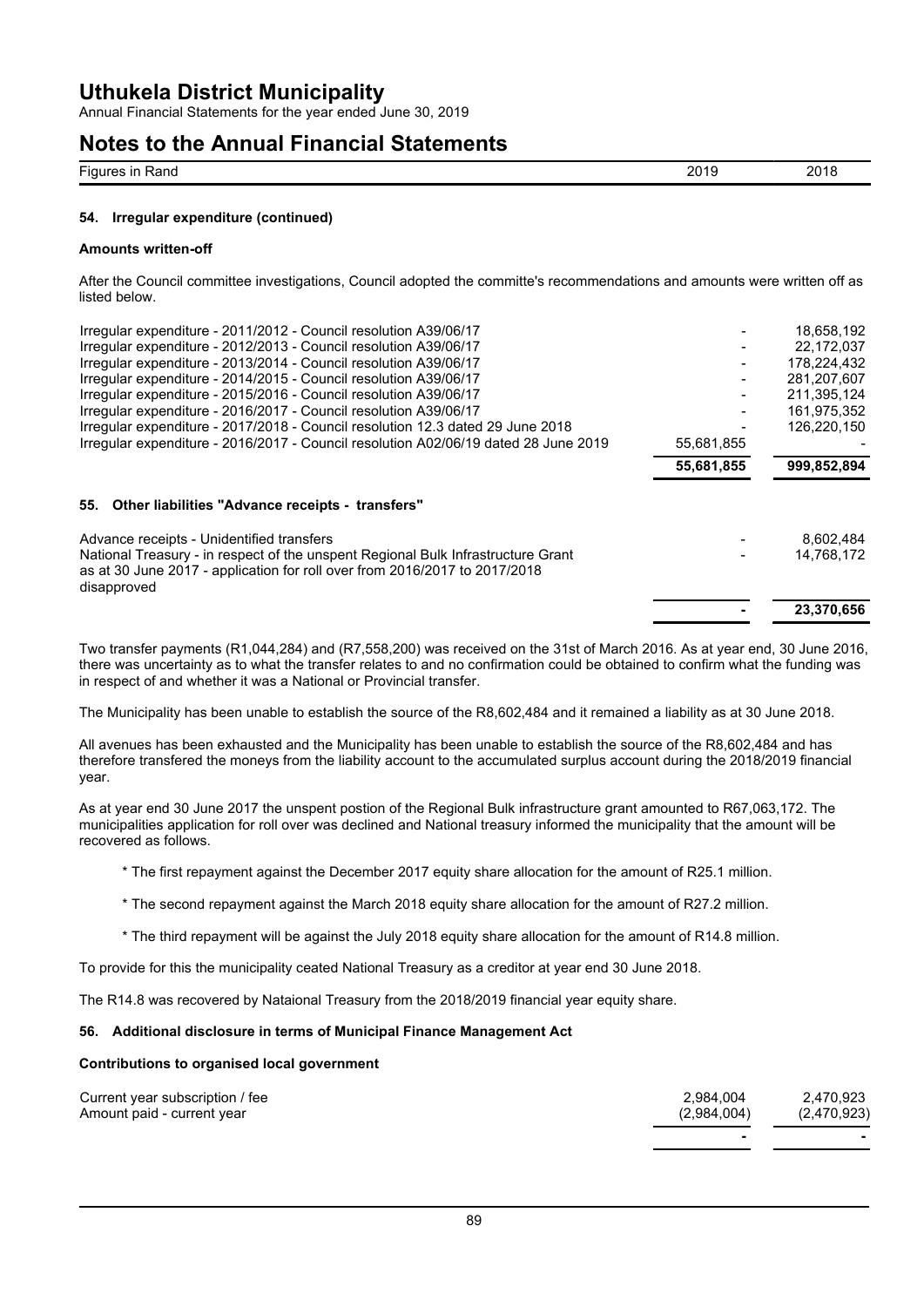Annual Financial Statements for the year ended June 30, 2019

### **Notes to the Annual Financial Statements**

| $- \cdot$<br>Rand<br>$\overline{\phantom{a}}$<br>-юит<br>Ή. | 201<br>. .<br>. .<br>.<br>_____ | nn 1<br>2010 |
|-------------------------------------------------------------|---------------------------------|--------------|
|                                                             |                                 |              |

### **56. Additional disclosure in terms of Municipal Finance Management Act (continued)**

#### **Audit fees**

| Current year subscription / fee           | 3,038,637      | 2,989,767      |
|-------------------------------------------|----------------|----------------|
| Amount paid - current year                | (3,038,637)    | (2,989,767)    |
| <b>PAYE, UIF and SDL</b>                  |                |                |
| Current year subscription / fee           | 48,707,462     | 41,301,776     |
| Amount paid - current year                | (48, 707, 462) | (41, 301, 776) |
| <b>Pension and Medical Aid Deductions</b> |                |                |
| Current year subscription / fee           | 45,068,405     | 38,851,965     |
| Amount paid - current year                | (45,068,405)   | (38, 851, 965) |
|                                           |                |                |

#### **57. Actual operating expenditure versus budgeted operating expenditure**

Refer to "Statement of comparison of budget and actual amounts" for the comparison of actual operating expenditure versus budgeted expenditure.

#### **58. Deviation from supply chain management regulations**

Paragraph 12(1)(d)(i) of Government gazette No. 27636 issued on 30 May 2005 states that a supply chain management policy must provide for the procurement of goods and services by way of a competitive bidding process.

Paragraph 36 of the same gazette states that the accounting officer may dispense with the official procurement process in certain circumstances, provided that he records the reasons for any deviations and reports them to the next meeting of the accounting officer and includes a note to the annual financial statements.

| <b>Supply chain deviations</b>                                                       |              |            |
|--------------------------------------------------------------------------------------|--------------|------------|
| Deviations supported by approval memos                                               | 6,820,802    | 3,094,414  |
| Less than the three minimum of three responces received                              | 62,250       | 4,204,639  |
| Sole supplier fot the renewal of IT licensing                                        | 29,860       | 119,293    |
|                                                                                      | 6,912,912    | 7,418,346  |
| 59.<br><b>Water Losses</b>                                                           |              |            |
| <b>Water losses</b>                                                                  |              |            |
| Apparrent losses: unauthorized consumption                                           | 25,944,474   | 13,916,907 |
| Apparrent losses: customer meter inaccuracies                                        | 3,163,960    | 1,697,184  |
| Real losses: leakage on transmission and distribution mains                          | 60.419.181   | 32,430,262 |
| Real losses: leakage and overflows at storage tanks/reservoirs                       | 24, 167, 672 | 12,972,105 |
| Real losses: Leakage on service connections up to the the point of customer<br>meter | 36,251,509   | 19,458,157 |
| Sub total                                                                            | 149,946,796  | 80,474,615 |
| Sub total brought forward                                                            | 149,947,796  | 80,474,615 |
| Data transfer and management errors                                                  | 2,531,168    | 1,357,747  |
| unavoidable annual real losses                                                       | 93,670,002   | 17,408,186 |
|                                                                                      | 246,148,966  | 99,240,548 |
|                                                                                      |              |            |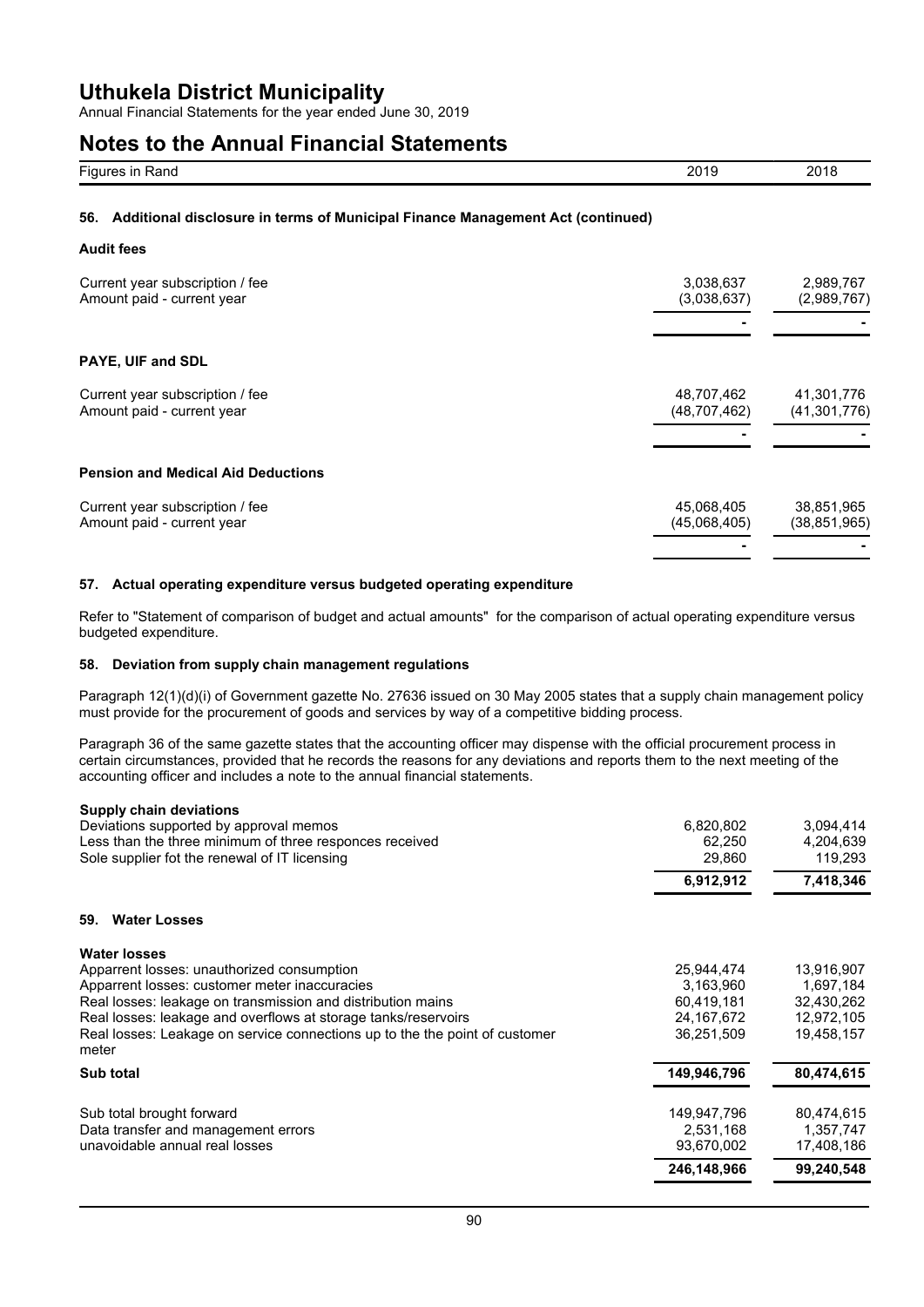Annual Financial Statements for the year ended June 30, 2019

### **Notes to the Annual Financial Statements**

| $-$<br>$ -$<br>FIUI<br>≺ano | nn.<br>- - | 2018<br>$ -$ |
|-----------------------------|------------|--------------|
|                             |            |              |

### **59. Water Losses (continued)**

| Water losses (units)<br>Units purchased<br>Units sold | 306,492,280<br>(191, 812, 319) | 269,789,239<br>(315, 638, 509) |
|-------------------------------------------------------|--------------------------------|--------------------------------|
|                                                       | 114,679,961                    | (45, 849, 270)                 |
| Comprising of:                                        |                                |                                |
| <b>Technical losses</b>                               | 19,571,391                     | 7,956,355                      |
| Non-technical losses                                  | 2,886,825                      | 1,641,377                      |
|                                                       | 22,458,216                     | 9,597,732                      |

The use of the IWA templet was introduced in June 2017 and therefore the calculation of water losses was based on this new templet.

The table below represents the water losses as a percentage.

Water losses is 56% in respect of the 2018/2019 financial year and 24% in respect of the 2018/2018 financial year.

#### **Percentage loss**

| Technical losses (%)                                     | 49         | 20         |
|----------------------------------------------------------|------------|------------|
| Non-technical losses (%)                                 |            | 4          |
|                                                          | 56         | 24         |
| 60. Fraudulant activities                                |            |            |
| Heading                                                  |            |            |
| Payroll fraude - March 2012 to February 2014             | 4,592,424  | 4,592,424  |
| Cashiesr sgortages - Estcourt satelite office - May 2017 | 26,070     | 26.070     |
| <b>KZN</b> transport                                     | 14.755     | 14.755     |
| Various service providers - fuel and oil                 | 6,000,000  | 6,000,000  |
|                                                          | 10,633,249 | 10,633,249 |

Council has identified fraudulant activities on the payroll which took place over the period March 2012 to February 2014. The Internal Audit Unit has verified the fraudulant transactions which amounted to R4,592,424 in total. Initially it was 27 employees whom were identified to be involved in these fruadulant activities. All 22 were dismissed.

The employees in question referred the matter to arbitration. All cases which have been finalized were in favour of the Municipality. From the arbitration hearings two cases were referred to the Labour Court.

Council has through a litigation process attempting to recover all monies. Cases have been opened however the process is in the hands of the National Prosecuting Authority and the process has been halted. There is doubt to the posabillity of recovery.

During may 2017 the cashier in the Estcourt satellite office issued receipts to the amount of R25,770 which could not be reconciled with the daily deposits. Upon investigation it was found that not only was the money not deposited by the cashier but her float of R300 was also missing.

The cashier absconded and has not returned for duty. The Senior Debtors Clerk made a sworn statement with the SAPS on the 7th of July 2017 and management has resolved to initiate criminal action against the cashier.

The amount of R14,755 "KZN Transport" relates to the pending investigation on fleet related matters.

The amount of R6,000,000 (2017/2018) relates to pending investigation on fleet related matters.

Also refer to note 11.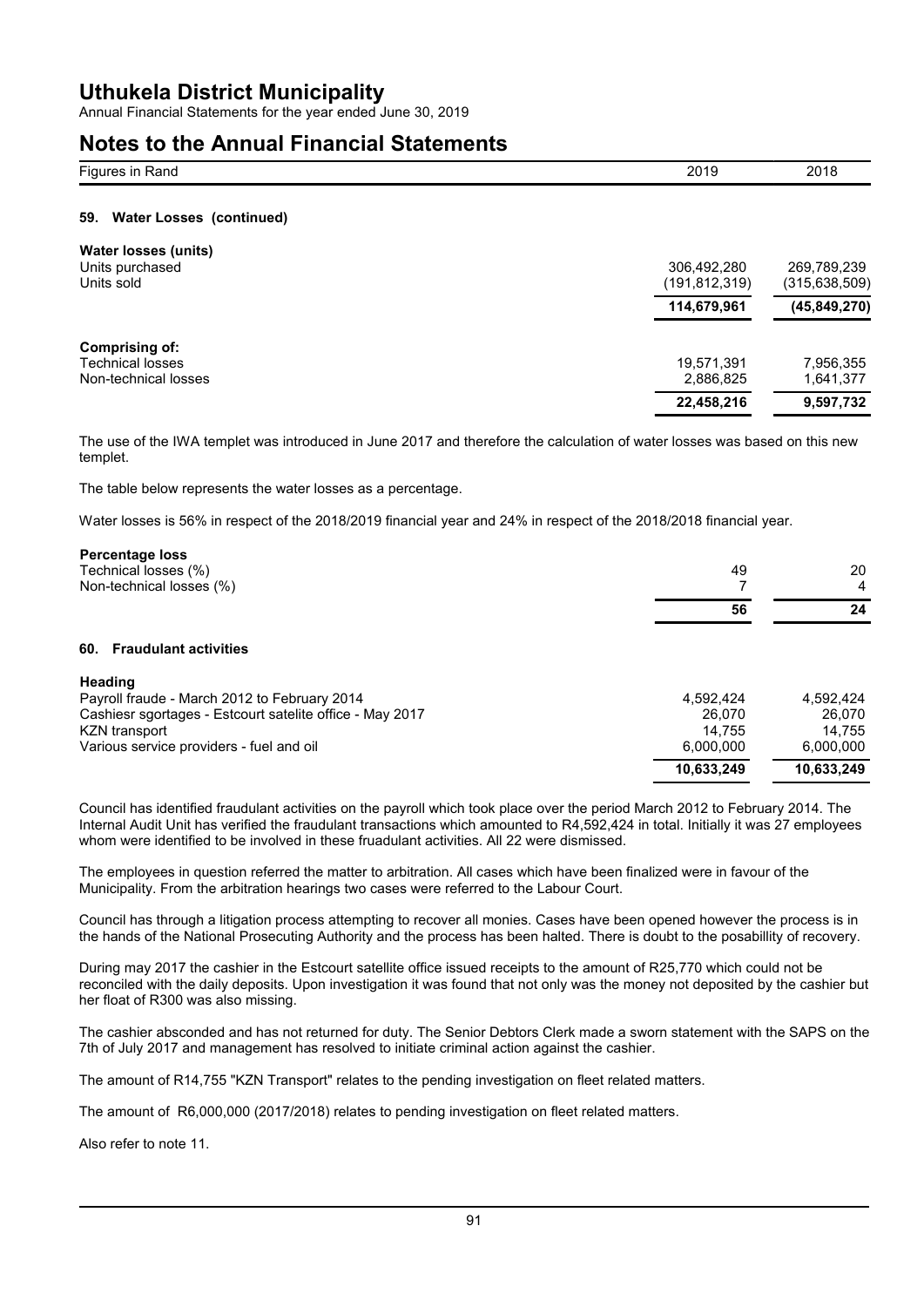# **Uthukela District Municipality Uthukela District Municipality Appendix B** June 2019

|                                                                           | Analysis of property, plant and equipment as at 30 June 2019<br><b>Cost/Revaluation</b> |                          |                          |                         |                             |                                     |                                   |                                   | <b>Accumulated depreciation</b> |                          |                                 |                                |                                                                       |                           |
|---------------------------------------------------------------------------|-----------------------------------------------------------------------------------------|--------------------------|--------------------------|-------------------------|-----------------------------|-------------------------------------|-----------------------------------|-----------------------------------|---------------------------------|--------------------------|---------------------------------|--------------------------------|-----------------------------------------------------------------------|---------------------------|
|                                                                           | Opening<br><b>Balance</b><br>Rand                                                       | <b>Additions</b><br>Rand | <b>Disposals</b><br>Rand | Transfers<br>Rand       | <b>Revaluations</b><br>Rand | Other changes,<br>movements<br>Rand | Closing<br><b>Balance</b><br>Rand | Opening<br><b>Balance</b><br>Rand | Disposals<br>Rand               | <b>Transfers</b><br>Rand | Depreciation<br>Rand            | <b>Impairment loss</b><br>Rand | Closing<br><b>Balance</b><br>Rand                                     | Carrying<br>value<br>Rand |
| Land and buildings                                                        |                                                                                         |                          |                          |                         |                             |                                     |                                   |                                   |                                 |                          |                                 |                                |                                                                       |                           |
| Land (Separate for AFS purposes)<br>Buildings (Separate for AFS purposes) | 4,770,771<br>37,618,841                                                                 | $\sim$<br>$\sim$         | . .                      |                         |                             |                                     | 4,770,771<br>37,618,841           | (2,998,767)                       | ۰                               | $\overline{\phantom{a}}$ | (1, 285, 336)                   |                                | (4, 284, 103)                                                         | 4,770,771<br>33, 334, 738 |
|                                                                           | 42,389,612                                                                              |                          |                          |                         |                             |                                     | 42,389,612                        | (2,998,767)                       | $\blacksquare$                  | $\blacksquare$           | (1, 285, 336)                   |                                | (4, 284, 103)                                                         | 38,105,509                |
| Infrastructure                                                            |                                                                                         |                          |                          |                         |                             |                                     |                                   |                                   |                                 |                          |                                 |                                |                                                                       |                           |
| Water and sewerage purification<br>Sewerage purification                  | 2,330,078,110<br>312,116,100                                                            | 2,270,515<br>889,138     | $\overline{\phantom{a}}$ | 76,128,759<br>9,493,610 |                             |                                     | 2,408,477,384 (492,727,900)       | 322,498,848 (149,765,946)         | $\sim$<br>۰                     | $\overline{\phantom{a}}$ | (53, 235, 917)<br>(7, 446, 754) | (5,943,824)                    | (545, 963, 817) 1, 862, 513, 567<br>$(163, 156, 524)$ $159, 342, 324$ |                           |
|                                                                           | 2,642,194,210                                                                           | 3,159,653                |                          | 85,622,369              |                             |                                     | 2,730,976,232 (642,493,846)       |                                   |                                 | $\blacksquare$           | (60, 682, 671)                  |                                | (5,943,824) (709,120,341) 2,021,855,891                               |                           |

**Community Assets**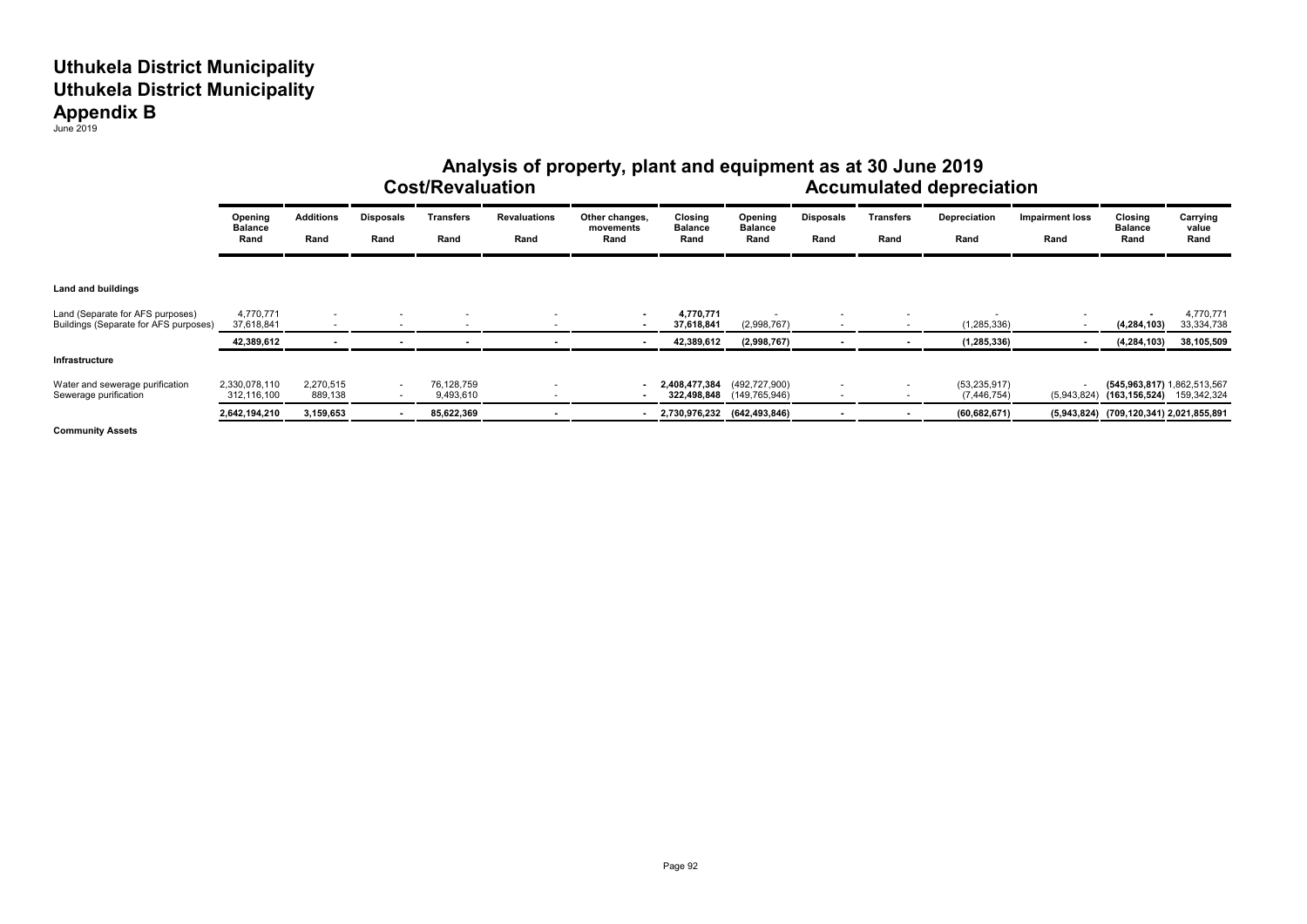# **Uthukela District Municipality Uthukela District Municipality Appendix B** June 2019

|                                                                                       |                                                     |                                                |                                          | <b>Cost/Revaluation</b>                                                |                             |                                                      | Analysis of property, plant and equipment as at 30 June 2019<br><b>Accumulated depreciation</b> |                                                |                                                    |                   |                                            |                                |                                                                |                                                     |
|---------------------------------------------------------------------------------------|-----------------------------------------------------|------------------------------------------------|------------------------------------------|------------------------------------------------------------------------|-----------------------------|------------------------------------------------------|-------------------------------------------------------------------------------------------------|------------------------------------------------|----------------------------------------------------|-------------------|--------------------------------------------|--------------------------------|----------------------------------------------------------------|-----------------------------------------------------|
|                                                                                       | Opening<br><b>Balance</b><br>Rand                   | <b>Additions</b><br>Rand                       | Disposals<br>Rand                        | <b>Transfers</b><br>Rand                                               | <b>Revaluations</b><br>Rand | Other changes,<br>movements<br>Rand                  | Closing<br><b>Balance</b><br>Rand                                                               | Opening<br><b>Balance</b><br>Rand              | <b>Disposals</b><br>Rand                           | Transfers<br>Rand | Depreciation<br>Rand                       | <b>Impairment loss</b><br>Rand | Closing<br><b>Balance</b><br>Rand                              | Carrying<br>value<br>Rand                           |
| <b>Heritage assets</b><br><b>Specialised vehicles</b><br>Other assets                 |                                                     |                                                |                                          |                                                                        |                             |                                                      |                                                                                                 |                                                |                                                    |                   |                                            |                                |                                                                |                                                     |
| General vehicles<br>Office equipment<br><b>Computer Equipment</b><br>Work in progress | 60,194,302<br>7,443,583<br>5,243,950<br>477,073,025 | 2,546,781<br>142,485<br>430,388<br>238,403,275 | (1,690,044)<br>(949, 028)<br>(1,531,737) | $\overline{\phantom{a}}$<br>$\overline{\phantom{a}}$<br>(85, 622, 369) |                             | $\sim$<br>$\sim$<br>$\blacksquare$<br>$\blacksquare$ | 61,051,039<br>6,637,040<br>4,142,601<br>629,853,931                                             | (40, 171, 198)<br>(4, 557, 738)<br>(3,474,618) | 1,281,726<br>749,690<br>.196,074<br>(17, 434, 261) | $\sim$            | (10, 146, 300)<br>(503, 370)<br>(474, 111) | $\overline{\phantom{a}}$       | (49, 035, 772)<br>(4,311,418)<br>(2,752,655)<br>(17, 434, 261) | 12,015,267<br>2,325,622<br>1,389,946<br>612,419,670 |
|                                                                                       | 549,954,860                                         | 241,522,929                                    | (4, 170, 809)                            | (85, 622, 369)                                                         |                             | ۰                                                    | 701,684,611                                                                                     | (48, 203, 554)                                 | (14, 206, 771)                                     |                   | (11, 123, 781)                             |                                | (73,534,106)                                                   | 628,150,505                                         |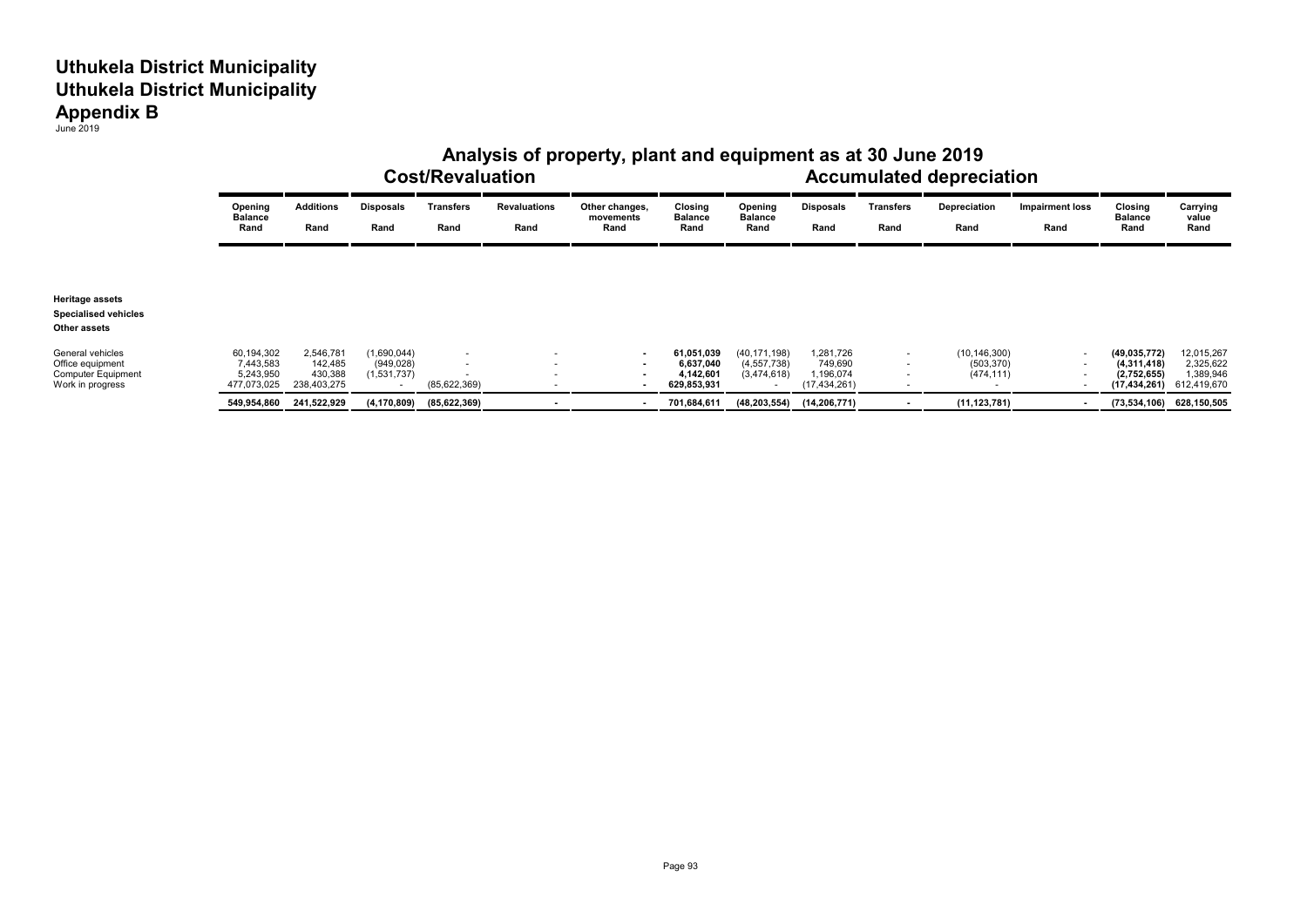# **Uthukela District Municipality Uthukela District Municipality Appendix B**

| June 2019 |  |
|-----------|--|

|                                                                           |                                                       |                          |                          | <b>Cost/Revaluation</b>    |                             |                                     | Analysis of property, plant and equipment as at 30 June 2019<br><b>Accumulated depreciation</b> |                                                                |                          |                          |                                                                |                                |                                               |                                                                                   |
|---------------------------------------------------------------------------|-------------------------------------------------------|--------------------------|--------------------------|----------------------------|-----------------------------|-------------------------------------|-------------------------------------------------------------------------------------------------|----------------------------------------------------------------|--------------------------|--------------------------|----------------------------------------------------------------|--------------------------------|-----------------------------------------------|-----------------------------------------------------------------------------------|
|                                                                           | Opening<br><b>Balance</b><br>Rand                     | <b>Additions</b><br>Rand | <b>Disposals</b><br>Rand | <b>Transfers</b><br>Rand   | <b>Revaluations</b><br>Rand | Other changes,<br>movements<br>Rand | Closing<br><b>Balance</b><br>Rand                                                               | Opening<br><b>Balance</b><br>Rand                              | <b>Disposals</b><br>Rand | <b>Transfers</b><br>Rand | Depreciation<br>Rand                                           | <b>Impairment loss</b><br>Rand | Closina<br><b>Balance</b><br>Rand             | Carrying<br>value<br>Rand                                                         |
| Total property plant and equipment                                        |                                                       |                          |                          |                            |                             |                                     |                                                                                                 |                                                                |                          |                          |                                                                |                                |                                               |                                                                                   |
| Land and buildings<br>Infrastructure<br>Other assets                      | 42.389.612<br>2,642,194,210<br>549,954,860            | 3,159,653<br>241,522,929 | (4, 170, 809)            | 85,622,369<br>(85,622,369) |                             |                                     | 42.389.612<br>2,730,976,232<br>701,684,611                                                      | (2,998,767)<br>(642, 493, 846)<br>(48, 203, 554)               | (14, 206, 771)           | $\overline{\phantom{a}}$ | (1, 285, 336)<br>(60, 682, 671)<br>(11, 123, 781)              | ٠.                             | (4, 284, 103)                                 | 38,105,509<br>(5,943,824) (709,120,341) 2,021,855,891<br>(73,534,106) 628,150,505 |
| Agricultural/Biological assets<br>Intangible assets                       | 3,234,538,682                                         | 244,682,582              | (4, 170, 809)            | $\sim$                     |                             |                                     | 3,475,050,455                                                                                   | (693, 696, 167)                                                | (14, 206, 771)           |                          | (73,091,788)                                                   | (5,943,824)                    |                                               | (786,938,550) 2,688,111,905                                                       |
| Computers - software & programming                                        | 786,557                                               |                          |                          |                            |                             |                                     | 786,557                                                                                         | (244, 348)                                                     |                          |                          | (42, 159)                                                      | $\overline{\phantom{a}}$       | (286, 507)                                    | 500,050                                                                           |
|                                                                           | 786,557                                               |                          |                          |                            |                             |                                     | 786,557                                                                                         | (244, 348)                                                     |                          |                          | (42, 159)                                                      |                                | (286, 507)                                    | 500,050                                                                           |
| <b>Investment properties</b><br>Total                                     |                                                       |                          |                          |                            |                             |                                     |                                                                                                 |                                                                |                          |                          |                                                                |                                |                                               |                                                                                   |
| Land and buildings<br>Infrastructure<br>Other assets<br>Intangible assets | 42,389,612<br>2,642,194,210<br>549,954,860<br>786,557 | 3,159,653<br>241,522,929 | (4, 170, 809)            | 85,622,369<br>(85,622,369) |                             |                                     | 42,389,612<br>2,730,976,232<br>701,684,611<br>786,557                                           | (2,998,767)<br>(642, 493, 846)<br>(48, 203, 554)<br>(244, 348) | (14, 206, 771)           | $\overline{\phantom{a}}$ | (1, 285, 336)<br>(60, 682, 671)<br>(11, 123, 781)<br>(42, 159) | (5,943,824)                    | (4, 284, 103)<br>(73, 534, 106)<br>(286, 507) | 38,105,509<br>(709,120,341) 2,021,855,891<br>628,150,505<br>500,050               |
|                                                                           | 3,235,325,239                                         | 244,682,582              | (4, 170, 809)            |                            |                             |                                     | 3,475,837,012                                                                                   | (693, 940, 515)                                                | (14, 206, 771)           | $\sim$                   | (73, 133, 947)                                                 | (5,943,824)                    |                                               | (787,225,057) 2,688,611,955                                                       |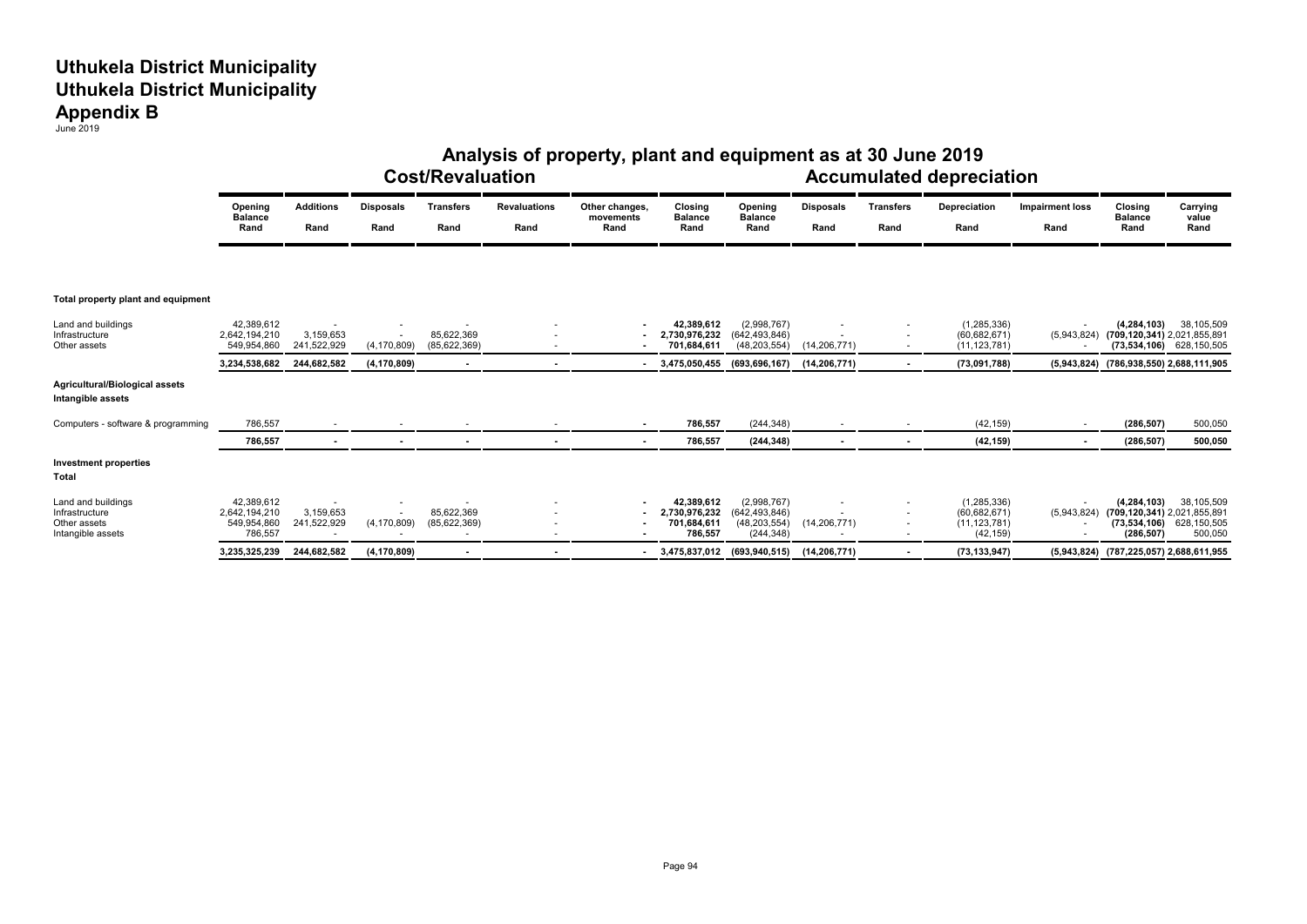# **Uthukela District Municipality Uthukela District Municipality Appendix B** July 2018

|                                                                           |                                   |                          |                          | <b>Cost/Revaluation</b> |                             |                                     | Analysis of property, plant and equipment as at 30 June 2018<br><b>Accumulated depreciation</b> |                                   |                          |                          |                      |                                |                                   |                           |
|---------------------------------------------------------------------------|-----------------------------------|--------------------------|--------------------------|-------------------------|-----------------------------|-------------------------------------|-------------------------------------------------------------------------------------------------|-----------------------------------|--------------------------|--------------------------|----------------------|--------------------------------|-----------------------------------|---------------------------|
|                                                                           | Opening<br><b>Balance</b><br>Rand | <b>Additions</b><br>Rand | <b>Disposals</b><br>Rand | Transfers<br>Rand       | <b>Revaluations</b><br>Rand | Other changes,<br>movements<br>Rand | Closing<br><b>Balance</b><br>Rand                                                               | Opening<br><b>Balance</b><br>Rand | Disposals<br>Rand        | Transfers<br>Rand        | Depreciation<br>Rand | <b>Impairment loss</b><br>Rand | Closing<br><b>Balance</b><br>Rand | Carrying<br>value<br>Rand |
| Land and buildings                                                        |                                   |                          |                          |                         |                             |                                     |                                                                                                 |                                   |                          |                          |                      |                                |                                   |                           |
| Land (Separate for AFS purposes)<br>Buildings (Separate for AFS purposes) | 4,770,771<br>27,462,678           | 10,156,163               | $\overline{\phantom{a}}$ |                         |                             | $\blacksquare$<br>$\sim$            | 4,770,771<br>37,618,841                                                                         | (1,795,894)                       | $\overline{\phantom{a}}$ | $\overline{\phantom{a}}$ | (1, 202, 873)        |                                | (2,998,767)                       | 4,770,771<br>34,620,074   |
|                                                                           | 32,233,449                        | 10,156,163               |                          |                         |                             | $\blacksquare$                      | 42,389,612                                                                                      | (1,795,894)                       |                          |                          | (1, 202, 873)        |                                | (2,998,767)                       | 39,390,845                |
| Infrastructure                                                            |                                   |                          |                          |                         |                             |                                     |                                                                                                 |                                   |                          |                          |                      |                                |                                   |                           |
| Water and Sewerage purification                                           | 2,426,154,683                     | 222,954,106              | (6,914,580)              |                         |                             | $\sim$                              | 2,642,194,209                                                                                   | (589,915,594)                     | 3,922,571                |                          | (56, 500, 821)       | (5,943,823)                    | (648,437,667) 1,993,756,542       |                           |
|                                                                           | 2,426,154,683                     | 222,954,106              | (6,914,580)              |                         |                             |                                     | 2,642,194,209                                                                                   | (589, 915, 594)                   | 3,922,571                | $\blacksquare$           | (56, 500, 821)       | (5,943,823)                    | (648,437,667) 1,993,756,542       |                           |
| $\sim$ $\sim$ $\sim$ $\sim$                                               |                                   |                          |                          |                         |                             |                                     |                                                                                                 |                                   |                          |                          |                      |                                |                                   |                           |

**Community Assets**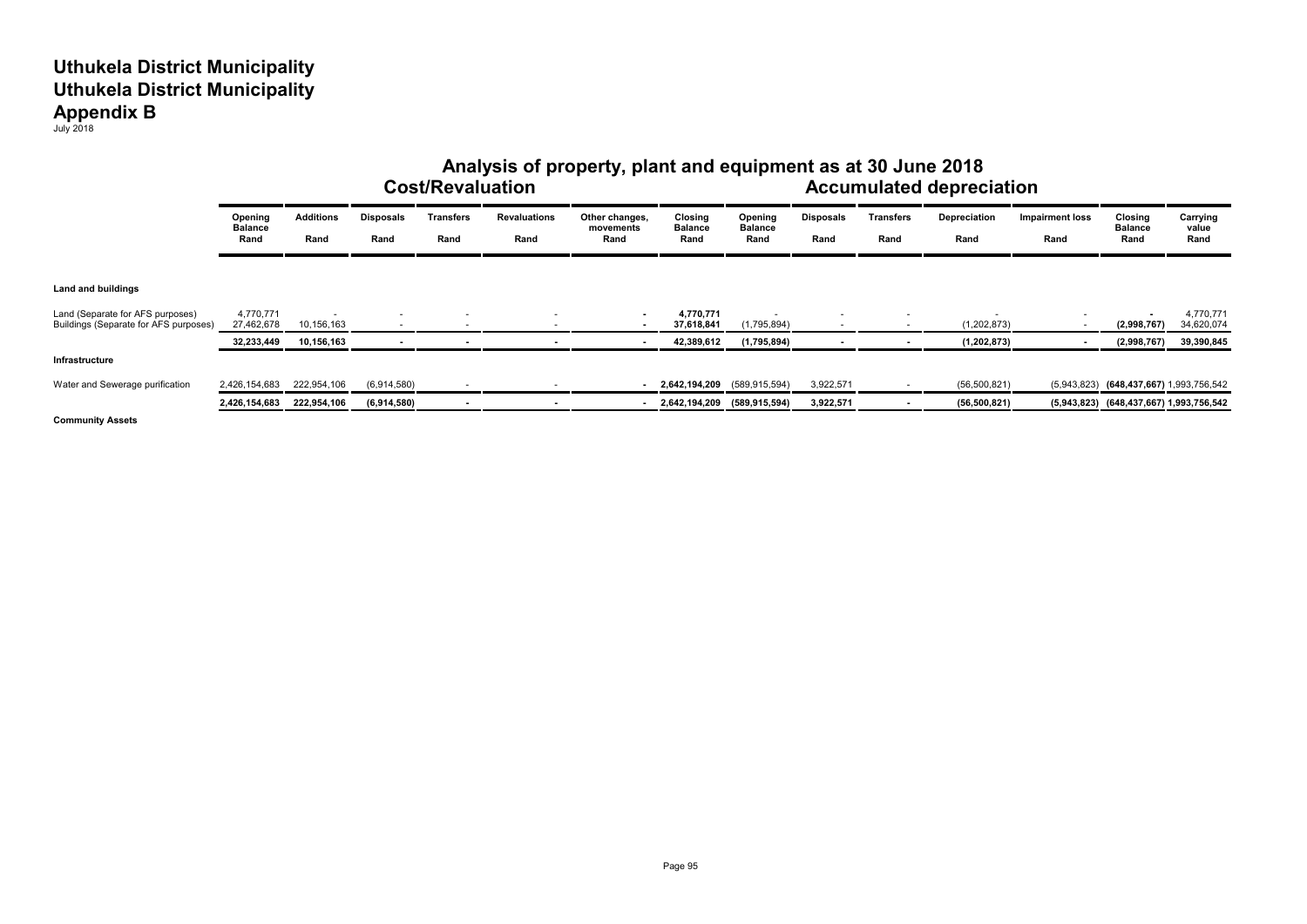### **Uthukela District Municipality Uthukela District Municipality Appendix B**

| June 2019 |  |
|-----------|--|

|                                                                                                               |                                                                  | <b>Cost/Revaluation</b>                        |                                                      |                               |                             |                                                                |                                                                  |                                                           | Analysis of property, plant and equipment as at 30 June 2018<br><b>Accumulated depreciation</b> |                                                                                            |                                                       |                                                                                                              |                                                                               |                                                                |
|---------------------------------------------------------------------------------------------------------------|------------------------------------------------------------------|------------------------------------------------|------------------------------------------------------|-------------------------------|-----------------------------|----------------------------------------------------------------|------------------------------------------------------------------|-----------------------------------------------------------|-------------------------------------------------------------------------------------------------|--------------------------------------------------------------------------------------------|-------------------------------------------------------|--------------------------------------------------------------------------------------------------------------|-------------------------------------------------------------------------------|----------------------------------------------------------------|
|                                                                                                               | Opening<br><b>Balance</b><br>Rand                                | <b>Additions</b><br>Rand                       | <b>Disposals</b><br>Rand                             | <b>Transfers</b><br>Rand      | <b>Revaluations</b><br>Rand | Other changes,<br>movements<br>Rand                            | Closing<br><b>Balance</b><br>Rand                                | Opening<br><b>Balance</b><br>Rand                         | <b>Disposals</b><br>Rand                                                                        | <b>Transfers</b><br>Rand                                                                   | Depreciation<br>Rand                                  | <b>Impairment loss</b><br>Rand                                                                               | Closing<br><b>Balance</b><br>Rand                                             | Carrying<br>value<br>Rand                                      |
|                                                                                                               |                                                                  |                                                |                                                      |                               |                             |                                                                |                                                                  |                                                           |                                                                                                 |                                                                                            |                                                       |                                                                                                              |                                                                               |                                                                |
| <b>Heritage assets</b><br><b>Specialised vehicles</b>                                                         |                                                                  |                                                |                                                      |                               |                             |                                                                |                                                                  |                                                           |                                                                                                 |                                                                                            |                                                       |                                                                                                              |                                                                               |                                                                |
| Fire                                                                                                          | 810,515                                                          |                                                |                                                      |                               |                             |                                                                | 810,515                                                          | (743, 648)                                                |                                                                                                 |                                                                                            |                                                       |                                                                                                              | (743, 648)                                                                    | 66,867                                                         |
|                                                                                                               | 810,515                                                          | $\sim$                                         | $\blacksquare$                                       |                               |                             |                                                                | 810,515                                                          | (743, 648)                                                | $\sim$                                                                                          |                                                                                            |                                                       |                                                                                                              | (743, 648)                                                                    | 66,867                                                         |
| Other assets                                                                                                  |                                                                  |                                                |                                                      |                               |                             |                                                                |                                                                  |                                                           |                                                                                                 |                                                                                            |                                                       |                                                                                                              |                                                                               |                                                                |
| General vehicles<br><b>Computer Equipment</b><br>Furniture & Fittings<br>Office Equipment<br>Work in progress | 53,657,569<br>5,141,799<br>4,171,449<br>2,580,034<br>431,975,655 | 7,946,007<br>128,827<br>741,200<br>283,688,652 | (2, 219, 790)<br>(26, 677)<br>(36, 890)<br>(12, 210) | (226, 399, 432)               |                             | $\blacksquare$<br>$\overline{\phantom{a}}$<br>$\sim$<br>$\sim$ | 59,383,786<br>5,243,949<br>4,875,759<br>2,567,824<br>489,264,875 | (31,751,098)<br>(2,853,064)<br>(2,277,395)<br>(1,490,456) | 1,359,991<br>17,416<br>21,746<br>4,219<br>(12, 191, 850)                                        | $\sim$<br>$\overline{\phantom{a}}$<br>$\overline{\phantom{a}}$<br>$\overline{\phantom{a}}$ | (9,036,627)<br>(638, 969)<br>(440, 928)<br>(374, 922) | $\overline{\phantom{a}}$<br>$\overline{\phantom{a}}$<br>$\overline{\phantom{a}}$<br>$\overline{\phantom{a}}$ | (39, 427, 734)<br>(3,474,617)<br>(2,696,577)<br>(1,861,159)<br>(12, 191, 850) | 19,956,052<br>1,769,332<br>2,179,182<br>706,665<br>477,073,025 |
|                                                                                                               | 497,526,506                                                      | 292,504,686                                    |                                                      | $(2,295,567)$ $(226,399,432)$ |                             |                                                                | 561,336,193                                                      |                                                           | $(38,372,013)$ $(10,788,478)$                                                                   |                                                                                            | (10, 491, 446)                                        |                                                                                                              | (59, 651, 937)                                                                | 501,684,256                                                    |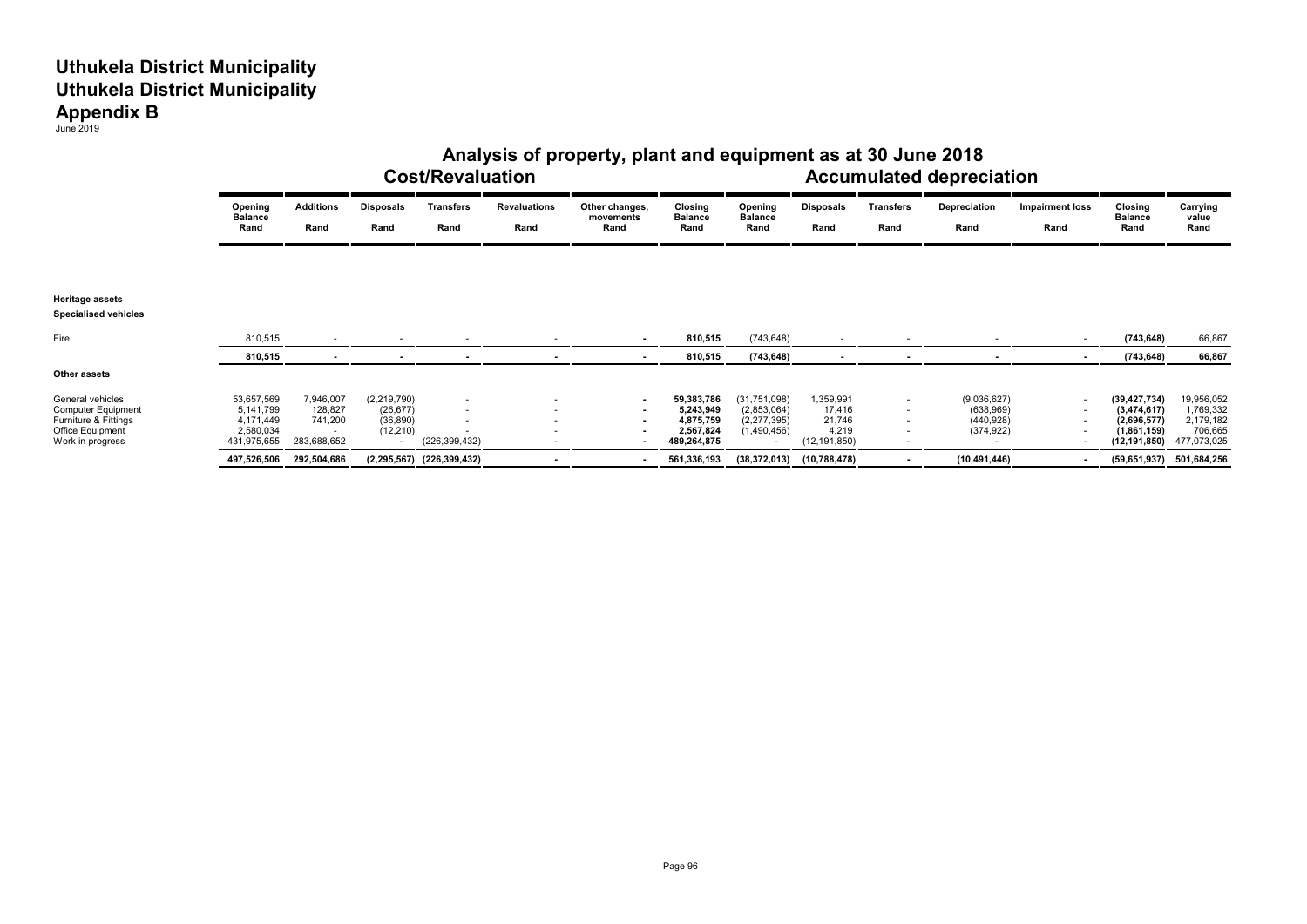# **Uthukela District Municipality Uthukela District Municipality Appendix B** June 2019

|                                                                              | Analysis of property, plant and equipment as at 30 June 2018<br><b>Cost/Revaluation</b> |                                          |                              |                          |                             |                                     |                                                       |                                                              | <b>Accumulated depreciation</b> |                          |                                                 |                                |                                                                            |                                     |
|------------------------------------------------------------------------------|-----------------------------------------------------------------------------------------|------------------------------------------|------------------------------|--------------------------|-----------------------------|-------------------------------------|-------------------------------------------------------|--------------------------------------------------------------|---------------------------------|--------------------------|-------------------------------------------------|--------------------------------|----------------------------------------------------------------------------|-------------------------------------|
|                                                                              | Opening<br><b>Balance</b><br>Rand                                                       | <b>Additions</b><br>Rand                 | <b>Disposals</b><br>Rand     | <b>Transfers</b><br>Rand | <b>Revaluations</b><br>Rand | Other changes,<br>movements<br>Rand | Closing<br><b>Balance</b><br>Rand                     | Opening<br><b>Balance</b><br>Rand                            | <b>Disposals</b><br>Rand        | <b>Transfers</b><br>Rand | Depreciation<br>Rand                            | <b>Impairment loss</b><br>Rand | Closing<br><b>Balance</b><br>Rand                                          | Carrying<br>value<br>Rand           |
| Total property plant and equipment                                           |                                                                                         |                                          |                              |                          |                             |                                     |                                                       |                                                              |                                 |                          |                                                 |                                |                                                                            |                                     |
| Land and buildings<br>Infrastructure<br>Specialised vehicles<br>Other assets | 32,233,449<br>2,426,154,683<br>810,515<br>497,526,506                                   | 10,156,163<br>222,954,106<br>292,504,686 | (6,914,580)<br>(2, 295, 567) | (226, 399, 432)          |                             |                                     | 42,389,612<br>2,642,194,209<br>810,515<br>561,336,193 | (1,795,894)<br>(589,915,594)<br>(743, 648)<br>(38, 372, 013) | 3,922,571<br>(10,788,478)       |                          | (1,202,873)<br>(56, 500, 821)<br>(10, 491, 446) | (5,943,823)                    | (2,998,767)<br>(648,437,667) 1,993,756,542<br>(743, 648)<br>(59, 651, 937) | 39,390,845<br>66,867<br>501,684,256 |
|                                                                              | 2,956,725,153                                                                           | 525,614,955                              | (9,210,147)                  | (226, 399, 432)          |                             |                                     | 3,246,730,529                                         | (630, 827, 149)                                              | (6,865,907)                     |                          | (68, 195, 140)                                  | (5,943,823)                    | (711,832,019) 2,534,898,510                                                |                                     |
| Agricultural/Biological assets<br>Intangible assets                          |                                                                                         |                                          |                              |                          |                             |                                     |                                                       |                                                              |                                 |                          |                                                 |                                |                                                                            |                                     |
| Computers - software & programming                                           | 786,556                                                                                 |                                          |                              |                          |                             | $\sim$                              | 786,556                                               | (178, 938)                                                   |                                 | $\overline{\phantom{a}}$ | (65, 409)                                       | $\overline{\phantom{a}}$       | (244, 347)                                                                 | 542,209                             |
|                                                                              | 786,556                                                                                 |                                          |                              |                          |                             | $\sim$                              | 786,556                                               | (178, 938)                                                   | $\sim$                          |                          | (65, 409)                                       |                                | (244, 347)                                                                 | 542,209                             |
| <b>Investment properties</b><br><b>Total</b>                                 |                                                                                         |                                          |                              |                          |                             |                                     |                                                       |                                                              |                                 |                          |                                                 |                                |                                                                            |                                     |
| Land and buildings<br>Infrastructure<br>Specialised vehicles                 | 32,233,449<br>2,426,154,683<br>810,515                                                  | 10,156,163<br>222,954,106                | (6,914,580)                  |                          | ٠                           |                                     | 42,389,612<br>2,642,194,209<br>810,515                | (1,795,894)<br>(589,915,594)<br>(743, 648)                   | 3,922,571                       | $\overline{\phantom{a}}$ | (1,202,873)<br>(56, 500, 821)<br>$\sim$         | (5,943,823)                    | (2,998,767)<br>(648,437,667) 1,993,756,542<br>(743, 648)                   | 39,390,845<br>66,867                |
| Other assets<br>Intangible assets                                            | 497,526,506<br>786.556                                                                  | 292,504,686<br>. .                       | (2, 295, 567)                | (226, 399, 432)          | $\overline{\phantom{a}}$    | $\sim$                              | 561,336,193<br>786.556                                | (38, 372, 013)<br>(178, 938)                                 | (10, 788, 478)                  |                          | (10, 491, 446)<br>(65.409)                      |                                | (59, 651, 937)<br>(244, 347)                                               | 501,684,256<br>542,209              |

2,957,511,709 525,614,955 (9,210,147) (226,399,432) 3,247,517,085 (631,006,087) (6,865,907) (6,865,907) (68,260,549) (5,943,823) (712,076,366) 2,535,440,719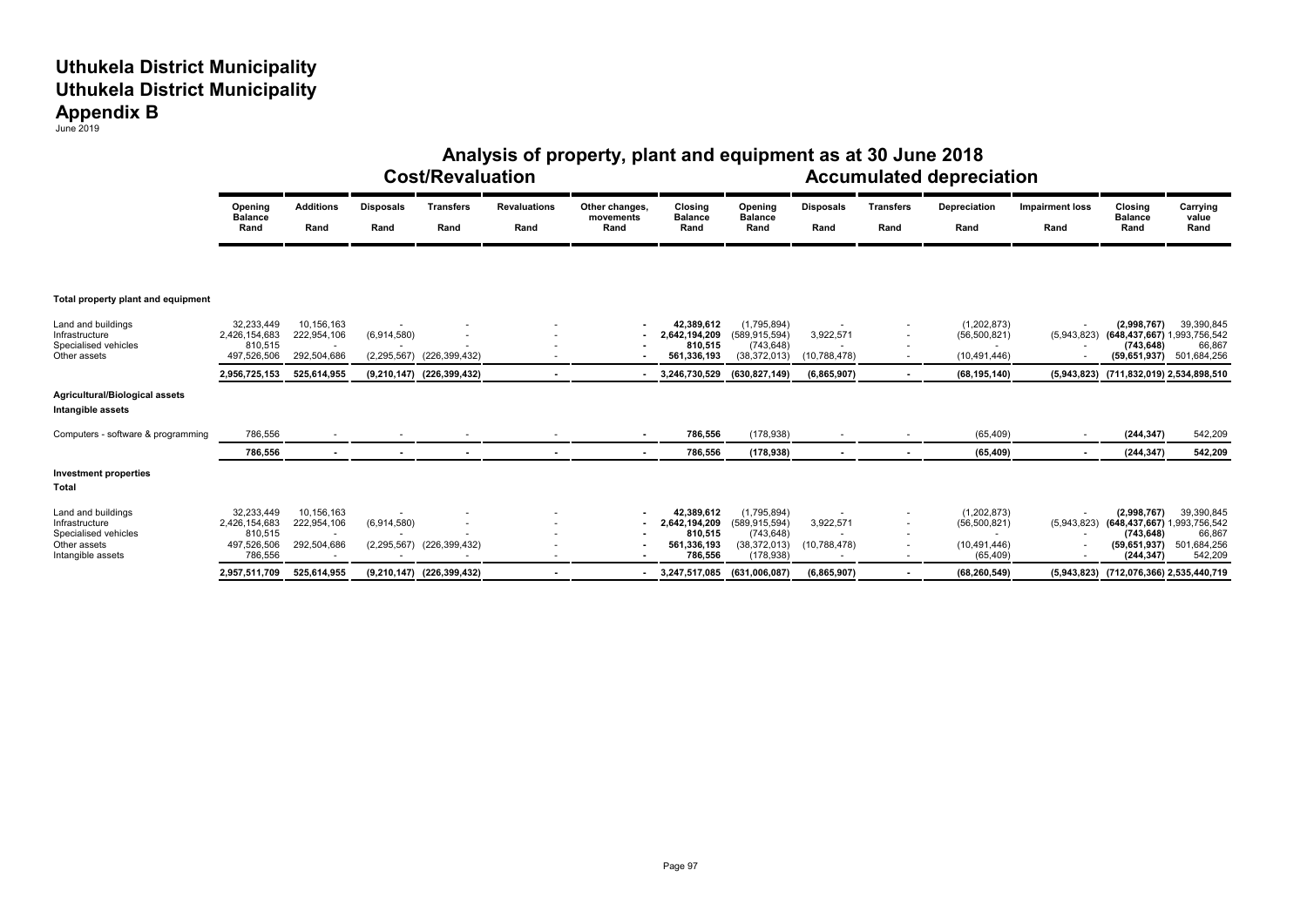|                                                                                       | Prior Year                                       |                                      |                                                                    | <b>Current Year</b>                    |                                             |                                      |  |  |  |  |
|---------------------------------------------------------------------------------------|--------------------------------------------------|--------------------------------------|--------------------------------------------------------------------|----------------------------------------|---------------------------------------------|--------------------------------------|--|--|--|--|
| <b>Actual</b><br><b>Actual</b><br><b>Expenditure</b><br><b>Income</b><br>Rand<br>Rand |                                                  | <b>Surplus</b><br>I(Deficit)<br>Rand |                                                                    | <b>Actual</b><br><b>Income</b><br>Rand | <b>Actual</b><br><b>Expenditure</b><br>Rand | <b>Surplus</b><br>/(Deficit)<br>Rand |  |  |  |  |
|                                                                                       |                                                  |                                      | <b>Municipality</b>                                                |                                        |                                             |                                      |  |  |  |  |
| 52,315,000                                                                            | 47,597,694                                       |                                      | 4,717,306 Executive & Council/Mayor and Council                    |                                        | 59,016,514                                  | (59,016,514)                         |  |  |  |  |
| 313,586,908                                                                           | 212,743,626                                      |                                      | 100,843,282 Finance & Admin/Finance                                |                                        |                                             | 401,695,586 273,126,856 128,568,730  |  |  |  |  |
|                                                                                       | 16,154,362                                       |                                      | (16,154,362) Planning and Development/Economic<br>Development/Plan |                                        |                                             | 23,743,443 (23,743,443)              |  |  |  |  |
|                                                                                       | 17,761,007                                       |                                      | (17,761,007) Health/Clinics                                        |                                        | 22,042,358                                  | (22,042,358)                         |  |  |  |  |
| 17,252,685                                                                            | 928,513                                          |                                      | 16,324,172 Waste Water Management/Sewerage                         | 27,400,607                             | 466.115                                     | 26,934,492                           |  |  |  |  |
| 527,558,356                                                                           | 440,022,865                                      |                                      | 87,535,491 Water/Water Distribution                                | 620.073.072                            |                                             | 405,113,838 214,959,234              |  |  |  |  |
|                                                                                       | 910,712,949 735,208,067 175,504,882              |                                      |                                                                    |                                        | .049,169,265 783,509,124 265,660,141        |                                      |  |  |  |  |
|                                                                                       |                                                  |                                      | <b>Municipal Owned Entities</b><br><b>Other charges</b>            |                                        |                                             |                                      |  |  |  |  |
|                                                                                       | 910,712,949 735,208,067 175,504,882 Municipality |                                      |                                                                    |                                        | .049,169,265 783,509,124 265,660,141        |                                      |  |  |  |  |
|                                                                                       | 910,712,949 735,208,067 175,504,882 Total        |                                      |                                                                    |                                        | ,049,169,265 783,509,124 265,660,141        |                                      |  |  |  |  |

### **Segmental Statement of Financial Performance for the year ended Prior Year Current Year**